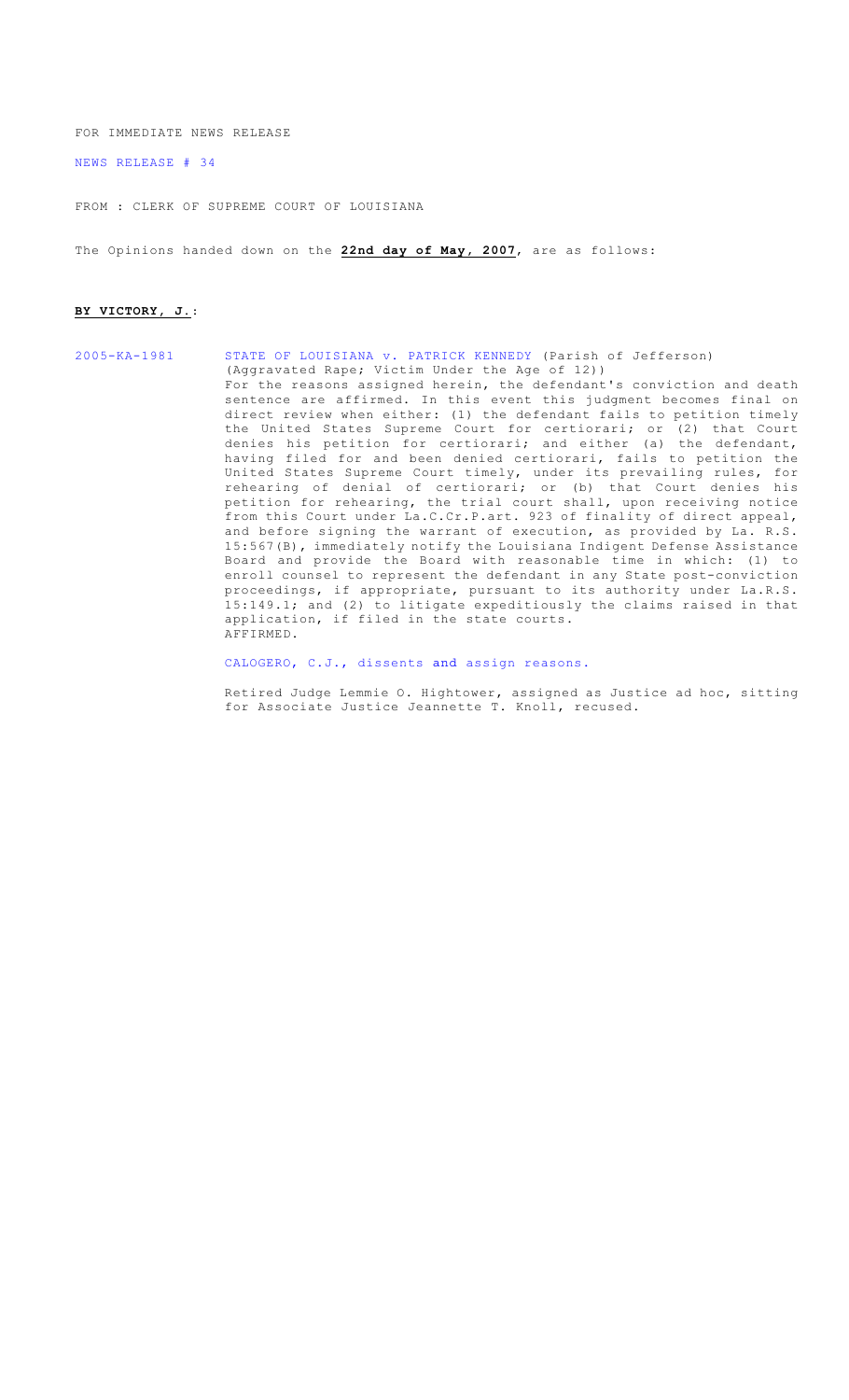## <span id="page-1-0"></span>**SUPREME COURT OF LOUISIANA**

### **No. 05-KA-1981**

### *STATE OF LOUISIANA*

### *v.*

# *PATRICK KENNEDY*

### **On Appeal from the Twenty-Fourth Judicial District Court, For the Parish of Jefferson, Honorable Ross LaDart, Judge**

**VICTORY, J.**\*

On May 7, 1998, Patrick Kennedy was indicted by a grand jury for the rape of his eight-year-old stepdaughter L. H.<sup>1</sup> on March 2, 1998, in violation of La. R.S. 14:42 (aggravated rape; victim under the age of 12), and the state subsequently gave notice of its intent to seek the death penalty.<sup>2</sup> The district court declared that the defendant was indigent and appointed counsel to represent him on June 23, 1998. After a vigorous pre-trial defense, during which defense counsel filed approximately 50 substantive motions and sought 6 supervisory writs,  $3$  a jury was selected on

Retired Judge Lemmie O. Hightower, assigned as Justice ad hoc, sitting for Associate \* Justice Jeannette T. Knoll, recused.

<sup>&</sup>lt;sup>1</sup>In accordance with La. R.S.  $46:1844(W)(1)(a)$ , in order to protect the identity of the victim, her name, and her mother's name, will be referred to by the use of initials.

 $2$ This notice does not appear in the record. Defense counsel filed a bill of particulars on July 24, 1998, in which the defense requested to know whether the state would seek the death penalty. Presumably, this motion was satisfied promptly because defense counsel referred to "this capital case" in its August 26, 1998 motion for a *Bernard* hearing on the admissibility of victim impact evidence.

<sup>&</sup>lt;sup>3</sup>In 99-KK-1850, this Court denied the defendant's application from the district court's refusal to strike aggravating circumstances from the indictment and to prohibit victim impact testimony during the penalty phase, noting that the defendant could re-raise these issues on appeal if convicted (Kimball, J., would grant). In 00-KK-1554, this Court granted the defendant's application to affirm the decision of the court of appeal, which reversed the district court's pre-trial ruling that an adult witness would be permitted to testify at trial under the

<sup>05-1981.</sup>KA1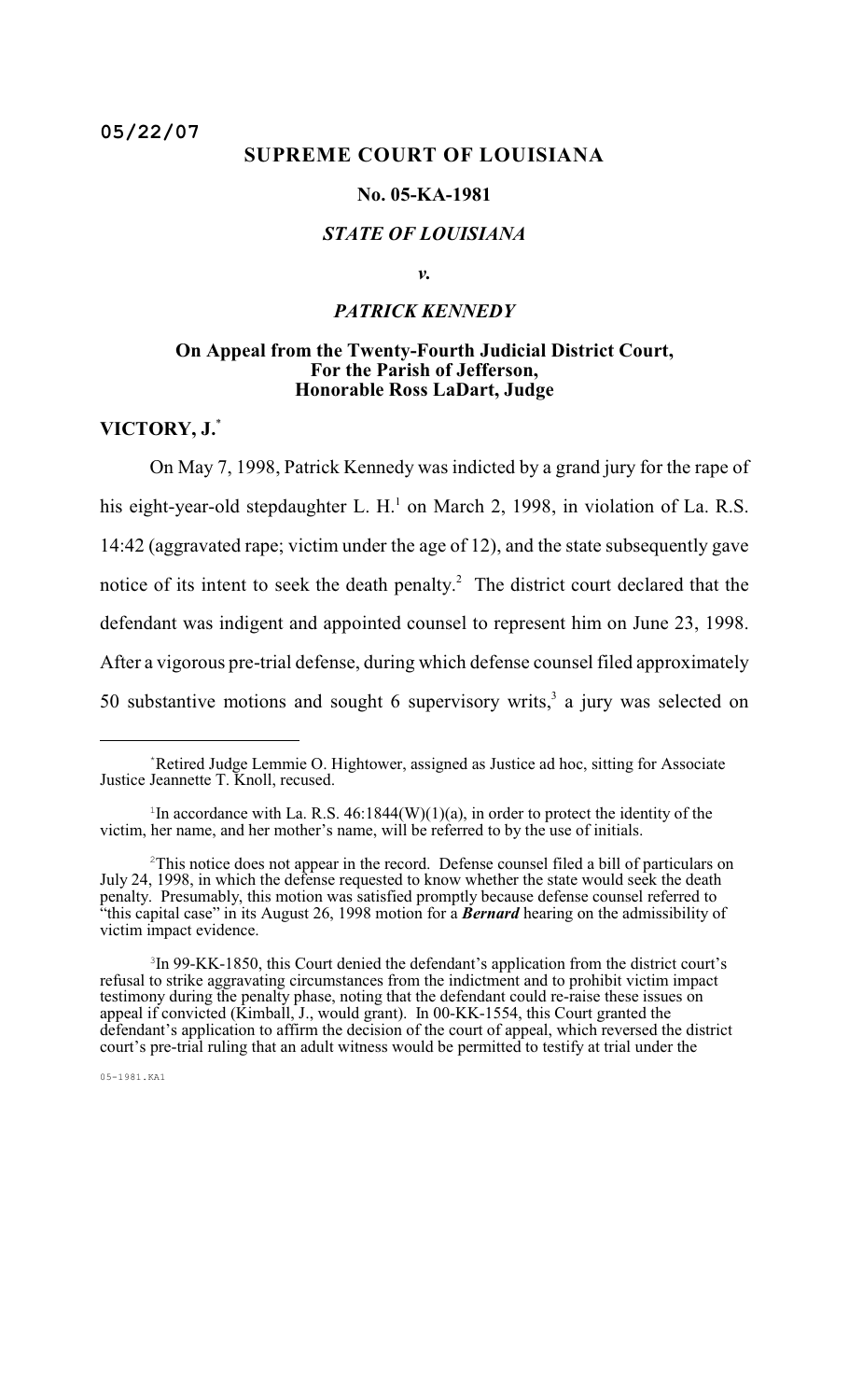August 8 and 11–15, 2003. Opening statements commenced immediately after the completion of jury selection and trial continued through August 25, 2003, after which the jury returned a verdict of guilty of aggravated rape. The penalty phase was held on August 26, 2003, and the jury unanimously decided that the defendant should be sentenced to death. On October 2, 2003, the district court denied the defendant's motion for new trial, in which the defense contended that sentencing a defendant to death for an aggravated rape which the victim survives is constitutionally prohibited, and sentenced the defendant to death. The defendant appeals to this Court pursuant to La. Const. art. V,  $\S$  5(D)(2), assigning 69 errors.

# **FACTS AND PROCEDURAL HISTORY**

It was not disputed that the victim was brutally raped. On the morning of March 2, 1998, the victim was transported by ambulance to Children's Hospital where she was examined in the emergency room. The victim's predominate injury was vaginal with profuse bleeding. Her entire perineum was torn and her rectum protruded into her vagina. Dr. Scott Benton of Children's Hospital testified as an expert in pediatric forensic medicine that the victim's injuries were the most serious he had seen, within his four years of practice, that resulted from a sexual assault. A

<sup>&</sup>quot;lustful disposition exception" that the defendant also raped her three times when she was a child, 16 years before the instant offense, but was never charged or convicted of the crimes (Victory, J., concurred, and Traylor, J., dissented). In a related application, which this Court denied in 00-KK-2428, the defendant sought review of the district court's refusal to schedule an additional pre-trial hearing in which defense counsel could more fully cross-examine this same adult witness. In 02-KK-2088, this Court denied the defendant's application from a determination by the court of appeal that the defendant failed to establish a prima facie case of gender discrimination in the selection of grand jury forepersons in Jefferson Parish (Johnson, J., would grant). In 03-KK-2269, this Court denied the defendant's application from the court of appeal's rejection of the defendant's contention that the legislature violated the ex post facto clause when it authorized the introduction of victim impact testimony during the penalty phase of trials (Calogero, C.J., concurring). In 03-KK-2393, this Court denied the defendant's application from the district court's denial of a defense motion for mistrial during the state's opening statement.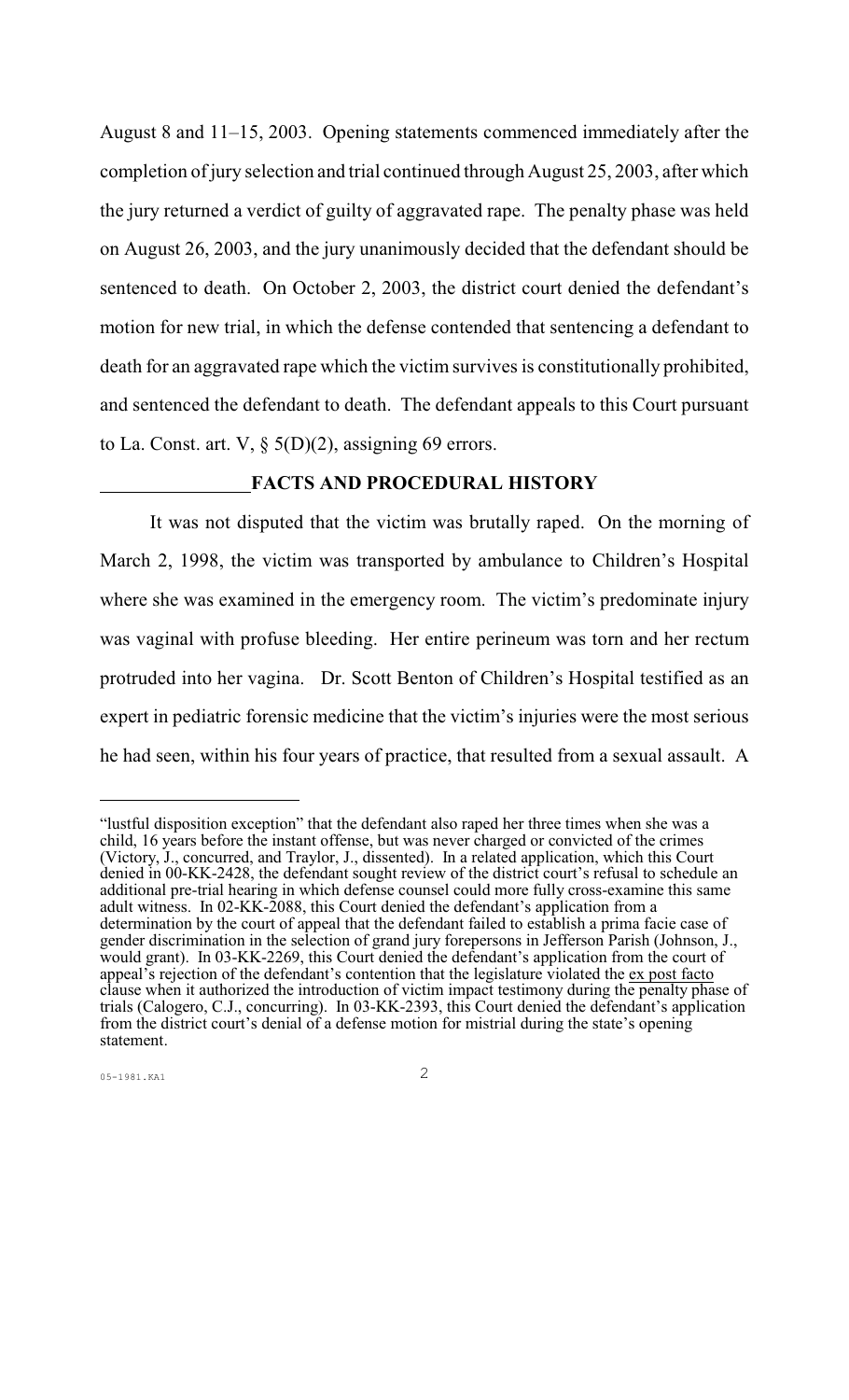pediatric surgeon was called in to repair the damage, which was repaired successfully.<sup>4</sup>

The evidence presented at trial centered around the identity of the defendant as the rapist. Alvin Arguello, chief dispatcher for A. Arpet Moving Co., the defendant's employer, testified that when he arrived for work on the morning of March 2, 1998, which was generally around 6:15 a.m., there was a message from the defendant indicating he would not be available to work that day. The defendant called Arguello again between 6:30 and 7:30 a.m., sounding nervous, to ask him how to get blood out of a white carpet because his stepdaughter<sup>5</sup> had "just become a young lady." Rodney Madere, owner of B&B Carpet Cleaning, testified at trial that the defendant, whom he identified by caller ID, called him at 7:37 a.m. on March 2 to schedule an urgent carpet cleaning job to remove bloodstains. The State introduced a photo of the caller ID box from B&B Carpet Cleaning showing a call from "Kennedy P" at 7:37 on March 2. Lester Theriot, an employee of B&B, testified that Madere called him before 8:00 on the morning of March 2, 1998, and told him to report immediately to the defendant's home, but he did not get there until after he dropped his son off at school, which he routinely did between 8:15 and 8:45. When he arrived, he could not get into the home because the police and an ambulance were present.<sup>6</sup>

<sup>&</sup>lt;sup>4</sup>However, as a result of pain, the victim had to be fed gallons of stool softener through a tube to permit her to begin defecating again.

<sup>&</sup>lt;sup>5</sup>Arguello testified that he could not remember whether the defendant said his niece or his daughter has "just become a young lady."

<sup>&</sup>lt;sup>6</sup>These phone calls made to Arguello and Madere were not known to police until several days after the rape, and later served to shift the focus of the investigation to the defendant.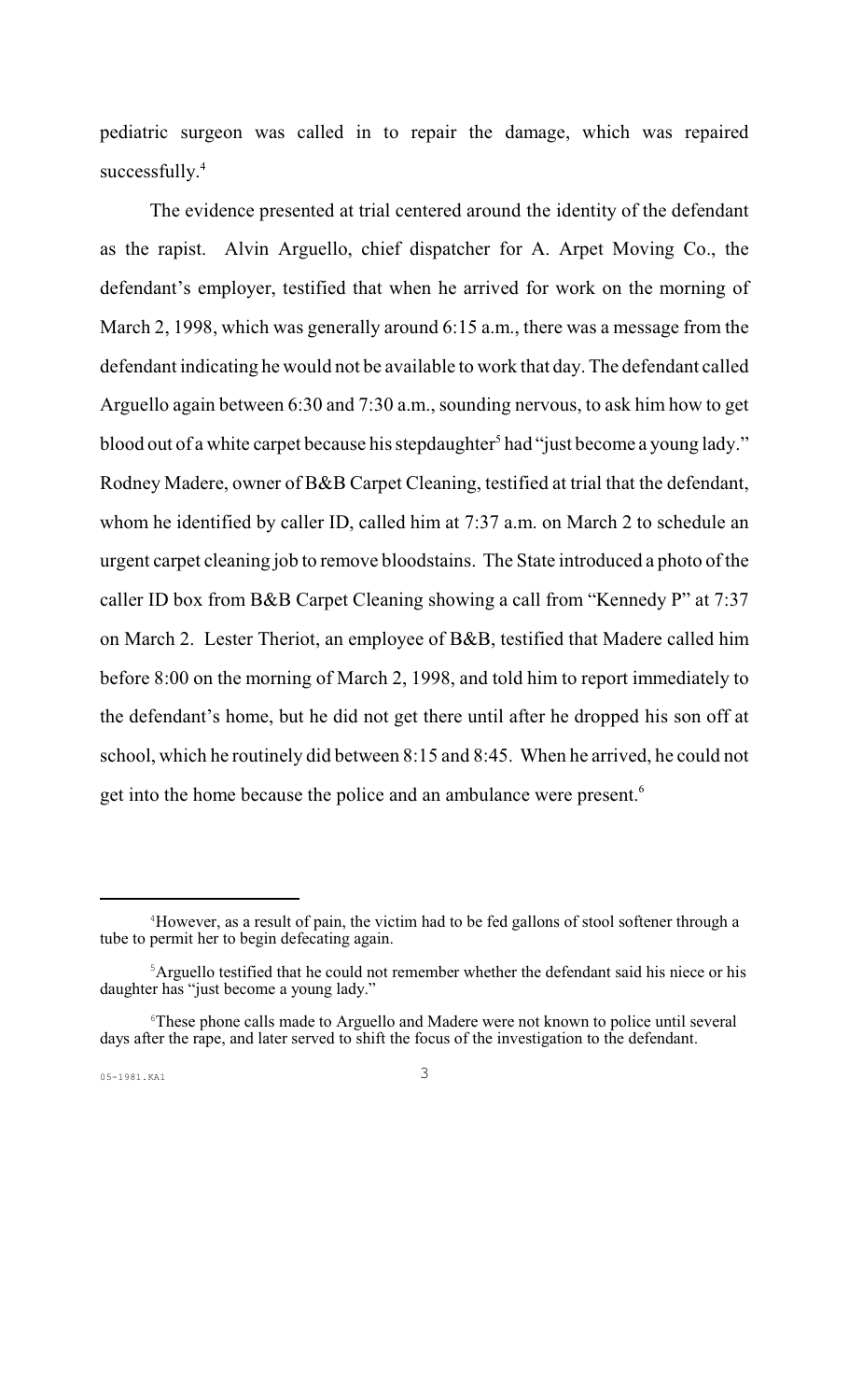At 9:18 in the morning on March 2, 1998, the defendant called 911 to report that his stepdaughter had just been raped. The 911 call was played for the jury.<sup>7</sup> The defendant advised the operator that his daughter was in the garage while he was getting his son ready for school and that he exited the residence after hearing loud screaming. He told the operator that he discovered the victim lying in the side yard between their house and the empty lot next door, and that she told him that two boys grabbed her, pushed her down, pulled her over there, and raped her. When the operator asked if they were white males or black males, the defendant responded, "Ms. May [the victim], was they black or white? She said they was black boys." He further told that operator that he had seen one of the boys "walking through this neighborhood all the time," and described him as 18 years old, wearing a black shirt and blue jeans, and riding a ten-speed bike.

Jefferson Parish Sheriff Office (JPSO) Deputy Michael Burgess responded first to the reported rape from only a block away, arriving between 9:20 and 9:30. Deputy Burgess testified that he was so close to the crime scene when he got the call that he thought he would actually catch the rape in progress. In fact, the transcript of the 911 call indicates Burgess arrived at the scene while the defendant was still talking to 911. Burgess testified that he was confused when he arrived because the crime scene in the yard was inconsistent with a rape occurring there: there was a dog sleeping undisturbed nearby and a small patch of coagulated blood was found in otherwise undisturbed long grass. He did not see anyone fleeing on a bike.

<sup>&</sup>lt;sup>7</sup>Sergeant Billy Lewis identified a tape and summary of the 911 call.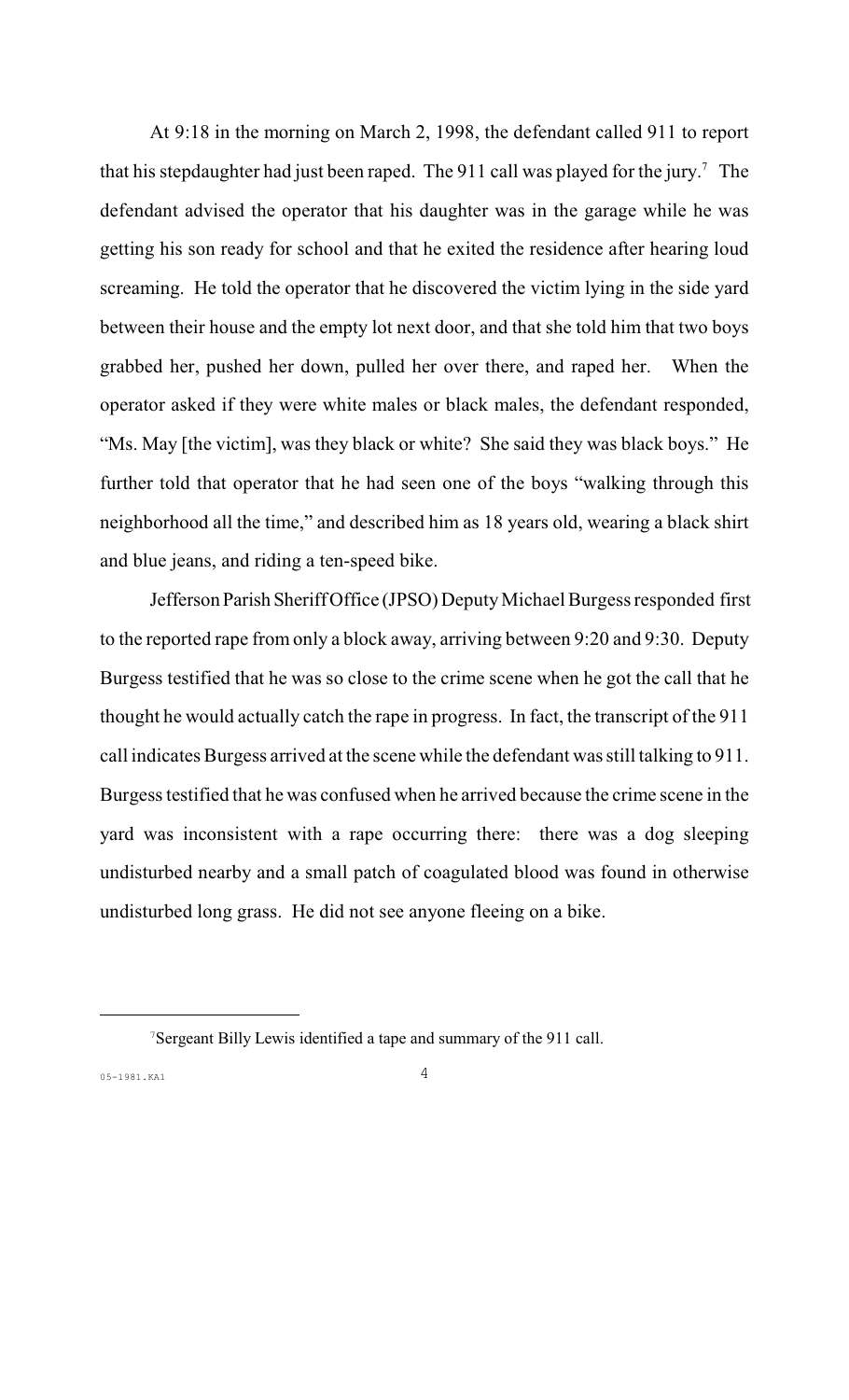Burgess testified that he heard voices from inside the house, approached the house through an open garage door, and proceeded through the garage to the back door. Inside the garage, he observed a straight thin line of blood drops on the concrete. The defendant came to the back door talking on the telephone, but ignored the officer as he tried to get information on the crime, continuing to talk on the phone. This prompted the officer to order the defendant to get off the phone and give him a description of the suspects so he could pursue them. Inside the house, Deputy Burgess did not see any more blood until they reached the stairs, which had a blood trail leading up them. Deputy Burgess testified that the defendant took him upstairs to the victim, who was lying sideways on the bed in her room, wearing a t-shirt, and wrapped in a bloody cargo blanket. The defendant was wiping his hands with a towel that had blood on it. When the officer asked where it came from, the defendant then told him he got the towel from the bathroom after he put the victim in the bathtub to clean her. The defendant told him further there was blood on the steps because he carried her up the stairs from the backyard like an infant. However, there was no blood on his own clothes and no blood trail from the circle of coagulated blood in the backyard.

Deputy Burgess testified he attempted to question the victim but she was only partially able to respond verbally to his questions at first. When Burgess questioned her, the defendant "kept trying to answer for her and [he] got a little upset with that." The victim told Burgess that she was selling Girl Scout cookies in the garage with her brother when two boys dragged her from the garage and one raped her.

Stephen Brown, EMS field supervisor for West Jefferson Medical Center, testified that he was in the ambulance that responded to the 911 call minutes later.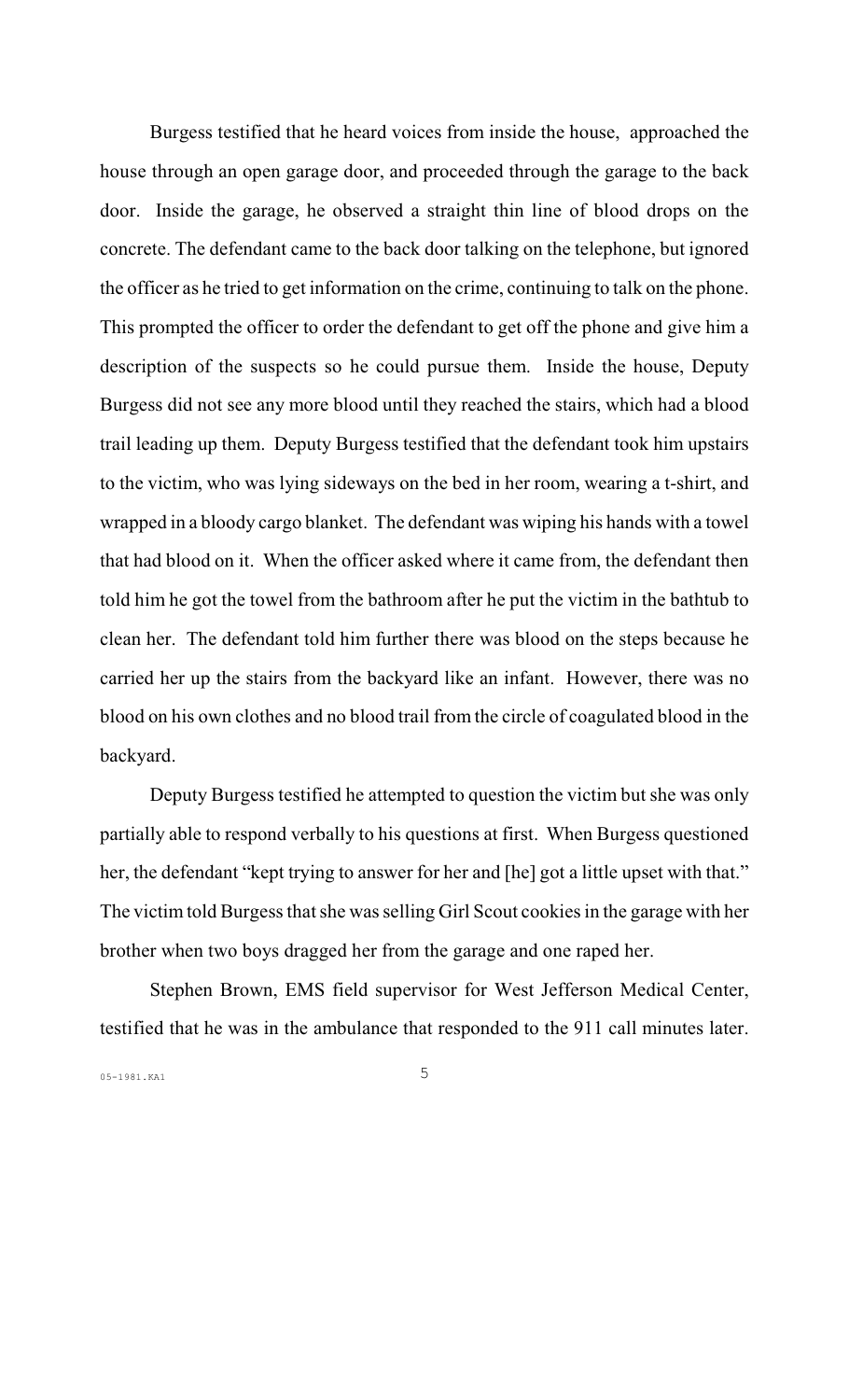He found the victim upstairs in the home, wearing a Pocahontas shirt, with her shorts pushed down around her ankles, and wrapped in a bloody cargo blanket. The defendant had a basin filled with water which he was using to wipe off the victim's genital area. The defendant told him he was wiping down the blood to see where the blood was coming from, at which point Brown directed him to stop. Brown then examined the victim and found she had blood oozing from her vaginal area, which he then covered with a pad. $8$  Brown testified he attempted to interview the victim, but that the defendant interrupted the victim and tried to answer the questions for her.

Both Burgess and Brown testified that they considered the defendant's behavior to be atypical and ultimately suspicious.

Detective Brian O'Cull, formerly of JPSO, testified that he interviewed the defendant at 10:18 a.m. on March 2, 1998, about an hour after the rape was reported and before the defendant was a suspect, and that the interview was recorded. Detective O'Cull identified an audiotape and transcripts of this interview, in which the defendant claims that he found the victim lying in the yard behind the house with her shorts half-way off in a puddle of blood, and that he then grabbed a work blanket, picked her up on it and brought her into the house, where he sat her in the tub with the water running while he called 911. The defendant claimed that the victim told him two boys were involved, and he saw a 19-year-old boy he recognized from the neighborhood ride off on a blue ten-speed bicycle "with the handle bars turned up," which he had seen on previous occasions behind the empty house next door. The

<sup>&</sup>lt;sup>8</sup>Outside of the presence of the jury, Brown also stated that, in assessing the victim's blood loss, he noticed that the blood appeared to be more coagulated that it should have been if the time of the rape was reported accurately. This testimony was ruled inadmissible and not presented to the jury.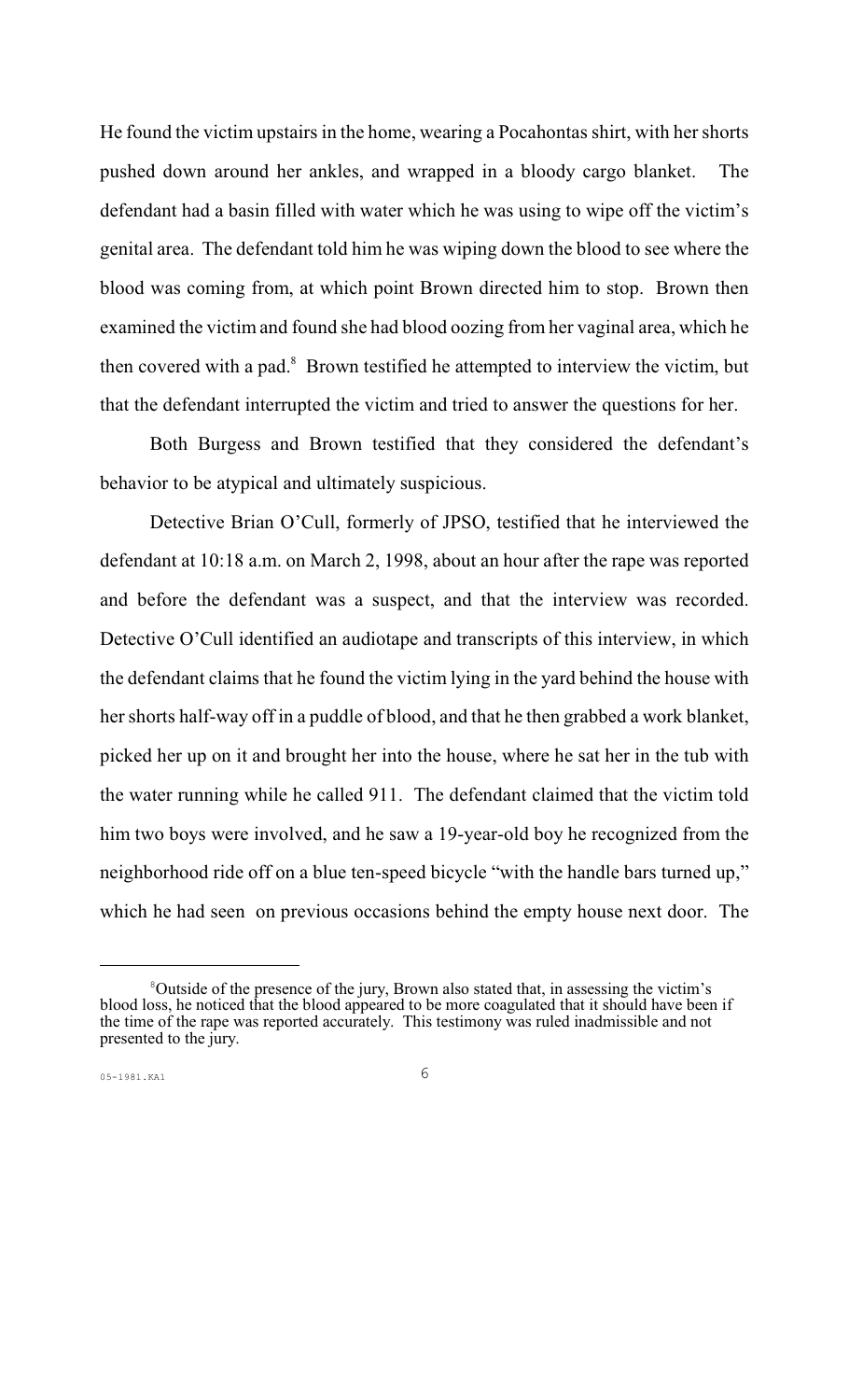defendant also told O'Cull that he had called the school earlier to report that the victim was staying home because she was sick.

Detective Mike Hullihan testified that the defendant was *Mirandized* and interviewed by police later that day at the police station, although he was not a suspect at that time. The defendant told him that his wife left for work at 5:30 in the morning, and that after he fixed the victim breakfast, she vomited in the bathroom. After she vomited a second time, he gave her orange juice mixed with Tylenol and called school to report that she would be absent. The defendant stated that he was upstairs cleaning when the victim's younger brother came and told him that the victim was sick and lying in the yard. When the defendant went to investigate, he saw a black male fleeing on a bicycle and found the victim crying and lying in the yard with her panties and shorts next to her. The defendant told the officers he wrapped the victim in a cargo blanket, carried her upstairs, put her in the bathtub and called 911. The defendant described the attacker as a black male, about 250–270 pounds, wearing blue jeans and a black t-shirt, with a fade haircut and wearing a gold earring in his left ear, and fleeing on a light blue 10-speed bicycle with "upwards handle bars" on it. After taking the defendant to several locations in an effort to locate a bicycle similar to the one he described, the defendant identified one on display at K-Mart and pointed to the light blue cap on a laundry detergent bottle as being the same color as the bike. Det. Hullihan testified that he was surprised that the defendant picked out this bike as a similar bike. A picture of this bike, which was not a ten-speed with handle bars turned up as earlier described by the defendant, but was instead a regular bike with straight handlebars, was introduced into evidence.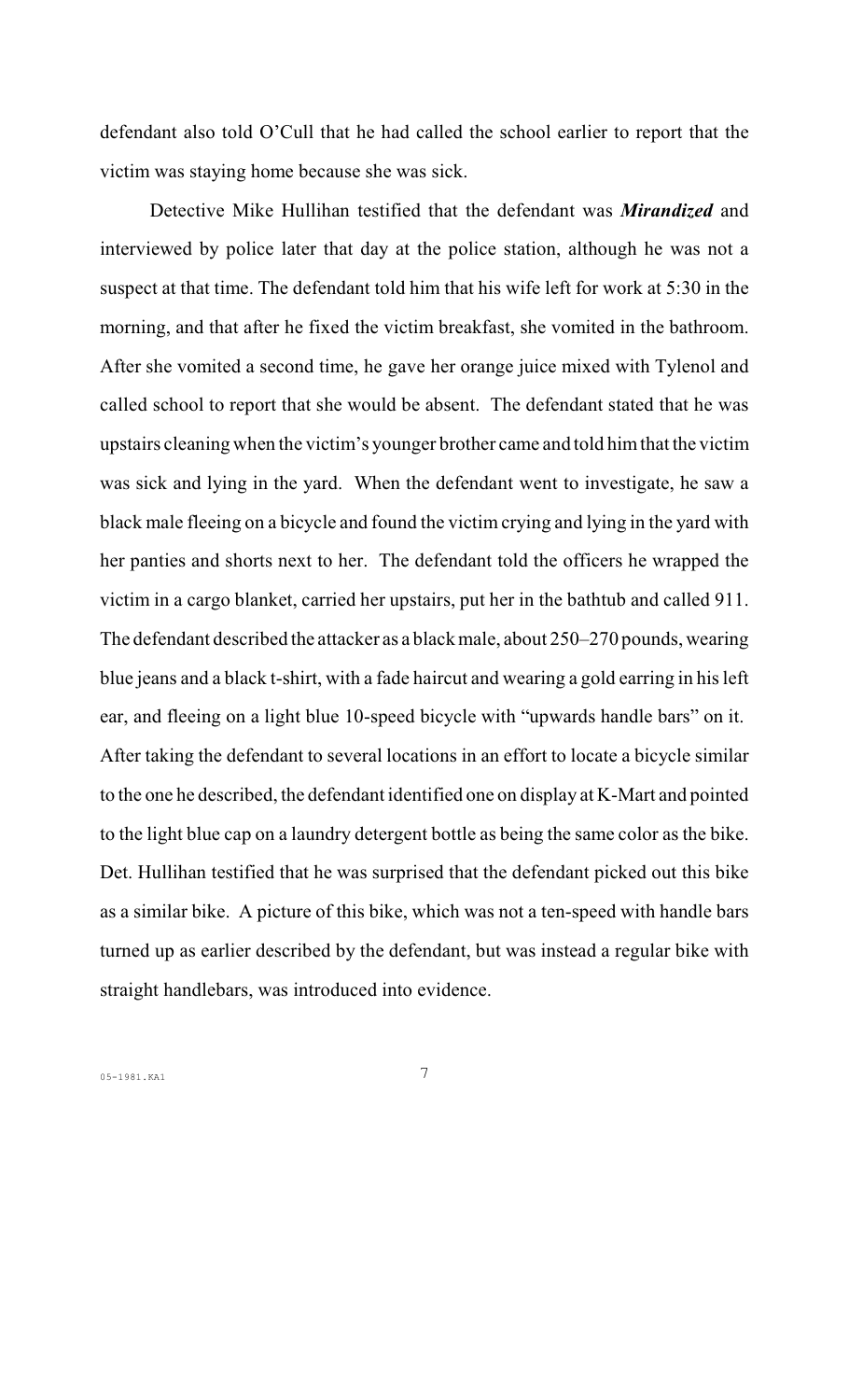Sergeant Kelly Jones of the JPSO Personal Violence Division was lead investigator on the case. When she arrived at the defendant's home on March 2, she instructed the other officers to begin canvassing the neighborhood to look for the suspect and bike as described by the defendant.<sup>9</sup> In the side yard, she noticed a location in the grass which appeared to contain coagulated blood but the grass was not disturbed and she could not locate any blood leading away from this location. She observed four or five very small drops of blood on the concrete floor just inside the garage and several random small drops of blood leading up the stairs. She collected several items from the victim's bedroom, including the utility blanket she had been lying upon, the t-shirt she was wearing, a pair of black shorts and underpants, and a blood-stained towel.

Sergeant Jones then interviewed the victim at the hospital. The victim was in pain and described her attacker as a black male, age 18–19, medium build, with muscular arms. Sergeant Jones testified that the defendant was present during the interview and prompted the victim to include that the attacker had an earring and noted that they had seen the attacker cutting grass in the neighborhood previously. Sergeant Jones also testified that the defendant described the attacker as over 6' tall, large but not fat, with muscular arms, and described the bicycle as a blue 10-speed with curled racing-style handlebars.

On March 3, Detective Florida Bradstreet interviewed defendant in connection with her discovery of a bike belonging to Devon Oatis behind a nearby apartment on Longleaf Lane in Harvey. The blue, gearless, bicycle was found in tall grass and was

<sup>&</sup>lt;sup>9</sup>Thirty officers canvassed the neighborhood looking for the suspects but to no avail.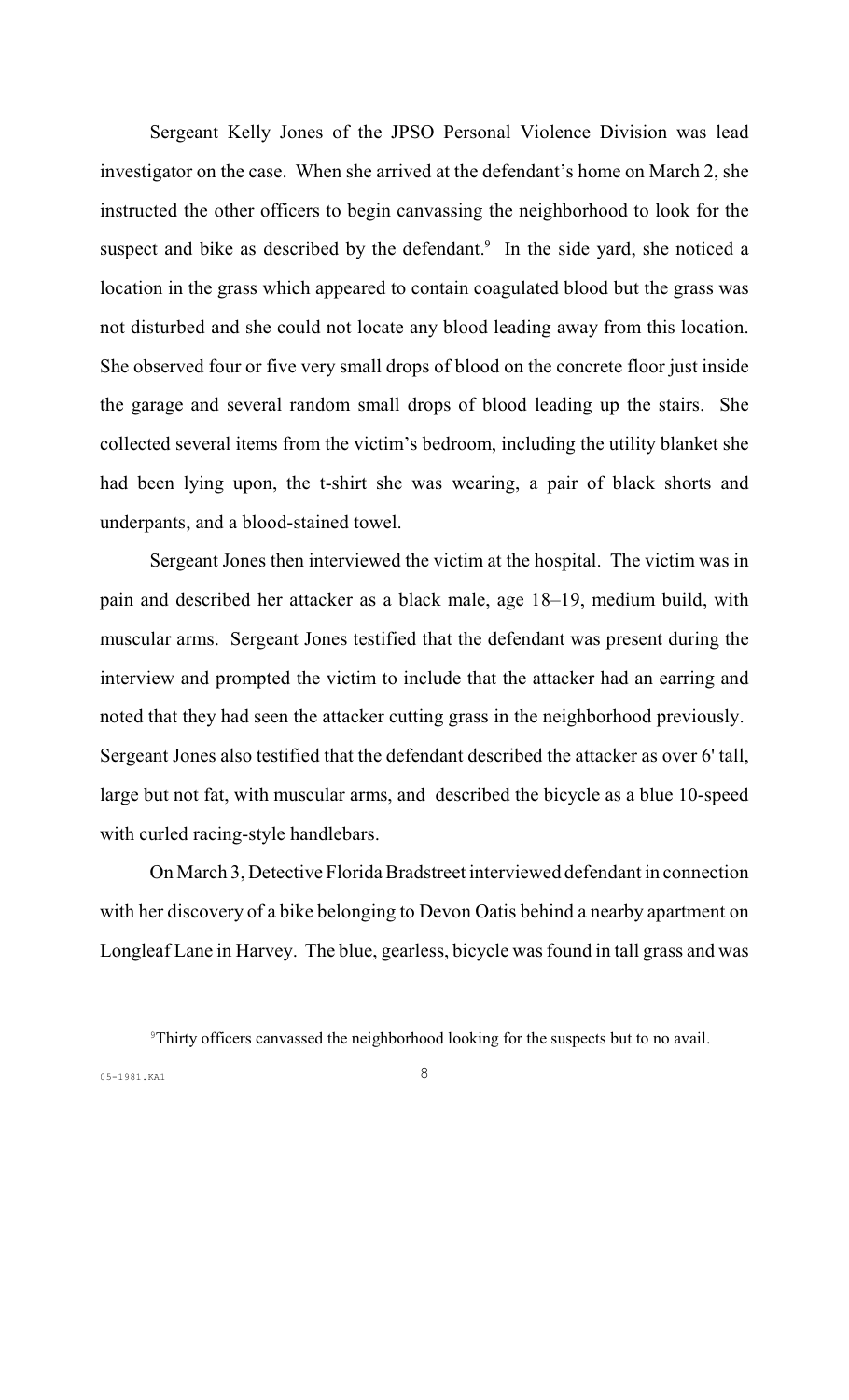described by Det. Bradstreet as covered with spider webs, rusted, with flat tires, and inoperable. It appeared to have been there for some time as the grass underneath it was indented and dead. The defendant positively identified the bicycle as the one on which he saw the subject ride away and stated that he saw this bike behind the house on Sunday evening. Contrary to the defendant's earlier description of the bike, before he identified a similar bicycle at K-Mart, this bicycle was not a ten-speed with handle bars turned up, but was a regular bicycle with straight handlebars. The defendant described the bicycle's rider to Det. Bradstreet as a husky individual of 260 to 280 pounds, but that he did not have "fat hanging." Later, the defendant described the suspect to Det. Bradstreet as 18-19 with a muscular build, a low fade haircut and a gold earring in his left ear.

After the defendant identified the bike that belonged to Devon Oatis, Sergeant Jones interviewed Oatis, a 16-year-old male, who was 6'11" tall and 270-280 pounds and appeared as being very heavy set. Sergeant Jones testified that she interviewed Oatis, a juvenile, in the presence of his mother. They both gave statements, which Sergeant Jones determined to be false by investigating further at John Ehret High School.<sup>10</sup> However, Sergeant Jones testified that Oatis was ruled out as a suspect because his physical description did not match those given by the victim and the defendant and because his bicycle was inoperable.

<sup>&</sup>lt;sup>10</sup>Outside of the presence of the jury, Sergeant Jones stated that Oatis had been expelled from John Ehret High School in November, did not inform his mother of the expulsion, and that his mother would drive him to school every day, after which he would walk back home, where he spent each day while she was at work. On March 2, Oatis's friend called his mother, pretending to be a school official, to inform her that he had been suspended for fighting and to instruct her to pick him up from school and take him home, which she did.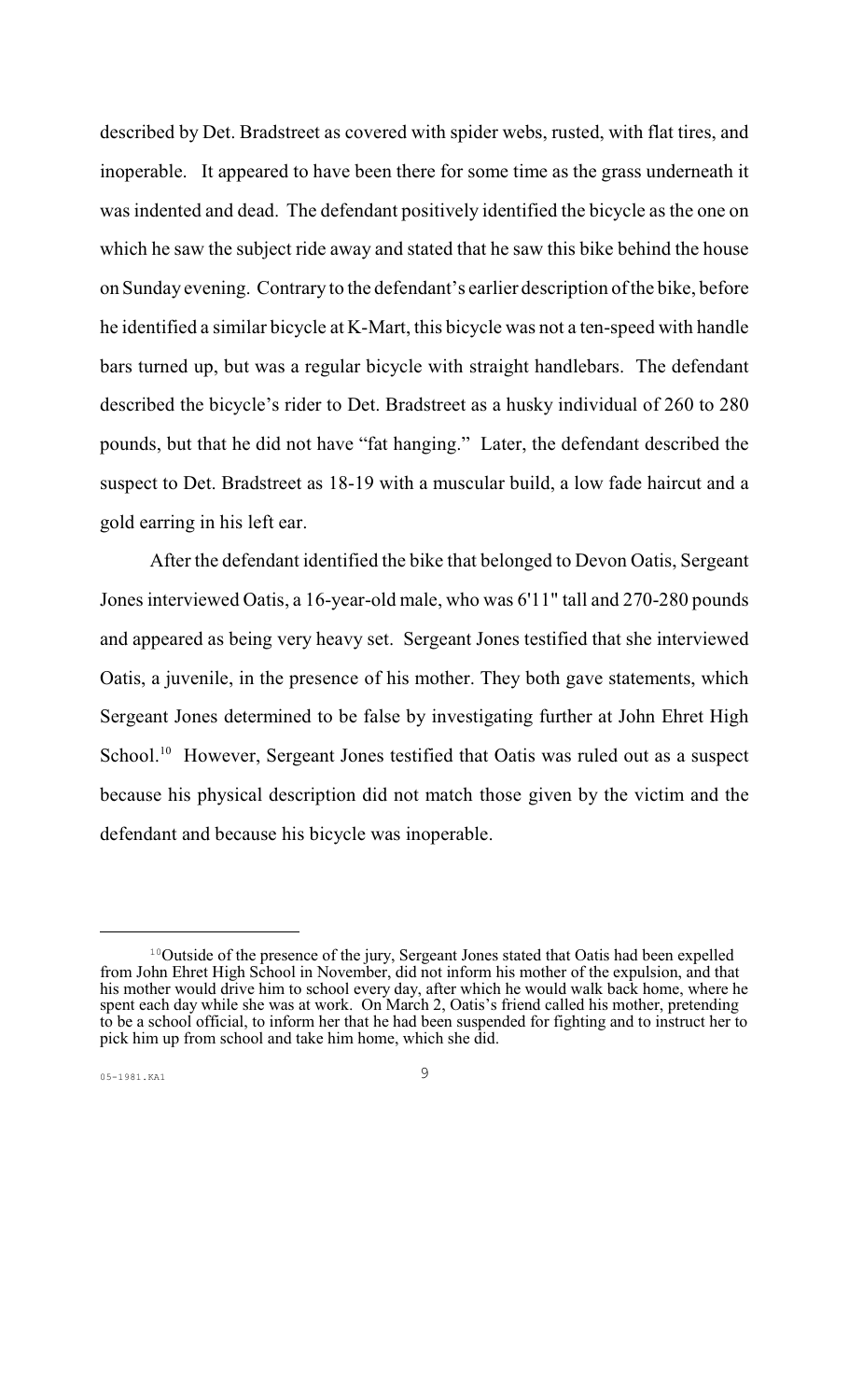In the meantime, the victim continued to claim that two boys on a bicycle pulled her from the garage and one of them raped her in the yard. Dr. Benton testified that when he first examined the victimat Children's Hospital, she reported to him that two boys took her from the garage and one raped her while the other watched. Dr. Benton testified that medical records showed that the victim told all hospital personnel this same version of the rape while she was at the hospital, but that she told one family member that the defendant raped her. In addition, several days after the rape, the victim was interviewed by psychologist Barbara McDermott, and the videotaped interview was introduced by the defense at trial.<sup>11</sup> In this interview, lasting for three hours over two days, the victim said that she woke up, watched television, and ate breakfast, which was prepared by the defendant, whom she called "Daddy." The victim said she was playing in the garage with her brother when she was approached by a boy who asked her about Girl Scout cookies. After a long delay, she said she fell off a ledge at the end of the garage and the boy pulled her by the legs

 $11$ <sup>The</sup> state and the defense stipulated that these videotaped interviews satisfied the requirements of La. R.S. 15:440.5. The interviews were videotaped on two successive days and submitted on two videotapes as defendant's exhibit 7 and 8, which were transferred to DVD and viewed in that format.

The first day is primarily devoted to collecting personal and familial history. On both days, the victim was questioned on her ability to distinguish truth from lies. On the second day, the victim was told that she must tell what happened to her. The victim initially refused and began to comply only after her favorite police officer, "Miss Rene", was brought into the room for support. This officer hugged the victim, and could be heard quietly asking the victim to trust her, and encouraging her to tell the truth about what happened. "Miss Rene" told her they want to know if her Dad did it and they want to make sure she is safe. The victim said "they want me to say my Dad did it and I don't want to say it. I'm going to tell the same story." She then said that nobody told her to change her story, but her Mom told her that may be why they want her to keep on telling her story.

The victim was extremely reluctant, stalled, spoke haltingly with long pauses, and ultimately told her version of the attack, while constantly asking to be reminded what she had said so far. She denied suffering nightmares or experiencing any fear that the rapist might return.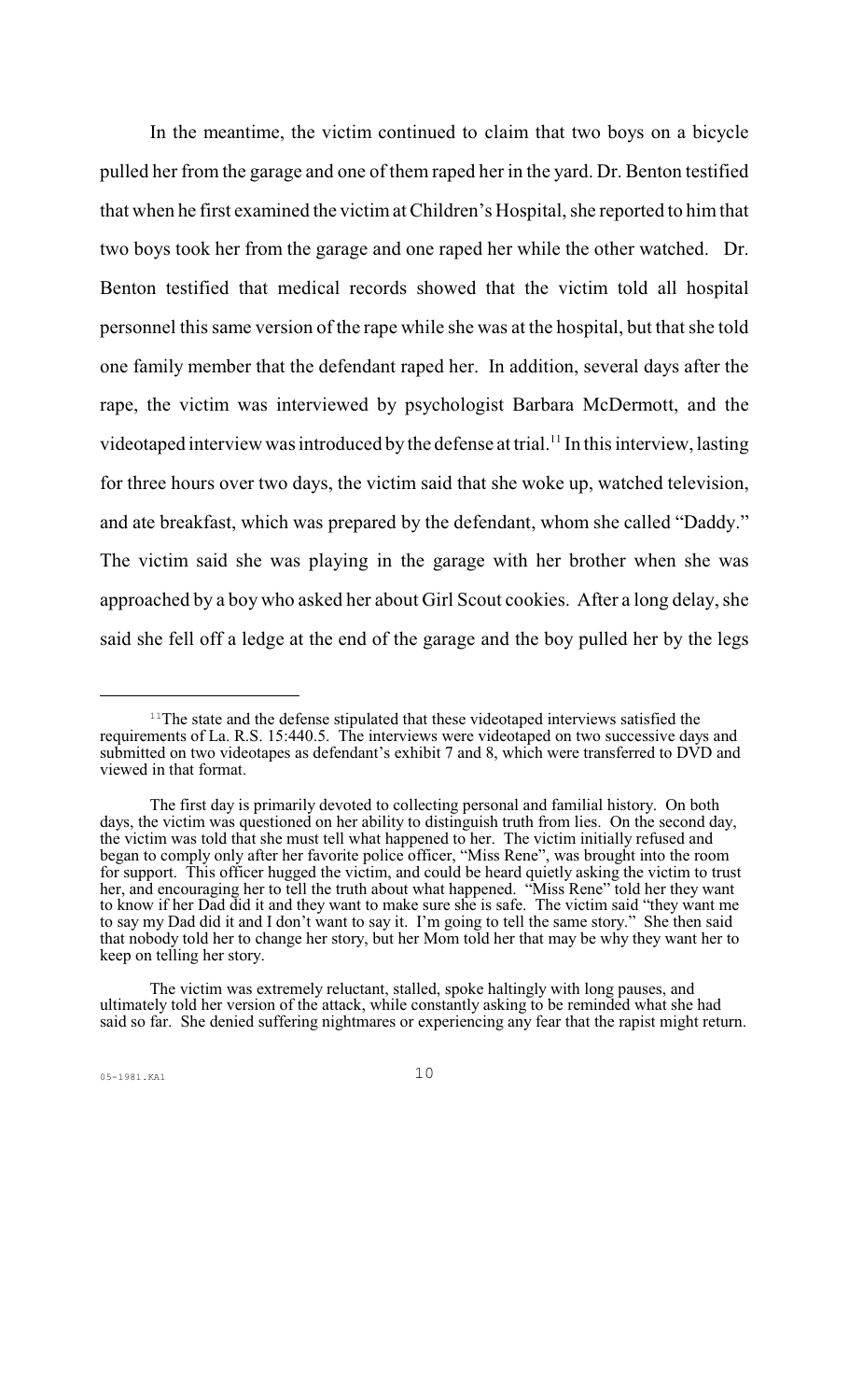across the concrete into the neighbor's yard with the other boy following them. She was trying to grab the grass while he was dragging her. The boy then pulled down his pants and her shorts, placed his hand over her mouth, and "stuck his thing in [her]." She could not go anywhere because he was on top of her and the other boy was behind her. When another boy saw the defendant through the window, they both fled on a bicycle. She forgot what both boys looked like and did not remember what either boy had on, though she thought one had on a black shirt and blue jeans. She did not remember anything after that until the ambulance arrived. Dr. McDermott questions the victim thoroughly and argumentatively on each element of the victim's story, telling the victim that her story does not make sense. For example, Dr. McDermott asks the victim why she did not suffer abrasions from being dragged across concrete by her legs, and asks her why she did not scream if the attacker's hand was not placed over her mouth until they reached the neighboring yard.

In spite of the victim's version of events as stated above, the focus of the investigation began to shift toward the defendant. On March 4, 1998, the police found out for the first time about the defendant's phone calls to his employer, A. Arpet Moving Co., hours before he made the 911 call, telling Arguella that he would not be into work and asking him how to get blood out of a white carpet because his stepdaughter "had just become a young lady." Sergeant Darryl Monie testified that on March 4, the defendant evidently knew the police had this information, and explained that he called his employer at about 5:15 a.m. to report that he was available for work that day. However, the defendant told him he called his employer back after the police had arrived at his house, first to inform him that he could not come to work because "his little girl had become a young lady," and then later because she had been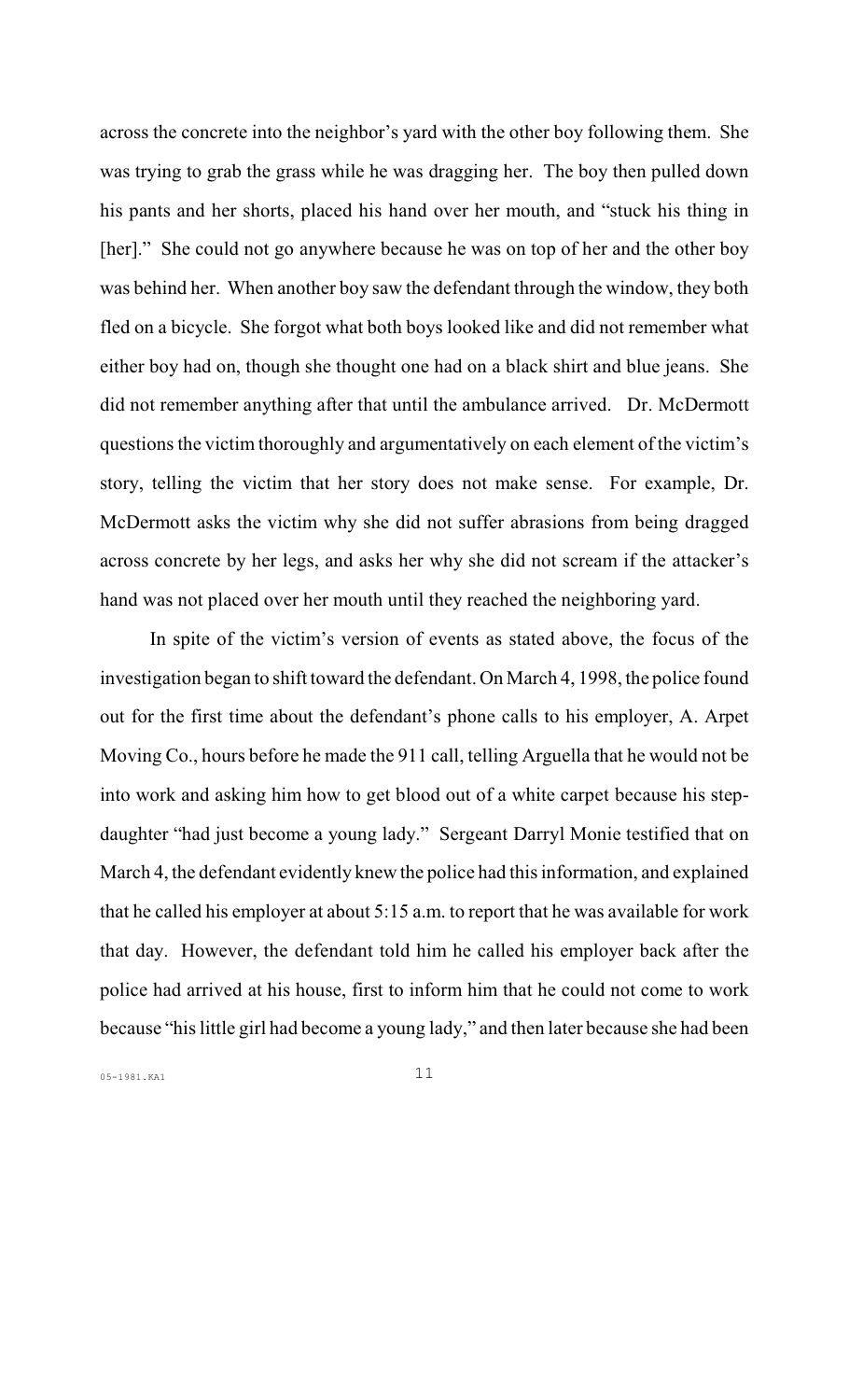raped. The defendant also told Sergeant Monie that he sought advice in the first phone call on removing bloodstains from carpet.

On March 9, 1998, the police also found out about the defendant's call to B&B Carpet Cleaning, after Mr. Madere contacted them after seeing blood-stained carpets being removed from the defendant's home on the televised news. As stated earlier, the defendant made this call at 7:27 a.m., almost two hours before the defendant claimed the victim had just been raped, to request an urgent carpet cleaning job to remove blood stains.<sup>12</sup> The defendant was arrested and charged with aggravated rape on March 10, 1998.

The State relied heavily on the testimony of Mr. Madere and Mr. Arguello because it created a time line indicating that the rape did not occur as reported by the defendant, i.e, that the rape occurred much earlier in the morning than reported by the defendant, that the defendant waited several hours before calling 911, and that the defendant was apparently attempting to clean up evidence of the crime in the meantime. The police also became aware of physical evidence that the crime scene had actually been cleaned.

Sergeant Jones testified that pursuant to search warrants issued on March 4, 5, 7, and 8, 1998, luminol testing of areas in the victim's home presumptively established the presence of blood in a large area of the carpet at the foot of the victim's bed, on the carpet pad and on the subfloor beneath. Sergeant Jones testified that a stain was observed on the subfloor following the removal of the carpet and

 $12$ On cross-examination, Lieutenant Gray Thurman testified that he spoke with Madere, who showed him a carpet-cleaning appointment made by defendant, which the B&B computer indicated was made on March 1 and scheduled for March 5. However, Thurman testified that Madere explained that the computer was in error and that the appointment was made on March 2 and rescheduled for March 5 after Theriot was unable to do the job on March 2.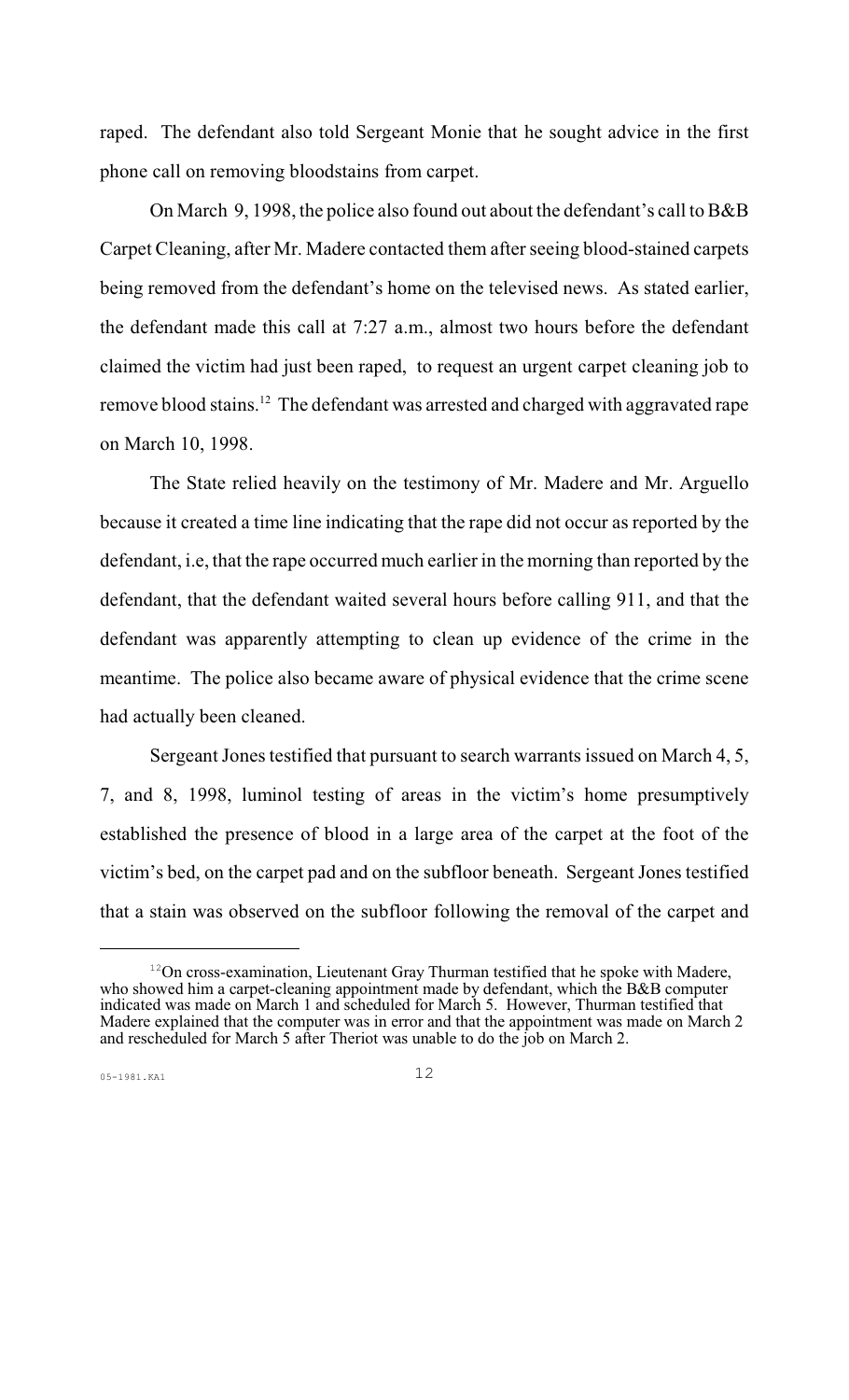padding. The police also found a one gallon jug container labeled "SEC Steam Low Foam Extraction Cleaner" found in the garage, and a pail and two towels from the bathroom sink. The police also discovered a stain on the underside of the victim's mattress and mattress pad, which they initially believed indicated defendant had altered the crime scene by turning over the mattress. Sergeant Charles Durel of the JPSO Crime Lab identified his sketches and photographs of the home, which showed the presumptive locations of blood visualized with luminol. Samples of several of these items from these locations were subsequently tested by Drs. Henry Lee and Michael Adamowicz of the Connecticut State Police Forensic Science Lab in 1998. Dr. Lee testified that liquid dilution demonstrated that someone had attempted to clean some bloodstains from some of the carpet samples. Dr. Adamowicz tested samples of a mattress pad and carpet and a vaginal swab of the victim. Dr. Adamowicz found no DNA on the mattress. He found otherwise unidentifiable human DNA on the carpet. He found the victim's DNA on some carpet samples, the cargo blanket, a towel, and a sanitary napkin. However, the defense had the mattress pad tested by Dr. Carolyn Van Winkle, senior forensic biologist at the Tarrant County Medical Examiner's Lab, who testified that she re-tested the same mattress pad in 2001 using a more sensitive test that came into common usage after 1998, and absolutely could rule out the victim as the source of blood on the mattress pad.

Dr. Lee also testified as an expert in serology, DNA, crime scene analysis and reconstruction, and general criminalistics. Dr. Lee found no semen in the victim's shorts. No seminal fluid or spermatozoa was found in any of the swabs taken from the victim at the hospital. Because of the lack of positive evidence related to the defendant, the bulk of Dr. Lee's testimony was devoted to discussing the absence of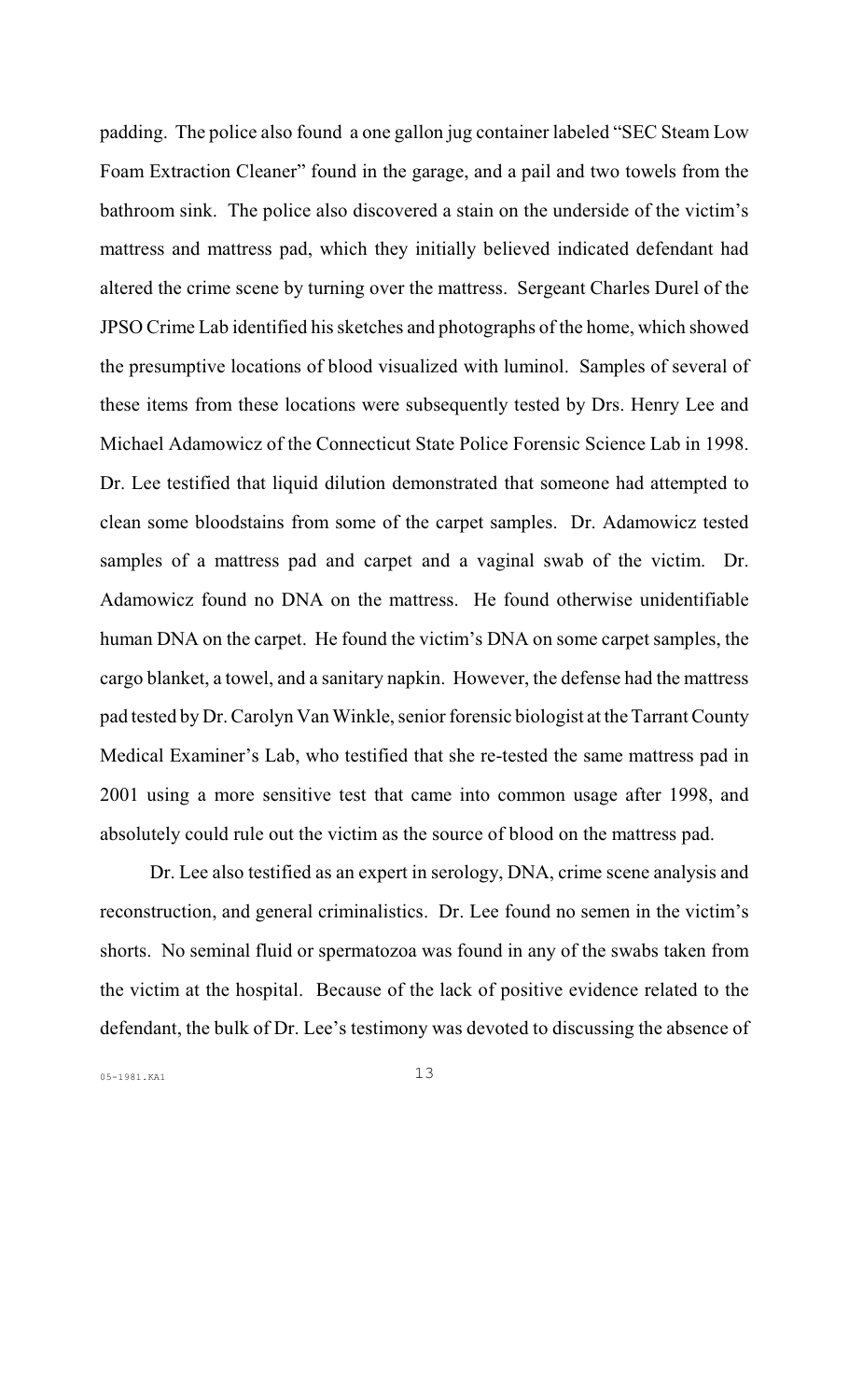evidence that might confirm the defense's theory that the victim was raped in the yard as she initially stated. He stated that he examined the shirt and shorts the victim was wearing for any grass or soil stains but could not find any, indicating that the victim was not dragged through the grass as she initially claimed. He also did not find any abrasion marks consistent with being dragged. He opined that blood staining on the back of the victim's shorts was consistent with the shorts being placed on the victim after she was raped. He also examined the victim's underwear and found a blood transfer stain on the back of them and did not find any grass or soil stains on them. He examined photographs of the crime scene outside and found nothing to indicate that a struggle had taken place, as there were no depressions in the grass and only a small blood stain sitting on top of the grass, indicating a low-velocity dripping, suggesting that the blood had been planted there.

Finally, and most important for the State was the testimony of the victim, supported by the testimony of her mother, C.H. C.H. testified at trial that she married the defendant in 1998. After the rape, the victim was removed from her custody for approximately one month because she had permitted the defendant, who was in jail, to maintain phone contact with the victim. C.H. testified that soon after the victim was returned to her custody, the victim for the first time reported to her that defendant had raped her.<sup>13</sup> She testified that the victim was in the room she shared with her younger brother, crying as her mother had never seen her cry before. After she allowed the victim to come sleep in her room, the victim told her that she could not hold it in anymore and that the defendant was the one who raped her.

 $13$ The parties stipulated that the victim was returned to her mother on June 22, 1998.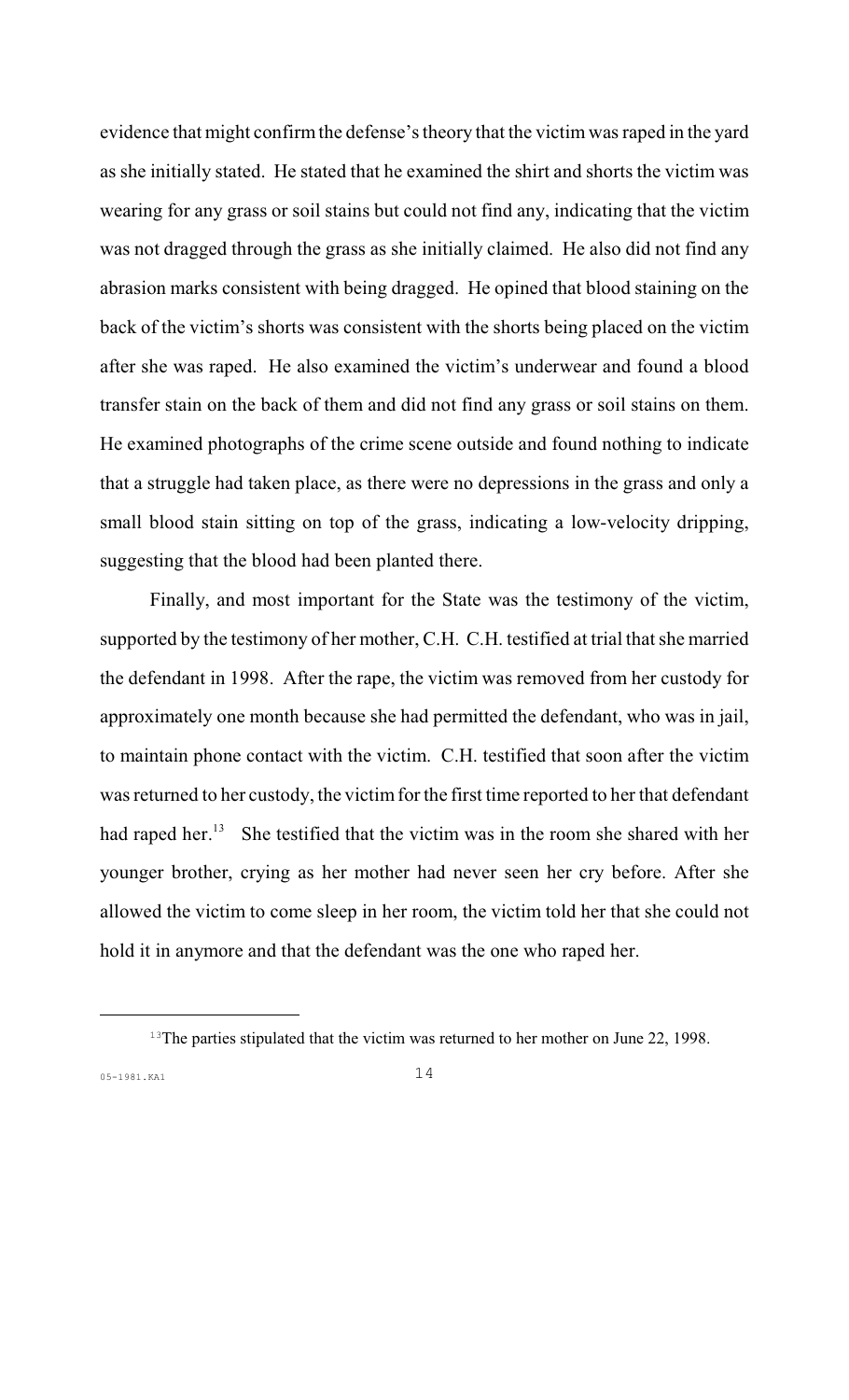The victim, who was eight when raped and nearly fourteen years old at the time of trial, took the stand during the fifth day of testimony. Upon taking the stand, one of the prosecuting attorneys stepped out of the courtroom for a few minutes. Defense counsel objected that the victim was permitted to sit on the stand during this delay and cry while the jury watched. The defense approached the bench to move for a mistrial, which motion was denied. After some brief questions about her age, the State asked "Do you remember what happened to you in 1998," to which the victim answered "yes." When asked to tell what happened, the victim stated "I woke up one morning and Patrick was on top of me and." She evidently then lost her composure, which required the court to recess, at which time the defense again moved for, and was denied, a mistrial.

During that recess, out of the presence of the jury and in a discussion at the bench, pursuant to a joint stipulation, the state offered a videotaped interview performed on December 16, 1999, at the Child Advocacy Center (CAC) by Amalee Gordon. After the recess ended, the victim testified that she was interviewed by Amalee Gordon on December 16, 1999. The state then formally offered the videotaped interview into evidence and offered to stipulate that the tape was edited to satisfy the rules of evidence and that the tape in fact satisfied all of the statutory requirements that were previously discussed with defense counsel at the bench.<sup>14</sup> Defense counsel formally accepted the stipulation, stating "We would agree with that stipulation, Your Honor, and we have no objection to the tape." Although the videotape was offered into evidence after the victim lost her composure on the stand

 $14$ At the bench conference, both parties stipulated that the videotape complied with the requirements of La. R.S. 15:440.5, discussed *infra*, and had been edited to comply with the Rules of Evidence.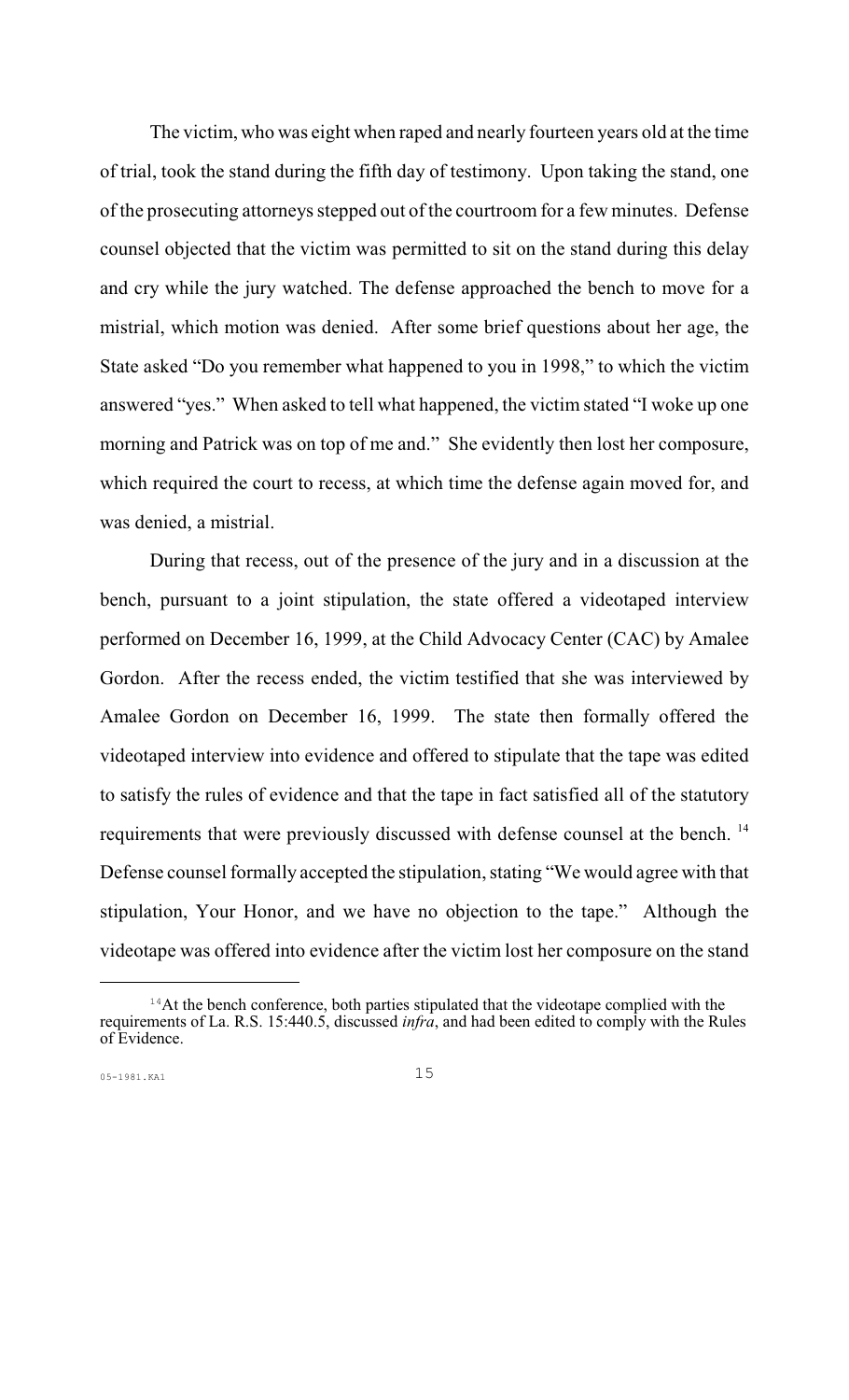upon accusing the defendant, it is apparent that both parties knew from the outset of trial that the videotape would be introduced into evidence, as defense counsel asked the jury during opening statements to watch this tape closely and compare it with the first videotape made in March of 1998, in which the victim accuses two boys of dragging her out of her garage and one of them raping her.

The videotape was played at that time for the jury while the victim remained seated on the stand. After the tape was played for the jury, the defense approached the bench and again moved for a mistrial on the basis that, while the tape was played (for approximately 23 or 24 minutes), the jury could observe the victim crying as she watched the tape. This motion was denied.<sup>15</sup>

This videotape has been reviewed and is briefly summarized as follows. The victim and the interviewer sit in chairs against the backdrop of a quilt. The interviewer notes that Sergeant Kelly Jones is also present working the equipment and on one occasion points to the quilt, implying that Sergeant Jones is behind it. The interviewer informs the victim that she is present because something happened to her and asks whether she knows what that is, to which the victim responds that she was raped by Patrick Kennedy. The victim states that she woke up one morning and the defendant was on top of her. He raped her, saw that she was bleeding, and called the police after informing her that she had better tell them the story he made up. The victim could not recall what that story was. The interviewer probes for additional details and the victim can state only (over the course of about fifteen minutes) that it

 $15$ In denying this motion, the district court noted that, although the victim had tears in her eyes at one point during the viewing of the tape, there was no outburst or excessive display of emotion by the victim and the jurors did not appear to react in a way that would indicate they were upset by the victim's response to the tape.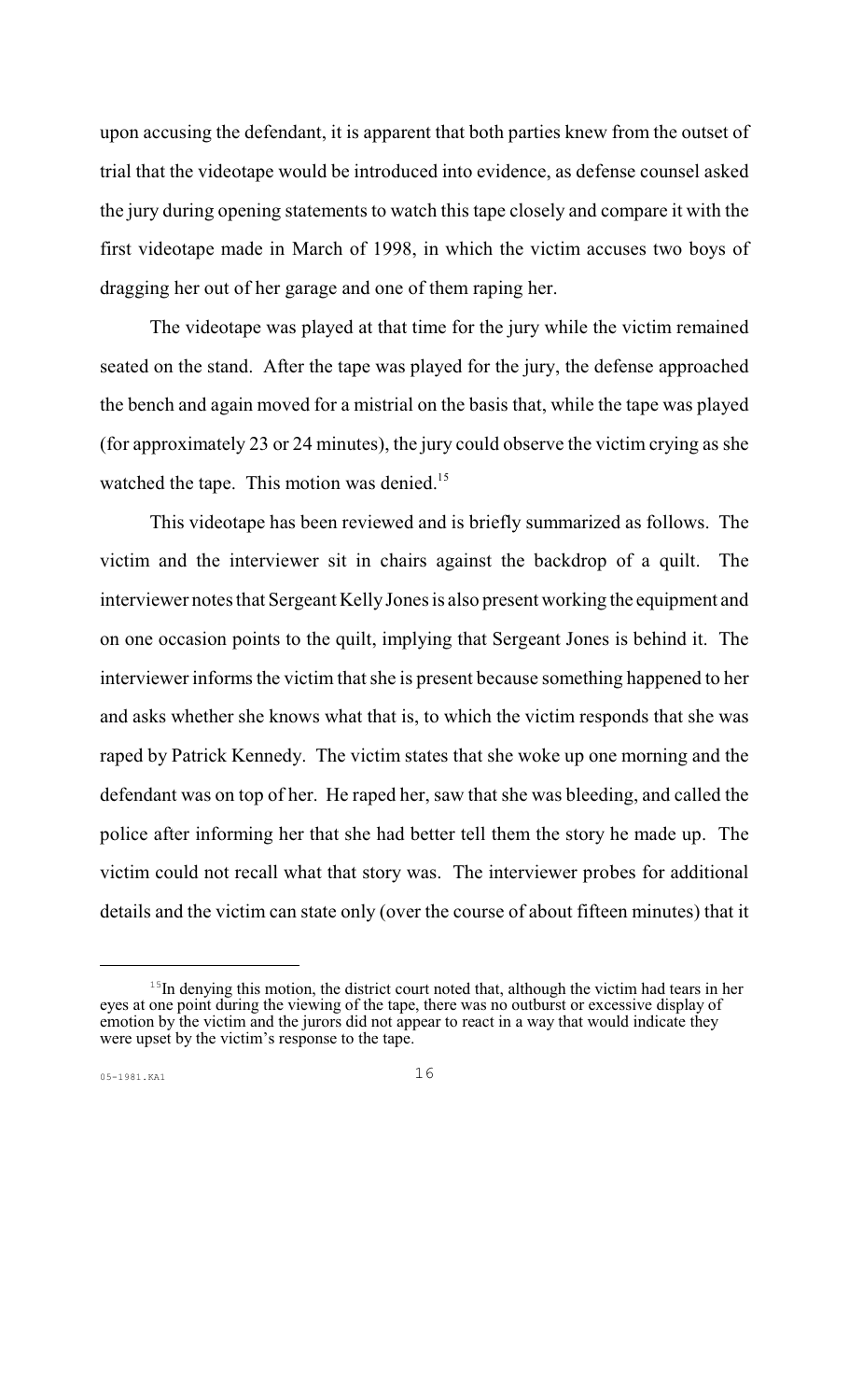happened in her room, on the bed, with the defendant's hand covering her eyes, while her shorts were off and the defendant was naked. The victim draws her bed showing the location the rape occurred and identifies her and the defendant's "private parts" on male and female outline drawings as the only place (with the exception of his hand over her eyes) that the defendant touched her. The defendant did not make her do anything else or say anything else to her. After she was raped, the victim said she fainted and did not remember anything until the ambulance arrived to take her to the hospital. At the hospital, other people asked her questions. She could not remember what they asked her other than for her birth date. The victim knew that she had bled and recalled seeing blood on her bed but nowhere else. This video was crudely edited to excerpt only admissible portions of the victim's statements.<sup>16</sup>

After this videotape was played, the victim remained on the stand and testified on direct and cross-examination. Her testimony in full is as follows:

By Mr. Paciera:

Q. You're alright?

A. Yes.

Q. Okay, when we looked at that tape, that was I think from December of 1999. You were a lot younger then?

A. Yes.

Q. And that was almost a year and a half after this happened to you, is that right?

A. Yes.

 $16A$  substantially longer unedited tape, which was not available to the jury, was also viewed. In it, the victim makes, and in some cases also retracts, somewhat vague accusations that the defendant raped her on other occasions. introduce these prior rapes at a pre-trial *Prieur* hearing.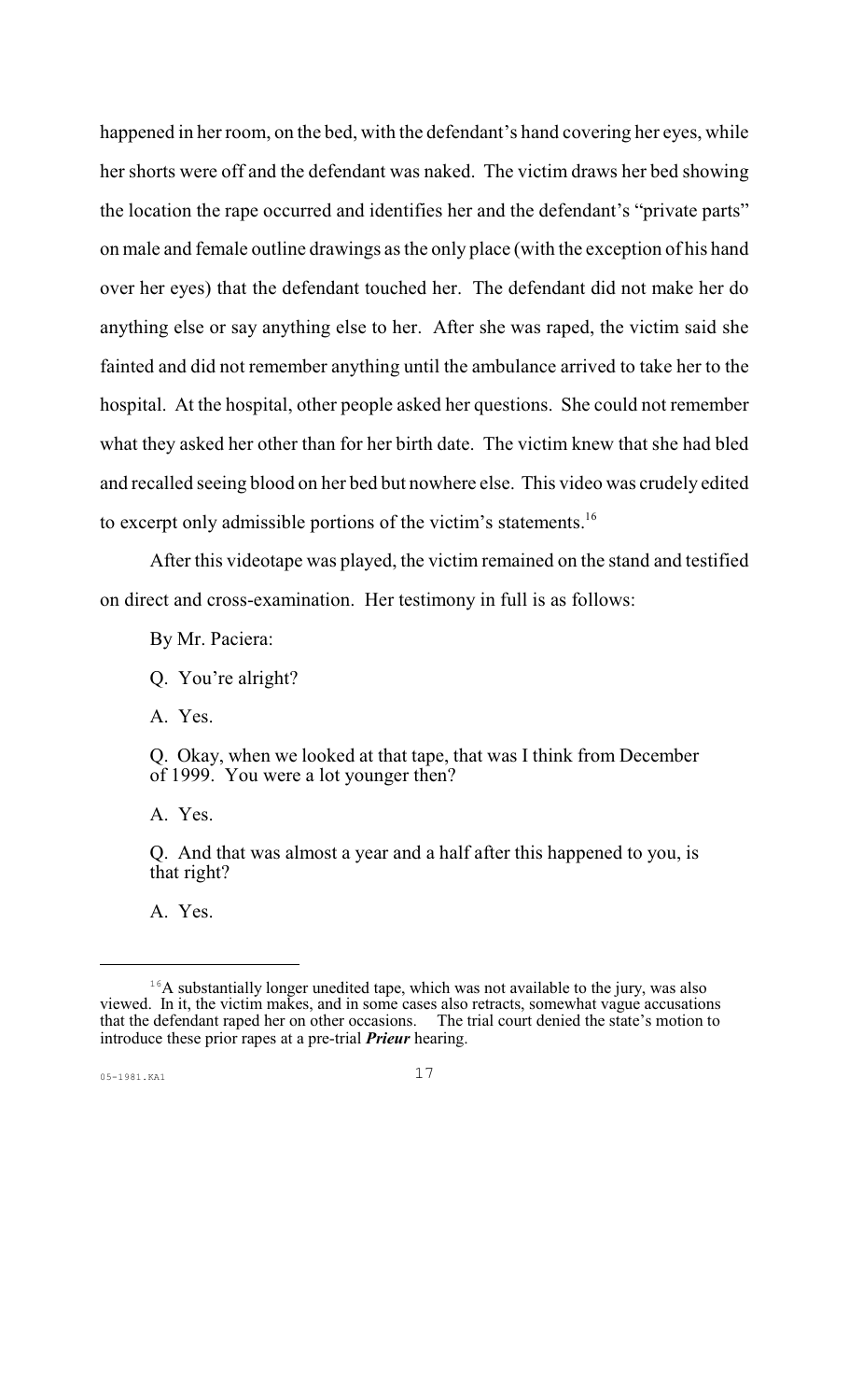Q. So when this happened to you, you were even smaller and younger?

A. Yes.

Q. When this first happened to you, you said somebody else did this, do you remember?

A. Yes.

Q. Do you remember what you said?

A. Yes.

[Defense object to leading questions and judge admonishes]

Q. When this first happened, what did you say happened?

A. I said two black boys raped me.

. . .

Q. Did two black boys do this to you?

A. No.

Q. Were you outside at all when this happened to you?

A. No.

Q. Were you ever in the garage when this happened to you?

A. No.

Q. Were you ever downstairs in the house when this happened to you?

A. No.

Q. After this happened to you, did you ever go downstairs?

A. No.

Q. Who told you about saying two boys did it?

A. Patrick.

. . .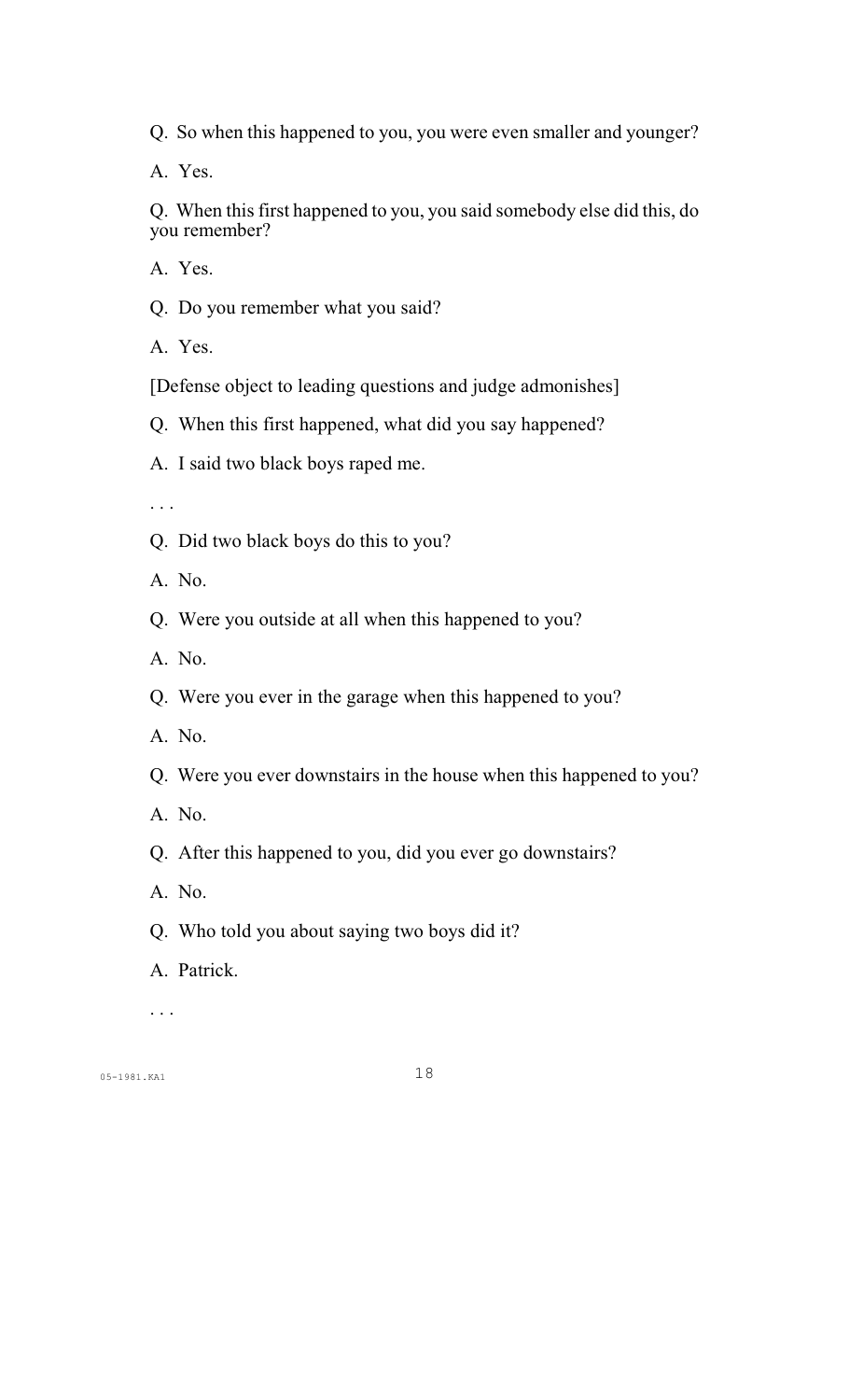Q. Who was home the day this happened?

A. Me, my brother and Patrick.

Q. And where had your Mom gone?

A. To work.

Q. Was it still early morning or midday or do you remember what time this happened?

A. Morning.

Q. After this happened to you, what did Patrick do?

A. He got up, I'm not sure where he went, but he left my room and he came back.

Q. Did he have anything when he came back?

A. No.

Q. Was he carrying anything?

A. No.

Q. Okay, was there some point when he came in and he was carrying anything?

A. Yes.

Q. What was he carrying?

A. A cup of orange juice and pills chopped up in it.

Q. And what did he do with the orange juice with the chopped up pills?

A. He gave it to me.

Q. Now, after this happened to you, did it injure you, did you bleed? Not the orange juice, when you were raped.

A. Yes.

Q. Did you bleed?

A. Yes.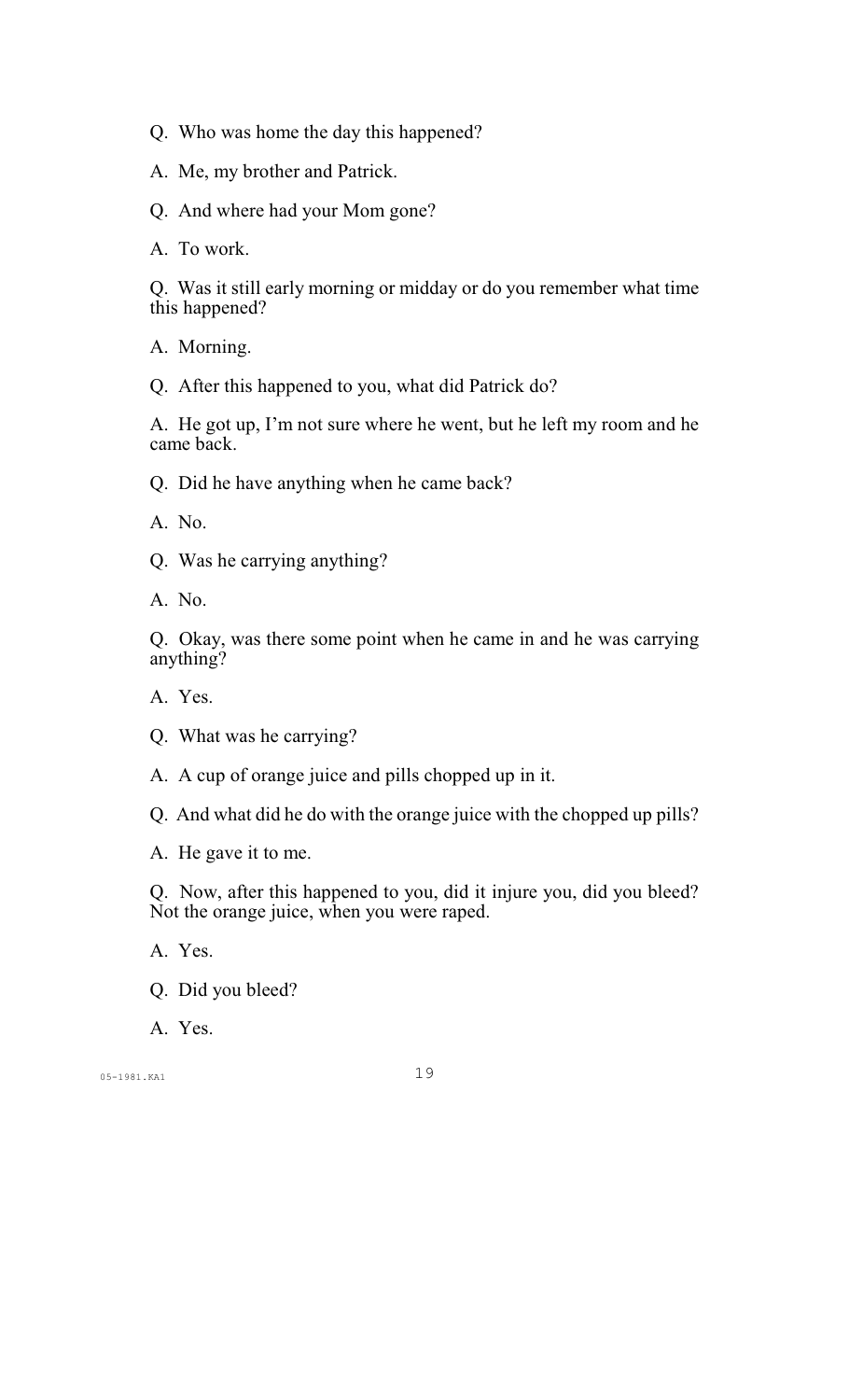- Q. Did anyone ever clean you?
- A. No.
- Q. When you said Patrick, he left your room, is that what you said?
- A. Yes.
- Q. And could you tell where he was or could you hear him?
- A. Not when he left the first time.
- Q. Okay, well, could you hear some other time?
- A. Yes.
- Q. What could you hear?
- A. I heard when he was on the phone with his boss.
- Q. What'd he tell his boss?

A. He told his boss that his daughter had became a young lady and he couldn't come in today.

Q. Did you stay in the bedroom the whole time after this happened until the police got there or - -

A. No.

- Q. What happened?
- A. I was throwing up and he carried me to the bathroom.
- Q. Were you throwing up after he did this?
- A. Yes.

Q. And when he brought you into the bathroom, what bathroom did he bring you into?

- A. In the hall bathroom.
- Q. Did you throw up anymore?
- A. I threw up in the tub.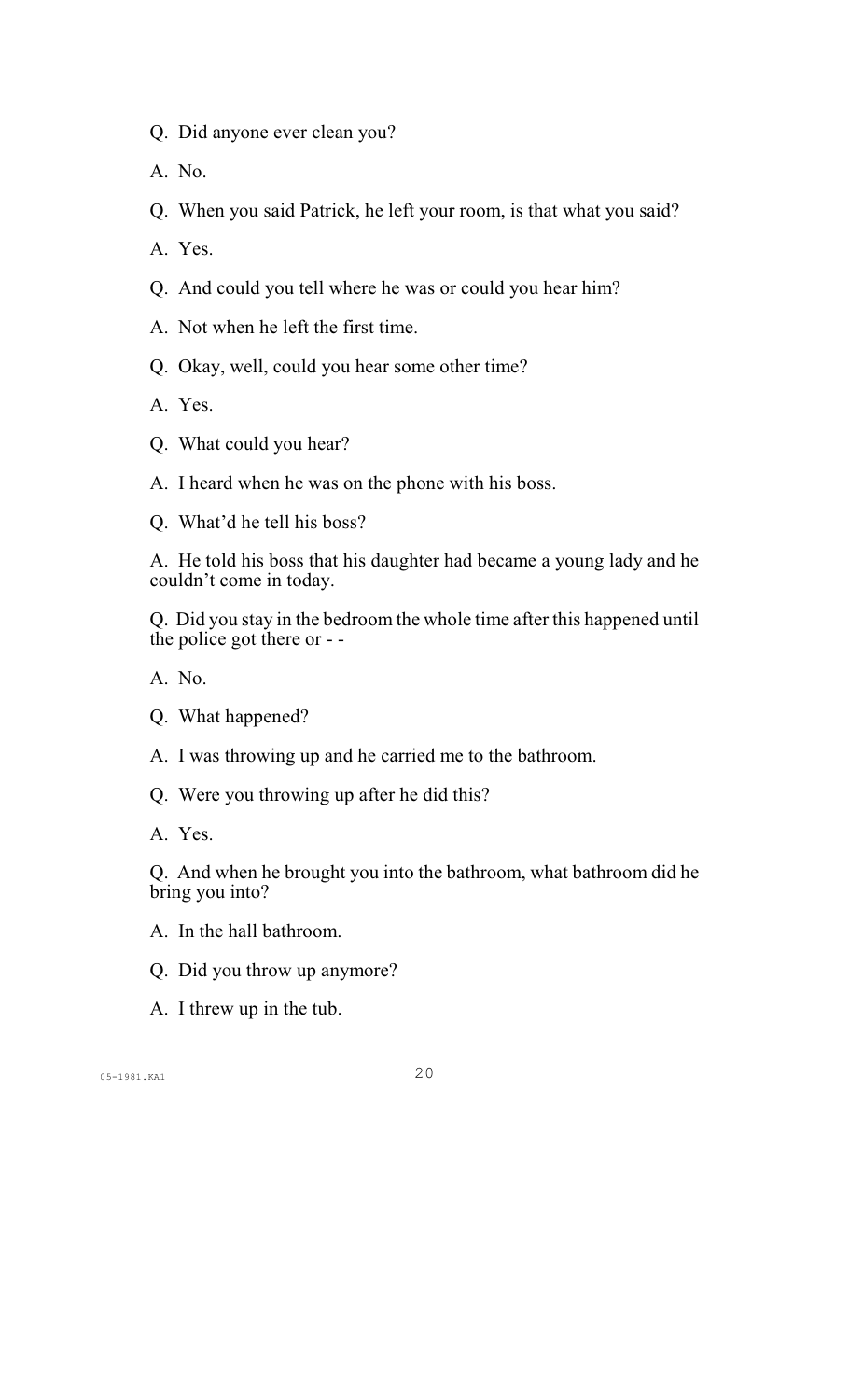- Q. How did you get back to your bedroom after that?
- A. I don't remember.

Q. You don't remember? Do you remember either the police getting to your house or somebody else like a doctor kind of person getting to your house?

A. I remember the police coming.

Q. How did you feel when the police came? Okay, I'll ask another question. Did you talk to the police?

- A. While I was in the room?
- Q. What's that?
- A. While I was in the room?
- Q. While you were in the room, if you remember.
- A. I don't remember.
- Q. Do you remember going to the hospital?
- A. Yes.
- Q. Do you remember how you got to the hospital?
- A. Yes.
- Q. How did you get to the hospital?
- A. In the ambulance.

Q. Do you remember being at the hospital? You, okay, do you remember being at the hospital?

A. Yes.

Q. Do you remember talking to any doctors at the hospital?

A. Yes.

Q. Did anybody tell you what they were going to have to do to help you?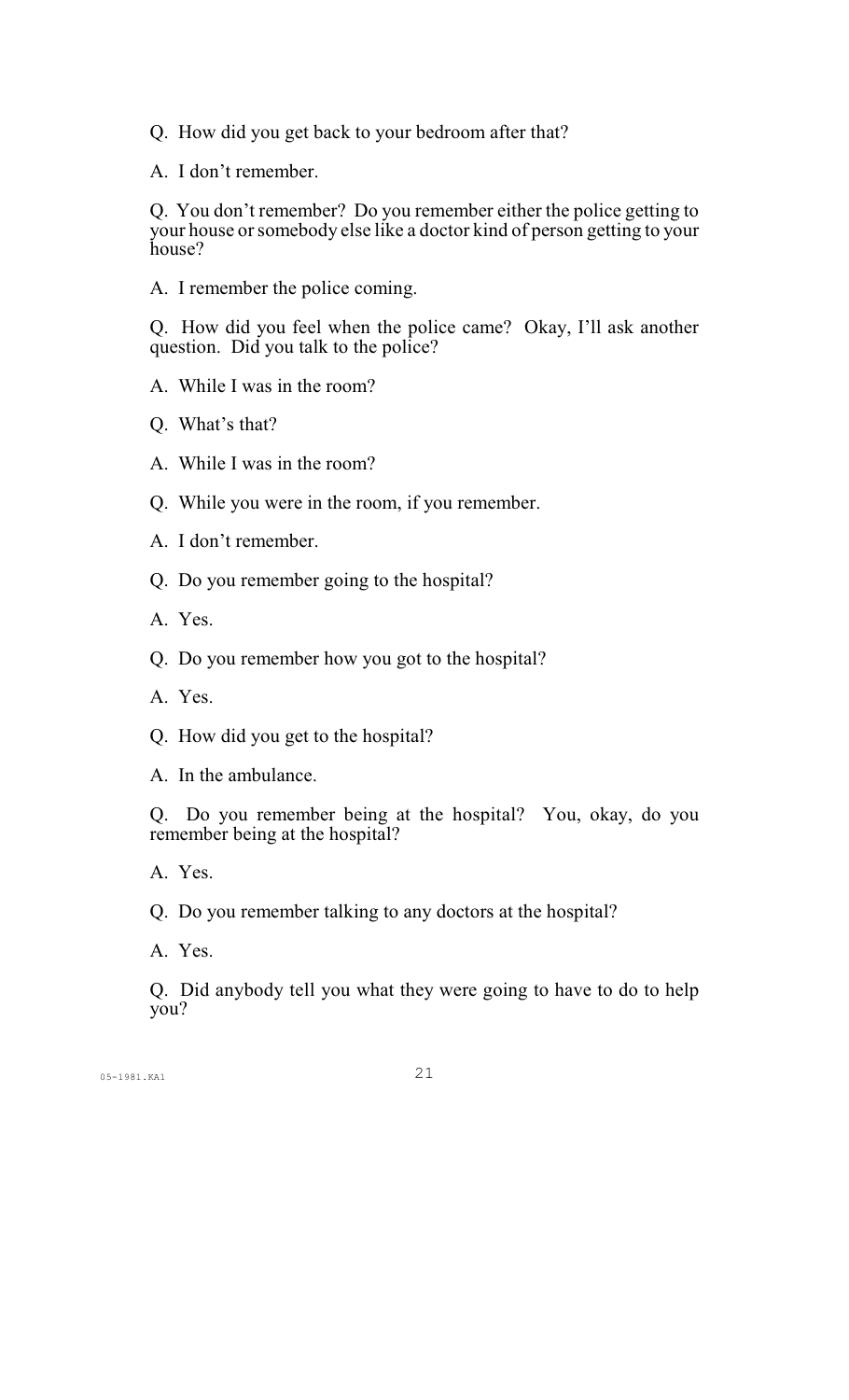A. Yes.

Q. And what did they tell you or what did they do to help you?

A. While I was in the hospital?

Q. Yes.

A. When I first got there?

Q. We don't have to be real specific but did the doctors do some kind of surgery on you?

A. I don't know.

Q. Did they give you medicine?

A. Yes.

Q. Did it put you to sleep?

A. Yes.

Q. The person, Patrick that you said did this to you, I want you to point to him right now.

Mr. Paciera: Please let the record reflect that the witness is pointing to the defendant, Patrick Kennedy.

Q. Is everything that you're saying in this courtroom today the truth?

A. Yes.

Q. Did you hear yourself when you were on that tape from December of 1999?

A. Yes.

Q. Is everything you heard on there the truth?

A. Yes.

Q. That this person raped you?

A. Yes.

Q. Nobody else?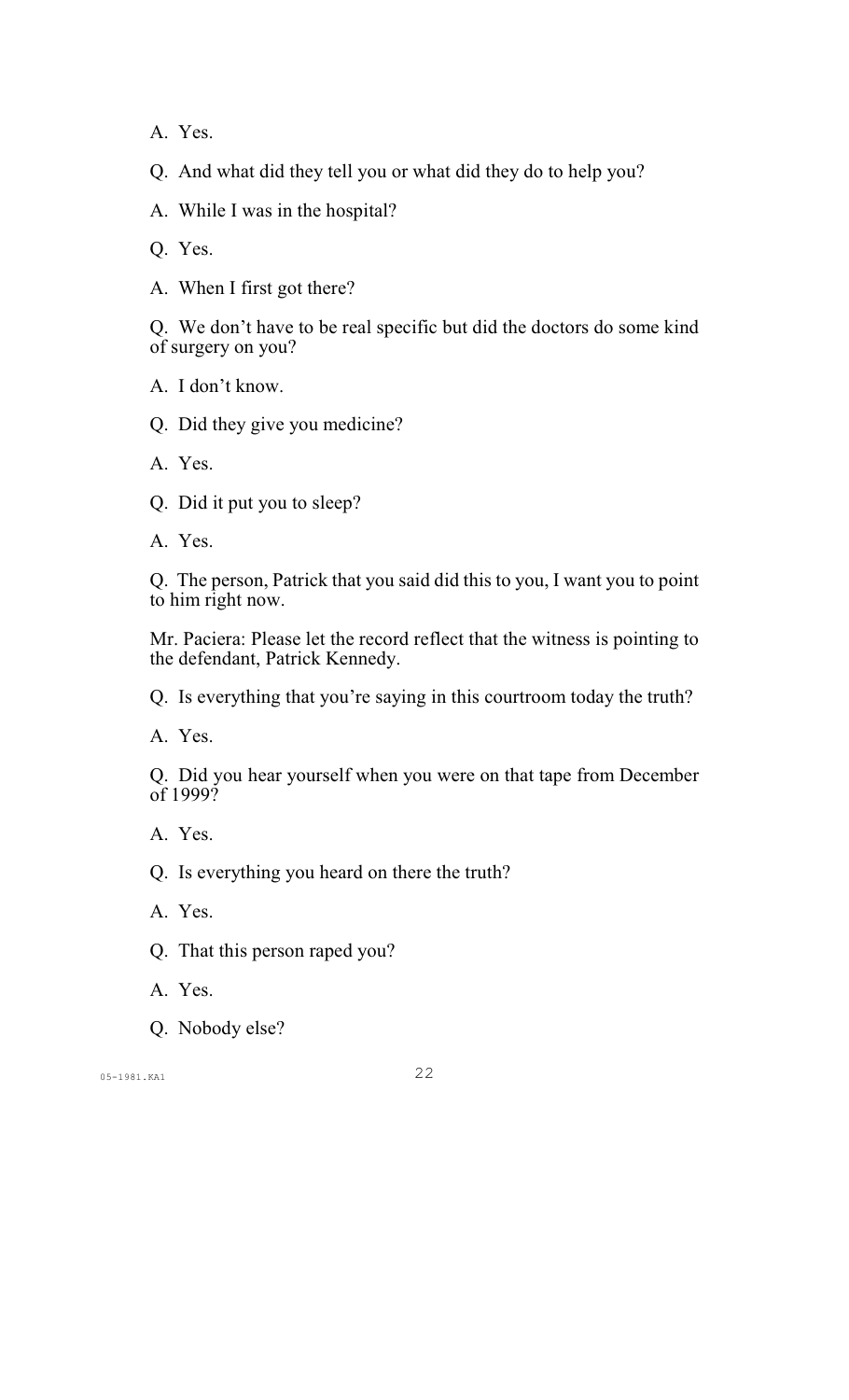- A. Nobody else.
- Q. In your room?
- A. In my room.

Q. Thank you, [L. H.]. I want you to answer this lady's questions.

On cross-examination, the victim testified that she remembered telling the police and people at the hospital that someone else did this to her, that after the rape the defendant did not live with them anymore, that she had to leave her mother and brother and go live with another family for a while and this was upsetting to her, and that she first told her mother that the defendant was the one that raped her right before she had the interview with Amalee Gordon. She could not remember certain other details, such as talking to one of the defense attorneys a year-and-a-half after the rape, talking to certain police officers after the rape, or making the first videotaped statement.

After the State rested its case, the defense presented evidence attempting to show that Oatis was the likely rapist, pointing out that he lied about being in school that day and that the defendant had identified his bike as the one the suspect used.<sup>17</sup> To counter the state's witnesses' characterization of the bike as inoperable, the defense presented the testimony of Kimberly Parnell, a nearby resident who was interviewed by police when they canvassed the neighborhood. She testified that she

 $17$ Sergeant Jones testified that eighth-grader, R.R., was also considered a potential suspect after it was reported to the police that R.R. told his classmates that he committed the rape. However, Linda Gilmore, a teacher's assistant at the Jefferson Community School testified that R.R. was present in school on March 2, 1998. Lieutenant Thurman investigated further and found R.R.'s alibi supported by the school's principal, a coach, Ms. Gilmore, the school's attendance records, and by witnesses who told him they saw R.R. picked up for school by bus at 7:45 a.m. Sergeant Jones testified that R.R. is about 5' 3" with a lighter complexion and younger than any of the descriptions of the attacker.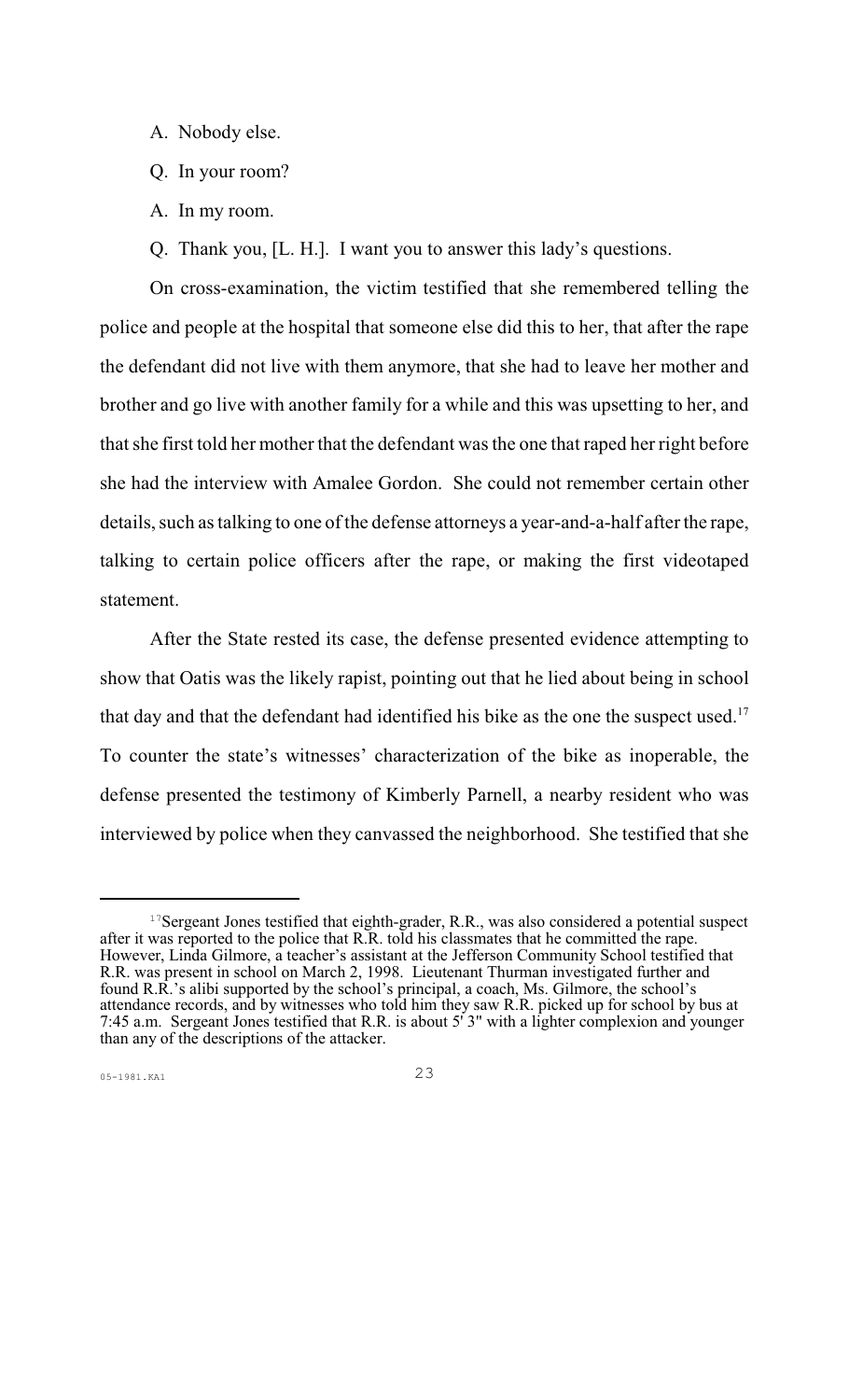often saw several young men, including Oatis, in the neighborhood riding this same bike, some of whom used it to sell drugs, and that she saw Oatis refill the tires with air before riding it because of its poor condition. Ronnie Montgomery, a private investigator hired by the defense, testified that he was unable to locate Oatis.

A cornerstone of the defendant's case was that the victim was coerced into changing her story, and that a comparison of the first and second videotapes showed that the first tape was much more detailed than the second, suggesting that the first was more truthful. The defense also presented evidence attempting to show that the victim's mother, C.H., changed her story in order to be reunited with her daughter. Catherine Holmes, a family friend, testified that C.H. expressed great fear that she would lose custody of her daughter. According to Holmes, C.H. described visiting her daughter after she was removed from her home and telling the victim that it was okay to tell people that defendant raped her because C.H. was instructed to do so by "them." After the victim was returned to C.H., Holmes said C.H. cut off all contact with her. Robert Tucker, a private investigator hired by the defense, testified that he interviewed the victim in 1999 and that she told him that she was raped by a young man who fled on a bicycle and that defendant did not rape her. Tucker said that C.H. told him that she was afraid, based on harassment and threats from police and social workers, that she would lose custody of her daughter. The defense also stressed the lack of any physical evidence directly linking the defendant to the crime.

After hearing all this evidence, the jury returned a guilty verdict of aggravated rape, which necessitated a capital sentencing phase. The State presented the testimony of S.L. The defendant was married to S.L.'s cousin and godmother, C.S., and S.L. spent the summer with defendant and C.S. when she was about eight or nine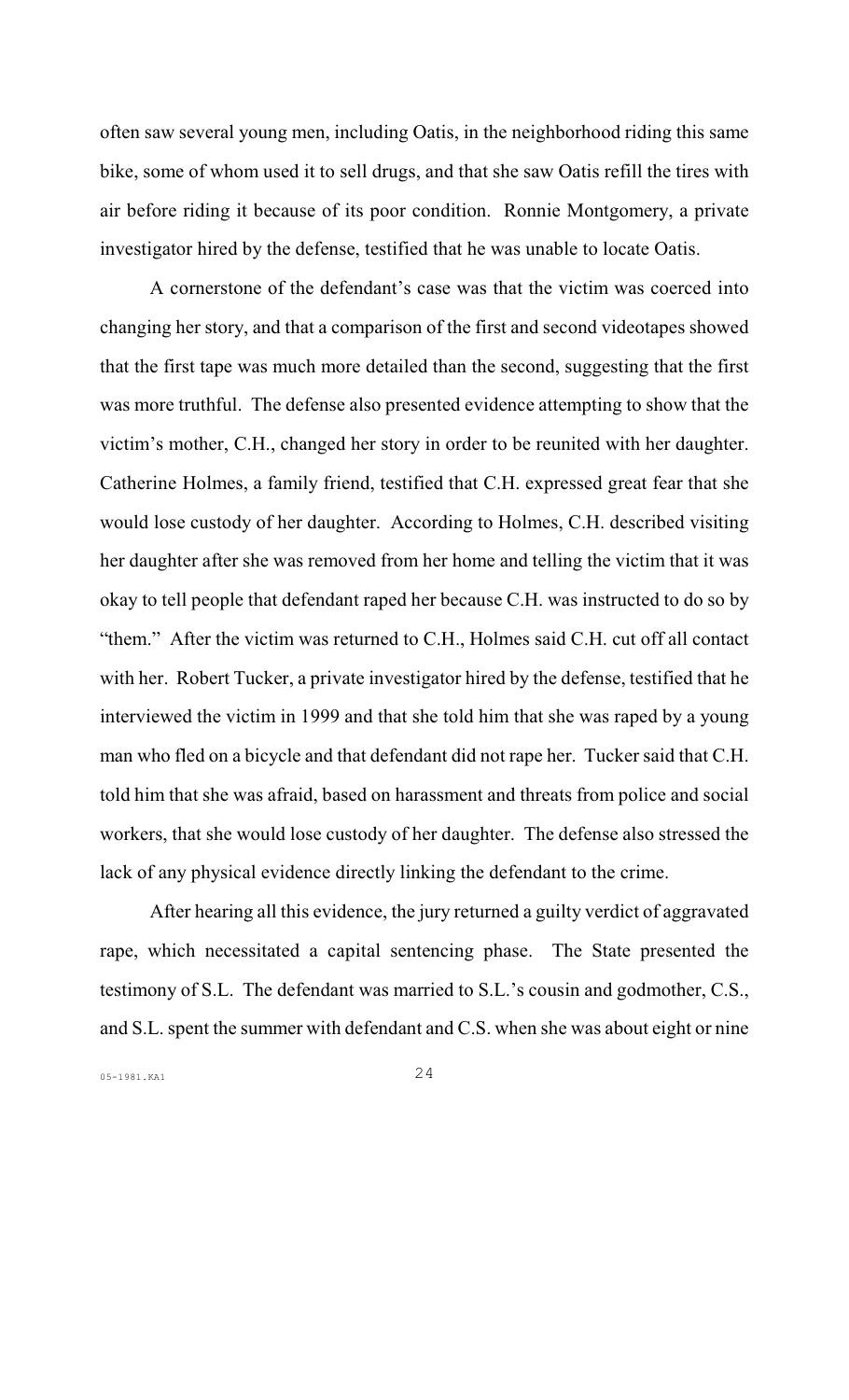years old. S.L. testified that defendant sexually abused her three times, the first involved inappropriate touching, the last was intercourse. She did not tell anyone until two years later and the family pressured her not to pursue legal action so she did not. The defense presented seven witnesses who testified as to the effect defendant's execution would have on his family and friends. At the conclusion of the penalty phase, the jury unanimously determined that defendant should be sentenced to death.

The defendant filed a motion for a new trial as to the guilt and penalty phase verdicts, a motion for judgment notwithstanding the verdict, and a motion in arrest of judgment, all arguing that the statute under which defendant was prosecuted, La. R.S. 14:42, is unconstitutional. After denying these motions, the court sentenced defendant to death in accordance with the jury's verdict. Defendant now appeals to this Court, assigning 69 errors. We will address the most significant of these errors in this opinion, and the remaining errors will be addressed in an unpublished appendix to this opinion.

Before addressing the overriding legal issue presented by this appeal, which is whether the statute under which defendant was prosecuted is constitutional in that it authorizes the death penalty for a non-homicide crime, we must first address whether the defendant's conviction must fall for any other reason assigned by the defendant.

### **I. Right of Confrontation and the Videotaped Victim Interviews**

On appeal, the defendant raises several assignments of error related to his right of confrontation arising from the admission of the victim's videotaped interview conducted by Amalee Gordon, in which the victim accuses the defendant. First, the defendant argues that the statute which authorized the use of the videotape, La. R.S.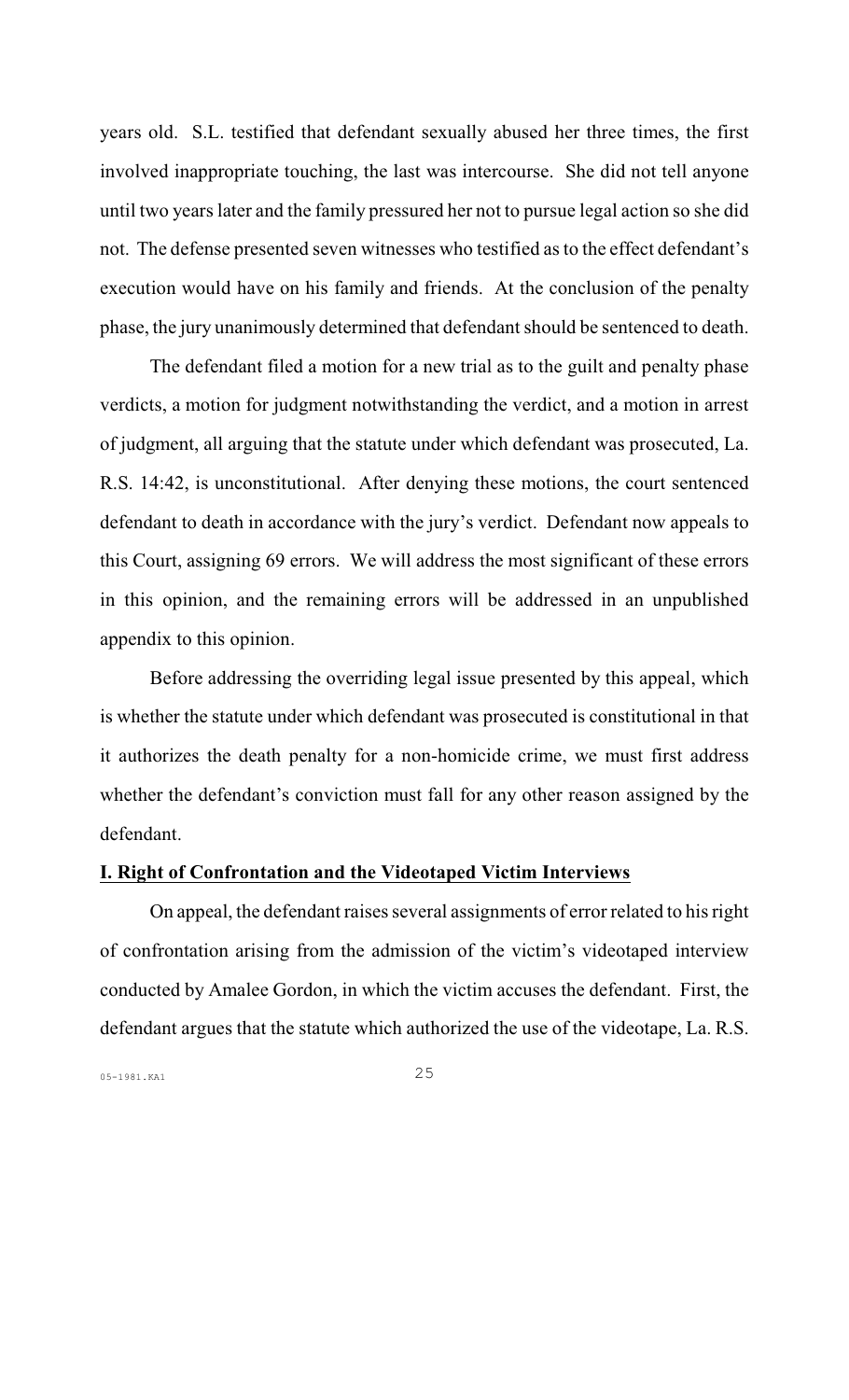15:440, *et seq.*, is unconstitutional. Further, the defendant argues that the admission of the videotape constituted a statutory violation of La. R.S. 15:440, *et seq.*, because the victim was unavailable for cross-examination.

The Confrontation Clause of the Sixth Amendment safeguards the defendant's rights to confront his accusers and to subject their testimony to rigorous testing in an adversary proceeding before the trier of fact. *California v. Green*, 399 U.S. 149, 90 S.Ct. 1930 (1970). Although face-to-face confrontation forms the core of the Clause's values, it is not an absolute right of the defendant. *Id.; Ohio v. Roberts*, 448 U.S. 56, 63, 100 S.Ct. 2531, 2537 (1980). Through exceptions to the hearsay doctrine, testimony may be introduced against the defendant without a physical, face-to-face confrontation at trial under certain circumstances, provided the denial of such confrontation is necessary to further an important public police interest and further provided that the testimony's reliability is otherwise assured. *Coy v. Iowa*, 487 U.S. 1012, 108 S.Ct. 2798 (1988).

One recognized important public policy interest is the protection of abused children. *Id.; Maryland v. Craig*, 497 U.S. 836, 110 S.Ct. 3157 (1990). Louisiana is one of many states which have developed special procedures to protect child witnesses testifying about abuse from unnecessary additional trauma, allowing videotaped statements of abused children to be admitted in court, provided certain conditions are met, La. R.S. 15:440 *et seq.,* and allowing abused children to testify out of court via closed circuit television systems, La. C. Cr.P. art. 283. However, Louisiana's provisions creating special arrangements for abused children contain strict requirements designed to ensure that these accommodations do not compromise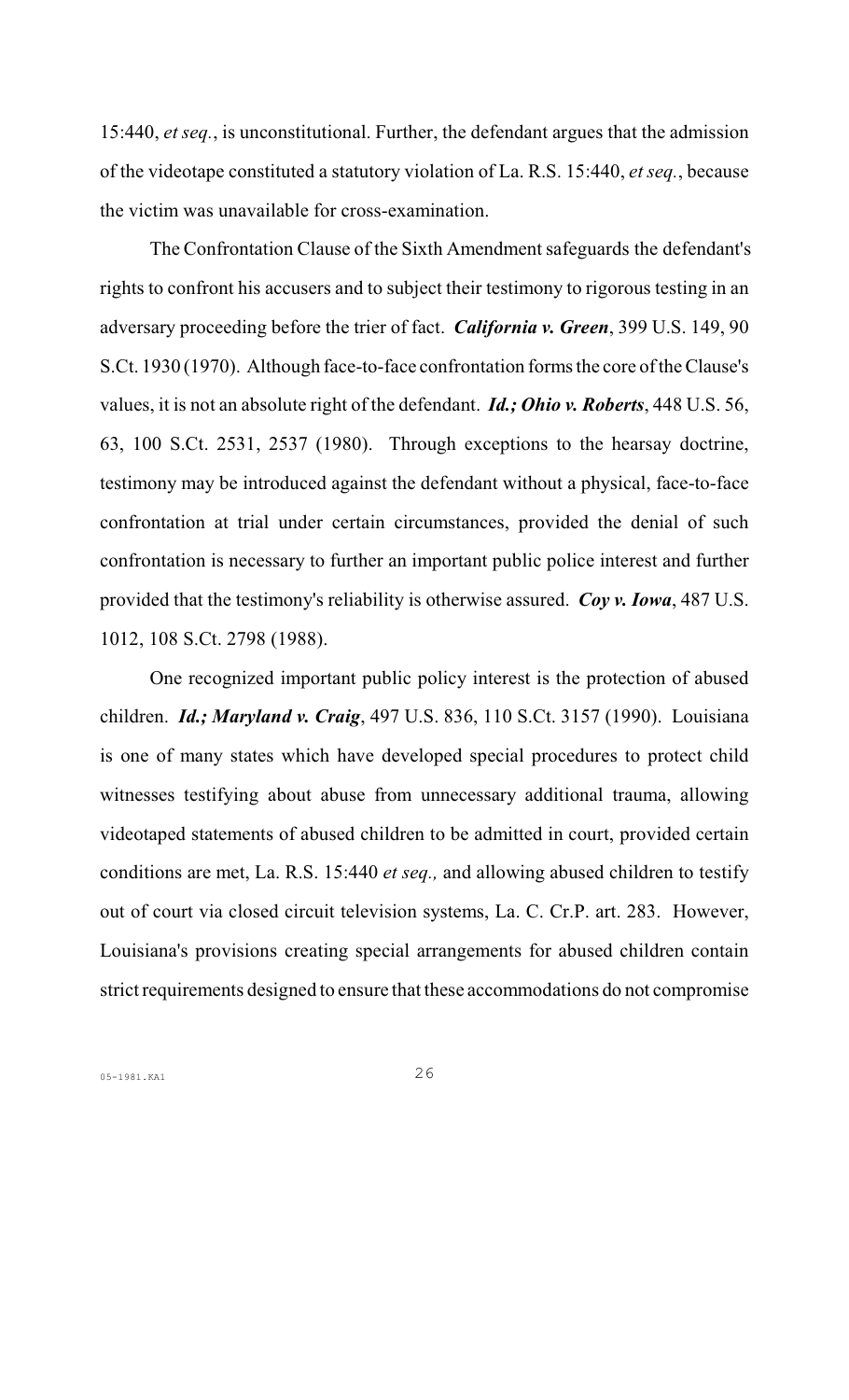the rights of defendants to confront adverse witnesses and test the reliability of their testimony.

The legislature first authorized the videotaping of victim statements in cases of child abuse in which the victim was under the age of 14 years at the time of the offense. 1984 La. Acts 563; La. R.S. 15:440.1-440.6. The purpose of the legislation was to facilitate prosecution of offenders who have committed crimes of violence against children "with a minimum of additional intrusion into the lives of such children." The statute authorizes videotaping the statements of such victims and introducing the statements at trial "as an exception to the hearsay rule." La. R.S. 15: 440.3. It sets out conditions for taking the statement in the absence of the child's parents or relatives and with a minimum of questioning "calculated to lead the child to make any particular statement." La. R.S. 15:440.4. <sup>18</sup>

Method of recording videotape; competency

(1) That such electronic recording was voluntarily made by the protected person.

(2) That no relative of the protected person was present in the room where the recording was made.

(3) That such recording was not made of answers to interrogatories calculated to lead the protected person to make any particular statement.

(4) That the recording is accurate, has not been altered, and reflects what the protected person said.

(5) That the taking of the protected person's statement was supervised by a physician, a social worker, a law enforcement officer, a licensed psychologist, a licensed professional counselor, or an authorized representative of the Department of Social Services.

B. The department shall develop and promulgate regulations on or before

 $18$ La. R.S. 15:440.4 provides as follows:

A. A videotape of a protected person may be offered in evidence either for or against a defendant. To render such a videotape competent evidence, it must be satisfactorily proved: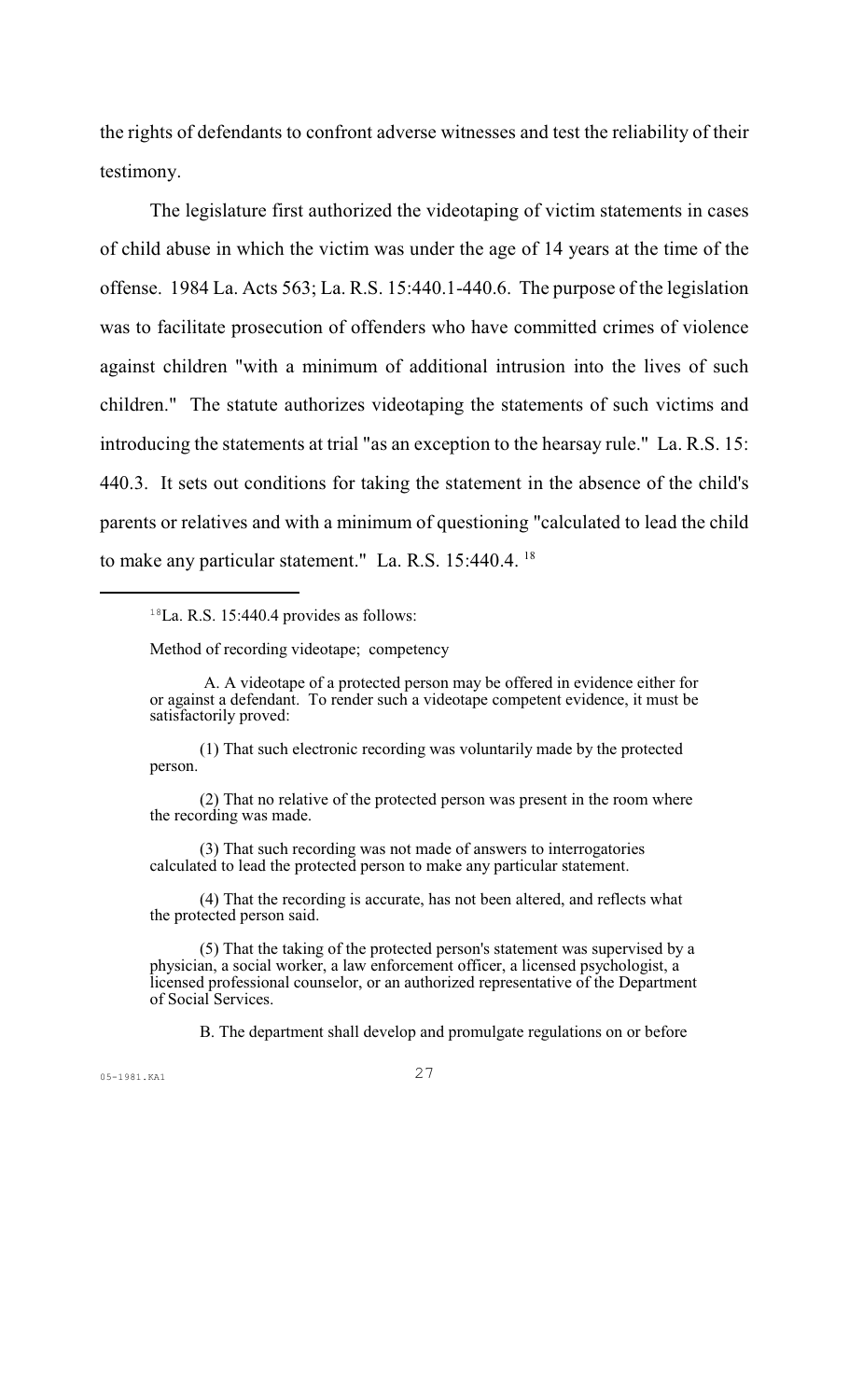In order to be admissible, the videotape must meet the requirements of La. R.S.

15:440.5, which provides as follows:

440.5. Admissibility of videotaped statements; discovery by defendant

 A. The videotape of an oral statement of the protected person made before the proceeding begins may be admissible into evidence if:

(1) No attorney for either party was present when the statement was made;

(2) The recording is both visual and oral and is recorded on film or videotape or by other electronic means;

(3) The recording is accurate, has not been altered, and reflects what the witness or victim said;

(4) The statement was not made in response to questioning calculated to lead the protected person to make a particular statement;

(5) Every voice on the recording is identified;

(6) The person conducting or supervising the interview of the protected person in the recording is present at the proceeding and available to testify or be cross-examined by either party;

(7) The defendant or the attorney for the defendant is afforded an opportunity to view the recording before it is offered into evidence; and

(8) The protected person is available to testify.

B. The admission into evidence of the videotape of a protected person as authorized herein shall not preclude the prosecution from calling the protected person as a witness or from taking the protected person's testimony outside of the courtroom as authorized in R.S. 15:283. Nothing in this Section shall be construed to prohibit the defendant's right of confrontation.

September 12, 1984, regarding training requirements and certification for department personnel designated in Paragraph (A)(5) of this Section who supervise the taking of the protected person's statement.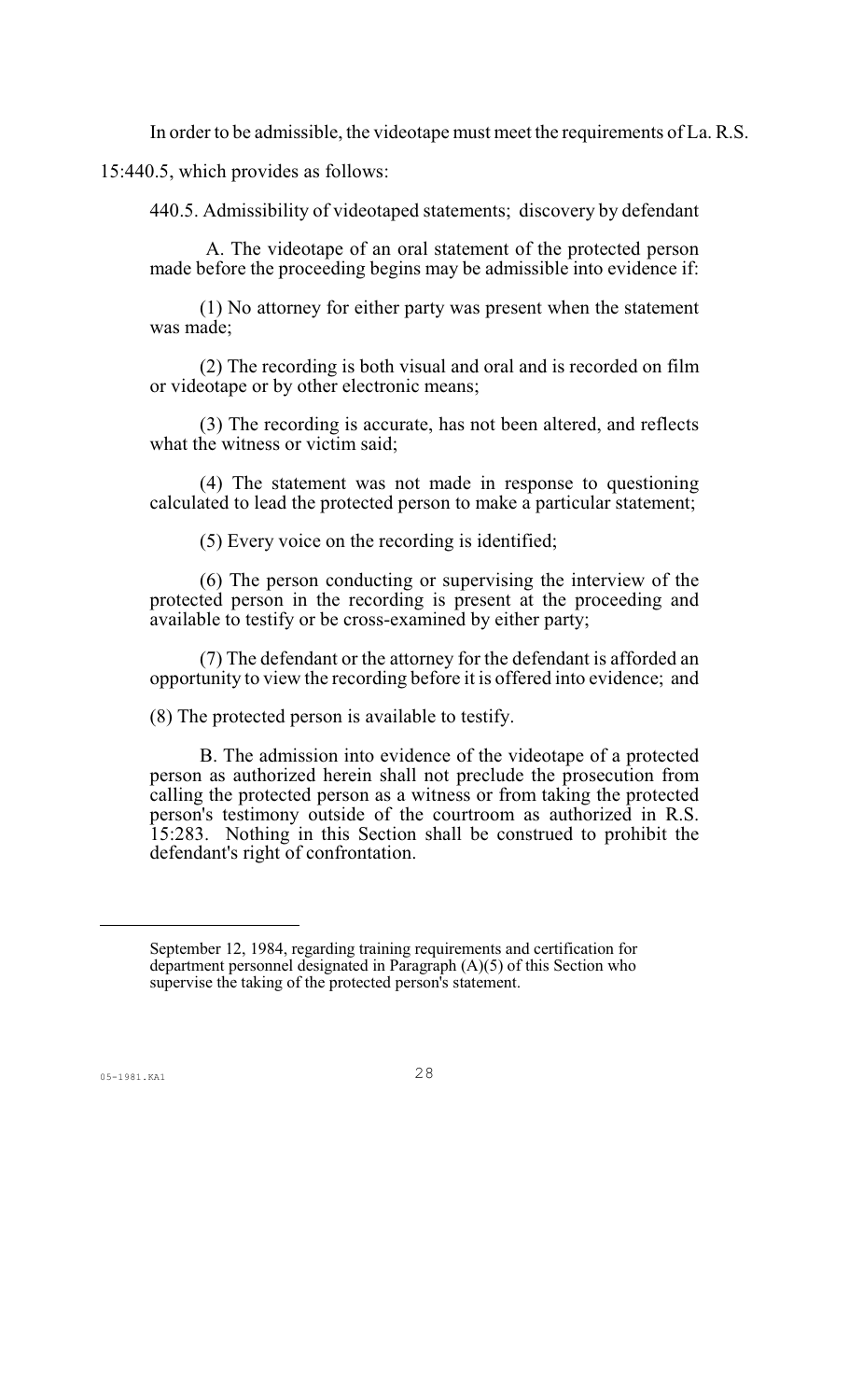C. In a criminal prosecution, when the state intends to offer as evidence a copy of a videotaped oral statement of a protected person made pursuant to the provisions of this Subpart, the defendant may be provided a copy of the videotape if the court determines it necessary to prepare a proper defense. If the court orders the defendant be provided a copy of the videotaped statement, only the attorney and the defendant shall be permitted to view the tape and no copies shall be made by any person. The copy shall be returned to the court immediately upon conclusion of the case. Any violation of this Subsection shall be punished as contempt of court.

At trial, after the victim took the stand, the State offered the videotape into evidence and defense counsel stipulated that the videotape was in compliance with the requirements of La. R.S. 15:440.5. In addition, defense counsel expressly stated that it had "no objection" to the admissibility of the tape. Furthermore, as early as the opening statement, the defense calculated the December 16, 1999, videotape would be played for the jury, as it instructed the jury to watch both this videotape and the March, 1998, videotape closely because the March, 1998, videotape would provide more detail and thus be more truthful. However, now, the defendant characterizes the impact of the admission of this tape as devastating to his case.

The defendant concedes that these issues were not presented to the court below, as defense counsel expressly stipulated to the admission of the tape and stated he had "no objection to the tape." However, he contends that La. R.S. 15:440.5 is unconstitutional on its face, which can be addressed by this Court in the absence of contemporaneous objection in the court below. He argues that under existing jurisprudence this Court may consider its validity despite the failure of the defense to move to quash the statutory provisions or otherwise object on confrontation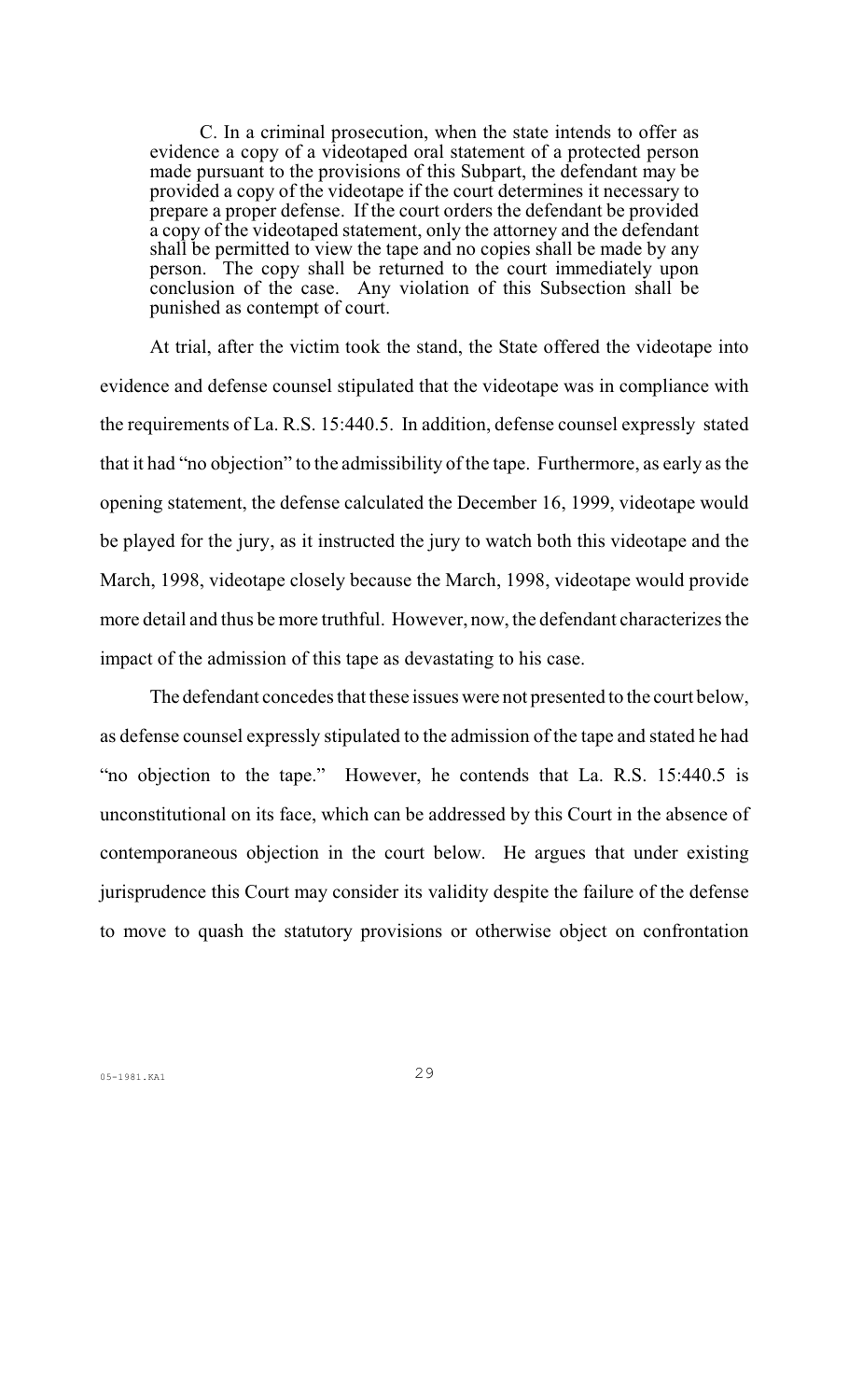grounds to the admission of the videotaped statement. *See State v. Green*, 493 So. <sup>19</sup> 2d 588, 590 (La. 1986) (The facial unconstitutionality of a statute on which a conviction is based is an error discoverable by the mere inspection of pleadings and proceedings, without inspection of the evidence, which an appellate court is entitled to review, even though the defendant did not comply with the assignment of error procedure.) However, this Court has applied this rule only in the context of challenges to the facial validity of substantive criminal statutes. In this case, the statutes at issue concern only the nature of the evidence admitted at trial. As with any other ruling by a trial court admitting or excluding evidence, defendant must object to the ruling to preserve the issue for review. La. C.Cr.P. art. 841 ("[a]n irregularity or error cannot be availed of after verdict unless it was objected to at the time of occurrence."); *State v. Thomas*, 428 So. 2d 427, 433 (La. 1982) (on rehearing) (the contemporaneous objection rule prevents "a defendant fromgambling for a favorable verdict and then resorting to appeal on errors that might easily have been corrected by objection."). In the present case, defense counsel not only failed to object to the admission of the videotape but he also stipulated to its admissibility.

However, assuming the facial unconstitutionality of this statute can properly be considered in the absence of an objection at trial, we reject defendant's argument

<sup>&</sup>lt;sup>19</sup>The defendant also argues in brief that even assuming the lack of objection barred direct review of the trial court's evidentiary ruling, "given the devastating impact of the videotape, to the extent the failure to object constitutes a waiver, it is clear that such a failure would constitute ineffective assistance of counsel." However, at oral argument, defense counsel specifically stated to the Court that it was not making an ineffective assistance argument at this stage of the proceedings. Thus, we do not consider whether lack of an objection constituted ineffective assistance of counsel and find that it does not provide grounds for us to consider defendant's unobjected to assignment of error.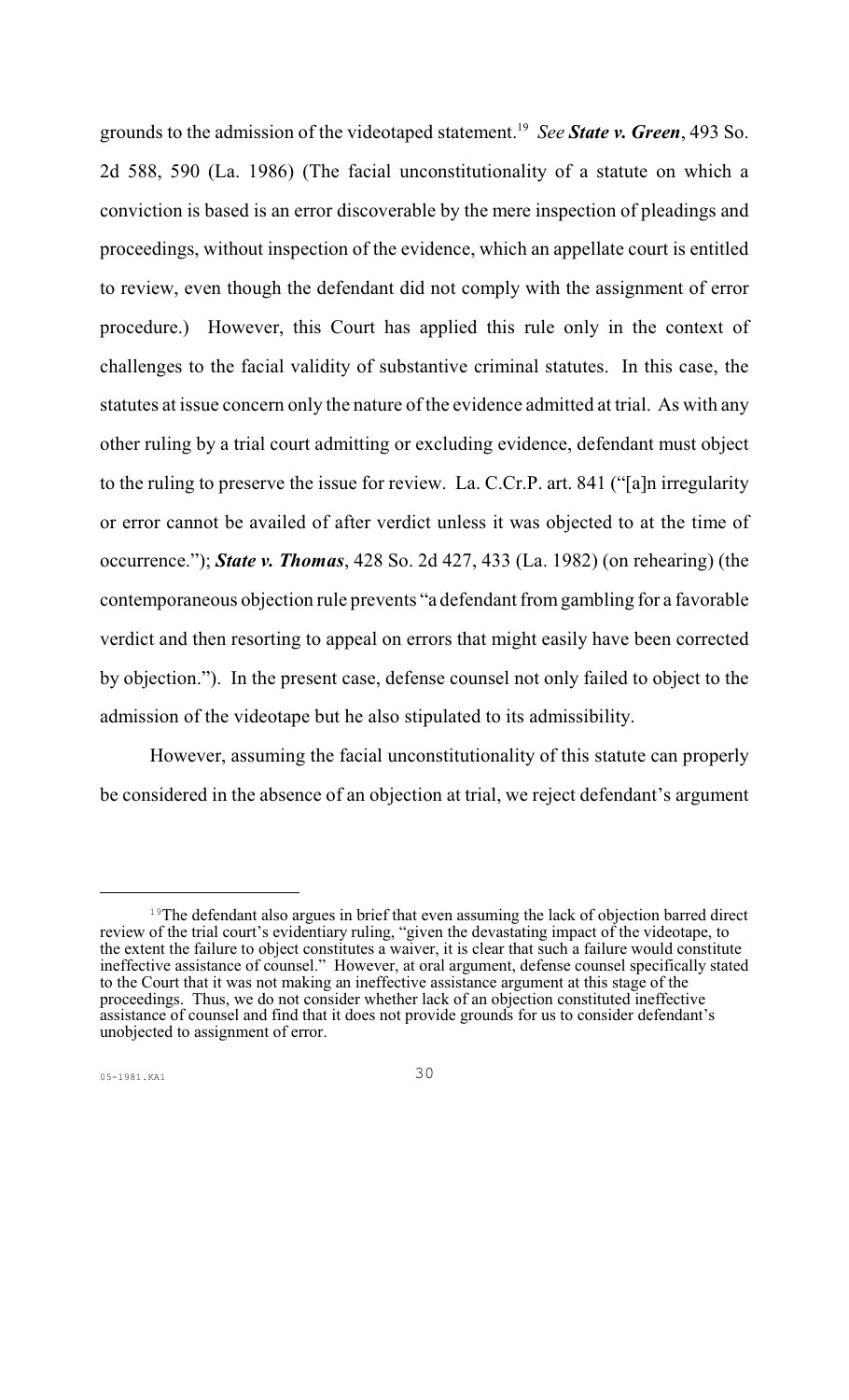that this statute is unconstitutional on its face.<sup>20</sup> The defendant argues that **Crawford** *v. Washington*, 541 U.S. 36, 124 S.Ct. 1354, 158 L.Ed.2d 177 (2004), makes clear that the admission of "testimonial" statements, such as the victim's in this case, violates the Sixth Amendment.

Traditionally, for purposes of the Confrontation Clause, all hearsay statements were admissible if: (1) the declarant was unavailable to testify; and (2) the statement fell under a "firmly rooted hearsay exception" or bore "particularized guarantees of trustworthiness." *Ohio v. Roberts*, 448 U.S. 56, 66, 100 S.Ct. 2531, 2539, 65 L.Ed.2d 597 (1980). However, in *Crawford*, the United States Supreme Court overruled *Roberts* insofar as it applies to out-of-court statements that are "testimonial" in nature. The Court held that the adequate "indicia of reliability" standard set forth in *Roberts* is too amorphous to adequately prevent admission of "core testimonial statements that the Confrontation Clause plainly meant to exclude." *Crawford*, 541 U.S. at 63, 124 S.Ct. at 1371.

<sup>&</sup>lt;sup>20</sup> Although this Court never considered the constitutionality of the original act, in a string of cases the circuit courts of Louisiana upheld the statutes in cases in which the victim actually appeared in court and testified. *See State v. Abbott*, 29,497, (La. App. 2 Cir. 6/18/97 ), 697 So.2d 636, 640-41 (admission of videotape of interview between child victim and police officer does not violate confrontation principles when child and interlocutor both testify); *State v. Gray*, 533 So.2d 1242, 1248-49 (La. App. 4 Cir. 1988) (videotaped testimony does not violate Confrontation Clause, at least when witnesses testify); *State in the Interest of R.C.*, 514 So.2d 759, 761-65 (La. App. 2 Cir. 1987) (availability of witness to testify prevents statute from violating Confrontation Clause); *State v. Guidroz*, 498 So.2d 108, 110-111 (La. App. 5 Cir. 1986) (defendant's right of confrontation not violated because defense counsel viewed the tape before trial and victim testified); *State v. Feazell*, 486 So.2d 327, 330-331 (La. App. 3 Cir. 1986) (Confrontation Clause not violated when the state offered videotape in evidence as direct testimony and tendered witness in person for cross-examination); *but cf. State v. Navarre*, 498 So.2d 194, 196 (La. App. 1 Cir. 1986) (admission of videotaped victim interview without allowing defendant to cross-examine the victim violates statute and confrontation principles). However, other courts considering the question have come to the opposite conclusion even in cases in which the victim was available to testify. *See, .g.*, *Offer v. Scott*, 72 F.3d 30, 33 (5th Cir. 1995) ("Nor is it an answer [under the Confrontation Clause] that the defendant might have called the child in order to cross- examine.").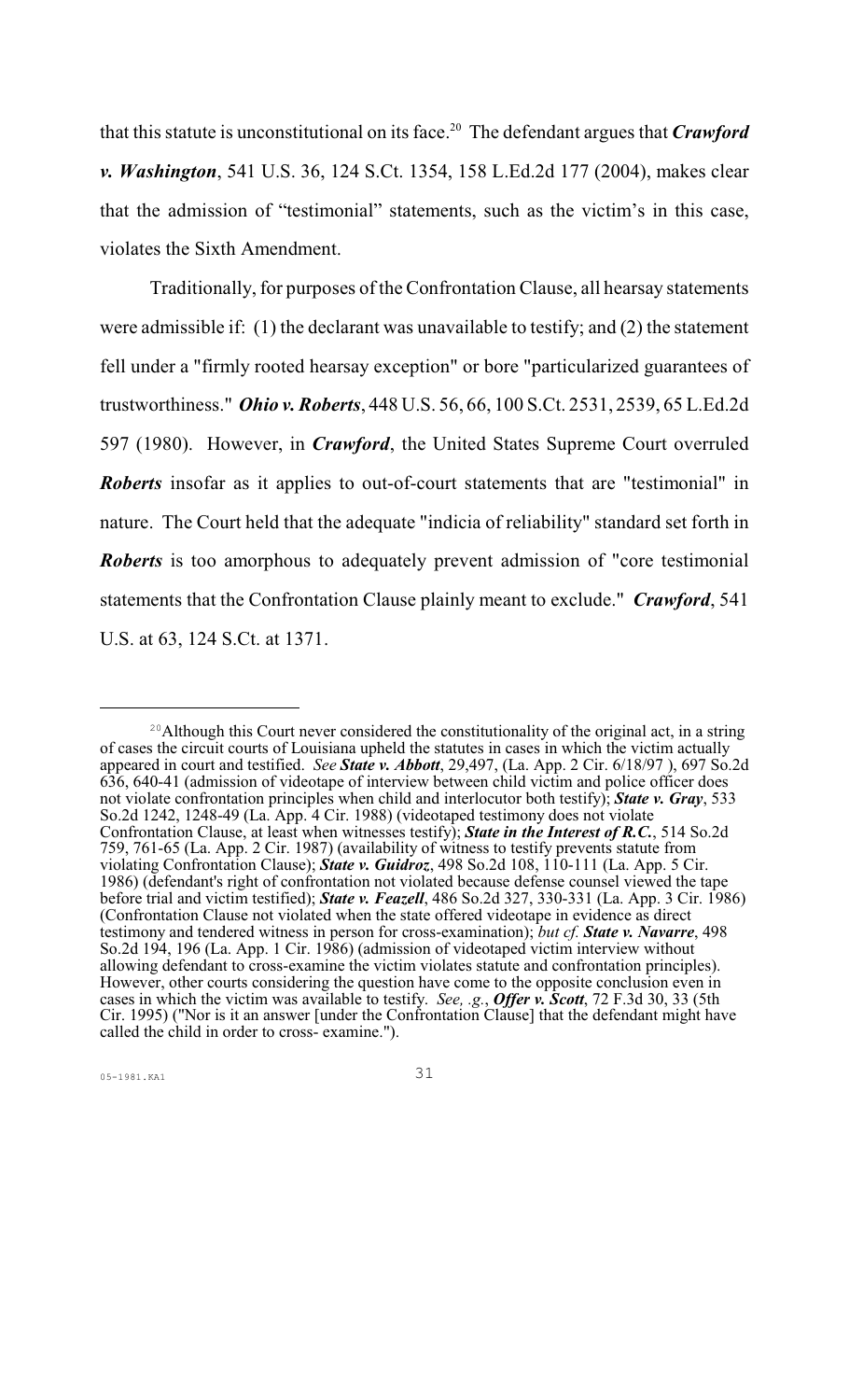The *Crawford* Court drew a distinction between testimonial and non-testimonial hearsay and noted that non-testimonial hearsay is admissible when both prongs of *Roberts* are satisfied, regardless of whether the defendant has had a prior opportunity to cross-examine the declarant. *Crawford*, 541 U.S. at 63, 124 S.Ct. at 1371. On the other hand, the Court held that testimonial hearsay statements may be admitted as evidence at a criminal trial only when the declarant is unavailable to testify and the defendant has had a prior opportunity to cross-examine the declarant. *Id*. The Court also declined to provide a comprehensive definition of "testimonial," observing that, "whatever else the term covers, it applies at a minimum to prior testimony at a preliminary hearing, before a grand jury, or at a former trial; and to police interrogations." *Id.*, 541 U.S. at 68. "These are the modern practices with closest kinship to the abuses at which the Confrontation Clause was directed." *Id.* <sup>21</sup>

*Id.,* 547 U.S. at \_\_\_\_, 126 S.Ct. at 273-74. The Court then applied this test in *Davis* and found that statements made to a 911 operator were non-testimonial because they constituted "a call for help against a bona fide threat" by a caller who "was facing an ongoing emergency" and they were elicited by the 911 operator to "resolve the present emergency, rather than simply to learn (as in *Crawford*) what had happened in the past." *Id.*, 547 U.S. at \_\_\_\_, 126 S.Ct. at 2274 (emphasis in original). The Court applied the new test in *Hammon* (the companion case) to find that statements made by a battered wife, who initially claimed that she was fine and nothing had happened, to an officer responding to a domestic disturbance call, were testimonial because "there was no emergency in progress; [the officer] had heard no arguments or crashing and saw no one throw or break anything, . . . and there was no immediate threat to [the victim's] person." Id., 547 U.S. at <sub>13</sub>, 126 S.Ct. at 2278. The Court acknowledged that "a conversation which begins . . . to determine the need for emergency assistance . . . [can] evolve into testimonial statements, . . . ", *id.*, 547 U.S. at \_\_\_\_, 126 S.Ct. at 2277, but suggested that:

 $^{21}$ In the companion cases, *Davis v. Washington* and *Hammon v. Indiana*, 547 U.S. 126 S.Ct. 2266, 165 L.Ed.2d 224 (2006), the Court found it necessary to fashion a test, albeit an admittedly non-exhaustive one, *Id.* 126 S.Ct. at 2273, for the determination of whether statements should be classified as testimonial or non-testimonial. The Supreme Court held that:

Statements are nontestimonial when made in the course of police interrogation under circumstances objectively indicating that the primary purpose of the interrogation is to enable police assistance to meet an ongoing emergency. They are testimonial when the circumstances objectively indicate there is no such ongoing emergency, and that the primary purpose of interrogation is to establish or prove past events potentially relevant to later criminal prosecution.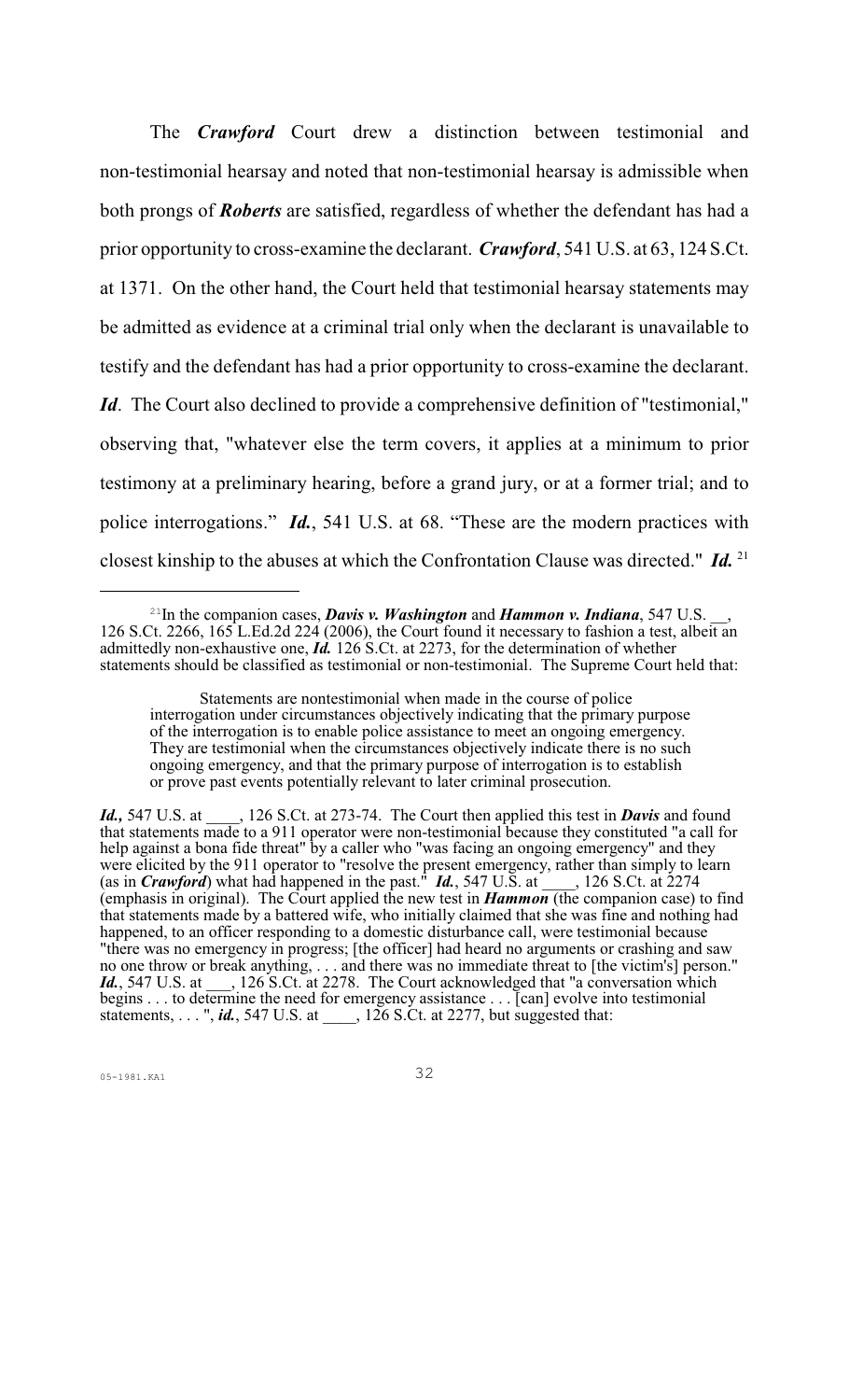While *Crawford* did establish as an important requirement for Sixth Amendment purposes that the defendant have a prior opportunity to cross-examine the declarant, and that requirement was clearly not met in this case, *Crawford* also expressly stated:

Finally, we reiterate that, when the declarant appears for crossexamination at trial, the Confrontation Clause places no constraints at all on the use of his prior testimonial statements. *See California v. Green*, 399 U.S. 149, 162, 90 S. Ct. 1930, 26 L.Ed.2d 489 (1970)). It is therefore irrelevant that the reliability of some out-of-court statements " cannot be replicated, even if the declarant testifies to the same matters in court." *Post*, at 1377 (quoting *United States v. Inadi*, 475 U.S. 387, 395, 106 S.Ct 1121, 89 L.Ed.2d 390 (1986)). The Clause does not bar admission of a statement so long as the declarant is present at trial to defend or explain it. (Emphasis added.)

541 U.S. 59, n. 9. Therefore, according to *Crawford*, a testimonial videotaped statement is not inadmissible under the Sixth Amendment if "the declarant is present at trial to defend or explain it." *Id.* 

Thus, it is clear that La. R.S. 15:440.5 is not facially unconstitutional as it specifically requires as a condition of admissibility that "the protected person is available to testify." La. R.S. 15:440.5(8). Whether the victim was actually "available to testify" or "present at trial to defend or explain" her statement is thus the only remaining issue related to the admissibility of the videotape. This raises the

<sup>[</sup>T]rial courts will recognize the point at which, for Sixth Amendment purposes, statements in response to interrogations become testimonial. Through in limine procedure, they should redact or exclude the portions of any statement that have become testimonial, . . . ."

*Id.*, 547 U.S. at  $\qquad$ , 126 S.Ct. at 2277-78.

Although not specifically enumerated as such in *Crawford* or in the companion cases that followed, it is difficult to contend that a child victim's videotaped accusation, which was obtained by the state in preparation for trial long after the emergency, as in the instant case, is anything other than clearly testimonial. The videotaped statement constitutes an out-of-court statement offered to prove the truth of the matter asserted, *i.e.*, that the defendant raped the victim.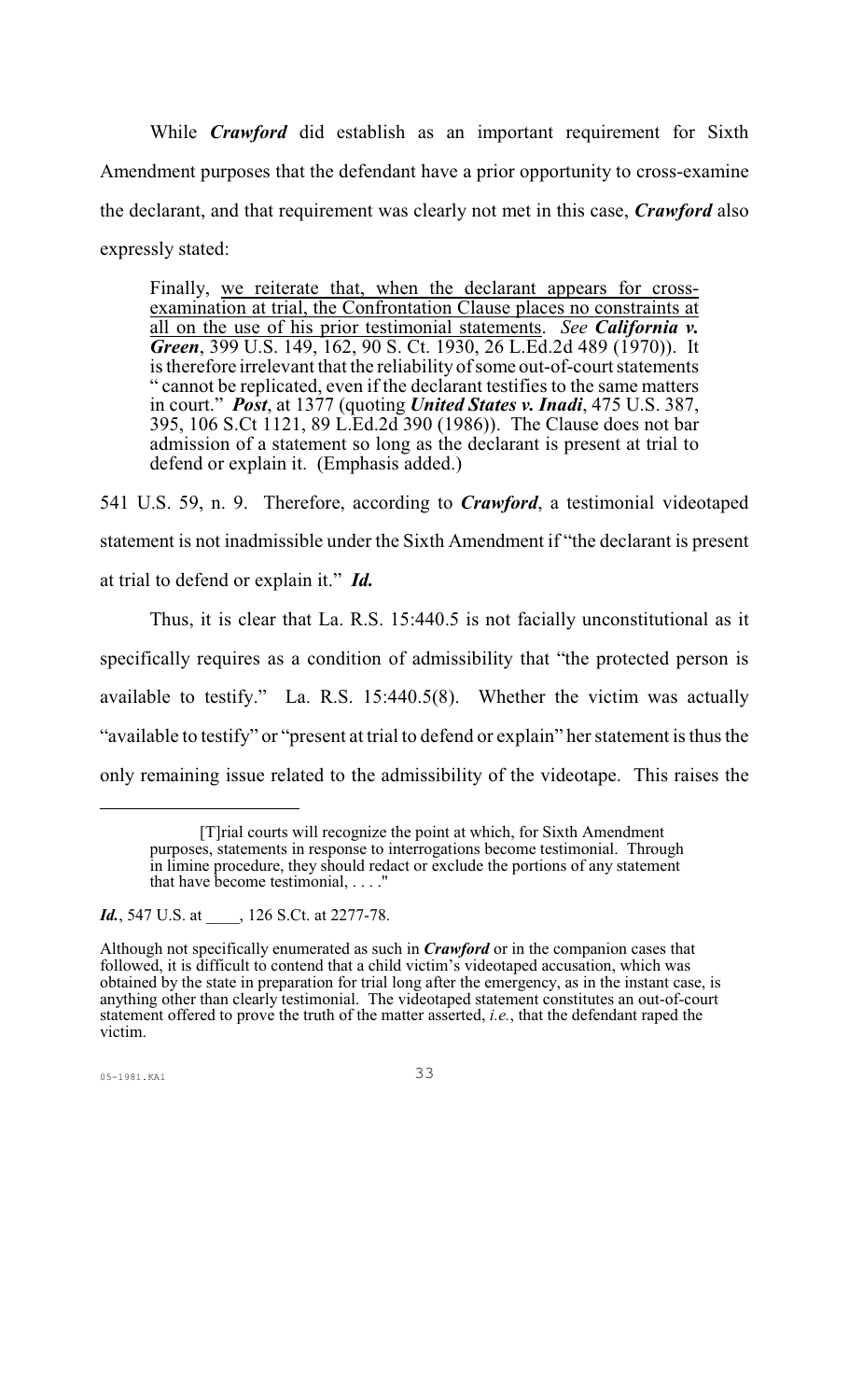related questions of whether the statute is constitutional as applied in this case, and/or whether the admission of the tape was a statutory violation of La. R.S. 15:440.5(8), because, as urged by the defendant, although she took the stand at trial, her lack of memory rendered her "unavailable."

Once again, we note that the defendant stipulated to the admissibility of the tape before it was played and expressly stated that he had "no objection to the tape." Even after the cross-examination, he still did not object on the grounds that the victim's alleged lack of memory rendered her unavailable. Thus, this objection is clearly waived. La. C.Cr.P. 841. However, in an abundance of caution, we find that even had defendant objected, we would still find that the victim was "available to testify" for purposes of La. R.S. 15:440.5(8) and the Confrontation Clause.

The defendant argues that although the victim was physically present to testify, she was unable to respond to questioning in a meaningful way and simply adopted her videotaped statement, which was obtained without the presence of defense counsel or any opportunity to effectively cross-examine the witness either pre-trial or at trial. Defendant contends that the victim's poor memory rendered her unavailable for cross-examination despite her physical presence on the stand.

We disagree. A witness may be physically present in a courtroom and still be "unavailable." *See, e.g.*, *State v. Nall*, 439 So.2d 420 (La. 1983); *State v. Pearson*, 336 So.2d 833 (La. 1976); *State v. Ghoram*, 328 So.2d 91 (La. 1976). However, since the Supreme Court's decision in *California v. Green*, 399 U.S. 149, 90 S.Ct. 1930, 26 L.Ed.2d 489 (1970), the Court has made clear that "[t]he Confrontation Clause guarantees only `an opportunity for effective cross-examination, not cross-examination that is effective in whatever way, and to whatever extent, the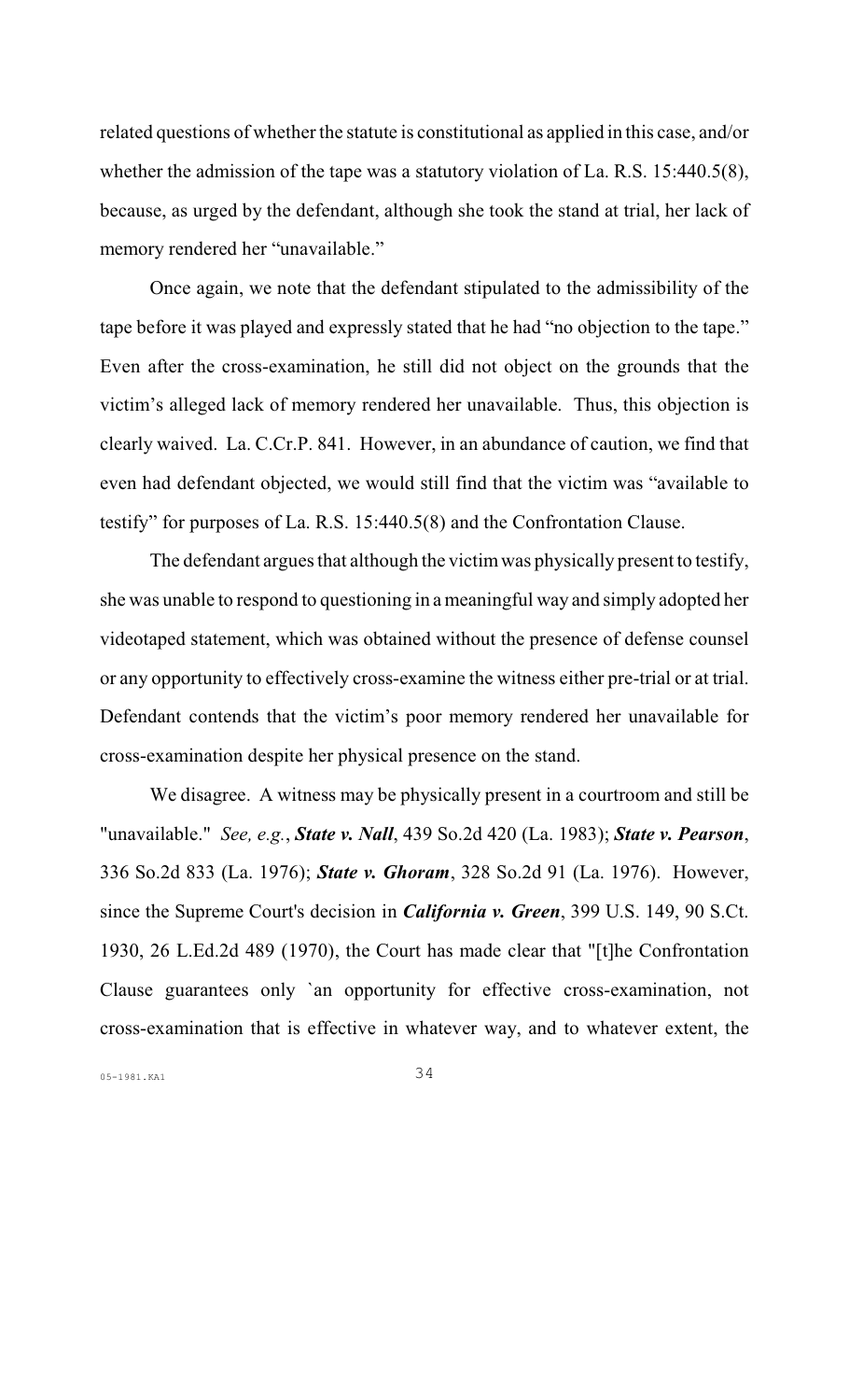defense may wish.'" *United States v. Owens*, 484 U.S. 554, 561, 108 S.Ct. 838, 842, 98 L.Ed.2d 951 (1988) (quoting *Kentucky v. Stincer*, 482 U.S. 730, 739, 107 S.Ct. 2658, 2664, 96 L.Ed.2d 631 (1987) (quoting *Delaware v. Fensterer*, 474 U.S. 15, 20, 106 S.Ct. 292, 294, 88 L.Ed.2d 15 (1985)) (emphasis in original). In *Owens*, the trial court allowed the admission of the testimony of a witness with amnesia that although he remembered identifying defendant as his attacker, he no longer had an independent memory of the attack. *Id.* at 840-41. The Supreme Court found that this was not in violation of defendant's Confrontation Clause rights because, even though amnesia rendered effective cross-examination difficult, it did not deprive defendant of "an opportunity for effective cross examination." *Id.* at 842.

In this case, the victim was able to answer the vast majority of the questions asked of her. *See, supra* pp. 12-18. In court, she identified defendant as the person who raped her, and testified that she remembered making the videotape, that everything happened as she reported on the videotape, that she earlier had told police and others that a boy had raped her but that was a lie, and she testified about circumstances surrounding the rape. The fact that she could not remember meeting with specific people during the investigation and that she did not remember making the first videotape with Dr. McDermott does not render her "unavailable" for purposes of the statute or the constitution. She was clearly able to "defend or explain" the videotaped statement at trial. These assignments of error lack merit.

The defendant next claims that the admission ofC.H.'s testimony that L.H. told her the defendant raped her violates the hearsay rule. As stated above, C.H. followed the victim to the stand and told jurors that after her daughter returned to her custody in 1998, L.H. came to her one night and confided that "she couldn't hold it [in]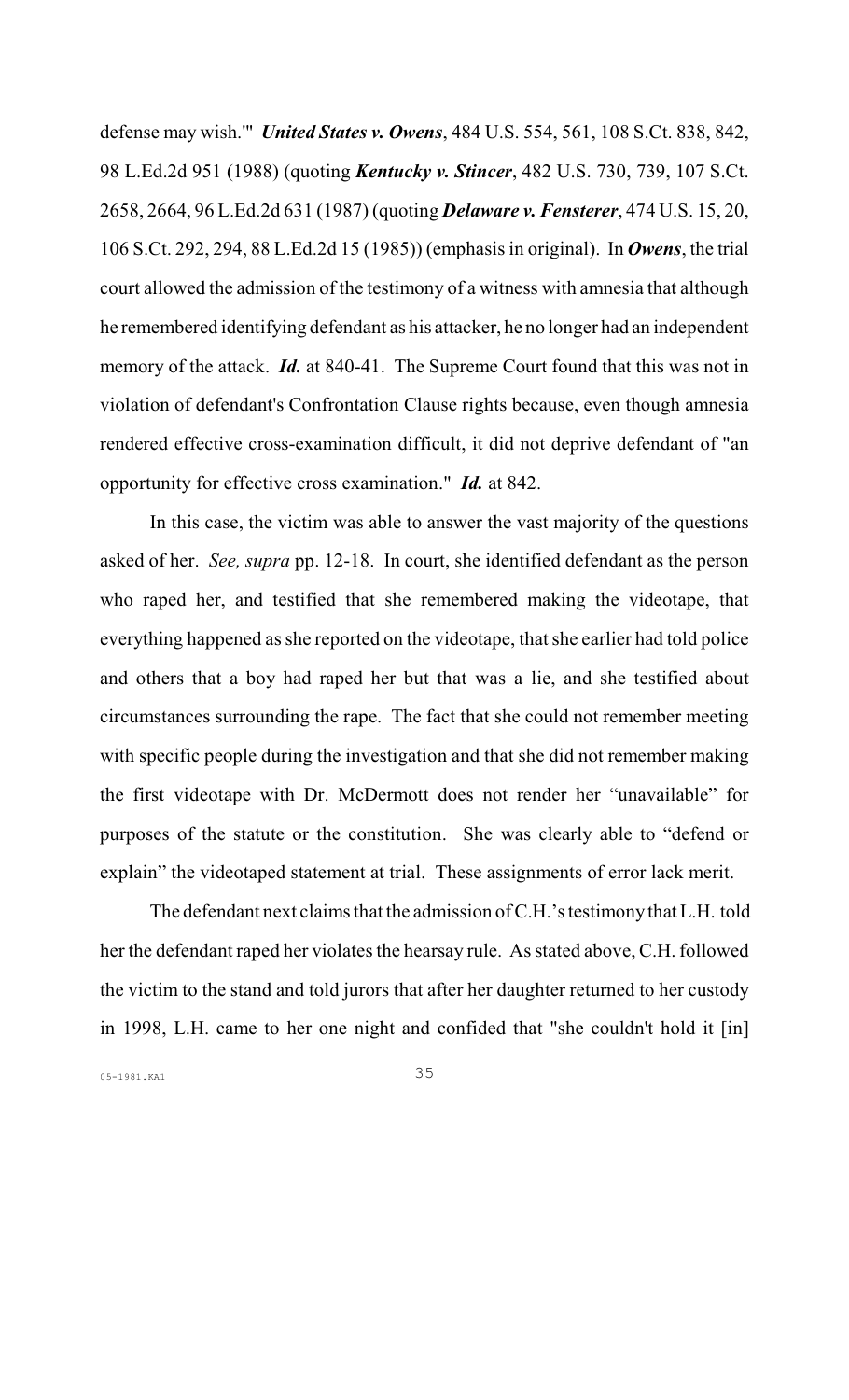anymore that Patrick Kennedy had raped her." The state offered C.H.'s testimony over defense hearsay objections as "the first reporting to her mother," for purposes of La.C.E. art. 801(D)(1)(d) (defining as non-hearsay the prior consistent statement of a declarant who testifies in court subject to cross-examination referring to an "initial complaint of sexually assaultive behavior.") The statutory provision reflects a longstanding jurisprudential rule exempting the initial report of a child rape victim from the hearsay rule. *See, e.g.*, *State v. Prestridge*, 399 So.2d 564, 572 (La. 1981)("[I]n the prosecution of sex offenses the better rule is that the original complaint of a young child is admissible when the particular facts and circumstances of the case indicate that the complaint was the product of a shocking episode and not a fabrication."); *State v. Adams*, 394 So.2d 1204, 1212 (La. 1980) (same); *State v. Noble*, 342 So.2d 170, 173 (La. 1977) (same).

We find this statement clearly was not made under emergency circumstances shortly after the offense, and the press of the shocking episode most likely dissipated over the course of nearly two years to a point where it no longer assured the reliability of the assertion even for purposes of Louisiana's hearsay rules. Moreover, the statement constituted L.H.'s initial report of the sexual assault only from the state's perspective. It remained for jurors to determine whether her first report to the police, that two black boys had been involved, or to her mother, told the truth of the matter.

However, even assuming that the trial erred in admitting C.H.'s testimony, the ruling was clearly harmless. This Court has long held that the admission of hearsay testimony is harmless error when the effect is merely cumulative or corroborative of other testimony adduced at trial. *State v. Johnson*, 389 So.2d 1302 (La. 1980); *State v. McIntyre*, 381 So.2d 408, 411 (La. 1980). As this evidence was merely cumulative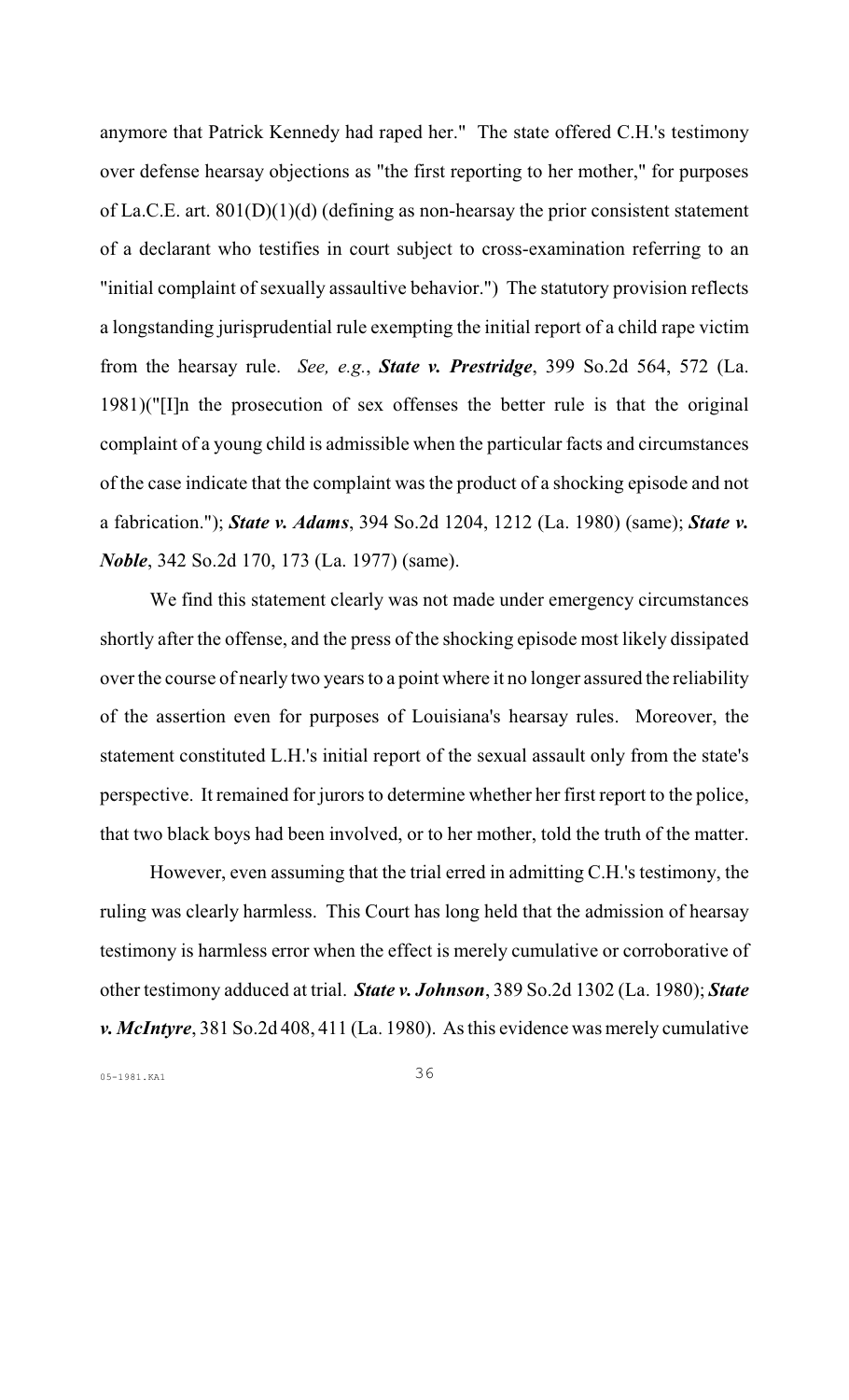of the evidence provided in the videotaped statement of L.H. previously viewed by the jury, and L.H.'s testimony at trial, the admission of this evidence constitutes harmless error.

Finding no other errors in defendant's conviction and sentence, we now reach the seminal issue in this case. $22$ 

# **II. Capital Punishment for Non-Homicide Aggravated Rape**

Looming over this case is the potential for the defendant to be the first person executed for committing an aggravated rape in which the victim survived since La. R.S. 14:42 was amended in 1995 to allow capital punishment for the rape of a person under the age of twelve. The defendant contends that Louisiana stands in a minority of jurisdictions in which legislatures have authorized capital punishment for the rape of a child not resulting in homicide<sup>23</sup> and predicts that La. R.S. 14:42 is unlikely to survive the scrutiny of the United States Supreme Court, whose decisions the defendant interprets as making it clear that the loss of life is the essential component

 $\frac{22}{2}$  See the unpublished appendix to this opinion for a discussion of the numerous other assignments of error in this case.

<sup>&</sup>lt;sup>23</sup>The defendant contends further that Louisiana is also among a minority of jurisdictions worldwide and claims the legislature, in amending La. R.S. 14:42 to authorize capital punishment for aggravated rape of a child under the age of twelve, violated Article 42 of the American Convention on Human Rights, to which this country is a signatory. However, in *Breard v. Greene*, 523 U.S. 371, 377, 118 S.Ct. 1352, 1355 (1998), the Supreme Court held that "[e]ven were [inmate's] Vienna Convention claim properly raised and proved, it is extremely doubtful that the violation should result in the overturning of a final judgment of conviction without some showing that the violation had an effect on the trial." Accordingly, this assignment of error lacks merit.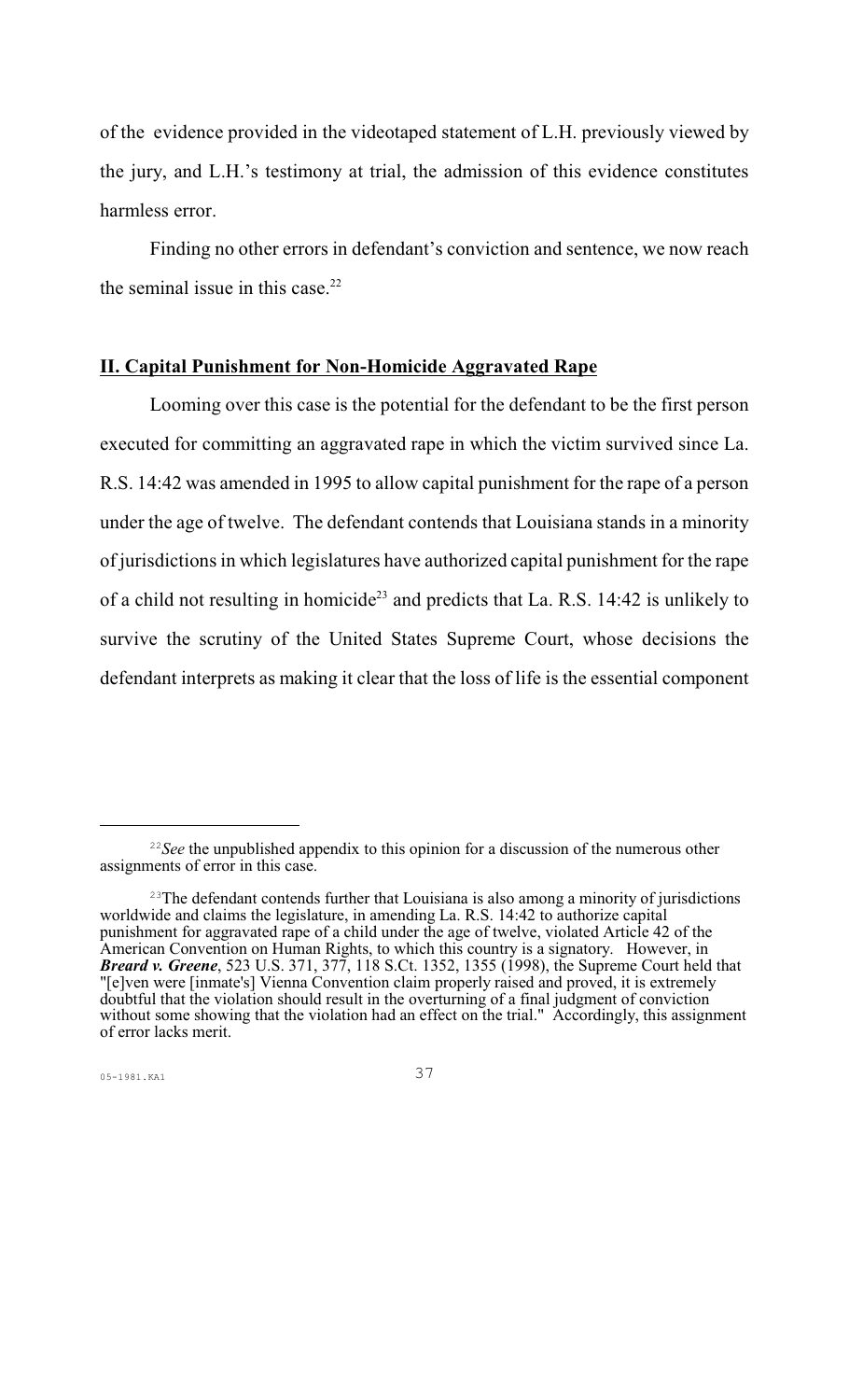which renders capital punishment a proportionate penalty under the Eighth Amendment.<sup>24</sup>

The Eighth Amendment provides that "[e]xcessive bail shall not be required, nor excessive fines imposed, nor cruel and unusual punishments inflicted." U.S. Const. amend. VIII. In *Weems v. United States,* the United States Supreme Court first discussed the Eighth Amendment as being "progressive, and . . . not fastened to the obsolete, but may acquire meaning as public opinion becomes enlightened by a humane justice." 217 U.S. 349, 366-67, 378, 30 S.Ct. 544, 54 L.Ed. 793 (1910). Decades later, in *Trop v. Dulles*, the Supreme Court established that "[t]he Amendment must draw its meaning fromthe evolving standards of decency that mark the progress of a maturing society." 356 U.S. 86, 101, 78 S.Ct. 590, 2 L.Ed.2d 630. (1958). This Eighth Amendment framework was further defined in *Gregg v. Georgia*, which held that a punishment is excessive and unconstitutional under the Eighth Amendment if it (1) makes no measurable contribution to acceptable goals of

<sup>&</sup>lt;sup>24</sup>The defendant also contends that La. Const. art. 1,  $\S$  20 provides additional requirements of proportionality beyond that imposed by the Eighth Amendment. La. Const. art.  $1, \overline{\S}$  20 provides:

<sup>§ 20.</sup> Right to Humane Treatment

Section 20. No law shall subject any person to euthanasia, to torture, or to cruel, excessive, or unusual punishment. Full rights of citizenship shall be restored upon termination of state and federal supervision following conviction for any offense.

In *State v. Perry*, 610 So. 2d 746 (La. 1992), we held that "[t]he framers of our state constitution clearly intended for this guarantee to go beyond the scope of the Eighth Amendment in some respects and to provide at least the same level of protection as the Bill of Rights and the Fourteenth Amendment and all others." Indeed, distinct from the Eighth Amendment, Art. 1, § 20 expressly prohibits "euthanasia," "excessive" punishment, and "cruel or unusual" punishment. However, for purposes of capital punishment for child rape, we find this language does not provide any additional protections beyond those provided by the Eighth Amendment. Therefore, our analysis will proceed according to Eighth Amendment jurisprudence.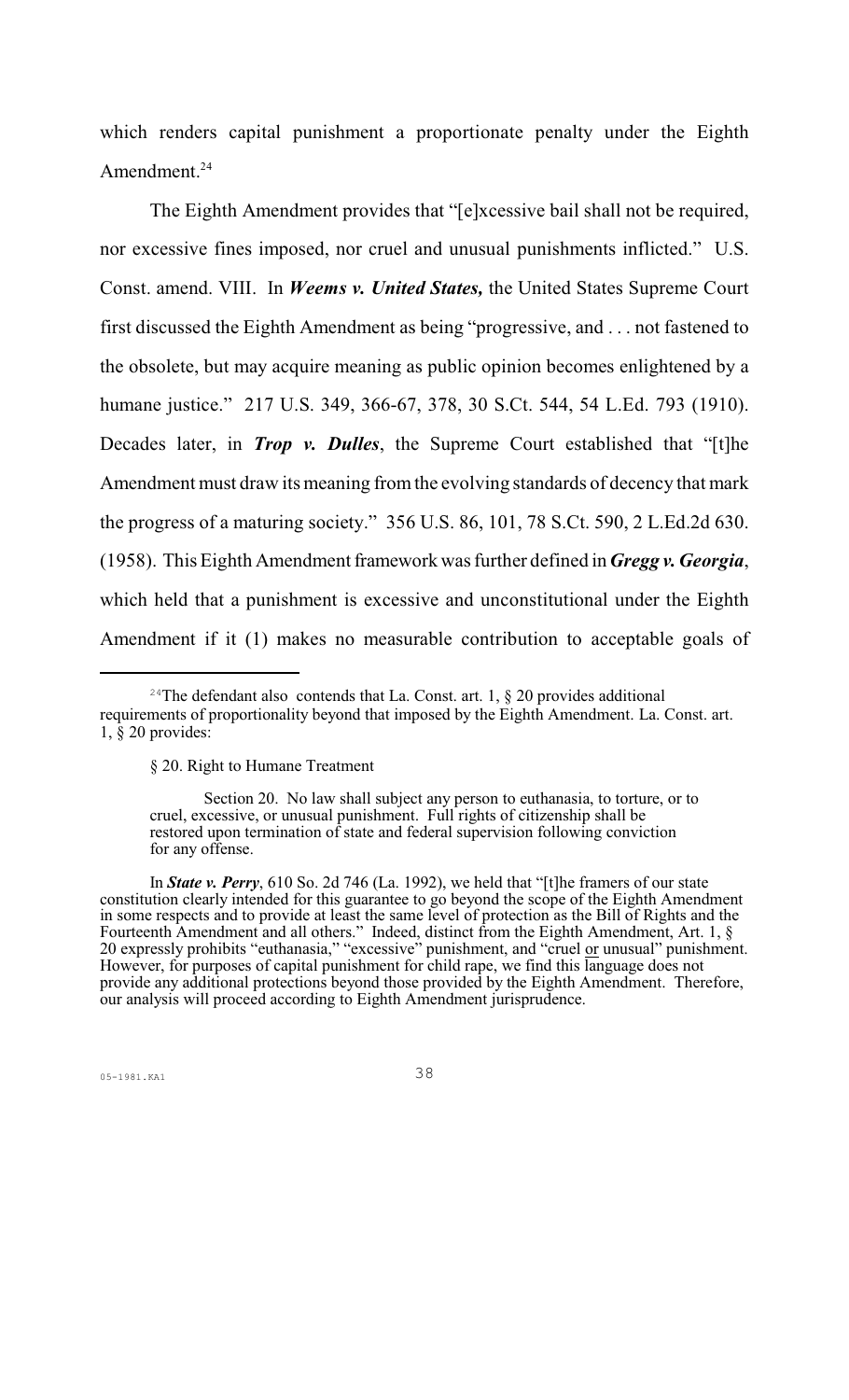punishment and hence is nothing more that the purposeful and needless imposition of pain and suffering; or (2) is grossly out of proportion to the severity of the crime. 428 U.S. 153, 96 S.Ct. 2909, 49 L.Ed.2d 859 (1976) (affirming the death sentence for first-degree murder). In *Coker v. Georgia*, discussed *infra*, the Court further explained:

A punishment might fail the test on either ground. Furthermore, these Eighth Amendment judgments should not be, or appearto be, merely the subjective views of individual Justices; judgment should be informed by objective factors to the maximumpossible extent. To this end, attention must be given to the public attitudes concerning a particular sentence history and precedent, legislative attitudes, and the response of juries reflected in their sentencing decisions are to be consulted.

433 U.S. 584, 592, 97 S.Ct. 2861, 53 L.Ed.2d 982 (1977).<sup>25</sup>

Before 1977, aggravated rape was punishable by death in Louisiana. In 1976, the United States Supreme Court invalidated the death-penalty provision of Louisiana's aggravated-rape statute based on the notion that the imposition and carrying out of the death penalty for that crime constituted cruel and unusual punishment in violation of the Eighth and Fourteenth Amendments. *Selman v. Louisiana*, 428 U.S. 906, 96 S.Ct. 32l4 (l976). In 1977, the Court held that capital punishment for the rape of an adult woman violated the Eighth Amendment. *Coker, supra*.

The Louisiana Legislature again capitalized the crime of aggravated rape in 1995, but restricted it to the aggravated rape of a child under the age of 12 years, and

<sup>&</sup>lt;sup>25</sup> Later, in **Stanford v. Kentucky,** which held that executing an individual for crimes committed at 16 or 17 years of age did not violate the Eighth Amendment, the Court held that the Court's independent judgment had no bearing on the acceptability of a particular punishment under the Eighth Amendment. 492 U.S. 361, 109 S.Ct. 2969, 106 L.Ed.2d 306 (1989). However, as discussed *infra*, *Stanford* was later overruled by *Roper v. Simmons, infra*, in which the Court also reaffirmed its view prior to *Stanford* that it must exercise its own independent judgment to determine whether the death penalty is a disproportionate penalty.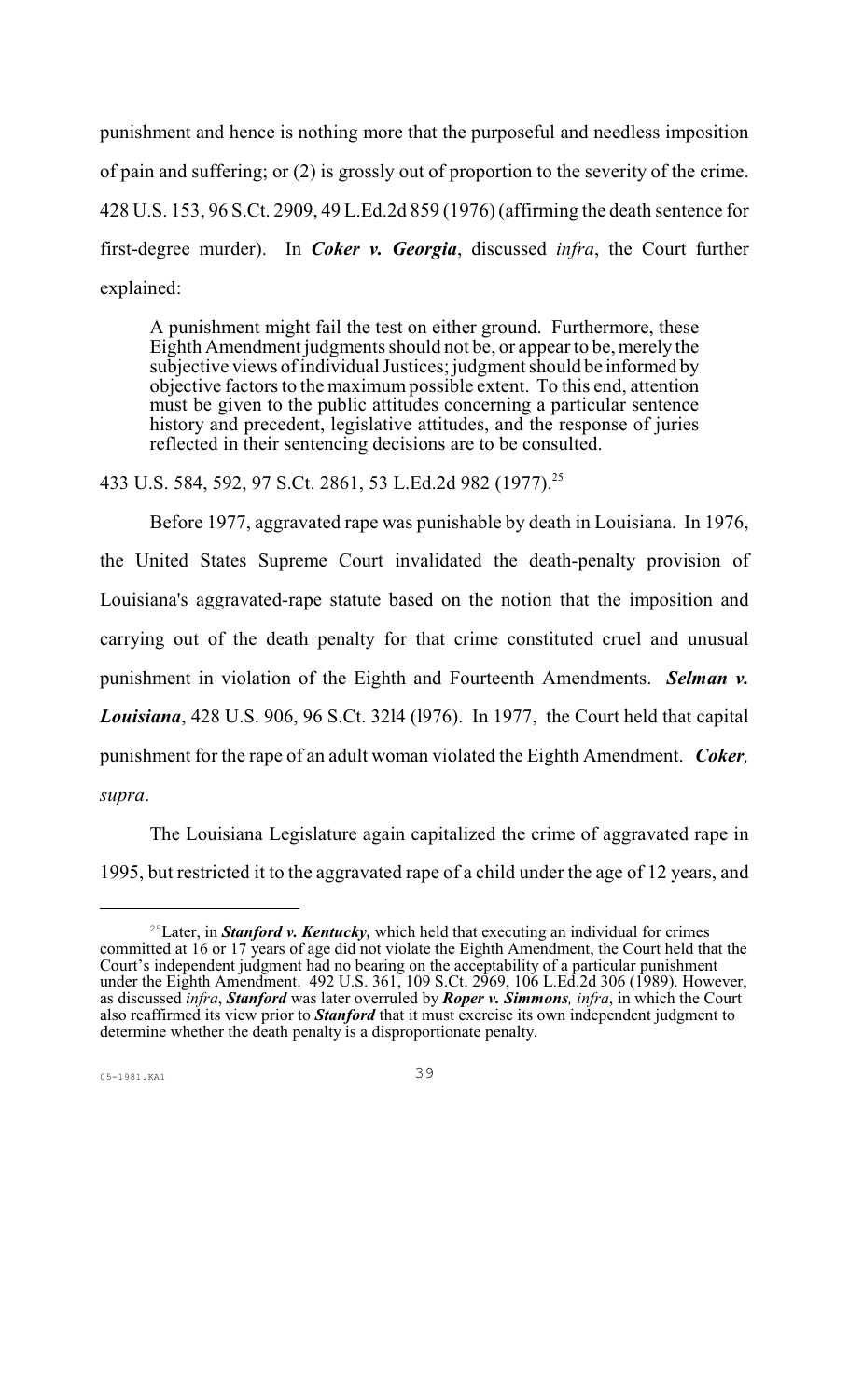provided for the punishment of "death or life imprisonment at hard labor without benefit of parole, probation, or suspension of sentence, in accordance with the determination of the jury." La. Acts 1995, No. 397, § 1, La. Acts 1997, No. 898 and 757; La. R.S. 14:42(D)(2).<sup>26</sup>

La. R.S. 14:42 provides in full:

§ 42. Aggravated rape

 A. Aggravated rape is a rape committed upon a person sixty-five years of age or older or where the anal, oral, or vaginal sexual intercourse is deemed to be without lawful consent of the victim because it is committed under any one or more of the following circumstances:

(1) When the victim resists the act to the utmost, but whose resistance is overcome by force.

(2) When the victim is prevented from resisting the act by threats of great and immediate bodily harm, accompanied by apparent power of execution.

(3) When the victim is prevented from resisting the act because the offender is armed with a dangerous weapon.

(4) When the victim is under the age of thirteen years. Lack of knowledge of the victim's age shall not be a defense.

(5) When two or more offenders participated in the act.

(6) When the victim is prevented from resisting the act because the victim suffers from a physical or mental infirmity preventing such resistance.

B. For purposes of Paragraph (5), "participate" shall mean:

(1) Commit the act of rape.

(2) Physically assist in the commission of such act.

C. For purposes of this Section, the following words have the following meanings:

(1) "Physical infirmity" means a person who is a quadriplegic or paraplegic.

(2) "Mental infirmity" means a person with an intelligence quotient of seventy or lower.

<sup>&</sup>lt;sup>26</sup>Defendant was tried, convicted, and sentenced under this version of the law. However, Acts 2003, No. 795, § 1 substituted 13 years for 12 years in La. R.S. 14:42(A)(4), and Acts 2006, No. 178, § 1, substituted 13 years for 12 years in La. R.S. 14:42(D)(2) to change the penalty provisions to conform to the definition of the crime.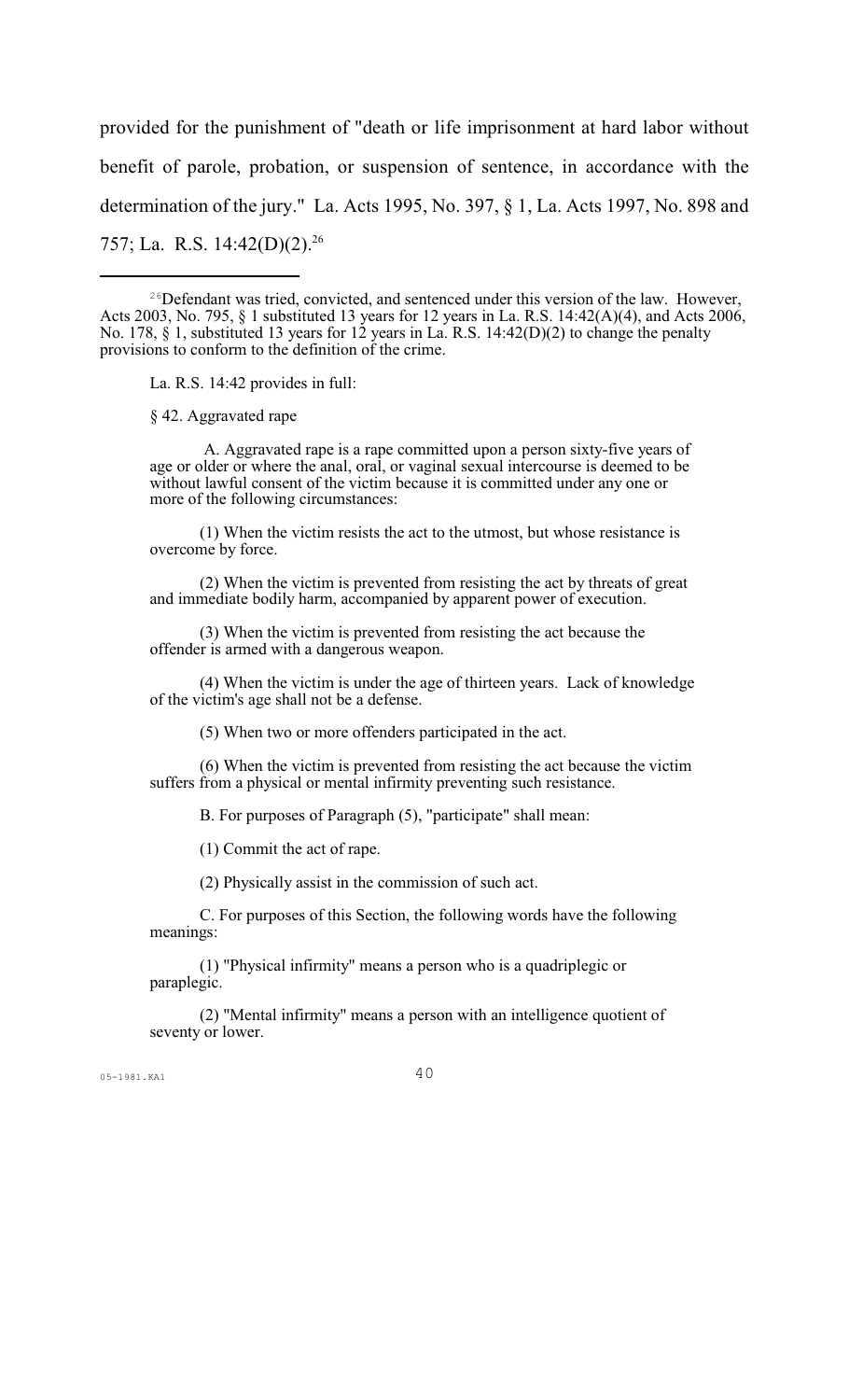In *State v. Wilson*, 96-1392 (La. 12/13/96), 685 So.2d 1063, *cert. denied*, *Bethley v. Louisiana*, 520 U.S. 1259, 117 S.Ct. 2425, 138 L.Ed.2d 188 (1997), in the context of pre-trial appeals by the state from the granting of motions to quash, this Court upheld the constitutional validity of the death penalty for the crime of aggravated rape when the victim is under 12 years of age.<sup>27</sup> In so doing, we distinguished the rape of a child from the United States Supreme Court's decision in *Coker, supra.* For while *Coker* clearly bars the use of the death penalty as punishment for the rape of an adult woman, it left open the question of which, if any, non-homicide crimes can be constitutionally punished by death. Because "children are a class that need special protection," we concluded that "given the appalling nature of the crime, the severity of the harm inflicted upon the victim, and the harm

(a) And if the district attorney seeks a capital verdict, the offender shall be punished by death or life imprisonment at hard labor without benefit of parole, probation, or suspension of sentence, in accordance with the determination of the jury. The provisions of C.Cr.P. Art. 782 relative to cases in which punishment may be capital shall apply.

(b) And if the district attorney does not seek a capital verdict, the offender shall be punished by life imprisonment at hard labor without benefit of parole, probation, or suspension of sentence. The provisions of C.Cr.P. Art. 782 relative to cases in which punishment is necessarily confinement at hard labor shall apply.

<sup>27</sup>The United States Supreme Court denied certiorari, with Justices Stevens, Breyer, and Ginsberg, concurring in the result but reiterating the principle that the denial of a "petition for writ of certiorari does not in any sense constitute a ruling on the merits . . ." To underscore the point, the dissenters noted "an arguable jurisdictional bar" to the Court's review because the defendant had been "neither convicted of nor sentenced for any crime" and thus the court did not have before it a final judgment of a state court for purposes of review as a matter of 28 U.S.C. § 1257(a). *Id.*

D. (1) Whoever commits the crime of aggravated rape shall be punished by life imprisonment at hard labor without benefit of parole, probation, or suspension of sentence.

<sup>(2)</sup> However, if the victim was under the age of thirteen years, as provided by Paragraph (A)(4) of this Section: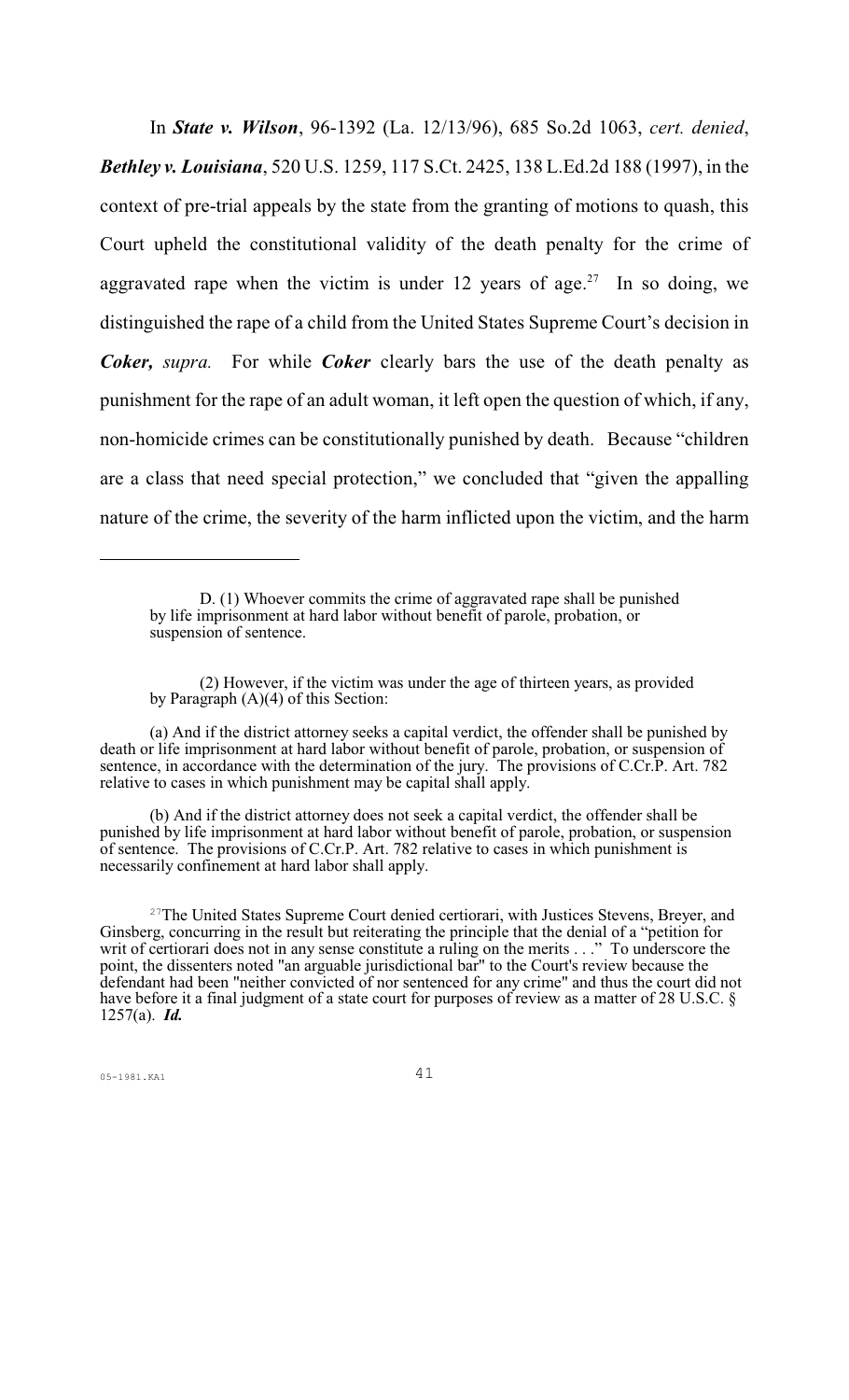imposed on society, the death penalty is not an excessive penalty for the crime of rape when the victim is a child under the age of twelve years old." *Wilson, supra* at 1070. In distinguishing the *Wilson* case from *Coker*, we pointed out that the plurality in *Coker* "took great pains in referring only to the rape of **adult women** throughout their opinion," as being disproportionate to the death penalty, referring to an "adult woman" fourteen times. *Id*. at 1066.<sup>28</sup>

*Wilson* freely acknowledged at the outset that Louisiana stood alone at that time in providing the death penalty for child rape in which the victim does not die because other jurisdictions sharing similar views, *i.e.*, Tennessee, Florida, and Mississippi, had already struck down their laws for a variety of reasons. *Wilson*, 685 So.2d at 1068. Nevertheless, on the premise that "[t]here is no constitutional infirmity in a state's statute simply because that jurisdiction [chooses] to be first," and taking into account that "[s]tatutes applied in one state can be carefully watched by other states so that the experience of the first state become available to all other states," the Court thereby left room for the possibility "that other states are awaiting the outcome of the challenges to the constitutionality of the subject statute before enacting their own." *Wilson*, 685 So.2 at 1069.

In the present case, however, unlike in *Wilson*, the issue is no longer hypothetical. For the first time since the enactment of Louisiana's present bifurcated capital sentencing scheme, the Court has before it a defendant condemned to death for a crime in which the victim did not die. The defendant predicts that Louisiana's aggravated rape statute will not survive federal scrutiny on the basis of a series of

<sup>&</sup>lt;sup>28</sup> Incidentally, the victim in *Coker* was actually a sixteen-year-old married woman.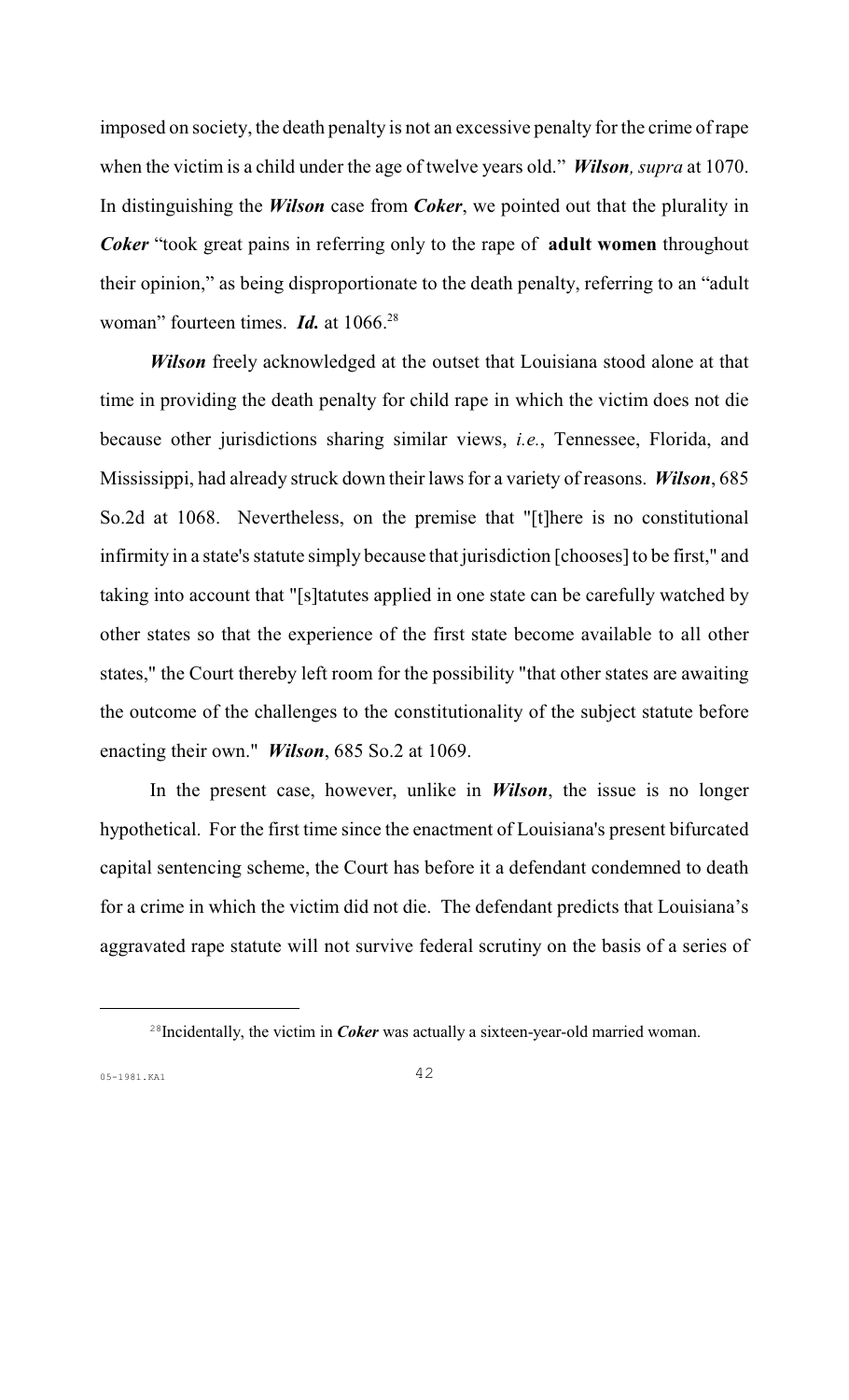decisions, including*Coker,* in which death sentences for non-homicide offenses were set aside. *See Enmund v. Florida*, 458 U.S. 782, 102 S.Ct. 3368, 73 L.Ed.2d 1140 (1982) (holding that the death penalty is an excessive penalty for a robber who does not take a human life); *Eberheart v. Georgia*, 433 U.S. 917, 97 S. Ct. 2994, 53 L. Ed. 2d 1104 (1977) (holding that aggravated kidnaping did not warrant a death sentence); *U.S. v. Jackson*, 390 U.S. 570, 88 S. Ct. 1209, 20 L. Ed. 2d 138 (1968) (holding the death-penalty clause of the Federal Kidnapping Act unconstitutional).

In considering defendant's argument, we must address the question in the context of the Eighth Amendment analysis recently refined by the United States Supreme Court in the watershed decisions of *Atkins v. Virginia*, 536 U.S. 335, 122 S.Ct. 726, 151 L.Ed.2d 670 (2001)(exempting mentally retarded persons from capital punishment) and *Roper v. Simmons*, 543 U.S. 551, 125 S.Ct. 1183, 161 L.Ed. 1 (2005) (exempting from capital punishment all defendants under the age of 18 years at the time of commission of a capital crime). *Atkins* and *Roper* reaffirm the Court's view that at its core the Eighth Amendment requires the Court to refer to "the evolving standards of decency that mark the progress of a maturing society to determine which punishments are so disproportionate as to be cruel and unusual." *Roper*, 543 U.S. at 561, 125 S.Ct. at 1190 (internal quotation marks and citation omitted). In making that determination, *Atkins* and *Roper* also reaffirmed the Court's view prior to *Stanford v. Kentucky, supra,* that "the Constitution contemplates that in the end our own judgment will be brought to bear on the question of the acceptability of the death penalty under the Eighth Amendment." *Roper*, 543 U.S. at 563, 125 S.Ct at 1191-92 (quoting*Atkins*, 536 U.S. at 312, 122 S.Ct. 2242 (quoting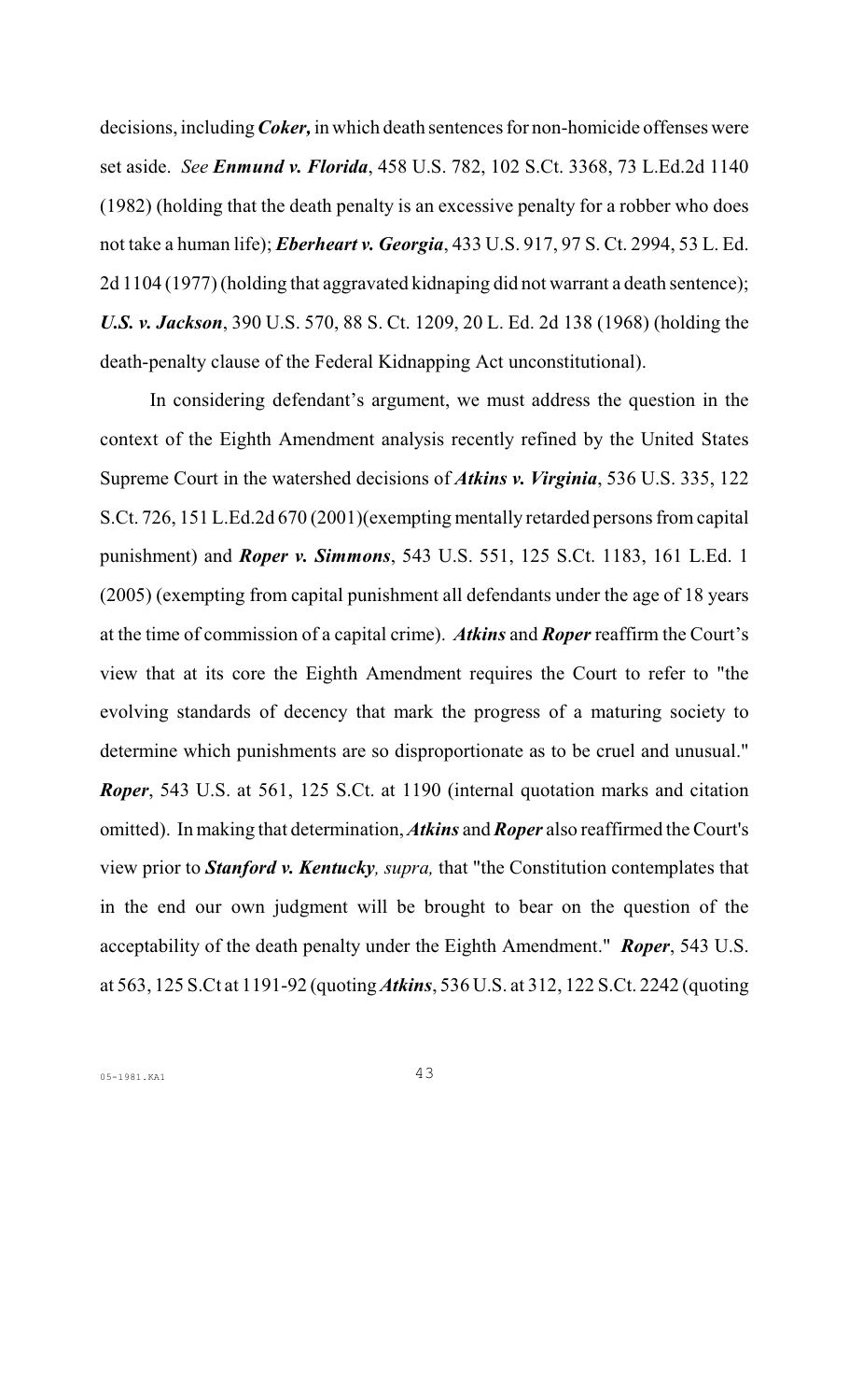*Coker*, 433 U.S. at 597, 97 S.Ct. at 2868)). Thus, a bare majority of the prior Court subscribed to a two-part analysis under the Eighth Amendment:

The beginning point is a review of objective indicia of consensus, as expressed in particular by the enactments of legislatures that have addressed the question. This data gives us essential instruction. We then must determine, in the exercise of our own independent judgment, whether the death penalty is a disproportionate punishment . . .

*Roper*, 543 U.S. at 564, 125 S.Ct. at 1192. Both *Atkins* and *Roper* also looked to the frequency of the use of capital punishment where it is permissible as an objective indicia of consensus. This test has never been reconsidered or applied by the current Court and its new members. 29

The first part of this test takes into account more than simply a numerical counting of which states among the 38 jurisdictions permitting capital punishment stand for or against a particular capital prosecution. The Court will also take into account the direction of change. In *Atkins*, the Court thus noted with respect to the number of states that had abandoned capital punishment for the mentally retarded following the Court's decision in *Penry v. Lynaugh*, 492 U.S. 302, 109 S.Ct. 2934, 106 L.Ed.2d 256 (1989)(Eighth Amendment does not bar execution of the mentally retarded)(overruled by *Atkins*), "it is not so much the number of these States that is significant, but the consistency of the direction of change." *Atkins*, 536 U.S. at 315, 122 S.Ct. 2242. The Court thus attached particular significance to the number of states which adopted statutes precluding execution of the mentally retarded together

<sup>&</sup>lt;sup>29</sup>At least two current Justices, Scalia and Thomas, disagree that the meaning of the Eighth Amendment should be determined in accordance with the Court's "modern jurisprudence," which considers whether there is a "national consensus" that laws allowing certain executions "contravene our modern 'standards of decency,'" and they particularly object to the Court's exercise of its subjective independent judgment to determine the meaning of the Eighth Amendment. *Roper*, 543 U.S. at 608-09 (Scalia, J., dissenting, joined by Thomas, J. and Rehnquist, C.J.).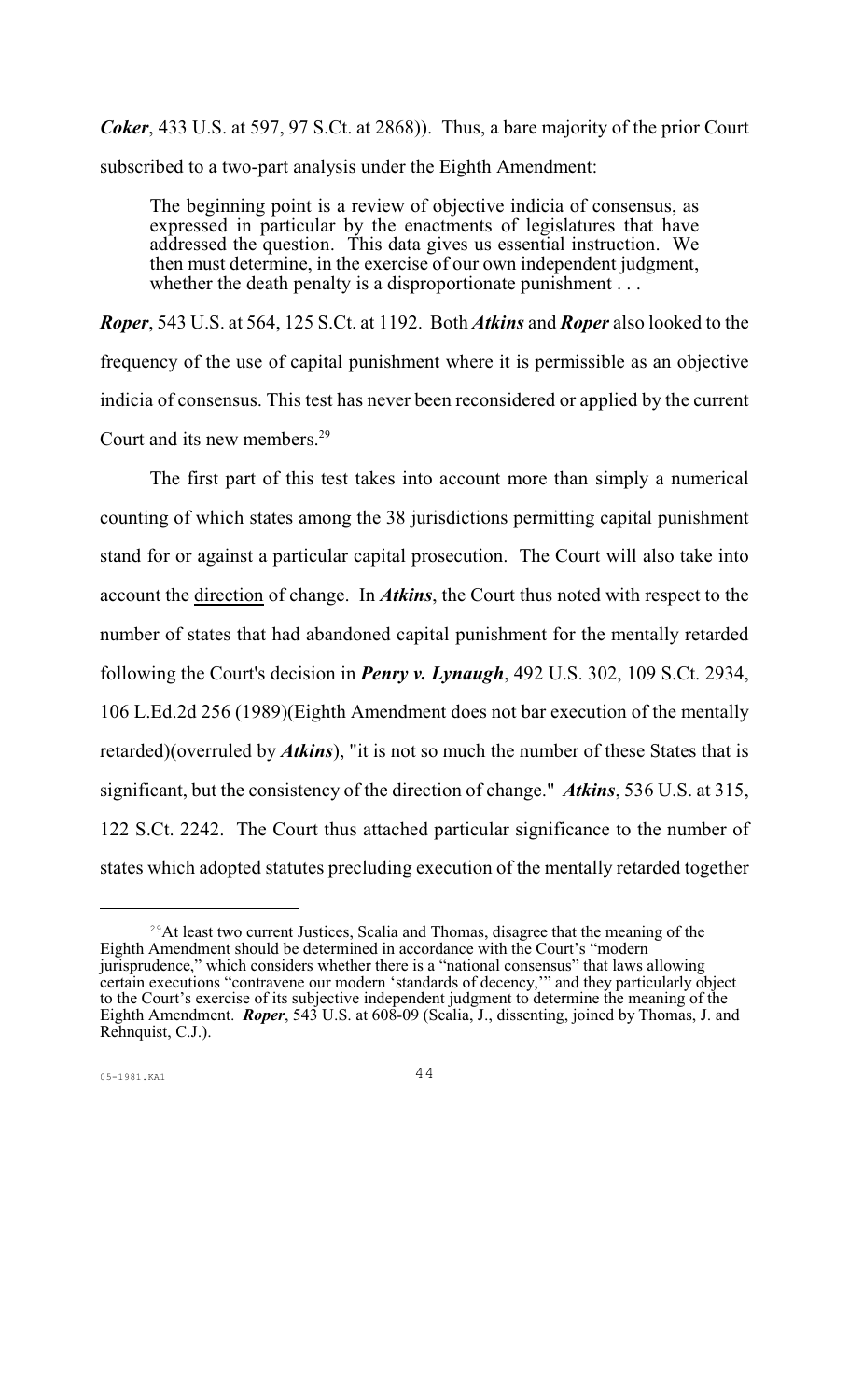with the failure of any state legislature to adopt the death penalty for the mentally retarded following the decision in *Penry*. *Atkins*, 536 U.S. at 315-16, 122 S.Ct. at 2249 ("Given the well-known fact that anti-crime legislation is far more popular than legislation providing protections for persons guilty of violent crime, the large number of States prohibiting the execution of mentally retarded persons (and the complete absence of States passing legislation reinstating the power to conduct such executions) provides powerful evidence that today our society views mentally retarded offenders as categorically less culpable than the average criminal."). In *Roper*, the Court reinforced the importance of the direction of change to its analysis, finding the fact that five states (four through legislative enactment and one through judicial decision), that had allowed the death penalty for juveniles prior to *Stanford* now prohibited it, constituted a significant trend toward the abolition of the juvenile death penalty. The *Roper* Court then concluded that, "[a]s in *Atkins*, the objective indicia of consensus in this case – the rejection of the juvenile death penalty in the majority of States; the infrequency of its use even where it remains on the books; and the consistency in the trend toward abolition of the practice - provide sufficient evidence that today our society views juveniles, in the words of *Atkins* used respecting the mentally retarded, as 'categorically less culpable than the average criminal.'" *Roper*, 543 U.S. at 567, 125 S.Ct. at 1194.

The second part of the test, in which the Court will bring its own independent judgment to bear on the Eighth Amendment question, proceeds from the premise that "[c]apital punishment must be limited to those offenders who commit 'a narrow category of the most serious crimes' and whose extreme culpability makes them 'the most deserving of execution.'" *Roper*, 543 U.S. at 568, 125 S.Ct. at 1194 (quoting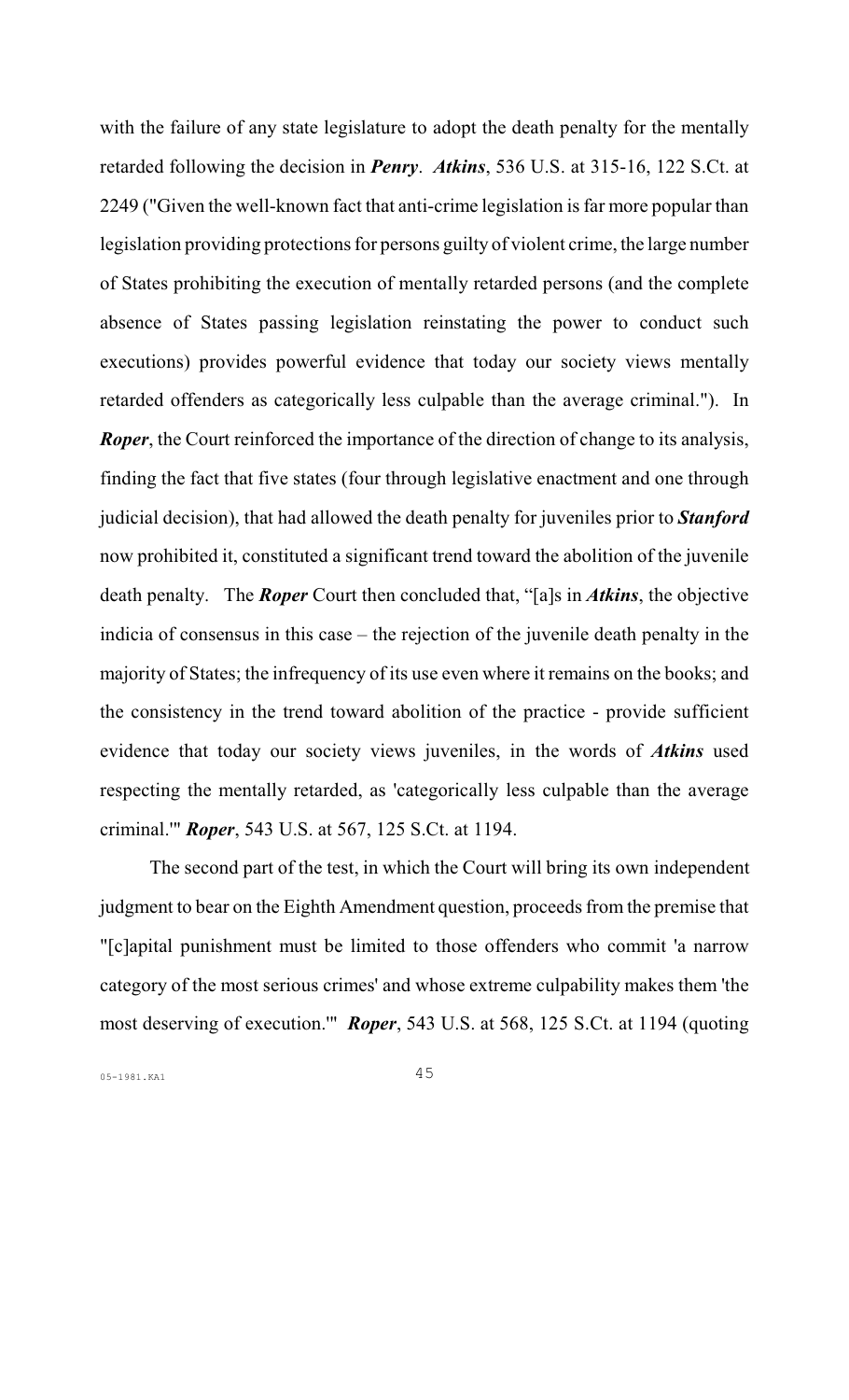*Atkins*, 536 U.S. at 319, 122 S.Ct. at 2251). The Court will thus consider whether capital punishment for a particular class of offenders serves the twin social purposes of deterrence and retribution.<sup>30</sup> Although intentional murders unquestionably fall into the category of the most serious crimes, *Atkins* and *Roper* concluded that neither the mentally retarded nor juvenile offenders under the age of 18 years when they commit the crime can "with reliability be classified among the worst offenders." *Roper*, 543 U.S. at 569, 125 S.Ct. at 1195. <sup>31</sup> While the Court has exercised its independent judgment in *Coker* to determine that the rapist of an adult woman is not an offender

Former Chief Justice Rehnquist rejected the Court's consideration of the sentencing practices of other countries in determining a national consensus for Eighth Amendment purposes, arguing that the Court in *Stanford v. Kentucky*, 492 U.S. 361, 391, n.1, 109 S.Ct. 2969, 106 L.Ed.2d 306 (1989), explicitly rejected such consideration. *Atkins*, 536 U.S. at 325 (Rehnquist, C.J., dissenting); *Roper*, 543 U.S. at 622 (Rehnquist, C.J., dissenting).

<sup>31</sup>Intellectual deficits and adaptive disorders of the former, and a lack of maturity and a fully developed sense of responsibility of the latter, tend to diminish the moral culpability of the mentally retarded and juvenile offender, with important societal consequences. Retribution "is not proportional if the law's most severe penalty is imposed on one whose culpability or blameworthiness is diminished, to a substantial degree, by reason of youth and immaturity[,]" *Roper*, 543 U.S. at 571, 125 S.Ct. at 1196, or by reason of the "diminished capacities to understand and process information" of the mentally retarded. *Atkins*, 536 U.S. at 318-19. For the same reasons, the mentally retarded and the juvenile offender "will be less susceptible to deterrence." *Roper,* 543 U.S. at 571, 125 S.Ct. at 1196; *see Atkins*, 536 U.S. at 320, 122 S.Ct. at 2251 ("[I]t is the same cognitive and behavioral impairments that make these defendants less morally culpable . . . that also make it less likely that they can process the information of the possibility of execution as a penalty and, as a result, control their conduct based upon that information.").

<sup>&</sup>lt;sup>30</sup>The Court buttressed its conclusion in *Roper* that death was disproportionate to the particular class of offender under consideration by taking into account the overwhelming weight of international opinion disapproving of the death penalty for juvenile offenders. The Court thereby reaffirmed that reference "to the laws of other countries and to international authorities [is] instructive for its interpretation of the Eighth Amendment's prohibition of 'cruel and unusual punishments.'" *Roper*, 543 U.S. at 575, 125 S.Ct. at 1198. The Court found it particularly instructive in *Roper* that the seven countries which had executed juvenile offenders besides the United States since 1990 (*i.e.* Iran, Pakistan, Saudi Arabia, Yemen, Nigeria, Democratic Republic of Congo, and China) had all since then "either abolished capital punishment for juveniles or made public disavowal of the practice." *Roper*, 543 U.S. at 577, 125 S.Ct. at 1199. The Court thus deemed it "proper that we acknowledge the overwhelming weight of international opinion against the juvenile death penalty, resting in large part on the understanding that the instability and emotional imbalance of young people may often be a factor in the crime. . . The opinion of the world community, while not controlling our outcome, does provide respected and significant confirmation for our own conclusion." *Roper*, 543 U.S. at 578, 125 S.Ct. at 1200.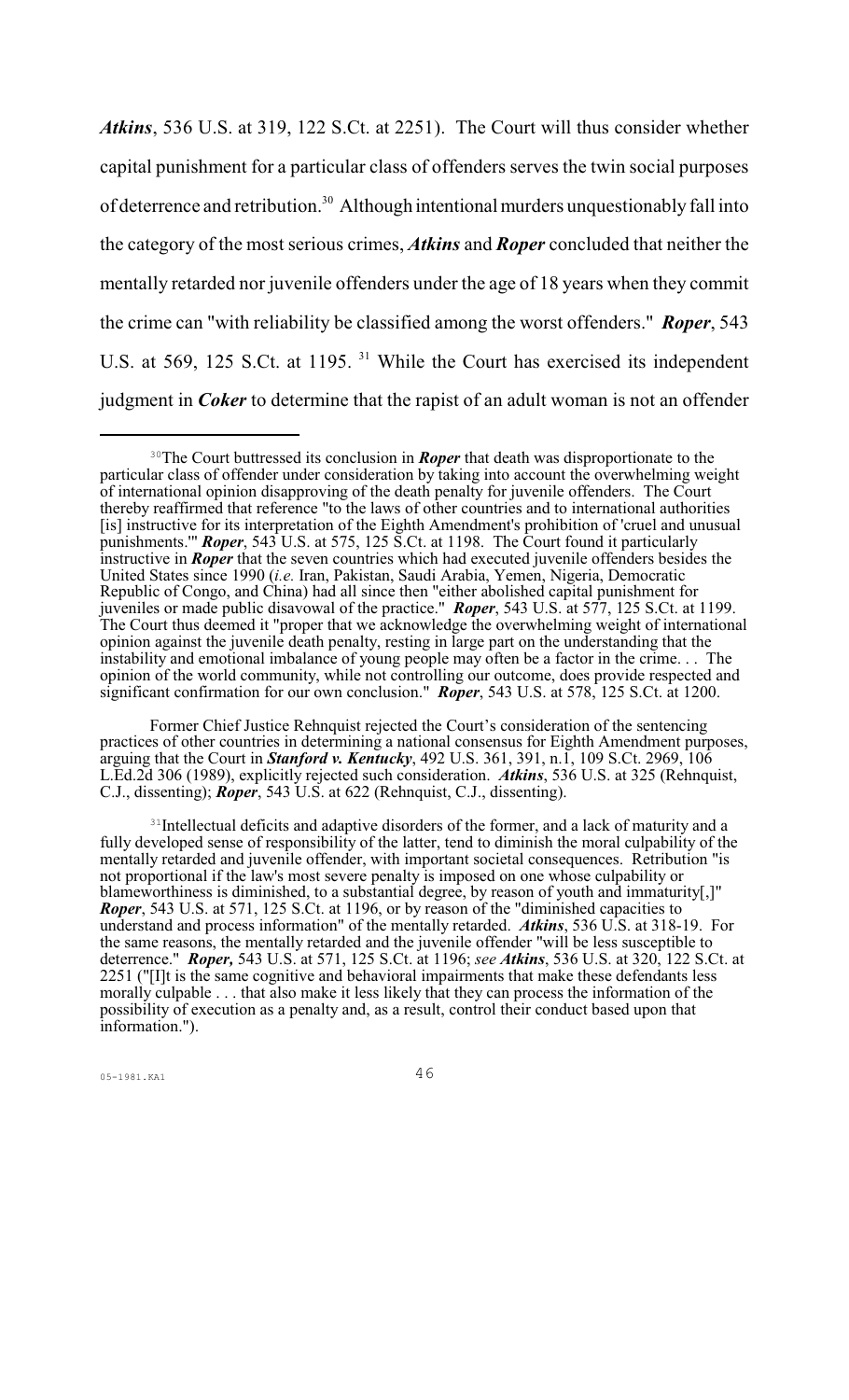who commits "a narrow category of the most serious crimes' and whose culpability makes them 'the most deserving of execution,'" *Roper, supra*, 543 U.S. at 568, it has not yet analyzed whether the rape of a child under twelve falls in that category.

Thus, we must undertake the first part of the Supreme Court's Eighth Amendment test, analyzing the legislative enactments of other states that have addressed the issue. Since *Wilson,* four more states, Oklahoma, South Carolina, Montana, and Georgia, presently prescribe capital punishment for child rape. Two of the jurisdictions, Oklahoma and South Carolina, recently adopted their laws in 2006. Montana enacted a child rape capital punishment statute in 1997. These state statutes are more narrowly drawn than Louisiana, as all three require proof that the defendant previously had been convicted of sexual assault of a child before he becomes death eligible. *See* 10 Okl. St. Ann. § 7115(I)(2006 Supp); Mont. Code Ann. § 45-5-303; S.C. Code Ann. § 16-3-655(C)(I)(2006 Supp). Georgia has persistently reenacted its capital rape provisions, Ga. Code Ann. § 16-6-1(a)(1), although some 40 years have passed since the decision in *Coker*. The courts of that state readily acknowledge that while the offense remains classified as a capital crime for procedural purposes, the death penalty is not available when the victim is an adult woman. *Merrow v. State*, 268 Ga. App. 47, 601 S.E.2d 428 (2004).<sup>32</sup> However, in 1999, the Georgia legislature added subsection  $(1)(a)(2)$ , which proscribes the carnal knowledge of a female less than 10 years old as a capital offense*. See State v. Lyons*,

<sup>&</sup>lt;sup>32</sup> Thus, for some 40 years the Georgia courts have followed a classification theory similar to the one adopted by this Court for a few years following the decision in *Furman v. Georgia*, 408 U.S. 237, 92 S.Ct. 2726 (1972). Under that approach, and despite the invalidity of the death penalty after *Furman*, capital cases remained "capital" for all procedural purposes, including the requirement of a unanimous 12-person jury. *State v. Holmes*, 263 La. 685, 269 So.2d 207 (1972); **State v. Flood**, 263 La. 700, 269 So.2d 212 (1972).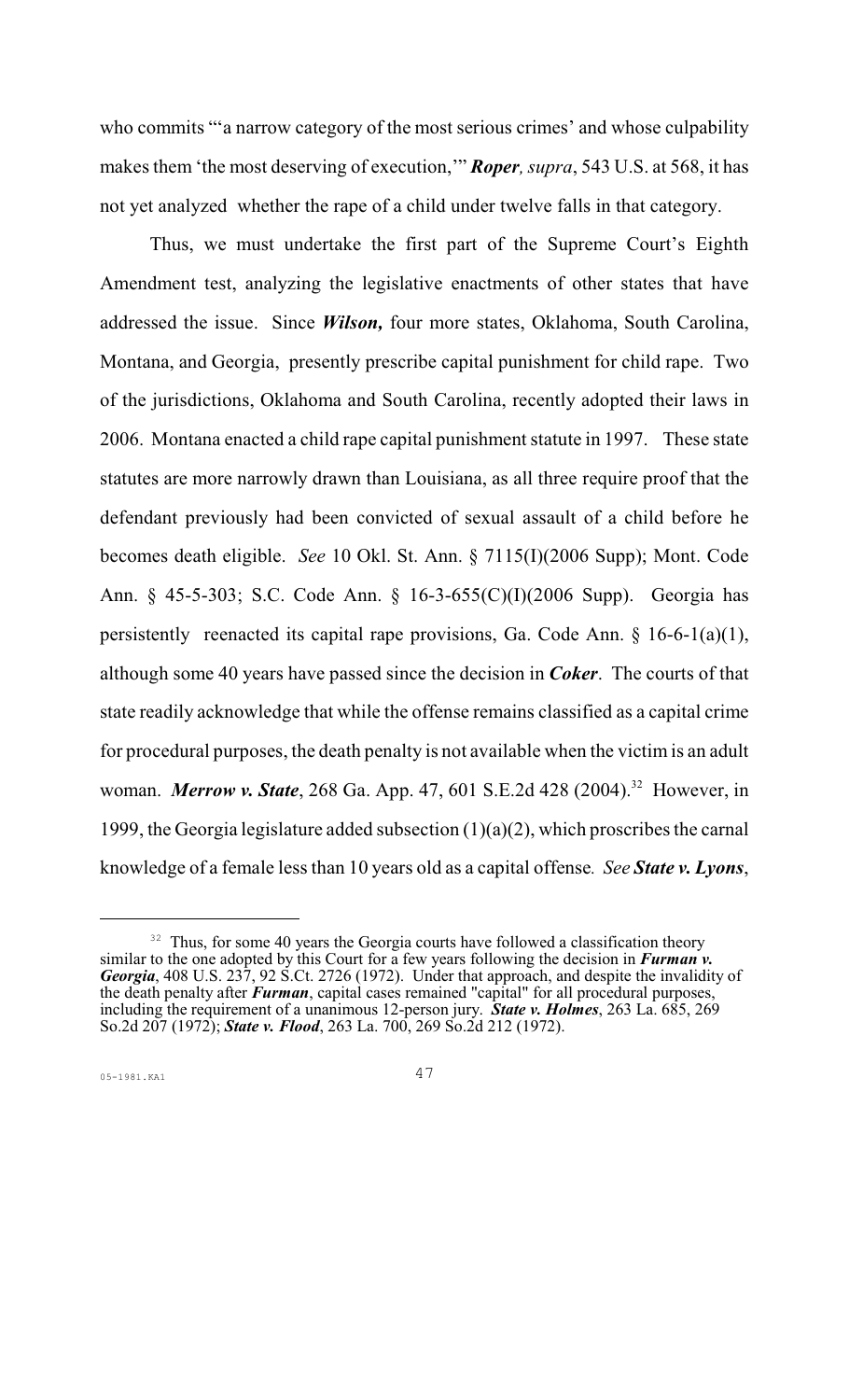256 Ga. App. 377, 568 S.E.2d 533, 535 (Ga.Ct. App. 2002). This statutory provision thus places Georgia in the ranks of those jurisdictions which provide capital punishment for the rape of a child which does not necessarily result in the death of the victim. Florida has retained capital child rape as a matter of statutory law but has not enforced it since 1981 following the decision in *State v. Buford*, 403 So.2d 493 (Fla. 1981) which struck down the law in light of *Coker*. Thus, a stark analysis shows that of the 38 states allowing the death penalty, only 5 provide it for child rape.

However, the proportionality analysis question under the Eighth Amendment and the situation in the rest of the country is more complex. For in our view, and evidently the view of the United States Supreme Court,<sup>33</sup> child rape is the most heinous of all non-homicide crimes, and while the majority of other states may not provide capital punishment for child rape, many do provide capital punishment for other non-homicide crimes which are far less heinous. Thus, this analysis should look beyond the child rape penalty provisions of other states and instead should consider all non-homicide capital statutes to determine the national consensus for capital punishment in non-homicide cases.

Commentators taking opposite views in the debate spectrum over the question of death for child rape have difficulty in agreeing which states among the 38 jurisdictions permitting capital punishment do or do not provide the death penalty for crimes which do not result in the death of the victim. *See* Melissa Meister, Murdering Innocence: The Constitutionality of Capital Child Rape States, 45 Ariz. L.Rev. 198 (2003)(advocating capital child rape statutes); Joanna H. D'Avella, Note, Death Row

*See Coker, supra*, 433 U.S. at 597 ("Short of homicide, [rape] is the ultimate violation <sup>33</sup> of self.")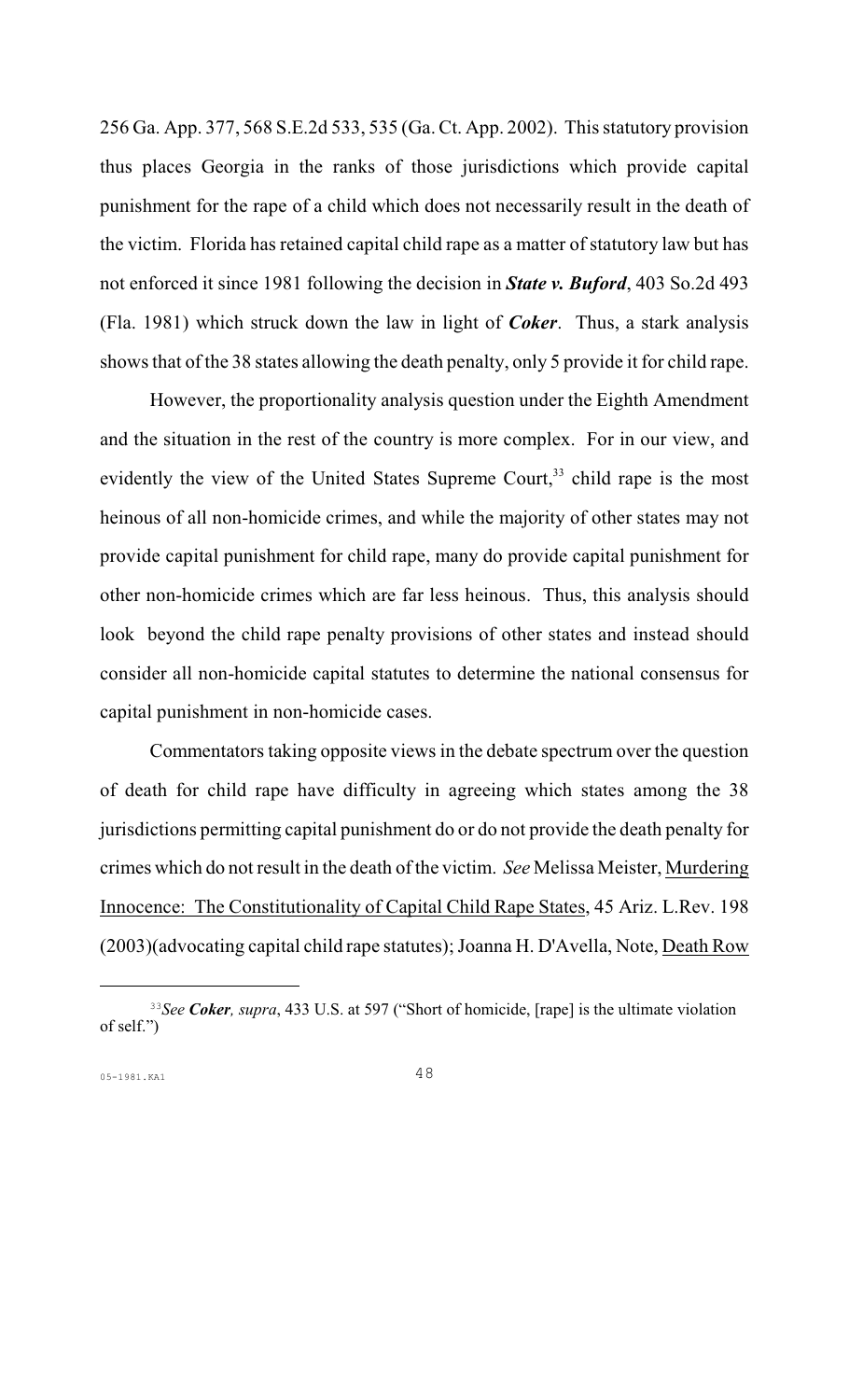for Child Rape? Cruel and Unusual Punishment Under the Roper-Atkins "Evolving Standards of Decency" Framework, 92 Cornell L. Rev. 129 (2006)(discussing Patrick Kennedy's case specifically and advocating the defense point of view); Ashley M. Kearns, South Carolina's Evolving Standards of Decency: Capital Child Rape Statute Provides a Reminder That Societal Progression Continues Through Action, Not Idleness, 58 S.C. L. Rev. 509 (2007).<sup>34</sup> However, most agree that the number of jurisdictions allowing the death penalty for non-homicide crimes at least doubled between 1993 and 1997. Kearns, 58 S.C. L. Rev. at 520, 521, and n. 110 (citing Meister, *supra* note 108, at 210-212 and Michael Mello, Executing Rapists: A Reluctant Essay on the Ethics of Legal Scholarship, 4 Wm. & Mary J. Women & L., 129, 160-61 (1997) (noting that in 1993, at least six states authorized death for nonhomicide crimes, and by 1997, that number had grown to fourteen)).

<sup>&</sup>lt;sup>34</sup> For example, Meister lists Missouri as a jurisdiction permitting non-homicide capital punishment. 45 Ariz. L. Rev. at 211, n. 131. However, Cornell places Missouri in the homicideonly category, D'Avella, Note, 92 Cornell L. Rev. at 130, n.6. On the other hand, Cornell lists Washington as a homicide-only capital jurisdiction while Meister correctly places it in the nonhomicide category. *See* Wash. Rev. Code Ann. § 9.82.010 (West 2006 Supp)(treason). Kearns states that fourteen states allow the death penalty for non-homicide crimes. 58 S.C. La. Rev. 509, 520, n.9.

More importantly, for present purposes, Cornell lists Florida as among the states which provide capital punishment for the rape of a child. D'Avella, Note, 92 Cornell L. Rev. at 150, n. 152. In fact, Fla. Stat. Ann.  $\S 794.011(2)(a)$  (West 2000), continues to provide that "[a] person 18 years of age or older who commits sexual battery upon, or in an attempt to commit sexual battery injures the sexual organs of, a person less than 12 years of age commits a capital felony. . ." However, as this Court noted in *Wilson*, the Florida Supreme Court struck this provision down in *Buford v. State*, *supra* (applying *Coker*), and despite its nominal capital classification, child rape is punishable in Florida by a sentence of life imprisonment without parole. *Adawy v. State*, 902 So.2d 746, 748 (Fla. 2005); *see* Fla. Stat. Ann. § 775.082 (West 2000)(in the event the death penalty in a capital felony is held unconstitutional by the United States Supreme Court or the Florida Supreme Court, the district court shall sentence the offender to life imprisonment without parole). Nonetheless, Florida ranks among the non-homicide capital jurisdictions because of its strict drug laws. *See* Fla. Stat. Ann. §§ 893.135, 921-142 (*see infra* at pp. 41-42).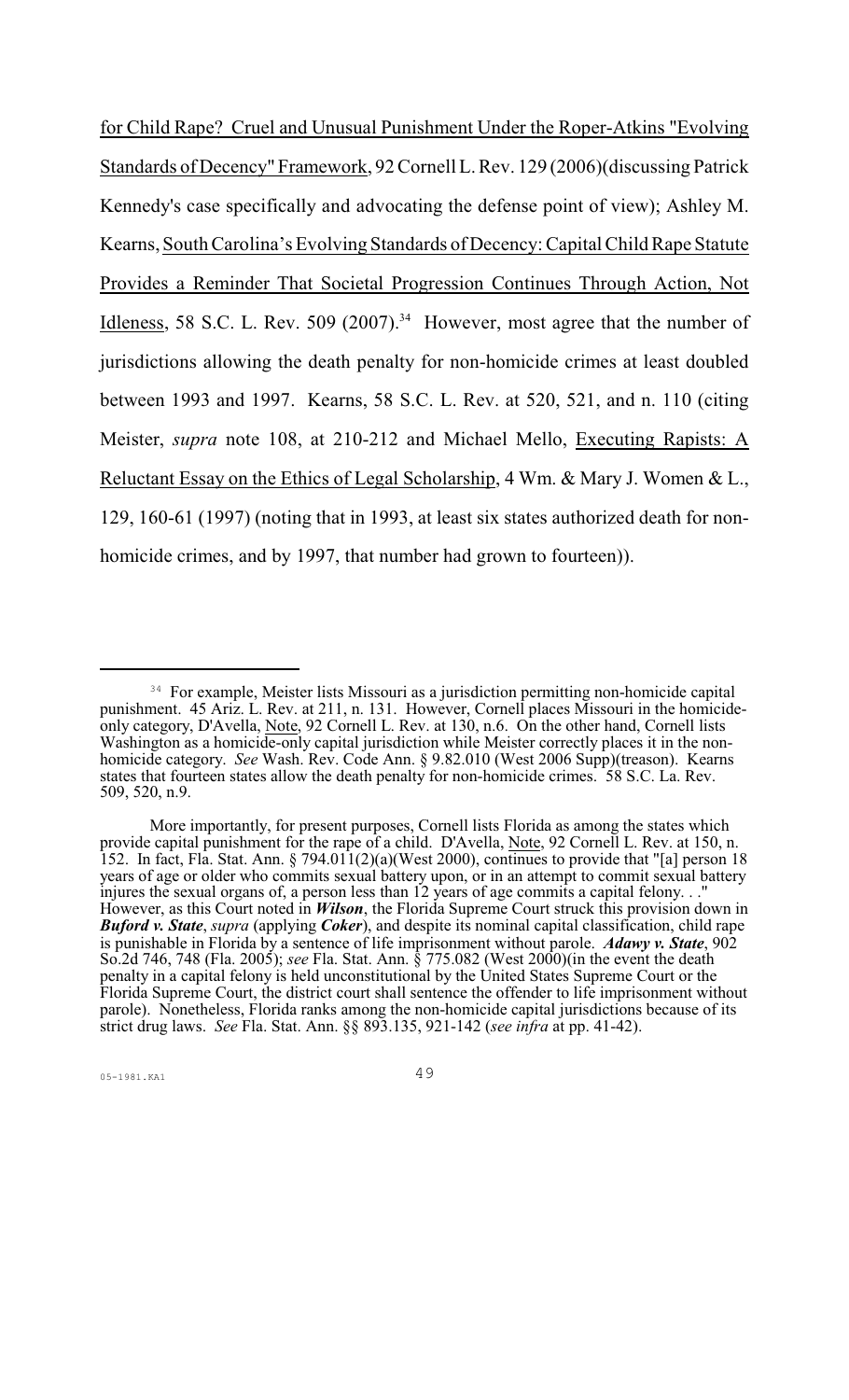Our own survey, which also includes the 2003 Bureau of Justice Statistics report on capital punishment,  $35$  indicates that 24 of the 38 states permitting capital punishment provide the death penalty only for crimes resulting in the death of the victim. Of the remaining 14 states, 5 provide capital punishment for child rape, as discussed above. Five more provide the death penalty for sui generis extraordinary crimes against the government, *i.e.*, treason, espionage, aircraft piracy*. See* Ark. Code Ann. § 5-51-201 (Michie 1997); Cal. Penal Code § 37 (West 1999); Miss. Code Ann. §§ 97-7-67, 97-25-55 (West 2003); N.M. Stat. Ann. § 20-12-42 (Michie 1989); Wash. Rev. Code Ann. § 9.82.010 (West 2006 Supp.). <sup>36</sup> Four states provide capital punishment for aggravated kidnapping offenses similar to Louisiana's (non-capital) crime of aggravated kidnapping in R.S. 14:42. *See* Colo. Rev. Stat. Ann. § 18-3-301; Idaho Code, §§ 18-4502, 18-4504 (Michie 2000); Mont. Code Ann. 45-5-503 (West 2005); S.D. Codified Laws § 22-19-1 (Michie 1998). While it remains unclear why the legislatures in those states have felt free to prescribe capital punishment for a crime decapitalized by the Supreme Court in *Eberheart v. Georgia*, 433 U.S. 917, 97 S.Ct. 2994, 53 L.Ed.2d 1104 (1977)(Per Curiam citing *Coker*) when it does not result in the death of the victim, *Eberheart* may be read narrowly as a companion case of *Coker* (which it cites explicitly), as the crime involved a particularly brutal but non-

<sup>&</sup>lt;sup>35</sup>U.S. Department of Justice, Bureau of Justice Statistics, Capital Punishment 2003 at p. 2 (Washington, DC: GPO 2004), http://www.ojp.usdoj.gov/6js/pub/pdf/cp03pdf (accessed February 21, 2007).

<sup>&</sup>lt;sup>36</sup>However, the last execution for espionage and treason under state law occurred in 1862 in Texas. Federal law providing capital punishment for the same kinds of crimes all but preempts the field, *see, e.g.*, 18 U.S.C. 794 (espionage); 18 U.S.C. 2381 (treason), and even then, the last persons executed under federal law for espionage and treason were the Rosenbergs in 1953. *See* http://en.wikipedia.org/wiki/Capital punishment in the United States (accessed February 21, 2007).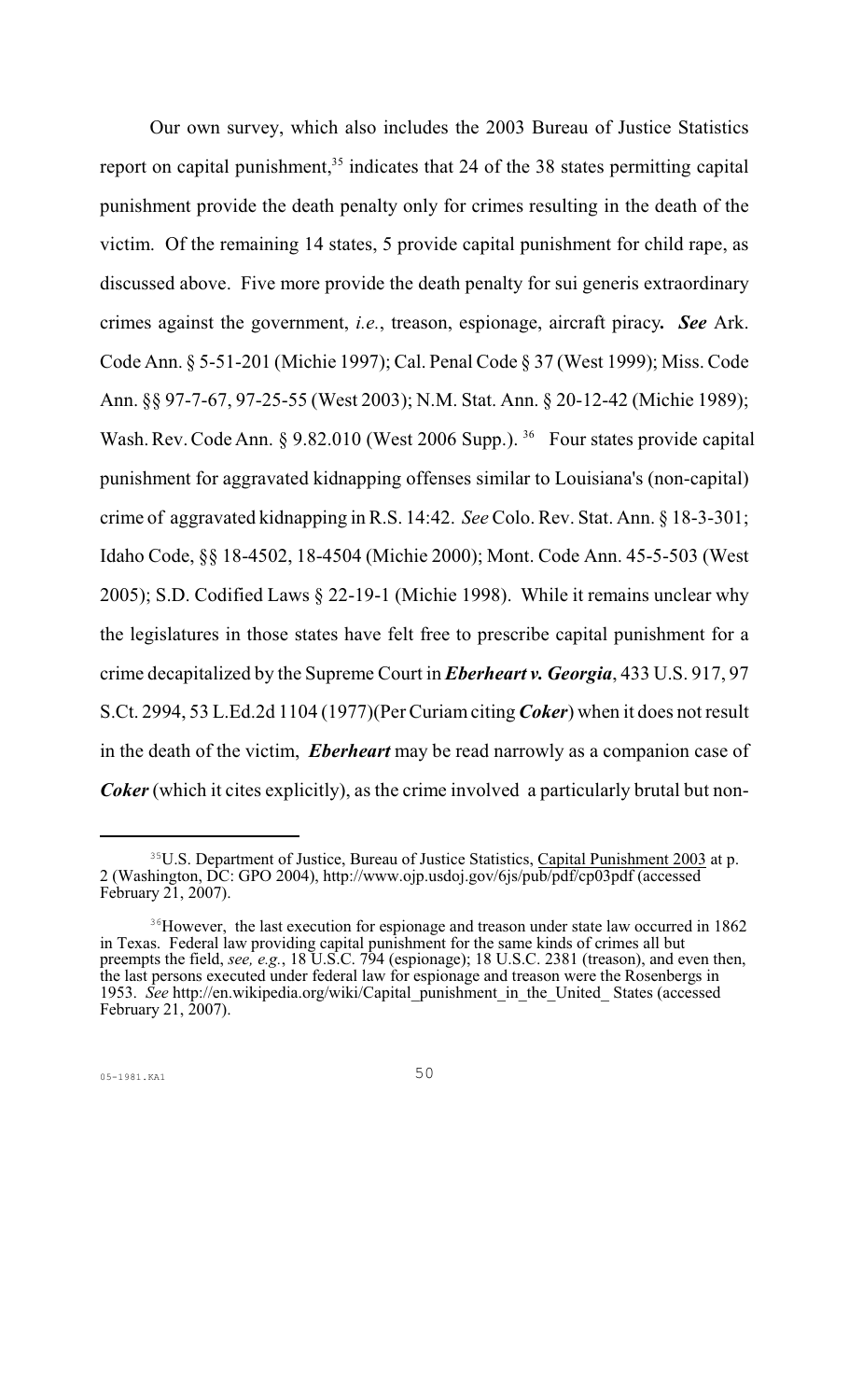lethal gang rape of a woman abducted at roadside as she attempted to fix a flat tire, *see Eberheart v. State*, 232 Ga. 247, 206 S.E.2d 12 (1974), and not as a broad statement that capital punishment may not be inflicted for a kidnapping which harms but does not kill the victim. In addition, three of the statutes are narrowly drawn and decapitalize the crime if the victim is released, before conviction of the offender (Colorado) or imposition of sentence (Idaho), or released unharmed at any time (Montana), to encourage the kidnapper to spare the victim's life. On the other hand, South Dakota imposes no such limits on its kidnapping law, thus making the crime more serious in that state than the rape of a child under the age of 10, a crime carrying a mandatory term of life imprisonment. S.D. Codified Laws §§ 22-22-1; 22-6-1 (Michie 1998). Despite the constitutional uncertainty of the laws,  $37$  these jurisdictions count in the survey of states which permit capital punishment for non-homicide crimes.

Utah had made aggravated assault by a prisoner as a capital crime until the Utah Supreme Court struck the statute down in *State v. Gardner*, 947 P.2d 630, 653 (Utah 1997)("We may or may not think the Supreme Court reached the right result in [*Coker*], but we do not see the persuasiveness of an argument that any aggravated assault, no matter how vicious, could be legally more reprehensible than any rape, no matter how brutal. And under *Coker*, no rape, 'with or without aggravating circumstances,' can constitutionally qualify for the death penalty when death has not resulted.")(emphasis added by the court). Accordingly, in terms of which

<sup>&</sup>lt;sup>37</sup> For example, in South Dakota, the crime of rape, involving either an adult woman or a child, becomes a capital offense if it also constitutes kidnapping as defined in (§) 22-19-1(2), *i.e.*, abduction "[to] facilitate the commission of any felony or flight thereafter. . ." However, exactly that scenario led to the decision in *Eberheart* and may prompt an identical response from the Supreme Court today.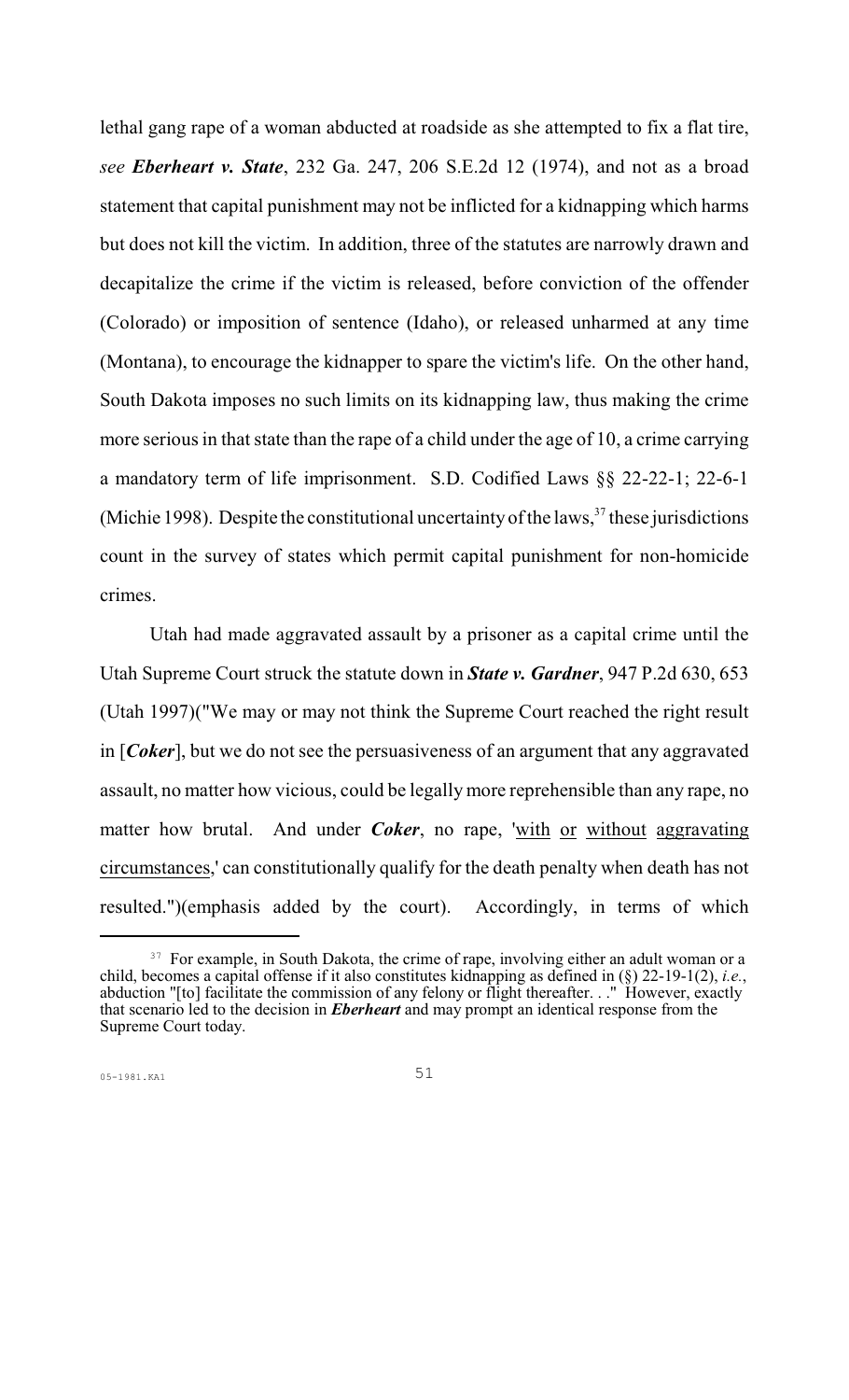jurisdictions presently allow for at least the possibility of capital punishment for nonhomicide crimes (apart from whether it is actually imposed), Utah no longer ranks among those states. However, a similar law in Montana remains in effect. Mont. Code Ann. § 46-18-220 (2005).

In spite of its decision in *State v. Buford*, *supra*, Florida remains among the ranks of non-homicide capital jurisdiction because of its sweeping drug laws which provide for capital punishment in extreme cases even when the offense does not result in the actual death of anyone. *See, e.g.* Fla. Stat. Ann. § 893.135(3) (West 2007 Supp) (importation of 300 or more kilograms of cocaine into the state when the offender "knows that the probable result of such importation would be the death of any person"); *see also* Fla. Stat. Ann. § 921.142(1)("The Legislature finds that trafficking in cocaine or opiates carries a grave risk of death or danger to the public; that a reckless disregard for human life is implicit in knowingly trafficking in cocaine or opiates; and that persons who traffic in cocaine or opiates may be determined by the trier of fact to have a culpable mental state of reckless indifference or disregard for human life."). In effect, Florida has imported into its non-homicide drug laws the culpable mental state found sufficient by the Supreme Court to support a sentence of death in homicide cases. *See Tison v. Arizona*, 481 U.S. 137, 107 S.Ct. 1676, 95 L.Ed.2d 127 (1987). Thus, 14 of the 38 states permitting capital punishment provide the death penalty for non-homicide crimes: Louisiana, Oklahoma, South Carolina, Georgia, Arkansas, California, Mississippi, New Mexico, Washington, Colorado, Idaho, Montana, South Dakota, and Florida.

At the federal level, of the 39 crimes carrying the death penalty, excluding the extraordinary crimes of treason and espionage, the overwhelming majority require the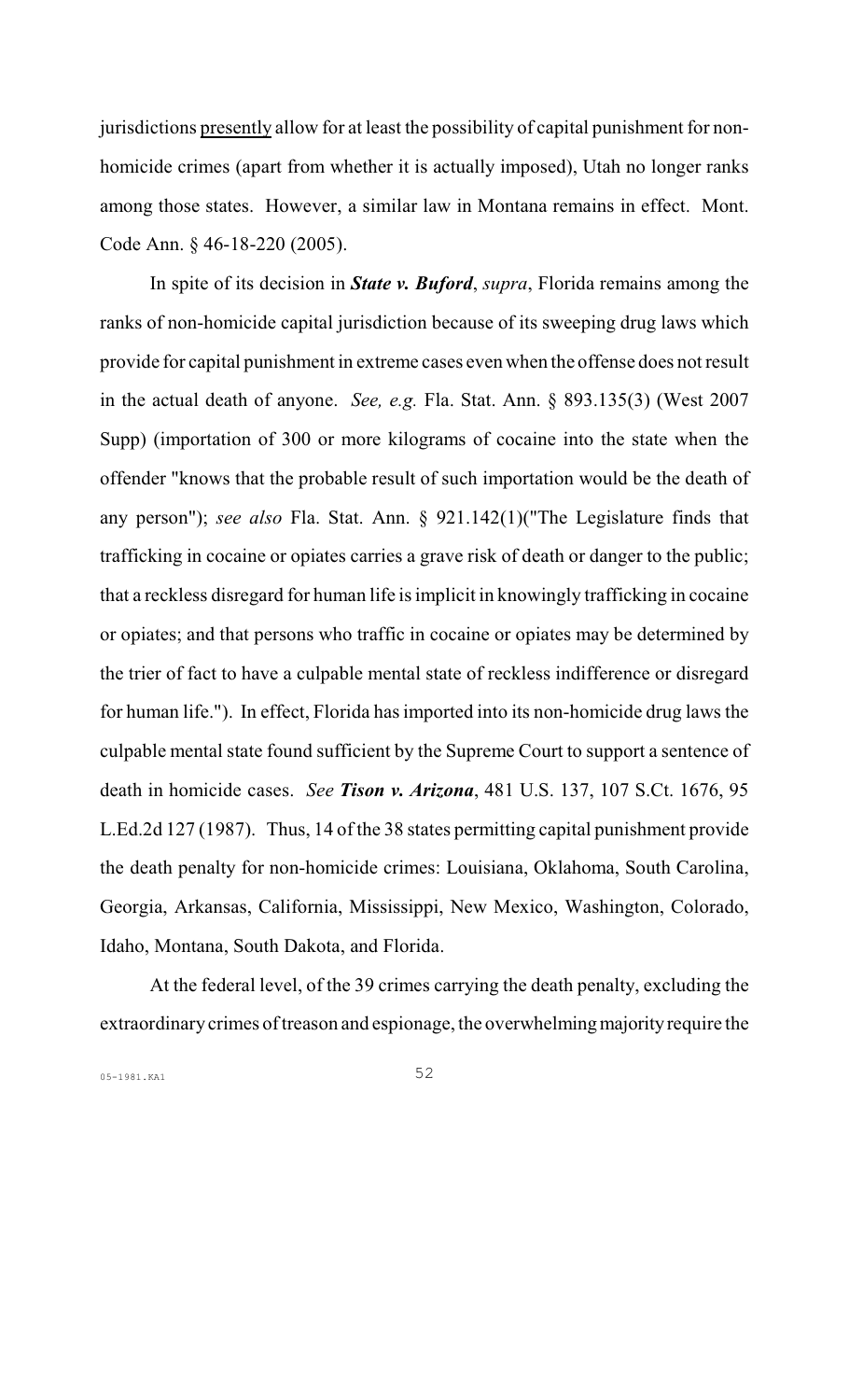death of a person. However, 18 U.S.C. 3591(b)(1) and 21 U.S.C. 848(e) combine to provide capital punishment for the kingpin of an extraordinarily large continuing criminal drug enterprise.

Overall, it appears that approximately 38% of capital jurisdictions (15 of 39, including federal) authorize some form of non-homicide capital punishment, a showing strong enough to suggest that there may be no consensus one way or the other on whether death is an appropriate punishment for any crime which does not result in the death of the victim. However, when the direction of change is considered, clearly the direction is towards the imposition of capital punishment for non-homicide crimes. As stated earlier, the number of jurisdictions allowing the death penalty for non-homicide crimes more than doubled between 1993 and 1997.

Most important to our analysis is the fact that four states have enacted laws which capitalize child rape since *Wilson*, evidencing movement in the direction that this Court thought possible back in 1996 when *Wilson* was decided. Looked at another way, even after the Supreme Court decided in *Coker* that the death penalty for rape of an adult woman was unconstitutional, five states nevertheless have capitalized child rape since then, a number which the Supreme Court held in *Roper* was sufficient to indicate a new consensus regarding society's standards of decency towards the juvenile death penalty. In fact, the trend is more compelling than in *Roper*, given the *Roper* Court's reliance on five states abolishing the death penalty for juveniles after *Stanford* held that the death penalty for juveniles was constitutional. Here, we have five states enacting the death penalty for child rape in spite of *Coker*, which held that the death penalty for rape of an adult was unconstitutional. Furthermore, it is likely that the ambiguity over whether *Coker*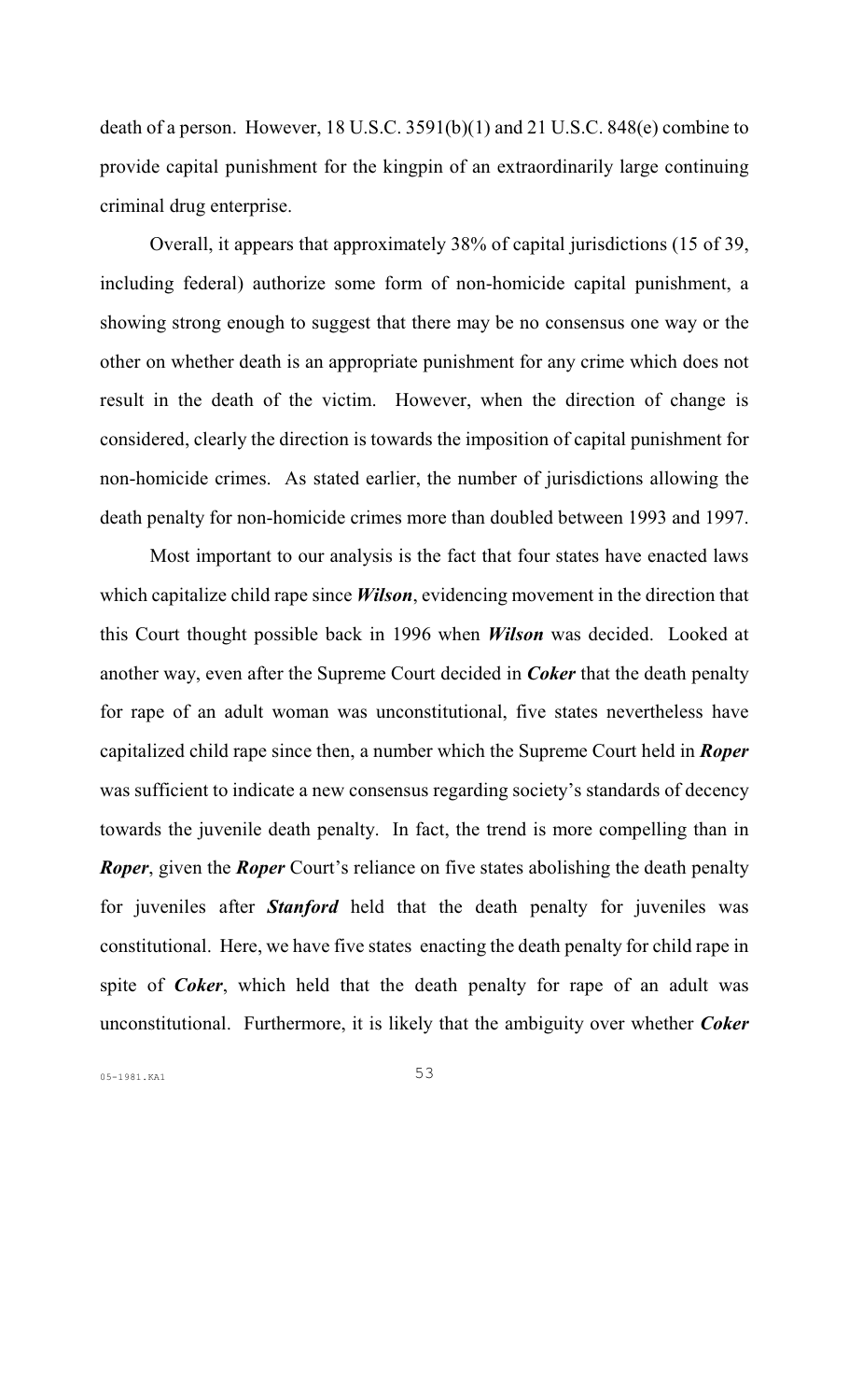applies to all rape or just adult rape has left other states unsure of whether the death penalty for child rape is constitutional. These states may just be taking a "wait and see" attitude until the Supreme Court rules on the precise issue. Thus, the fact that only five states capitalize child rape should not pose an obstacle to the Court's consideration of the issue, given the direction of change, *i.e*, an increase of five since *Coker*.

Because of the direction of change towards the death penalty for child rape and given the lack of consensus either way when considering the number of capital jurisdictions that authorize the death penalty for non-homicide crimes (38%), in our view, the second stage of the *Atkins/Roper* analysis becomes relevant.

Whether child rapists rank among the worst offenders is largely an a priori judgment of whether the Eighth Amendment requires a bright-line rule of death only for death. The Supreme Court has characterized rape as a crime second only to homicide in the harm that it causes. *See Coker, supra*, 433 U.S. at 597 ("Short of homicide, [rape] is the 'ultimate violation of self.'")(quoting U.S. Dept. of Just., Law Enforcement Assistance Administration Report, Rape and Its Victims: A Report for Citizens Health Facilities and Criminal Justice Agencies (1975)). Given that characterization by the Court, it seems clear that if the Court is going to exercise its independent judgment to validate the death penalty for any non-homicide crime, it is going to be child rape.

While we cannot purport to exercise the Supreme Court's independent judgment on any matter, it can be said for child rapists as a class of offenders that, unlike the young or mentally retarded, they share no common characteristic tending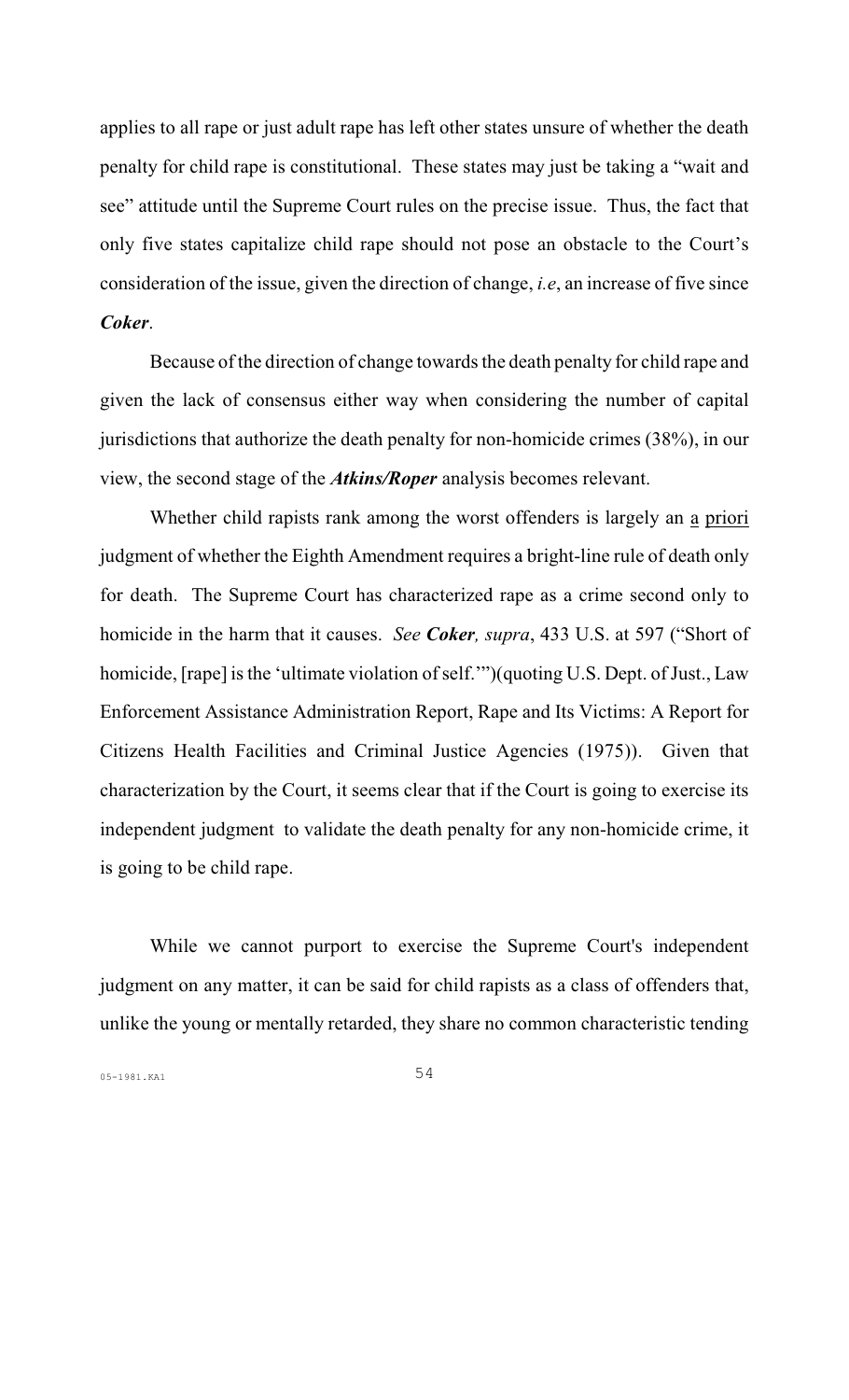to mitigate the moral culpability of their crimes. Contrary to the mentally retarded and juvenile offenders, execution of child rapists will serve the goals of deterrence and retribution just as well as execution of first-degree murderers would.<sup>38</sup> Our state legislature, and this Court, have determined this category of aggravated rapist to be among those deserving of the death penalty, and, short of first-degree murder, we can think of no other non-homicide crime more deserving. As we previously held in

#### *Wilson:*

Rape of a child under the age of twelve years of age is like no other crime. Since children cannot protect themselves, the State is given the responsibility to protect them. Children are a class of people that need special protection; they are particularly vulnerable since they are not mature enough nor capable of defending themselves. A "maturing society," through its legislature has recognized the degradation and devastation of child rape, and the permeation of harm resulting to victims of rape in this age category. The damage a child suffers as a result of rape is devastating to the child as well as to the community.<sup>39</sup>

As we further explained in *Wilson:* <sup>39</sup>

Contemporary standards as defined by the legislature indicate that the harm inflicted upon a child when raped is tremendous. That child suffers physically as well as emotionally and mentally, especially since the overwhelming majority of offenders are family members. Louisiana courts have held that sex offenses against children cause untold psychological harm not only to the victim but also to generations to come. "Common experience tells us that there is a vast difference in mental and physical maturity of an adolescent teenager ... and a pre-adolescent child ... It is well known that child abuse leaves lasting scars from generation to the next ... such injury is inherent in the offense." *State v. Brown*, 660 So.2d 123, 126 (La.App. 2 Cir.1995). "... Aggravated rape inflicts mental and psychological

<sup>&</sup>lt;sup>38</sup>We reject the defendant's policy arguments that commentators have speculated that the threat of capital punishment would encourage a rapist to murder his victim, that subjecting a child rape victim to a capital trial increases the trauma to the victim, and that there is an elevated likelihood of wrongful conviction in cases of rape when the victim is a child. Policy arguments tend to be facile, speculative, and political in nature. For each policy argument advanced by anticapital punishment commentators, equally valid responses have been offered by pro-capital punishment commentators. *See, e.g.*, Yale Glazer, Child Rapists Beware! The Death Penalty and Louisiana's Amended Aggravated Rape Statute, 25 Am.J.Crim.L. 105–12 (1997–1998). Thus, we consider these policy arguments to be largely irrelevant for Eighth Amendment purposes. Social policy arguments are for the legislature to consider, and whether a particular law represents good or bad policy has little bearing on the question of whether it is nevertheless constitutional. Further, as we stressed in *Wilson*, regardless of a victim's reluctance to come forward against a child rapist, children are a class of persons who need special protection.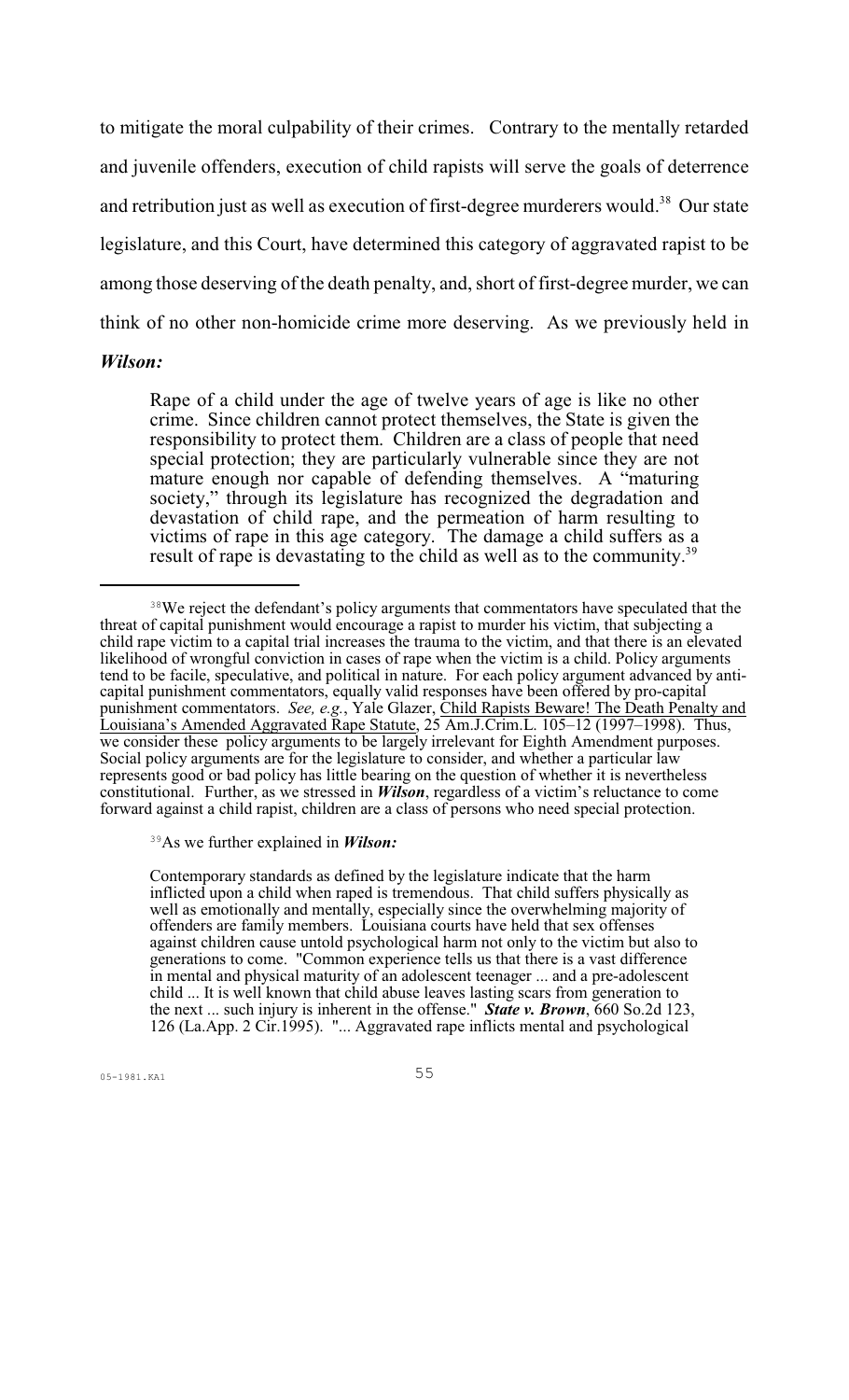*Wilson, supra* at 1067. We affirm that reasoning today and hold that the death penalty for the rape of a child under twelve is not disproportionate. Thus, we reject these assignments of error.

Defendant also argues that assuming that capital punishment is constitutional for child rape under the Eighth Amendment as discussed above, Louisiana's procedure for determining when child rape should result in a death sentence is unconstitutional because it does not ensure that it will not be imposed arbitrarily or capriciously.

La. R.S. 14:42, as it read at the time of trial, defined aggravated rape as "a rape committed upon a person, sixty-five years of age or older or where the anal, oral, or vaginal sexual intercourse is deemed to be without lawful consent of the victim because it is committed.  $\ldots$  [w]hen the victim is under the age of twelve.  $\ldots$ <sup>40</sup> When the victim is under the age of twelve, La. R.S. 14:42(D)(2) authorizes the death penalty.<sup>41</sup> All other cases of aggravated rape are punishable by "life imprisonment

<sup>40</sup>As stated in footnote 26, *supra* at p. 32, La. R.S.  $14:42(A)(4)$  was amended in 2003 to substitute 13 years for 12 years.

Aggravated rape also is where anal, oral, or vaginal sexual intercourse is deemed to be without lawful consent of the victim because (1) the victim resists the act to the utmost, but whose resistance is overcome by force, (2) the victim is prevented from resisting the act by threats of great and immediate bodily harm, accompanied by apparent power of execution, (3) the victim is prevented from resisting because the offender is armed with a deadly weapon, (4) two or more offenders participated in the act, and (5) the victim is prevented from resisting the act because the victim suffers from a physical or mental infirmity preventing such resistance.

 $41$ As stated in footnote 26, *supra* at p. 32, La. R.S. 14:42(D)(2) was amended in 2006 to substitute 13 years for 12 years.

damage to its victim and undermines the community sense of security. The physical trauma and indignities suffered by the young victim of this offense were of enormous magnitude ..." *State v. Polkey*, 529 So.2d 474 (La.App. 1 Cir.1988). "... the child's tender age made her particularly vulnerable and incapable of

resisting ... considering acutely deleterious consequences of conduct on an

eight-year-old child." *State v. Jackson*, 658 So.2d 722 (La.App. 2 Cir.1995). 685 So. 2d at 1070.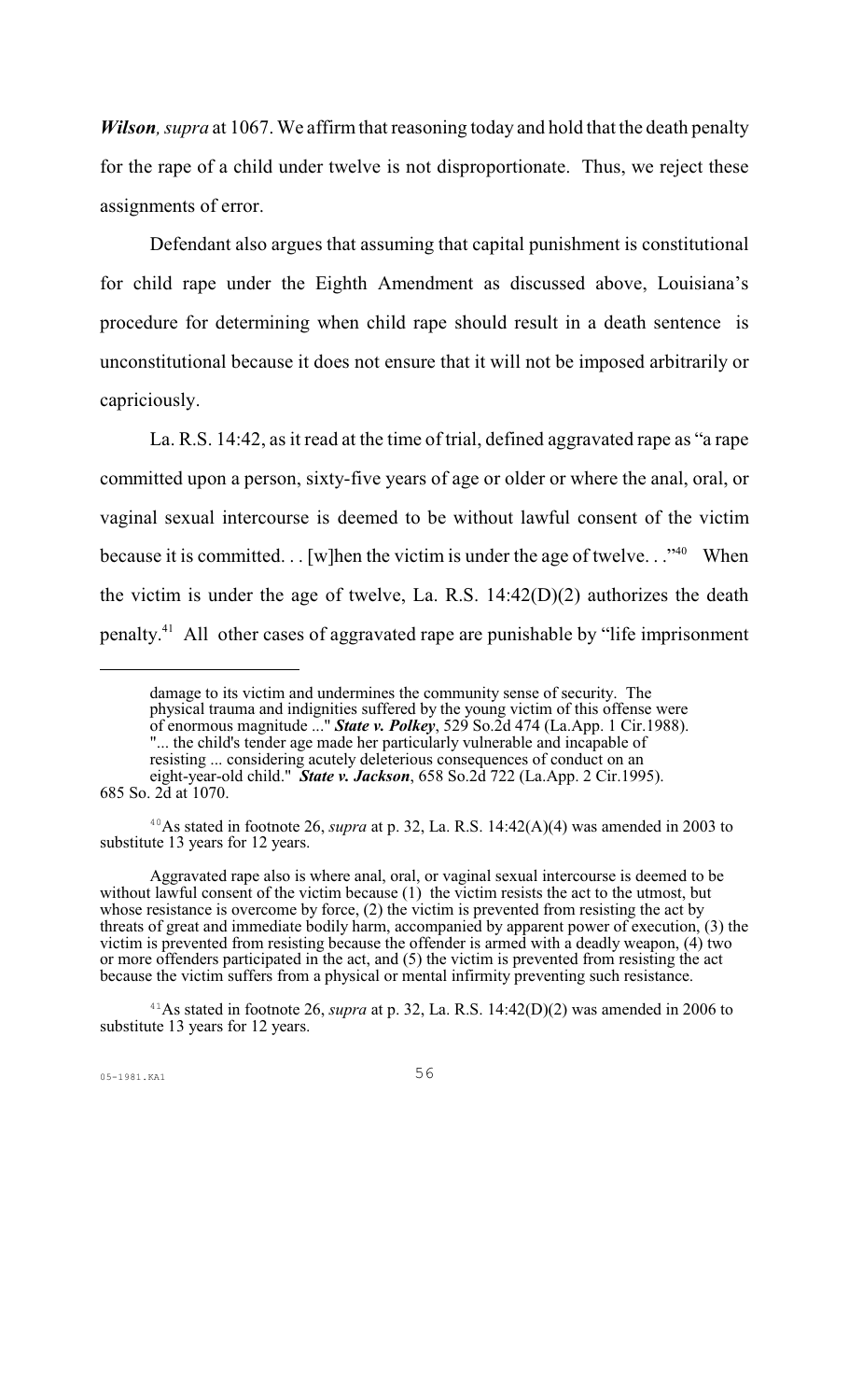at hard labor without benefit of parole, probation, or suspension of sentence." La. R.S. 14:42(D)(1).

La. C.Cr.P. art. 905.3 provides:

A sentence of death shall not be imposed unless the jury finds beyond a reasonable doubt that at least one statutory aggravating circumstance exists and, after consideration of any mitigating circumstances, determines that the sentence of death should be imposed. The court shall instruct the jury concerning all of the statutory mitigating circumstances. The court shall also instruct the jury concerning the statutory aggravating circumstances but may decline to instruct the jury on any aggravating circumstance not supported by evidence. The court may provide the jury with a list of the mitigating and aggravating circumstances upon which the jury was instructed.

Louisiana is not a weighing state. It does not require capital juries to weigh or balance mitigating factors against aggravating factors, one against the other, according to any particular standard. *State v. Hamilton*, 92-1919 (La. 9/5/96), 681 So. 2d 1217, 1227-28; *State ex rel. Busby. v. Butler*, 538 So. 2d 164, 173-74 (La. 1988); *State v. Jones*, 474 So. 2d 919, 932 (La. 1985). The distinctive feature of Louisiana's capital sentencing law is that "[t]he jury is not required to find any mitigating circumstance in order to make a recommendation of mercy that is binding on the trial court . . . but it must find a statutory aggravating circumstance before recommending a sentence of death." *Gregg v. Georgia*, 428 U.S. 153, 96 S.Ct. 2909 (1976) (also describing and upholding Georgia's sentencing provisions). The jury must consider and find one aggravating factor listed in La. C.Cr.P. art. 905.4 and must consider the mitigating factors listed in La. C.Cr.P. art. 905.5. Included as aggravating factors are that "the offender was engaged in the perpetration or attempted perpetration of aggravated rape," and the "the victim was under the age of twelve years  $\dots$ " La. C.Cr.P. art. 905.4(A)(1) and (10).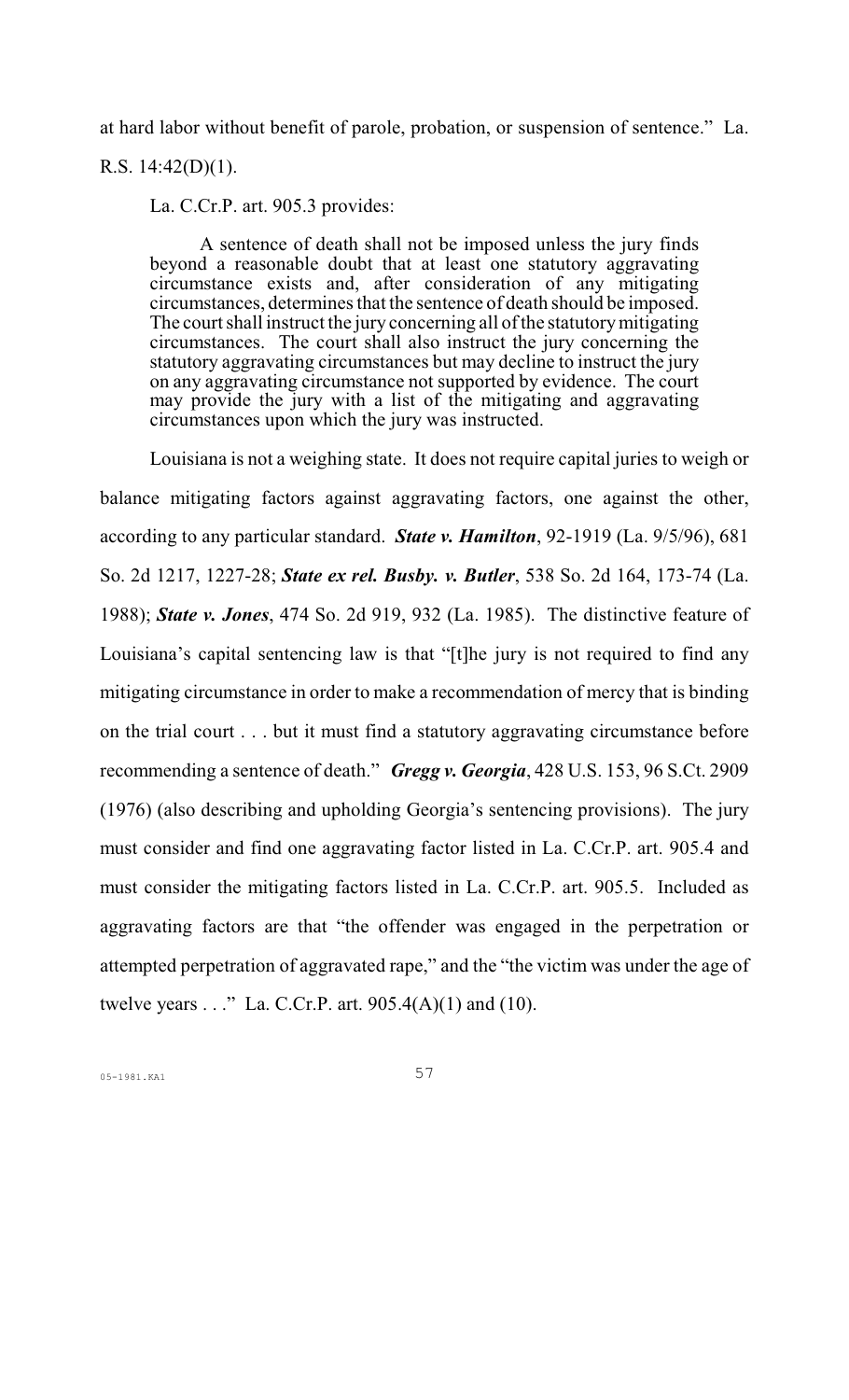Defendant argues that Louisiana's capital sentencing procedures fail to genuinely narrow the class of child-rapists eligible for the death penalty because 905.4 was designed solely to guide the jury's discretion in deciding which offenders guilty of first-degree murder are eligible for the death penalty and provides no basis by which juries can determine which child rapists deserve the death penalty and which do not.

However, as we previously held in *Wilson,* the United States Supreme Court held in *Lowenfield v. Phelps*, 484 U.S. 231, 108 S.Ct. 546, 98 L.Ed.2d 568 (1988),<sup>42</sup> a death sentence does not violate the Eighth Amendment merely because the single statutory "aggravating circumstance" found by the jury duplicates an element of the underlying offense. To pass constitutional muster, a capital sentencing scheme must "genuinely narrow the class of persons eligible for the death penalty and must reasonably justify the imposition of a more severe sentence on the defendant compared to others found guilty" of the same crime. 484 U.S. at 244 (citing *Zant v. Stephens*, 464 U.S. 862, 877, 103 S.Ct. 2733, 2742, 77 L.Ed.2d 235 (1983)).

#### *Lowenfield* held:

the narrowing function required for a regime of capital punishment may be provided in either of these two ways: The legislature may itself narrow the definition of capital offenses, as Texas and Louisiana have done, so that the jury finding of guilt responds to this concern, or the legislature may more broadly define capital offenses and provide for narrowing by jury findings of aggravating circumstances at the penalty phase.

 $\frac{42 \text{In}$  *Lowenfield*, the issue was whether a sentence of death may validly rest upon a single aggravating circumstance under La. C.Cr.P. art. 905.4 that is a necessary element of the underlying offense of first-degree murder under La. R.S. 14:30.1. The Court answered in the affirmative.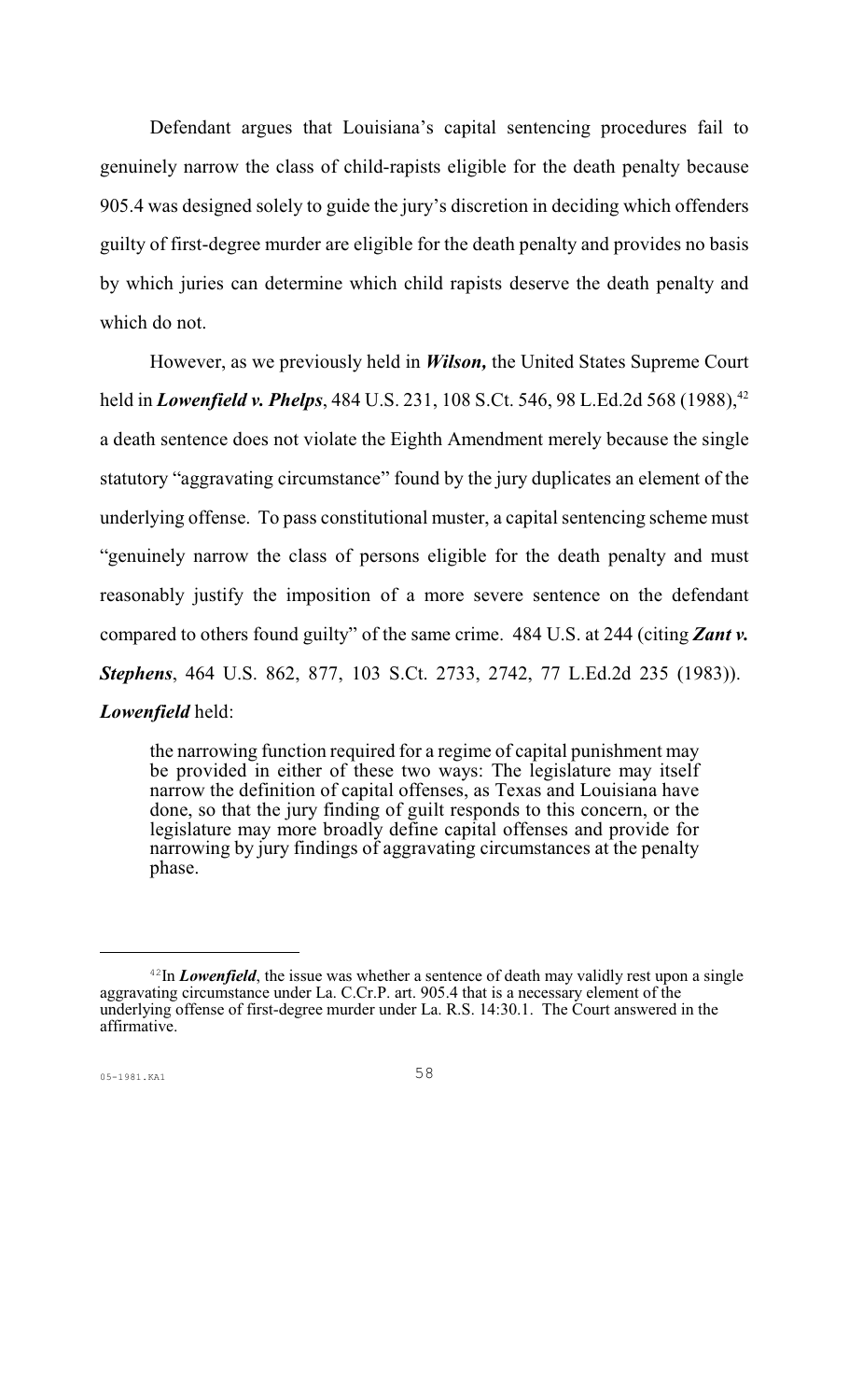Id., 484 U.S. at 246. Accordingly, the Court held that "the fact that the aggravating circumstance duplicated one of the elements of the crime does not make this sentence constitutionally infirm."*Id.*

Thus, under *Lowenfield*, the narrowing function may either be done in the underlying statute itself, in this case La. R.S. 14:42, or in the sentencing statute, La. C.Cr.P. art. 905.4, and the fact that the aggravating circumstance, *i.e*., victim under the age of 12, duplicates and element of the crime, victim under the age of 12**,** does not invalidate the statute. As found by *Lowenfield* in the context of murderers, "the Louisiana scheme narrows the class of death-eligible murderers and then at the sentencing phase allows for the consideration of mitigating circumstances and the exercise of discretion. The Constitution requires no more." *Id.*, 484 U.S. at 246.

The reasoning of *Lowenfield* plainly appliesto Louisiana's sentencing scheme for capital rape.<sup>43</sup> This assignment of error lacks merit.<sup>44</sup>

#### **III. Capital Sentence Review**

 $43$ In fact, the present capital rape sentencing scheme as amended in 2003 actually does allow for narrowing at the sentencing phase as well, as the underlying statute narrows those child rapists eligible for the death penalty to those who rape children under 13, and the sentencing statute provides as an aggravating factor that the child be under 12.

 $44$ <sup>44</sup>We note that the author of this opinion concurred in *Wilson*, writing separately to express his view that "the Legislature should immediately amend Articles 905 *et seq.* of the Code of Criminal Procedure (especially Article 905.2) to clarify the sentencing procedure for an aggravated rape case in which the death sentence may be imposed." *Wilson, supra* at 1074 (Victory, J., concurring). This was directed at the fact that La. C.Cr.P. art. 905.2, which governs capital sentencing hearings, provided that "[t]he sentencing hearing shall focus on the circumstances of the offense, the character and propensities of the offender, and the impact that the death of the victim has had on the family members." (Emphasis added.) The statute had no provisions for a capital case where the victim survived. This statute was amended by Acts 2001, No. 280, § 1 to provide for this and now reads "The sentencing hearing shall focus on the circumstances of the offense, the character and propensities of the offender, and the victim, and the impact that the crime has had on the victim, family members, friends, and associates. The victim or his family members, friends and associates may decline to testify but, after testifying for the state, shall be subject to cross-examination." (Emphasis added.) Thus, the concerns the author had in 1996 have now been rectified.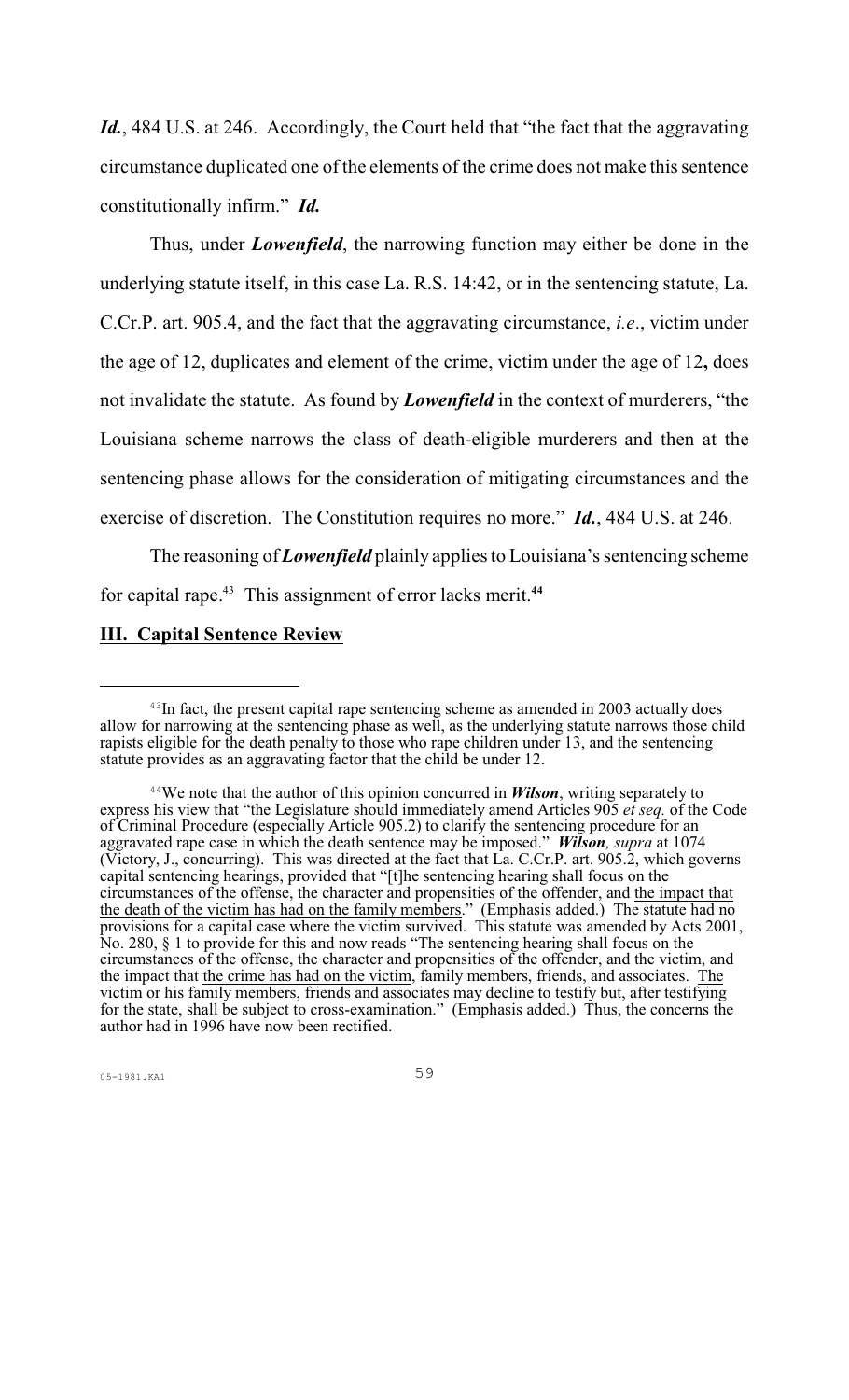Under La.C.Cr.P. art. 905.9 and Supreme Court Rule XXVIII, this Court reviews each death sentence imposed by the courts of this state to determine if it is constitutionally excessive. In making its determination, the Court considers whether the sentence was imposed under the influence of passion, prejudice, or other arbitrary factors; whether the evidence supports the jury's finding with respect to a statutory aggravating circumstance; and whether the sentence is disproportionate, considering both the offense and the offender.

The district judge submitted a Uniform Capital Sentence Report and Capital Sentence Investigation Report as Supreme Court Rule XXVIII requires. Those documents reveal that the defendant is a black male who was 34 years of age when he committed the instant aggravated rape in March of 1998 and is currently 43 years old. The defendant has two dependent stepchildren, a stepdaughter age 14 (the victim of the instant offense) and a stepson age 10. The Sentence Report reflects that his father predeceased him in 2000 and his mother is still living. The Sentence Report indicates that the highest grade completed was eighth grade. Thisreport also lists the defendant as being the half-brother to a son born of his mother, half-brother to two sons from his father, and half-brother to a sister from his father. The Sentence Report reveals that no psychiatric evaluation was made to determine sanity but that the defendant was interviewed by psychologists to determine if he is mentally retarded, and the district court determined that he was not. *See* discussion in the appendix to this opinion. There was testimony in a pre-trial hearing that the defendant completed his GED.

Portions oftheCapital Sentence Report and the Investigation Report reveal the defendant had five prior convictions for issuing worthless checks between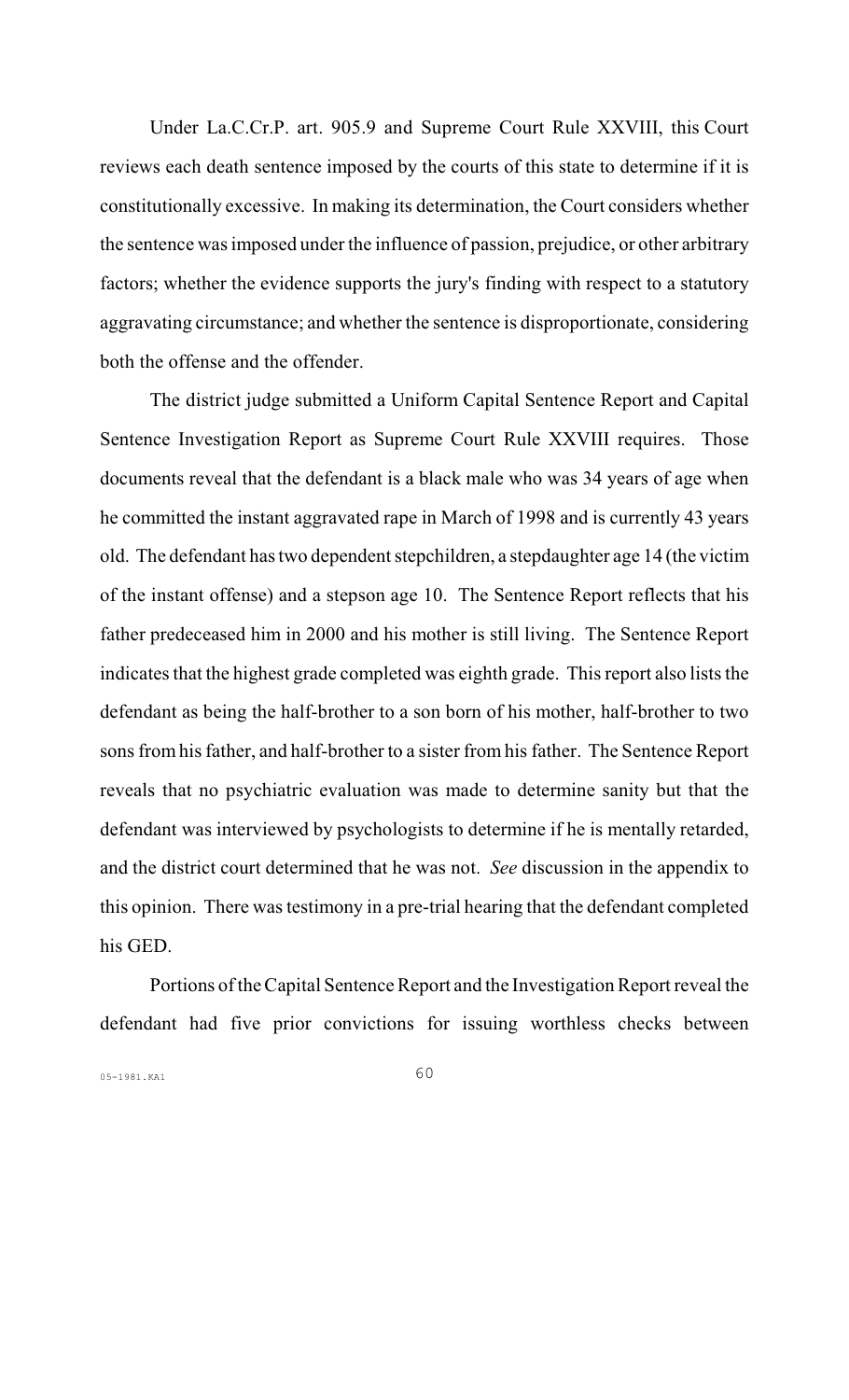1987–1992. The instant capital offense involves the March 2, 1998, aggravated rape of his step-daughter who was under the age of 12 years old at the time (age 8). There was testimony presented during the penalty phase that Kennedy also raped a child, now an adult, in 1984, but that he was never charged or convicted of this offense.

 **Passion, Prejudice and Other Arbitrary Factors**. In capital cases the Court has heightened responsibility to determine whether argument introduced passion, prejudice, or other arbitrary factors which contributed to the jury's sentencing decision. The discussion of the various alleged instances of prejudicial prosecutorial comments, gruesome photographs and expert testimony regarding the extent of the injuries, and the victim's emotional display on the stand set forth instances which the defendant claims interjected of passion, prejudice, and other arbitrary factors into these proceedings. These claims are discussed and rejected in the appendix. For the reasons set forth in the discussion of each of these assignments of error, we find that there is nothing to establish passion, prejudice, and/or other arbitrary factors were interjected into these proceedings in such a way that they contributed to the jury's decision that the defendant should suffer the death penalty

 **Aggravating Circumstance.** As discussed above, the state introduced sufficient evidence to prove the presence of the aggravating circumstance of aggravated rape of a victim under the age of twelve years old. That this aggravating circumstance is the same as an element of the charged offense is discussed above, and does not merit reversal of the defendant's conviction and sentence.

**Proportionality.** This Court reviews death sentences to determine whether the sentence is disproportionate to the penalty imposed in other cases, considering both the offender and the offense. In this case, the state attempts to meet its obligations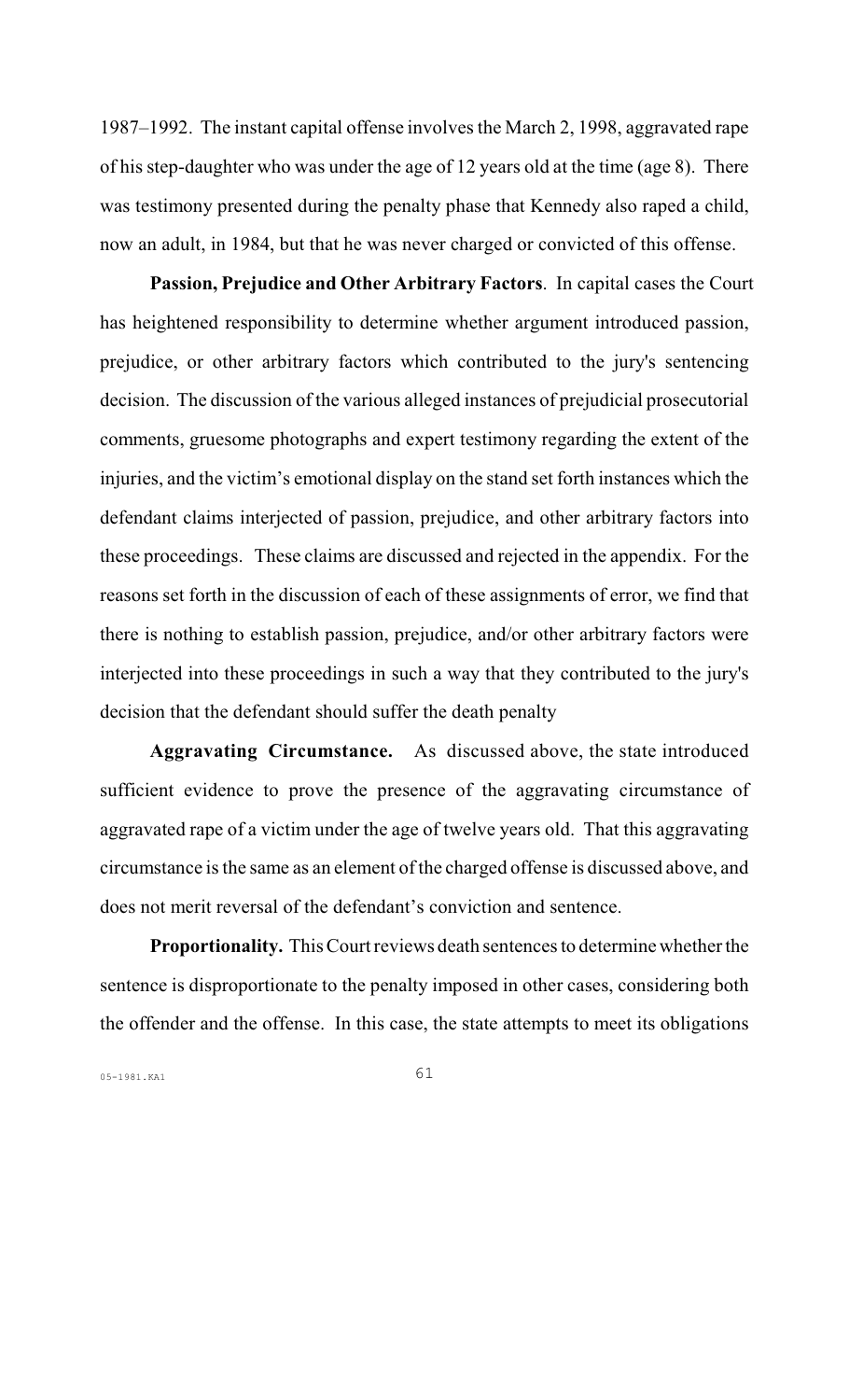under Rule XXVIII by submission of a memorandum dealing with seventy-seven cases, purporting to catalog all first-degree murder cases in the 24th Judicial District Court in which sentence was imposed after January 1, 1976. The state also catalogs each capital rape case in which sentence was imposed after August 15, 1995, in the same judicial district. In five of the cases involving aggravated rape of a juvenile, the state opted not to seek capital punishment.<sup>45</sup> In two cases, prosecution was instituted as a capital case but defendants pled guilty and received life sentences. In two of the capital rape cases, the defendants were convicted but the jury did not unanimously vote to impose capital punishment during the penalty phase. Because this is the first time the death penalty has been imposed under Louisiana's revised aggravated rape law, there are no similar cases. However, the heinous nature of the crime and the severity of the injuries sustained by the victim distinguishes this case from aggravated rape cases in which the death penalty is either not requested or not imposed. In addition, we have held above that the death penalty in this case is not disproportionate under the Eighth Amendment.

#### **DECREE**

For the reasons assigned herein, the defendant's conviction and death sentence are affirmed. In this event this judgment becomes final on direct review when either: (1) the defendant fails to petition timely the United States Supreme Court for certiorari; or (2) that Court denies his petition for certiorari; and either (a) the defendant, having filed for and been denied certiorari, fails to petition the United States Supreme Court timely, under its prevailing rules, for rehearing of denial of

 $45$ In one case, the state opted not to seek the death penalty because the sexual abuse spanned the period within which the aggravated rape statute was amended.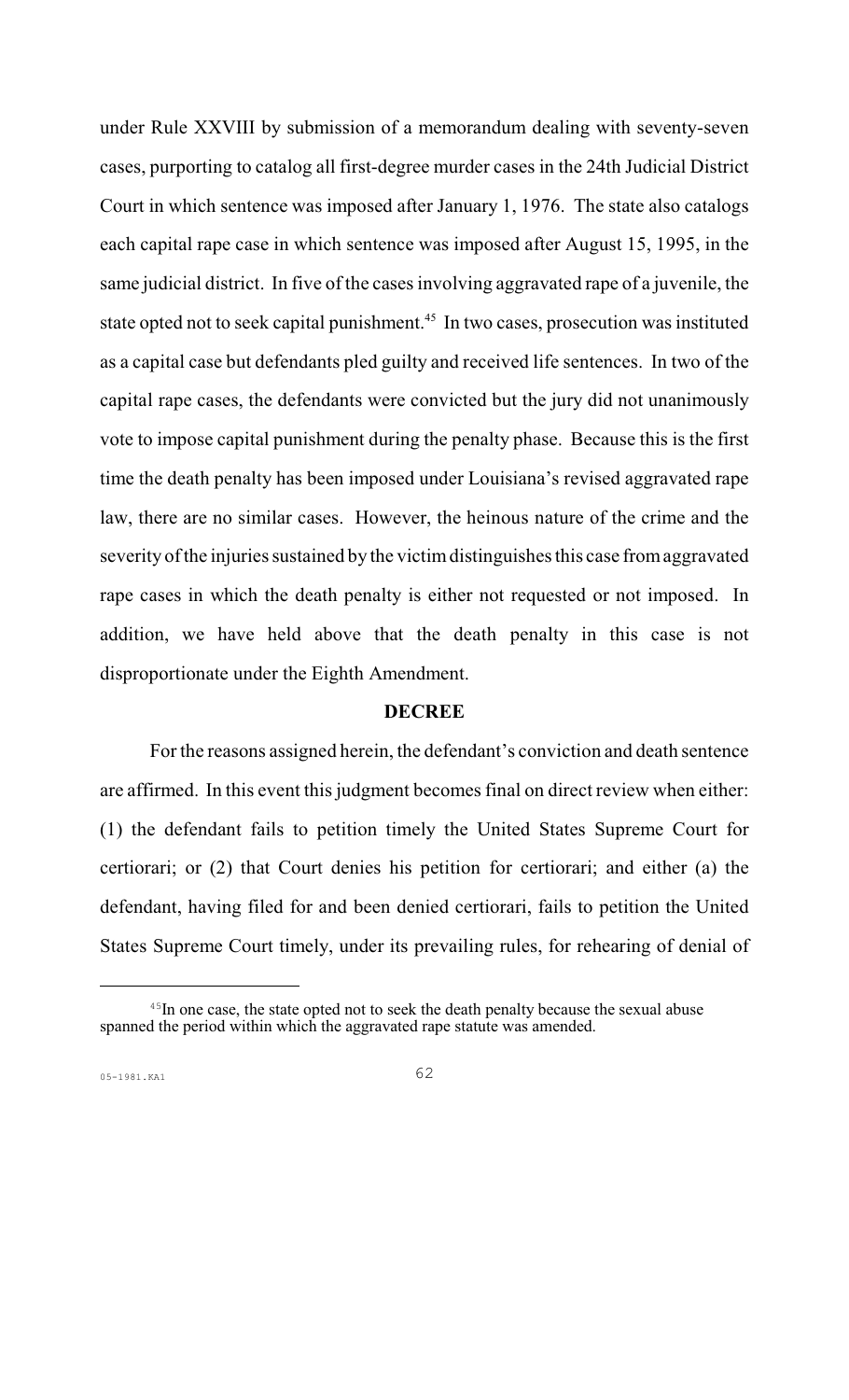certiorari; or (b) that Court denies his petition for rehearing, the trial court shall, upon receiving notice fromthis Court under La.C.Cr.P. art. 923 of finality of direct appeal, and before signing the warrant of execution, as provided by La. R.S. 15:567(B), immediately notify the Louisiana Indigent Defense Assistance Board and provide the Board with reasonable time in which: (1) to enroll counsel to represent the defendant in any State post-conviction proceedings, if appropriate, pursuant to its authority under La. R.S. 15:149.1; and (2) to litigate expeditiously the claims raised in that application, if filed in the state courts.

### **AFFIRMED.**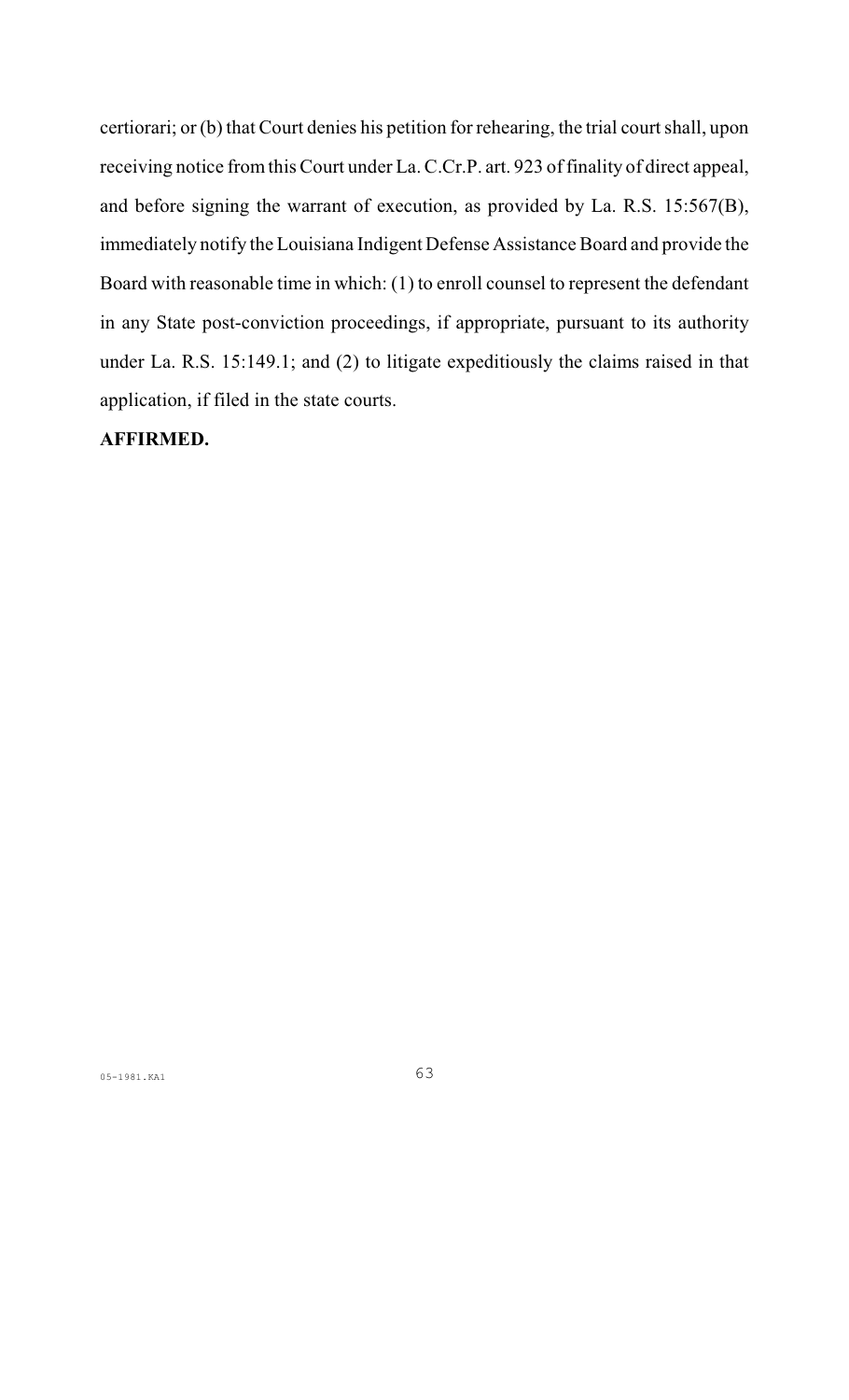### **05/22/07**

# **SUPREME COURT OF LOUISIANA**

# **No. 05-KA-1981**

# *STATE OF LOUISIANA*

*v.*

# *PATRICK KENNEDY*

# **On Appeal from the Twenty-Fourth Judicial District Court, For the Parish of Jefferson, Honorable Ross LaDart, Judge**

# **APPENDIX NOT FOR PUBLICATION**

### **VICTORY, J.\***

The defendant's remaining assignments of error are without merit and are addressed below in the order they arose in the proceedings.

#### **Pre-trial**

#### **Grand Jury Proceedings**

The defendant contends that discrimination in the selection of the grand jury foreperson requires reversal of the conviction. This claim was previously presented to this Court by writ application from the decision of the Fifth Circuit in *State v. Kennedy*, 02-0214 (La. App. 5 Cir. 3/4/02), 823 So.2d 411, *writ denied*, 02-2088 (La. 1/24/03), 836 So. 2d 43), in which the Fifth Circuit analyzed the case in light of this Court's decision in *State v. Langley*, 95-1489 (La. 4/3/02), 813 So.2d 356.<sup>1</sup> The court

Retired Judge Lemmie O. Hightower, assigned as Justice ad hoc, sitting for Associate \* Justice Jeannette T. Knoll, recused.

<sup>&</sup>lt;sup>1</sup>As noted by the appellate court, *Langley* found an unrebutted prima facie case of discrimination when African-Americans were under represented by an absolute disparity of 15.5% to 15.9% and women by 25.4%. Here, on the other hand, the absolute disparity for African-Americans, which ranged from 7.12% to -0.78%, was far below the figures presented in *Langley*. However, the absolute disparity figures for women in the instant case, 13.4% to 17.21%, "fall partially within the *Langley*-III range as significant." *Kennedy*, 823 So.2d at 416. In *Langley*, the absolute disparity for women was 25.4%. Nevertheless, when reviewing the comparative disparities figures in the present case, females were under represented 29% to 32% of the time, whereas in *Langley*, the comparative disparity amounted to 48.5% for women.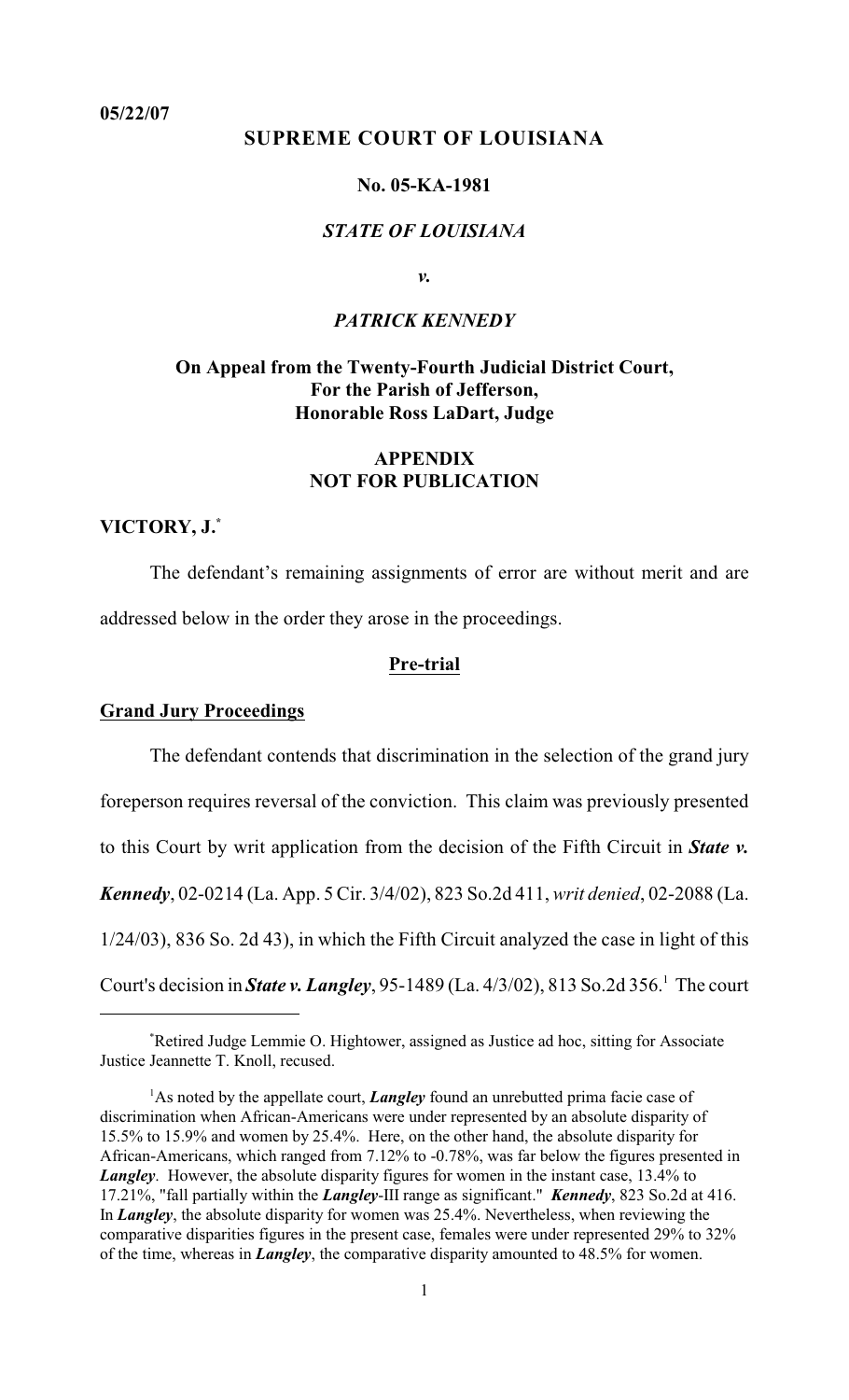of appeal correctly found that the defendant failed to establish a prima facie case of discrimination in the selection of the grand jury foreperson.<sup>2</sup> The instant appeal adds no new considerations for review.

#### **Voir Dire**

 The defendant contends prospective jurors with prior felony convictions, who had served their sentences, were wrongfully disqualified by the Clerk of Court in Jefferson Parish.

La.C.Cr.P. art. 401 sets out the general qualifications for jurors in Louisiana. No one under indictment for a felony, nor anyone having been convicted of a felony for which he has not been pardoned is eligible to serve as a juror. La.C.Cr.P. art. 401(5). In Louisiana, the initial qualifications of individuals to serve as jurors are determined before their names are placed on the general venire lists. La.C.Cr.P. art. 408 (parishes other than Orleans); La.C.Cr.P. art. 409 (Orleans Parish). Defendant contends that the provisions of La.C.Cr.P. art. 401(5) are unconstitutional, as they conflict directly with La. Const. art. I,  $\S$  20, which provides for the right to humane treatment:

No law shall subject any person to euthanasia, to torture, or to cruel, excessive, or unusual punishment. Full rights of citizenship shall be restored upon termination of state and federal supervision following

*Kennedy*, 823 So.2d at 419. Given the borderline under representation of women, the improvement in the selection process, the large size of the population segment, and the small comparative disparity, the Fifth Circuit concluded that the defendant failed to establish a prima face case of discrimination in the selection of grand jury forepersons in Jefferson Parish. *Kennedy*, 823 So.2d at 419- 420.

<sup>&</sup>lt;sup>2</sup>To demonstrate an equal protection violation in the context of grand jury selection, a defendant must establish a prima facie case of purposeful discrimination by showing: (1) under representation of an identifiable group in the grand jury that returned the indictment; (2) that the degree of under representation must be proved "by comparing the proportion of the group in the total population to the proportion called to serve as grand jurors, over a significant period of time;" and (3) that the selection process is "subject to abuse or is not racially neutral" so as to support the presumption of discrimination raised by the statistical showing. *Castaneda v. Partida*, 430 U.S. 482, 494-495, 97 S.Ct. 1272, 1280, 51 L.Ed.2d 498. Only if a defendant established a prima facie case of discrimination using this approach would the burden shift to the state to rebut that prima facie case. *Id.*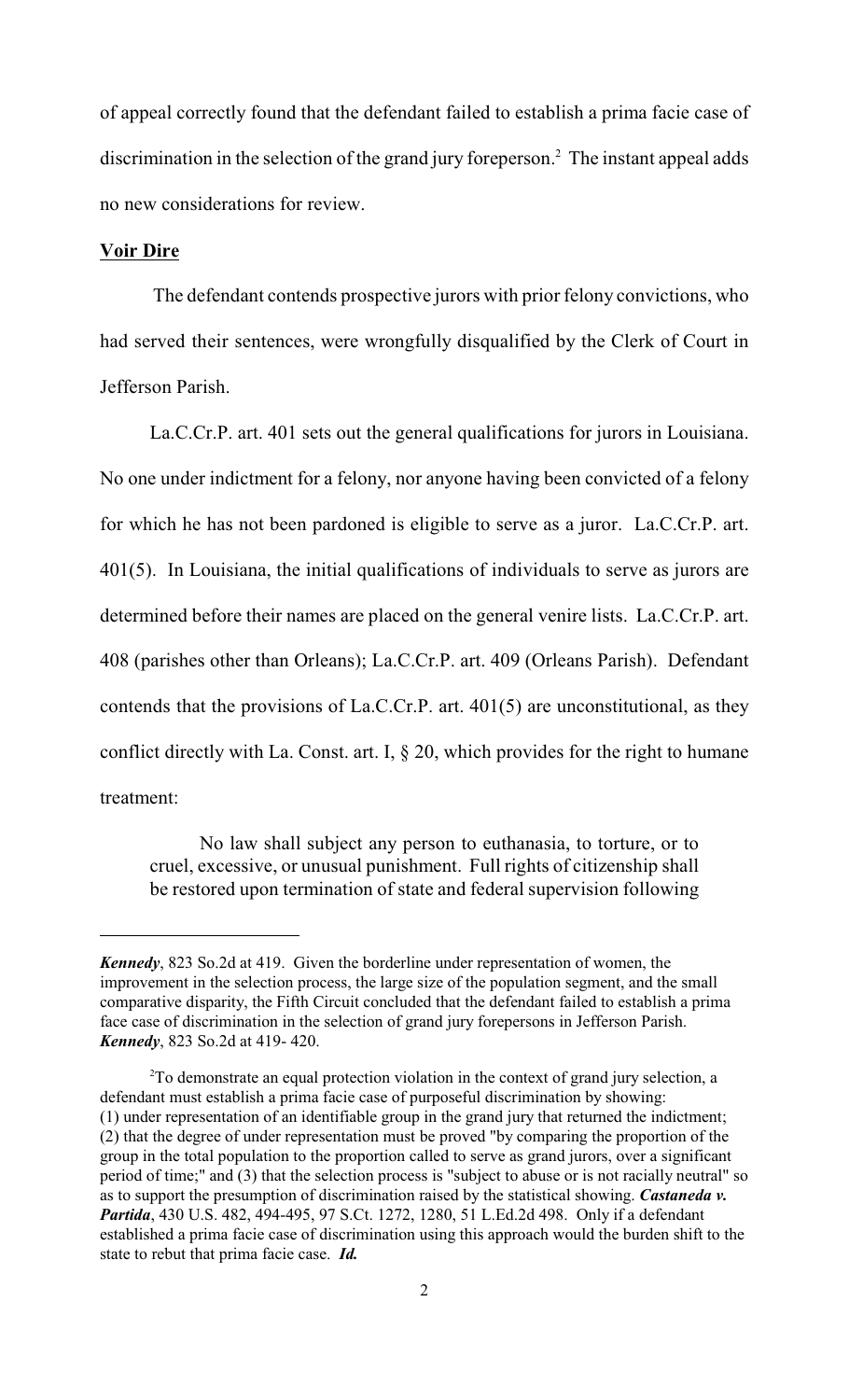conviction for any offense.

In the defendant's view, the right to sit on a jury is a full right of citizenship that shall be restored upon the completion of a criminal sentence.

However, this Court has recognized that the restoration of the full rights of citizenship under Article I, § 20 restores only the basic rights of citizenship, such as the right to vote, work or hold public office, but does not restore privileges as a first offender pardon under La. Const. art. IV, § 5(E)(1) does. *State v. Adams*, 355 So.2d 917, 922 (La. 1978). Likewise, an automatic pardon for a first felony offender under Article IV, § 5(E)(1), while restoring some privileges, does not restore the status of innocence to the convict who has merely served out his sentence as does an executive pardon granted by the governor. *Adams*, 355 So.2d at 922; *Diaz v. Chasen*, 642 F.2d 764, 766 (5th Cir. 1981). Moreover, La.C.Cr.P. art. 401(5) specifically provides that in order for a person to qualify as a juror they must "not be under indictment for a felony, nor have been convicted of a felony for which he has not been pardoned." *See State v. Hall*, 233 So.2d 541 (La. 1970). Absent a pardon from the governor, a person convicted of a felony in Louisiana is not qualified to serve as a juror. *State v. Baxter*, 357 So.2d 271, 273 (La. 1978).

Article V, § 33(A) of the Louisiana Constitution provides: "A citizen of the state who has reached the age of majority is eligible to serve as a juror within the parish in which he is domiciled. The legislature may provide additional qualifications." The legislature was well within its constitutional authority in instituting the qualifications in La.C.Cr.P. art. 401. The defendant's contentions in these assignments of error are contrary to settled law.

The defendant also complains of several other rulings made by the district court during voir dire. The defendant contends that prospective jurors Lange and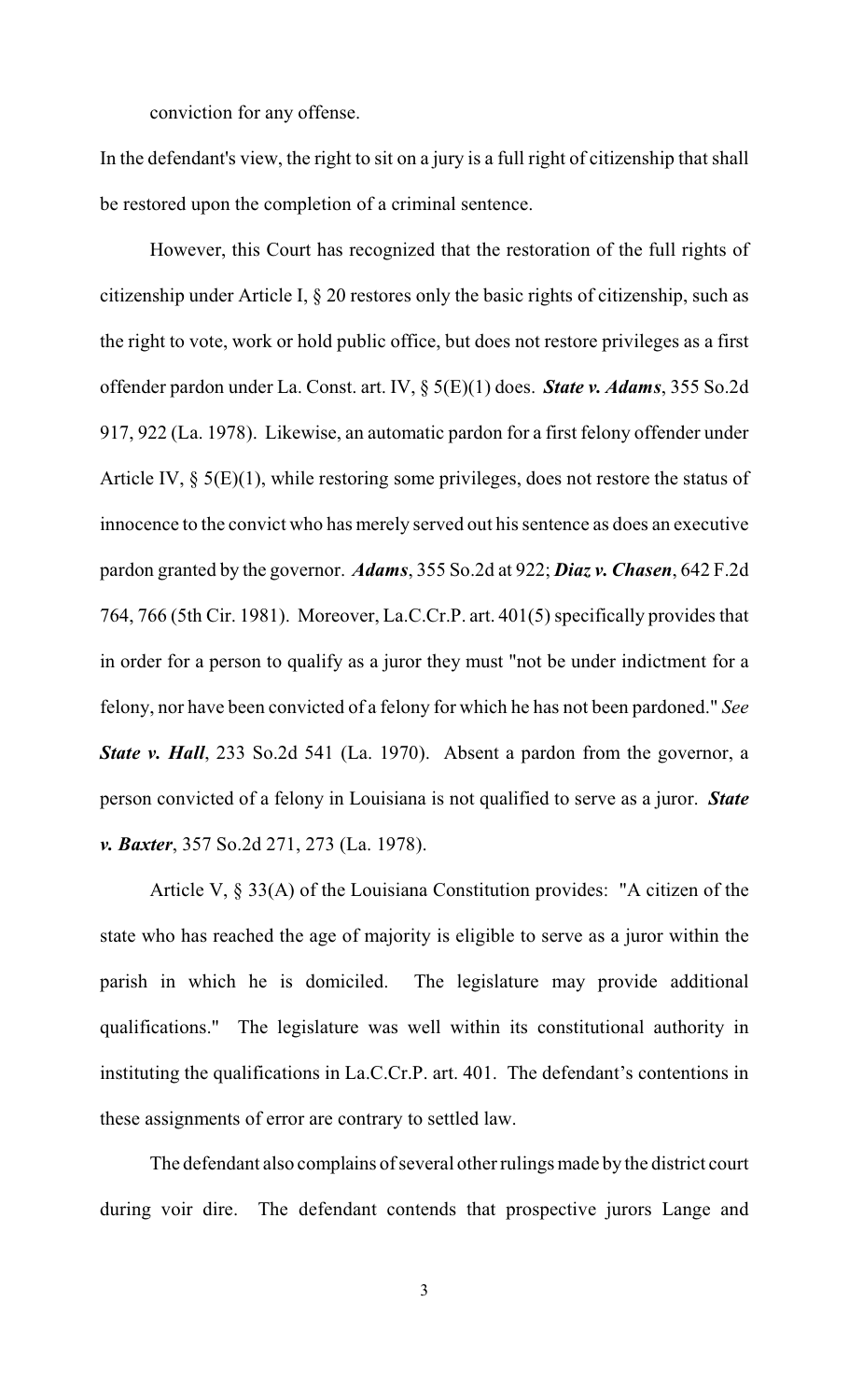Subramaniam were improperly excused for cause based only on a general opposition to capital punishment. The defendant also complains that prospective jurors Butler, Howell, and Scheid were improperly excused for cause based only on a general belief that capital punishment is disproportionate to the offense of aggravated rape. The defendant contends that the district court improperly excused prospective African-American jurors Dorsey, Parkman, Martinez, Manson, and Payton for hardship, and prospective jurors Lespinasse and Jones based on youth. The defendant also contends the district court improperly denied defense challenges for cause of prospective jurors Augustus and Asfour. Finally, the defendant contends the district court improperly restricted the scope of voir dire.

To determine the correctness of such rulings, a review is undertaken of the record of the voir dire as a whole. *State v. Lee*, 93-2810(La. 5/23/94), 637 So.2d 102, 108; *State v. Hall*, 616 So.2d 664, 669 (La. 1983)(citing *State v. Williams*, 457 So.2d 610 (La. 1984)). The record has been scrutinized and the jury selection process summarized briefly below, with those prospective jurors complained of by the defendant appearing in **bold** typeface.

Voir dire commenced on August 8, 2003. The jury pool was first examined for basic qualifications, then "death qualified", and then subjected to general voir dire.<sup>3</sup> 39 prospective jurors were excused by the district court without objection for failing to meet basic qualifications: 5 were not citizens residing in the jurisdiction;<sup>4</sup> 3

<sup>&</sup>lt;sup>3</sup>Although defense counsel agreed to this procedure, the defendant himself objected that he believed asking prospective jurors to assume guilt hypothetically to inquire into their views on capital punishment would bias them against him ab initio.

These included prospective jurors Montgomery, Morales, Serio, **Lespinasse**, and <sup>4</sup> Richardson. The reasons for excusing prospective juror Lespinasse were not fully jurisdictional but interrelated with his attendance of high school. After the trial judge explained basic juror qualifications and other prospective jurors voiced their jurisdictional concerns, Lespinasse volunteered that, although his family resided in Jefferson Parish, he attended boarding school at the high school level outside the parish during most of the preceding year and was still in high school.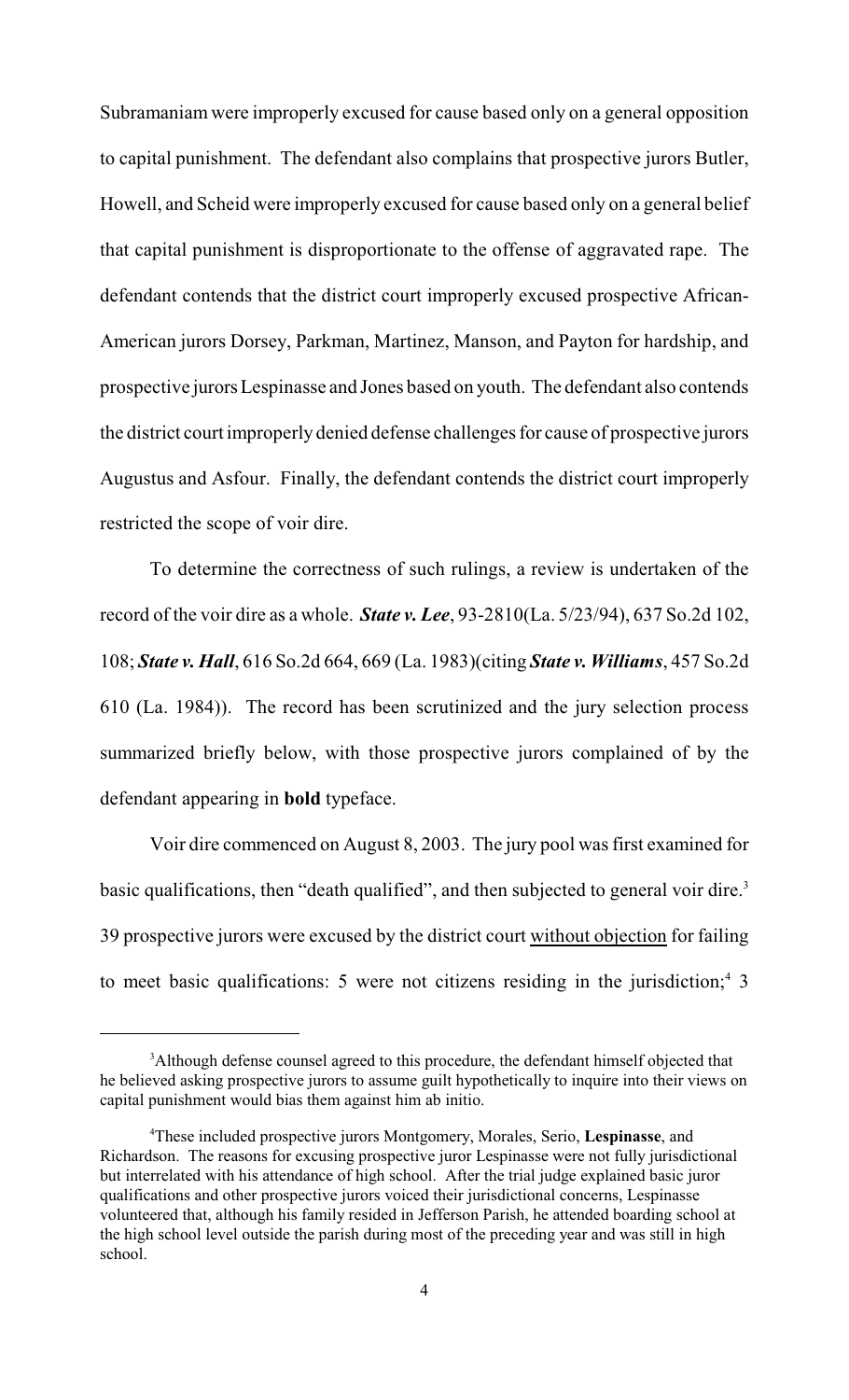reported difficulty reading or writing;<sup>5</sup> 11 expressed health concerns that rendered them physically and/or mentally unable to serve;<sup>6</sup> 11 were excused for family, school, or work-related hardship;<sup>7</sup> 7 had personal experience with sexual abuse or other concerns resulting in partiality;<sup>8</sup> and 2 had personal familiarity with an aspect of this case.<sup>9</sup> Prior to "death qualification", two prospective jurors were successfully challenged for cause by the state without objection, $10$  three prospective jurors were successfully challenged for cause by the defense without objection, $11$  and three prospective jurors were jointly challenged successfully for cause.<sup>12</sup>

During "death qualification," 16 prospective jurors were successfully challenged for cause without objection because they would not consider life imprisonment as a punishment for an offender proved to have raped a child (reverse-*Witherspoon*<sup>13</sup> and 43 prospective jurors were successfully challenged for cause without objection because they would not consider capital punishment either

<sup>9</sup>These were prospective jurors Johnson and Day.

 $10$ <sup>10</sup>These were Duhe and Smith. In addition to these, four prospective jurors were successfully challenged for cause by the state over the defense's objection: Martin, **Parkman**, **Manson**, and **Payton**.

<sup>&</sup>lt;sup>5</sup>These included prospective jurors Bustillo, Moore, and Robertson.

These included prospective jurors Berthelot, Wallace, Wade, **Martinez**, Stoll, Roussel, <sup>6</sup> Lee, Roach, Burghardt, Bodden, and Chopin. In addition to these, three prospective jurors were excused for poor health over the defense's objection: Rogers, Reech, **Dorsey**.

<sup>&</sup>lt;sup>7</sup>These included prospective jurors Thibodeaux, Smith, Lizano, Dykes, Oddo, Howard, Briede, Vela, Ardoin, Trosclair, and Fernandez.

<sup>&</sup>lt;sup>8</sup>These included prospective jurors Carey, Pennino, Canizaro, Heyer, Buquoi, Bennet, and Unger.

<sup>&</sup>lt;sup>11</sup>These were Smith, Reyes, and Smoot. Two of defendant's challenges for cause were denied (**Asfour** and Ripp) and one of the defendant's challenges for cause was granted over the state's objection (Lacheny).

 $12$ These were Kavanaugh, Kenney, and Brignac. One joint challenge for cause was denied (**Augustus**).

<sup>&</sup>lt;sup>13</sup>These were Kummerer, Martinez, Jackson, Kravet, Coulon, Rogers, Moore, Thomas, Lachney, Estes, Godin, Wilson, Michel, Arceneaux, Deibel, and Folse.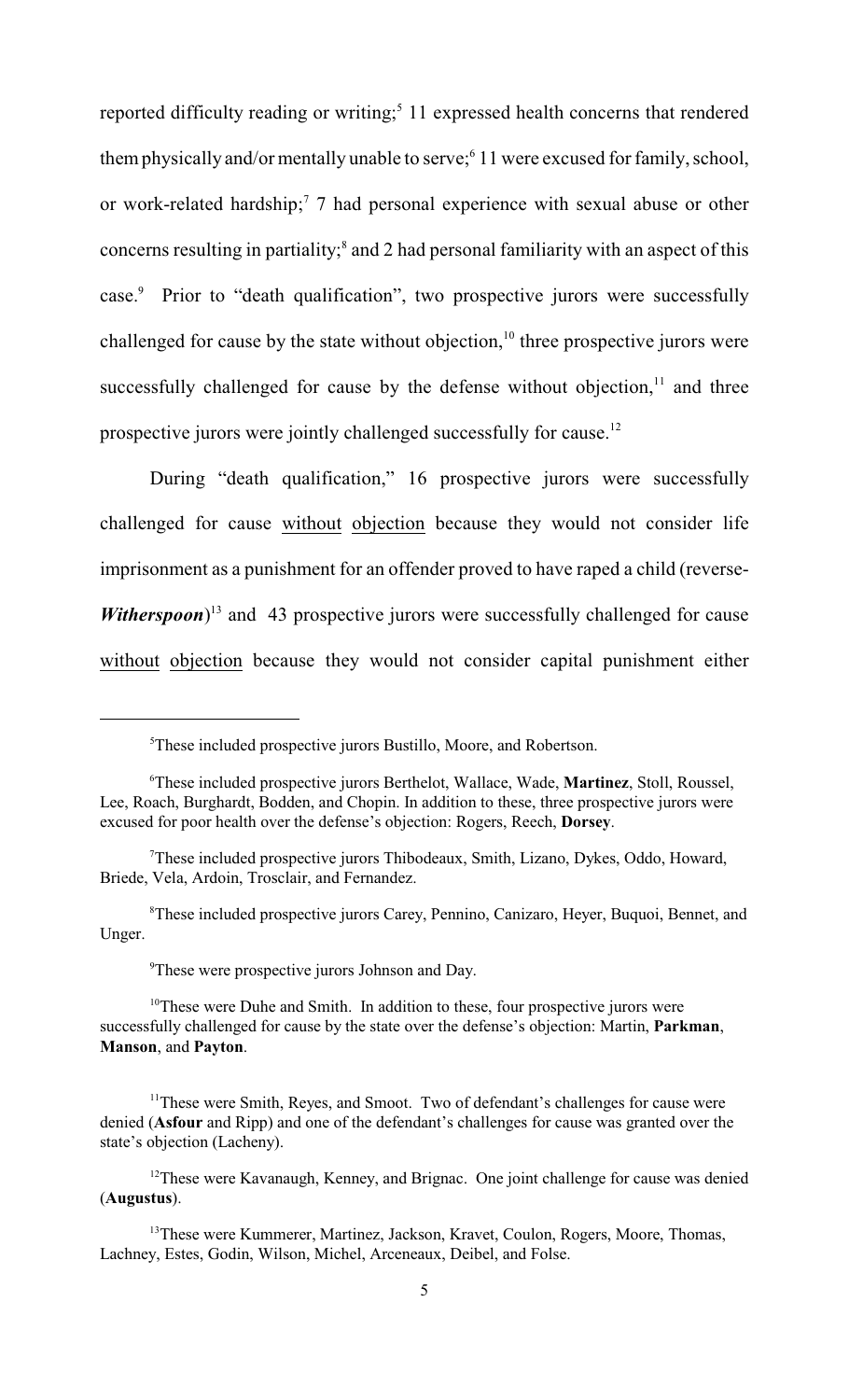generally<sup>14</sup> or for an offense of aggravated rape<sup>15</sup> (*Witherspoon*). Following "death qualification," the state's challenge for cause based on family hardship was granted for five prospective jurors without objection,  $16$  and the state and defense joined in one challenge for cause.<sup>17</sup>

By August 14, 78 jurors were found to have been qualified, had survived *Witherspoon* and reverse-*Witherspoon* challenges, and progressed to general voir dire. During general voir dire, two joint challenges for cause were granted,<sup>18</sup> three state challenges for cause were granted without objection, $19$  and one defense challenge for cause was granted without objection.<sup>20</sup> Following general voir dire, peremptory challenges were made and the jury selection process completed. The district court judge gave an additional two peremptory challenges (to be used to strike prospective alternate jurors) for a total of fourteen peremptory challenges for each side. The state exercised nine of its peremptory challenges, $21$  which included one

<sup>&</sup>lt;sup>14</sup>These were Williams, Rousell, Cunningham, Hollister, Kenning, Leaumont, Carriere, McGee, Lopez, Pulizzano, Clark, Nguyen, Hahn, Arcement, Matthews, Wick, Williams, Babin, Delahoussaye, Hoang, Jacobs, Vincent, Klotz, Funck, St. Germain, and Quinn. In addition to these, the state's *Witherspoon* challenge for cause was granted over the defense's objection for prospective juror **Subramaniam**.

<sup>&</sup>lt;sup>15</sup>These were Howell, Butler, Scheid, Buckman, Ohlsson, Wells, Boudreaux, Davis, Harrison, Rowen, Bonura, Landry, Sibley, Sanchez, Avery, Digiacomo, and Logan. The state's *Witherspoon* challenge for cause of Waguespack was denied.

 $16$ <sup>16</sup>These were Griffiths, Feurtado, Collins-Jones, Shuckrow, and Blissett. In addition, the state's challenges for cause for prospective jurors **Jones** and Brady were granted over the defense's objection.

 $17$ This prospective juror was Nixon. The state's challenge for cause of prospective juror **Lange** was granted over the defense's objection.

<sup>&</sup>lt;sup>18</sup> Prospective jurors Cheron and Fleming had some pre-existing knowledge of the crime.

<sup>&</sup>lt;sup>19</sup>These were prospective jurors Carey, Ripp, and Lorens.

<sup>&</sup>lt;sup>20</sup>This was prospective juror Blum.

<sup>&</sup>lt;sup>21</sup>The state struck peremptorily prospective jurors Bolton, Rodriguez, Harper, K. Martinez, Yochum, Vincent, Franklin, and one unknown prospective juror.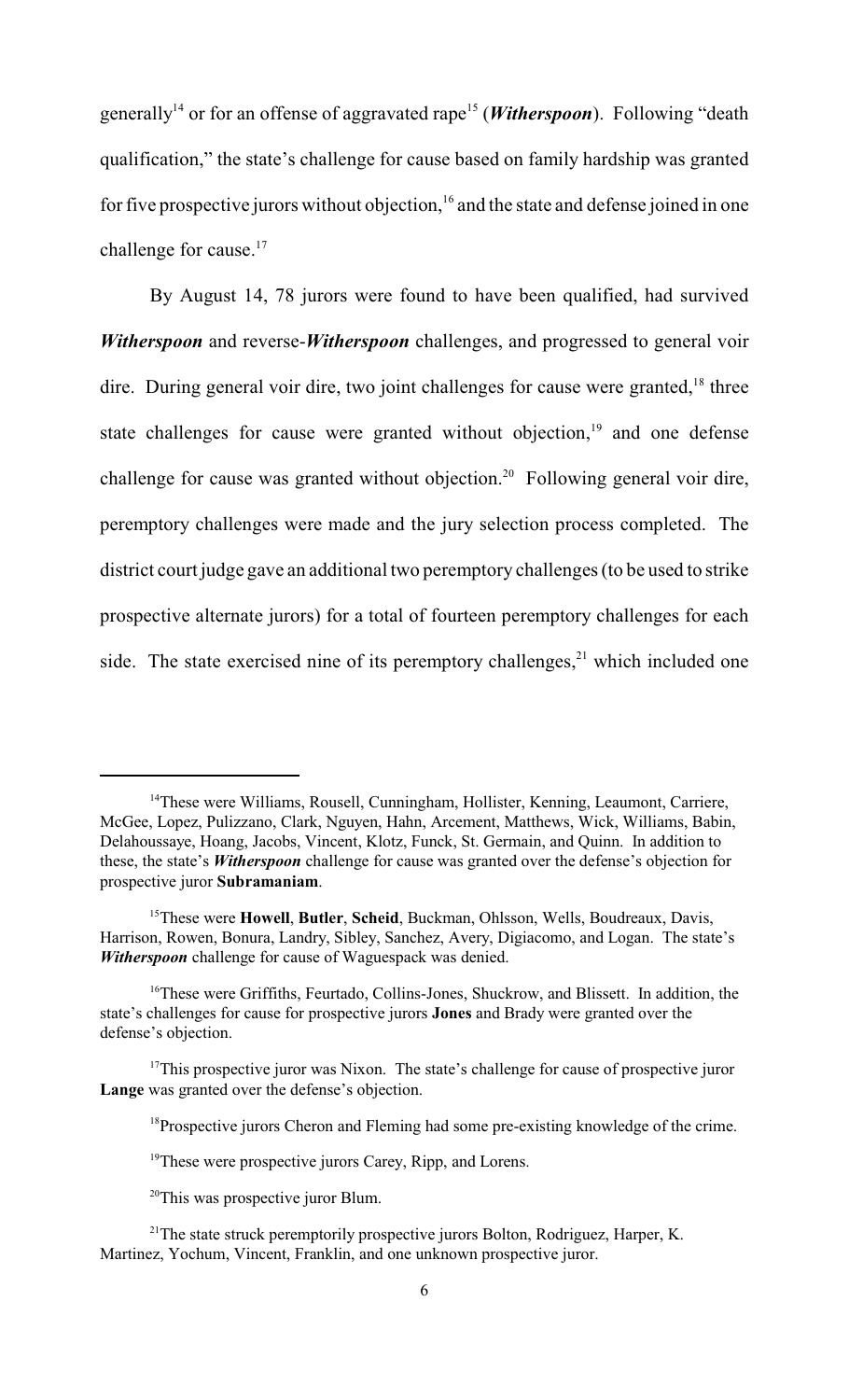back-strike.<sup>22</sup> The defense exercised 11 of its peremptory challenges,<sup>23</sup> which included seven back-strikes.<sup>24</sup> Twelve jurors<sup>25</sup> and two alternates<sup>26</sup> were finally selected.

Lange. The district court granted the state's challenge for cause of this prospective juror. Defendant contends that ruling was in error because Lange expressed only a general opposition to capital punishment but indicated that he would consider both life and death based on the brutality of the offense and, despite some general knowledge about the case, he understood and would apply the presumption of innocence.

In fact, Lange initially indicated on his juror questionnaire that he generally opposed capital punishment but that he could put aside his feelings and impose it according to the facts and the law. He explained further on questioning by the state during "death qualification" that his view on the appropriateness of capital punishment would depend on the brutality of the crime. The defense had no further questions for him. Neither side objected to this prospective juror at the close of the "death qualification" process. During the general voir dire questioning that followed, Lange volunteered when the district court judge inquired into whether any prospective jurors were aware of the publicity surrounding this crime or had heard any media reports. Lange indicated that he heard that the stepfather had brutally raped the child and that there had been a search through the Woodmere

 $22$ The state back-struck prospective juror B. Martinez.

<sup>&</sup>lt;sup>23</sup>The defense struck peremptorily prospective jurors Ryan, Asfour, Guidry, and Sachitano.

<sup>&</sup>lt;sup>24</sup>The defense back-struck Williams, Finney, Allemore, Flynn, Sheehan, Badeaux, and Marcus.

<sup>&</sup>lt;sup>25</sup> These were Hezeau, Uhl, Vo, Wise, Doucet, Dufrene, **Augustus**, Servat, Hanley, Harris, Dubois, and Cavallo.

<sup>&</sup>lt;sup>26</sup>These were alternates Murry and Broders.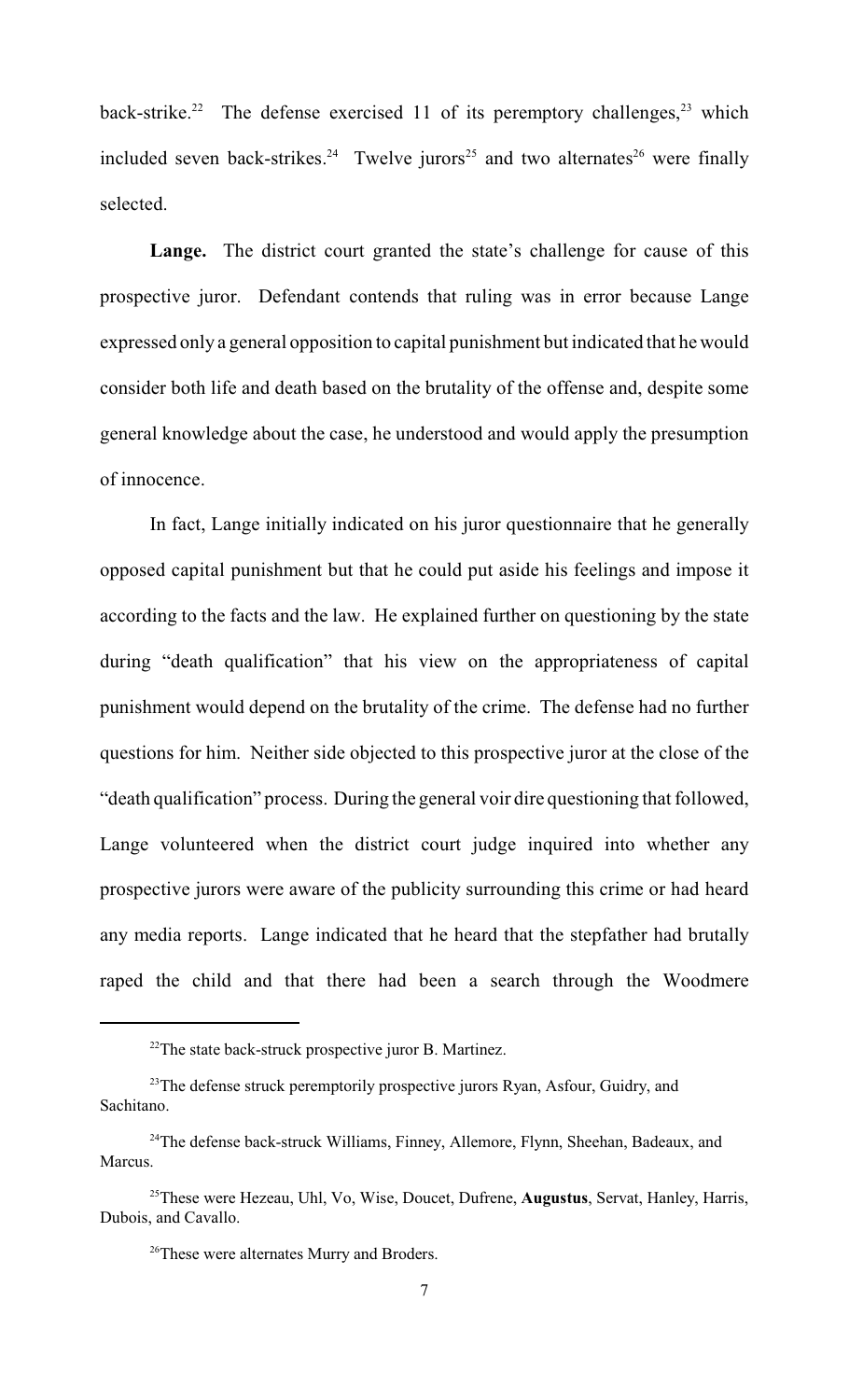neighborhood. Although Lange initially stated that he had not formed an opinion whether the stepfather was guilty, he indicated upon further probing by the district court judge that he believed the defendant, who was likely identified correctly by the victim, was obliged to present some evidence to restore his tarnished reputation. At that point, the district court instructed Lange on the presumption of innocence and the Fifth Amendment.

The state contended in challenging prospective juror Lange for cause that, although he indicated (after being instructed by the district court), that he would apply the proper legal standard regarding the burden of proof, the totality of his answers combined with his initial statements, including his knowledge gleaned from media reports, indicated that he believed the defense had to present evidence to prove the innocence of the defendant. The district court judge agreed and granted the state's challenge for cause over the objection of the defense.

A trial court is vested with broad discretion in ruling on challenges for cause, and these rulings will be reversed only when a review of the voir dire record as a whole reveals an abuse of discretion. *State v. Cross*, 93-1189, pp. 6-7 (La. 6/30/95), 658 So.2d 683, 686-87; *State v. Robertson*, 92-2660 (La. 1/14/94), 630 So.2d 1278, 1280. The grounds for which a juror may be challenged for cause are set forth in La.C.Cr.P. art. 797. One of these grounds is pertinent here, namely, that "[t]he juror is not impartial, whatever the cause of his partiality,  $\ldots$ " *Id.* § (2). A trial court is not bound by a juror's assurances of impartiality, and a cause challenge should be granted if a juror's responses as a whole reveal facts from which bias, prejudice or inability to render fair judgment may be inferred reasonably. *State v. Hallal*, 557 So.2d 1388, 1389-1390 (La. 1990)(per curiam); *State v. Jones*, 474 So.2d 919, 926 (La. 1985). As a general matter, under La.C.Cr.P. art. 800(B) a defendant is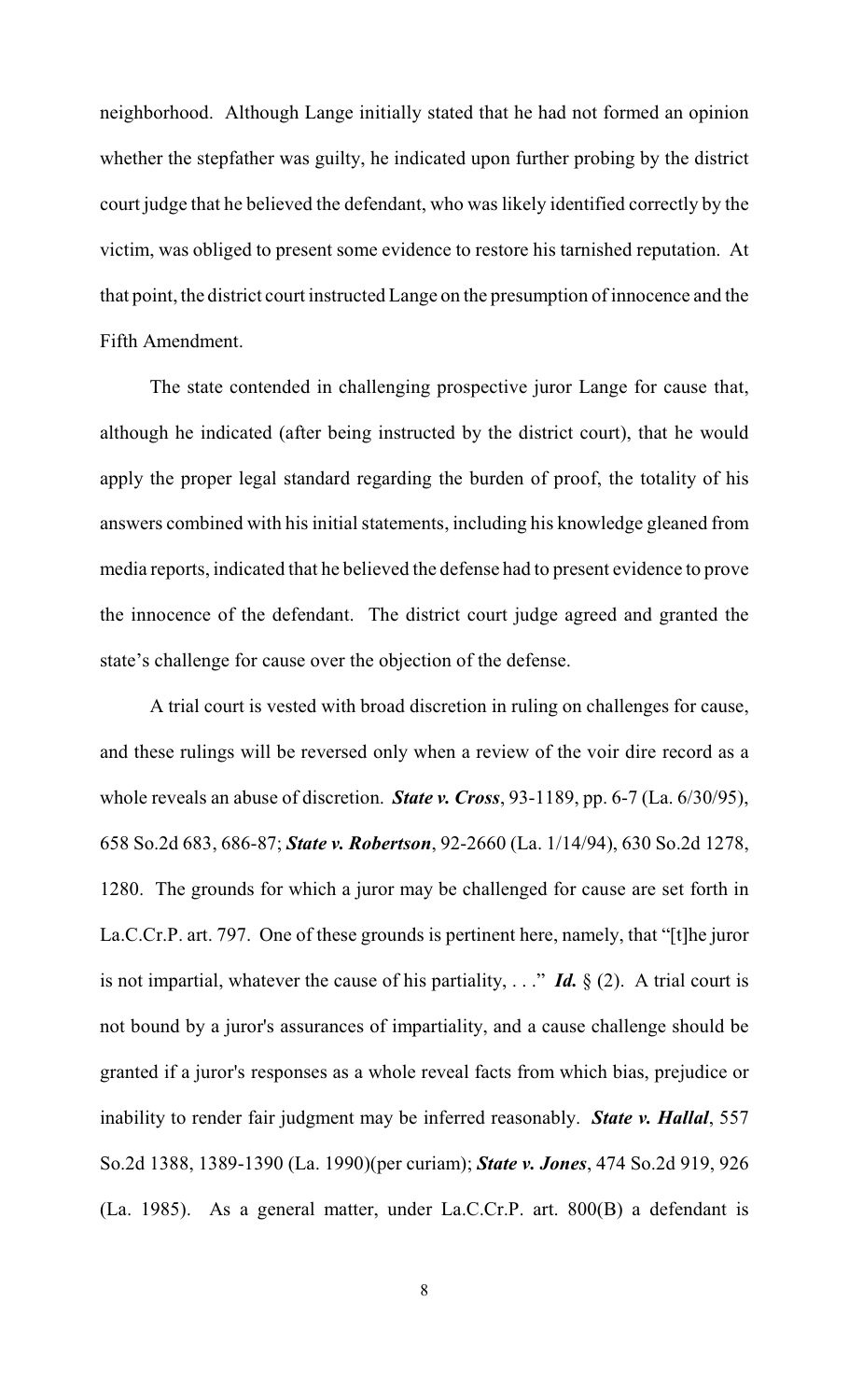precluded from attacking a trial court's grant of a state's challenge for cause unless the effect of such ruling is the exercise by the state of more peremptory challenges than it is entitled to by law.

Under these circumstances, the district court did not abuse its discretion in granting the state's challenge for cause. The trial judge makes personal observations of potential jurors during the entire voir dire, and a reviewing court should accord great deference to the trial judge's determination and should not attempt to reconstruct voir dire by microscopic dissection of transcript in search of magic words or phrases that automatically signify juror's qualification or disqualification. Despite this prospective juror's ability to respond correctly after being instructed, the overall tenor of his answers indicate that his awareness of facts of the case as reported by the media would substantially impair his performance as a juror. The defendant fails to show that the trial judge abused his discretion in granting the state's challenge for cause of prospective juror Lange. Moreover, the defendant has made no showing that the effect of this ruling was the exercise by the state of more peremptory challenges than it was entitled to by law. As noted above, the state exercised only 9 of its 12 peremptory challenges.

**Subramanian.** The state's *Witherspoon* challenge for cause was granted over the defense's objection for this prospective juror. The defendant contends that this ruling was in error because, although Subramanian opined that capital punishment was costly and ineffective and likely disproportionate for rape, he indicated that he could consider it albeit at a very high standard of proof. Although the state had remaining peremptory challenges and could exclude the juror in any event, a defendant may complain that the trial court erroneously excused a potential juror who is *Witherspoon* eligible, although the state could have used a peremptory challenge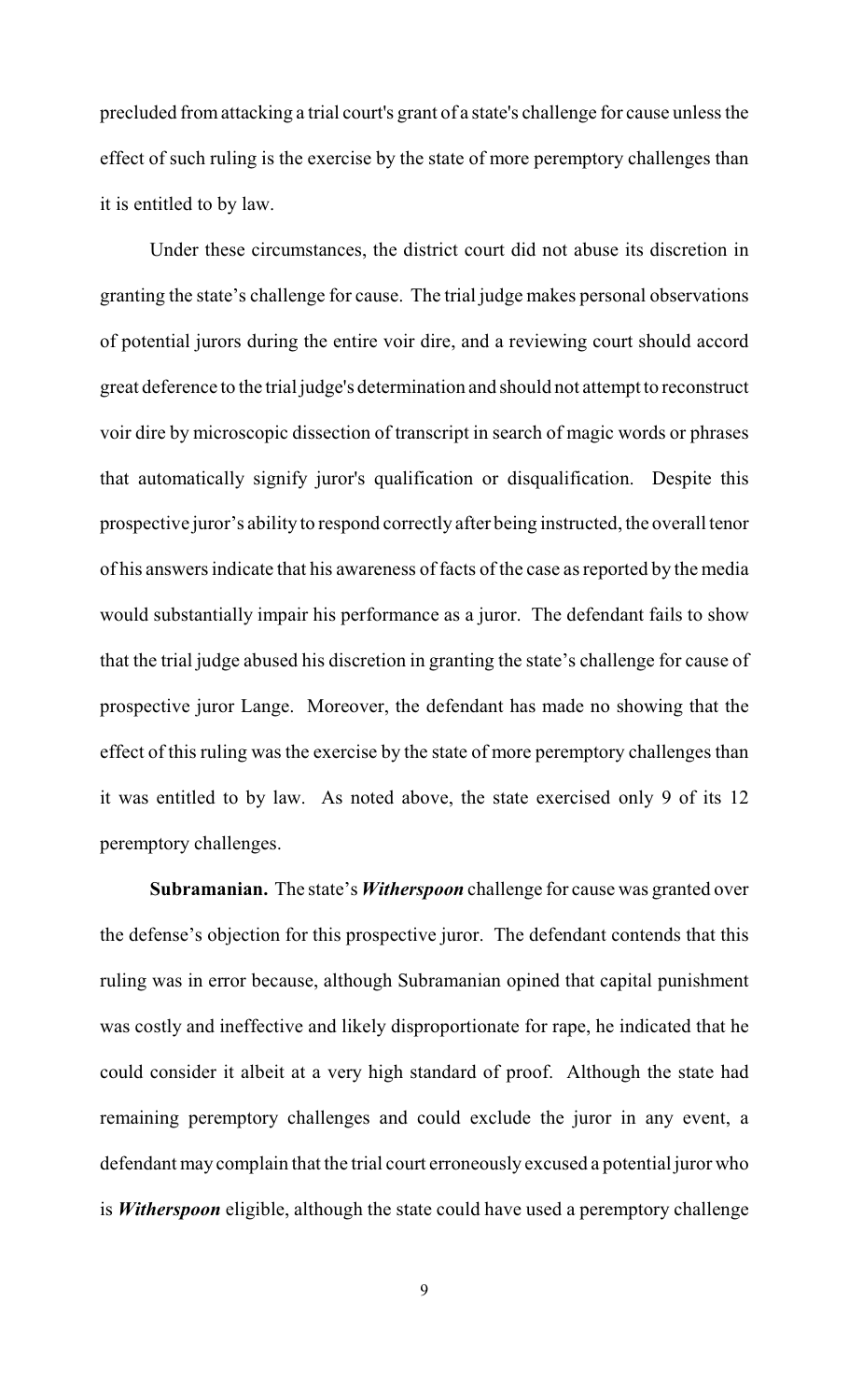to strike the juror. *Gray v. Mississippi*, 481 U.S. 648, 664, 107 S.Ct. 2045, 2054, 95 L.Ed.2d 622 (1987); *Davis v. Georgia*, 429 U.S. 122, 97 S.Ct. 399, 50 L.Ed.2d 338; *State v. Edwards*, 97-1797 (La. 7/2/99), 750 So.2d 893, 903-04.

In fact, this prospective juror began the "death qualification" process by stating that he was generally opposed to capital punishment because he considered it expensive, ineffective, and uncivilized. Upon further questioning, he indicated that he believed death was a disproportionate punishment for the rape of minor; he would only seriously consider it in a case of mass murder. He conceded that his views on capital punishment would impair his ability to serve fairly and impartially. In response to further questioning by the defense, this prospective juror clearly stated that, assuming the state had met its burden of proof in the guilt phase, during the penalty phase he would revisit such guilt-phase issues as witness credibility and physical evidence, in effect requiring the state to prove its case at a higher standard than beyond a reasonable doubt because it was a capital case.

A prospective juror is properly excluded for cause because of his/her views on capital punishment when the juror's views would "prevent orsubstantially impair the performance of his duties as a juror in accordance with his instructions and his oath." *Wainwright v. Witt*, 469 U.S. 412, 424, 105 S.Ct. 844, 852, 83 L.Ed.2d 841 (1985); *State v. Sullivan*, 596 So.2d 177 (La. 1992), *rev'd on other grounds sub nom Sullivan v. Louisiana*, 508 U.S. 275, 113 S.Ct. 2078, 124 L.Ed.2d 182 (1993). The basis of exclusion under La.C.Cr.P. art. 798(2)(b), which incorporates the standard of *Witherspoon v. Illinois*, 391 U.S. 510, 88 S.Ct. 1770, 20 L.Ed.2d. 776 (1968), as clarified by *Witt*, is that the juror's views "would prevent or substantially impair him from making an impartial decision as a juror in accordance with his instructions and his oath." *Witherspoon* further dictates that a capital defendant's rights under the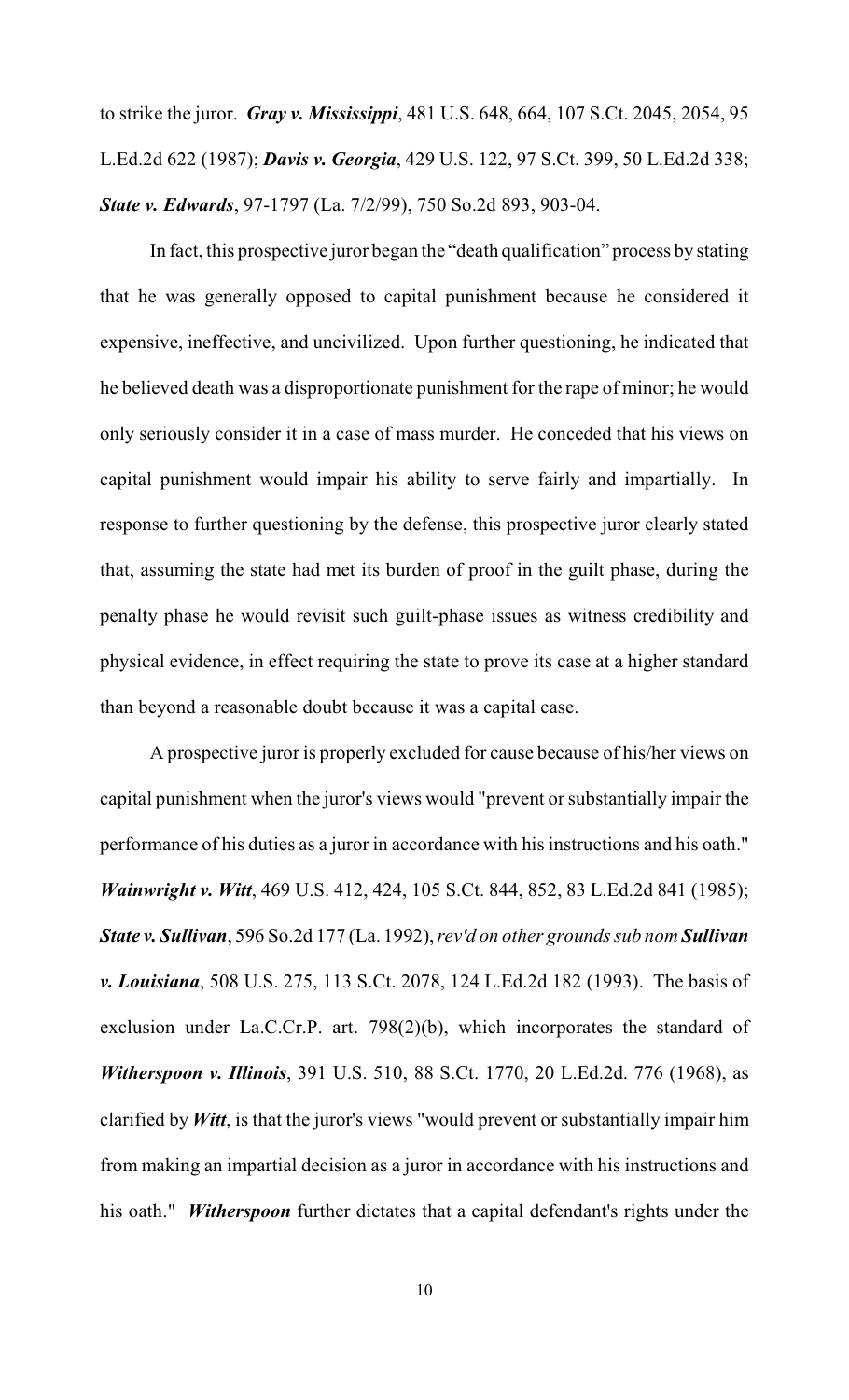Sixth and Fourteenth Amendments to an impartial jury prohibits the exclusion of prospective jurors "simply because they voiced general objections to the death penalty or expressed conscientious or religious scruples against its infliction." *Id.*, 88 S.Ct. at 1777.

A review of the record demonstrates that the trial judge did not abuse his discretion in granting the state's challenge for cause of Subramanian on the basis of his views on capital punishment. Although this prospective juror indicated that he could consider imposing the death penalty under extremely limited circumstances, it is clear that this juror's views exceed a general objection to the death penalty or conscientious or religious scruples against its infliction, and rose to the level of substantially impairing his ability to make an impartial decision in accordance with his instructions and his oath. If a prospective juror's inclination for or against the death penalty would substantially impair the performance of the juror's duties, a challenge for cause is warranted. *State v. Ross*, 623 So.2d 643, 644 (La. 1993). Although this prospective juror declared his ability to remain impartial, his responses as a whole reveal facts from which bias, prejudice or inability to render judgment according to law may reasonably be inferred. The juror's voir dire responses as a whole make it clear that his reluctance to impose the death penalty translated into requiring "absolute" proof of guilt, rather than proof beyond a reasonable doubt. His views on capital punishment therefore would substantially impair his performance as a juror. He was properly excluded.

**Dorsey, Parkman, Martinez, Manson, and Payton.** The defendant contends that African-American jurors were improperly excluded for health reasons, which reasons the defendant implies were not sufficiently severe to vitiate their ability to serve. Of these prospective jurors, defense counsel did not object to excusing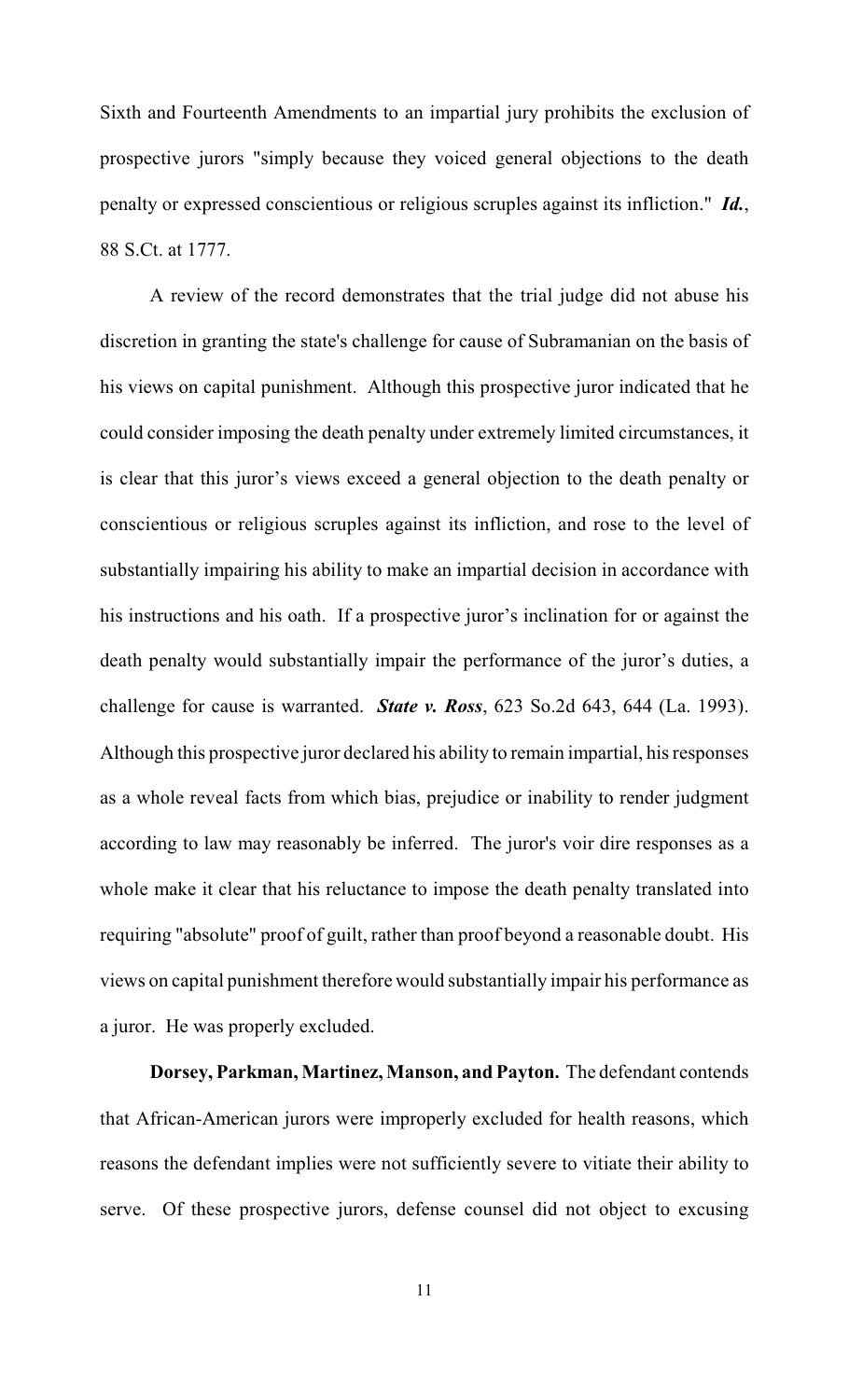Martinez.<sup>27</sup> Of the remaining four, each of whom voluntarily approached the bench to inform the court of his or her ill-health during the initial qualification process, all suffered significant impairments clearly rendering them unable to serve. Dorsey complained of neck pain, inability to engage in prolonged sitting, trouble with walking and standing as a consequence of recent ankle surgery, and drowsiness resulting from pain medicine. Parkman suffered from rheumatoid arthritis, experienced difficulty in sitting, laying, or standing, and endured pain in her shoulder, neck, and legs. She frequently urinated as a consequence of diabetes, takes numerous medications, and indicated that the pain she suffers would impair her ability to concentrate. $28$  Manson reported a significant memory impairment: he would forget mundane things after 15–20 minutes elapsed and would forget even significant information after a week. Payton reported taking approximately 15 different medications and suffering from drowsiness and frequent uncontrolled urination.

The trial court is authorized to excuse a person from jury service either before or after selection to the general venire or jury pool if such service would result in undue hardship or extreme inconvenience. The court is permitted to take this action on its own initiative or on the recommendation of an official or employee designated by the court. *See* La.C.Cr.P. art. 783(B); *State v. Brown*, 414 So.2d 726, 728 (La. 1982). The trial court is vested with broad discretion in excusing prospective jurors for undue hardship. *State v. Ivy*, 307 So.2d 587, 590 (La. 1975). The discretion to release prospective jurors in advance of voir dire examination is not to be disturbed unless there is a showing of fraud or collusion resulting in prejudice to the accused.

<sup>&</sup>lt;sup>27</sup> Moreover, Martinez suffered from scoliosis and reported, *inter alia*, inability to sit for more than 10 or 15 minutes.

 $28$ The trial judge noted, following the defense's objection, that this prospective juror's condition appeared severe and that she wore numerous braces.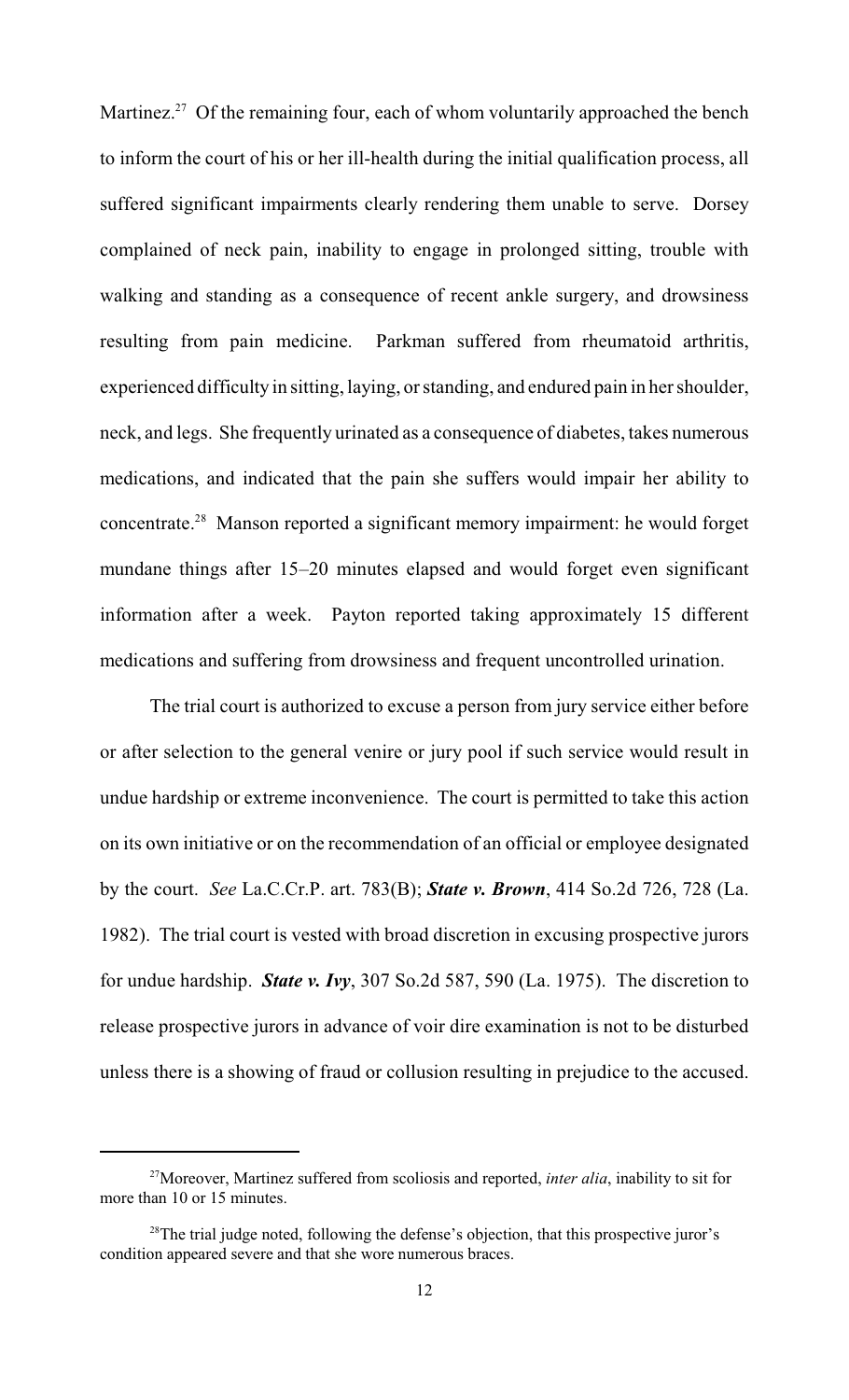*State v. Sheppard*, 350 So.2d 615, 650 (La. 1977). A review of the transcript of voir dire shows that these jurors were properly excused for ill health.

**Lespinasse.** The defendant contends that Lespinasse was excused because he was 18 years old. However, this prospective juror was excused not only without objection but apparently by agreement of both sides.<sup>29</sup>

**Jones.** The defendant contends that Jones was excused for youth although she ultimately indicated that she could consider both life and death. In fact, this prospective juror initially stated during "death qualification" that she could consider capital punishment for homicide but would not for an aggravated rape under any circumstances. Upon further questioning by the defense, she indicated that she had changed her mind and "would have an open mind to both sides." Following "death qualification," the court noted that Jones appeared to have been rehabilitated, the state agreed, and no challenge was made. Jones then approached the bench to indicate that she did not believe she was sufficiently mature to serve as a juror on this case. The state challenged her for cause and the defense objected. The trial court attempted to rehabilitate her. She remained obdurate that she would be unable to make a decision and that any decision she made would be based, not on the facts and the law, but rather based on her fear.

Although the law prohibits systematic exclusion of certain protected classes in the source or sources from which the jury venires are chosen, "the young" have never been held to be a group which requires protection under its fair cross-section analysis. *Hamling v. United States*, 418 U.S. 87, 94 S.Ct. 2887, 2917, 41 L.Ed.2d 590 (1974) (upholding a system for jury selection which guaranteed that the youngest juror at the

 $^{29}$ Setting aside the fact that the defense agreed to the release of this prospective juror and assuming that this boarding school student could be considered to reside in the jurisdiction , fulltime students are not a protected class and "the young" are not a group requiring protection for purposes of jury composition jurisprudence, as discussed below.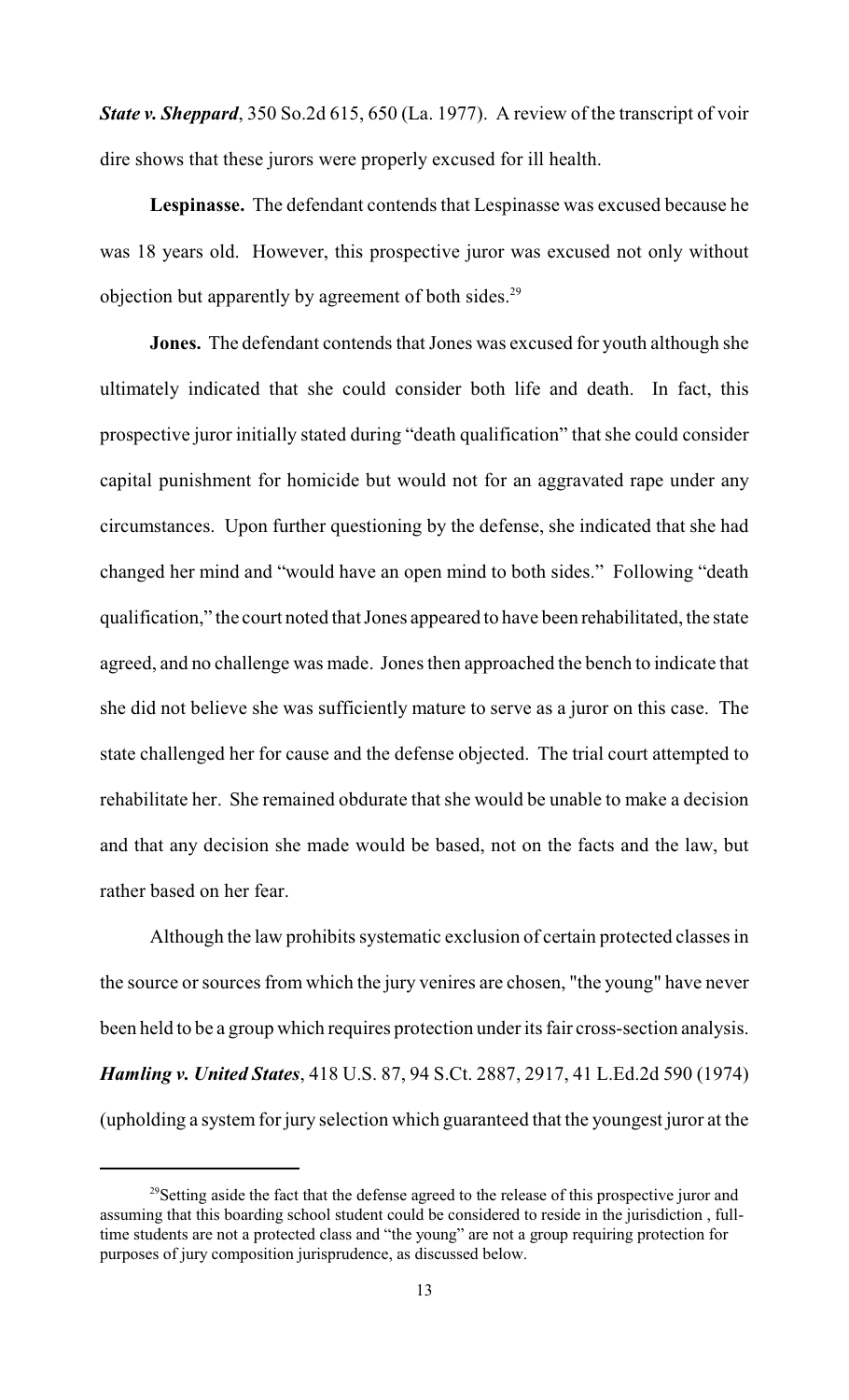time of trial could be no younger than 24). As noted above, Jones was considered rehabilitated by the state until she voluntarily expressed her fear that she was not sufficiently mature to participate in a capital trial and stated that she would not be able to make a decision based on the law and the evidence. Under the circumstances, there was no abuse in the grant of this challenge for cause of a juror who insists that, because of her own immaturity, she cannot make a decision based on the law and the evidence.

**Augustus.** The district court denied a joint challenge for cause of this juror. The defendant contends that his challenge for cause of this prospective juror was improperly denied and that he exhausted all of its peremptory challenges, forcing it to accept this juror, who would only vote for death, on the jury. However, as noted above in the summary of voir dire, a review of the transcript makes it abundantly clear that the defense did not exhaust all of its peremptory challenges.<sup>30</sup> The trial judge, in addition to affording each side two extra challenges for use in selecting alternates, repeatedly vocalized the number of challenges remaining for each side throughout the selection process. Appellate counsel's claimthat the record is unclear in this regard, later withdrawn in his reply brief, is patently in error.

A trial court is vested with broad discretion in ruling on challenges for cause and these rulings will be reversed only when a review of the voir dire record as a whole reveals an abuse of discretion. *State v. Cross*, 93-1189 (La. 6/30/95), 658 So.2d 683, 686-87; *State v. Robertson*, 92-2660 (La. 1/14/94), 630 So.2d 1278, 1280. Prejudice is presumed when a challenge for cause is denied erroneously by a trial court, and the defendant has exhausted his peremptory challenges. *Robertson*, 630

<sup>&</sup>lt;sup>30</sup>When this juror first made the jury, the defense had exercised only five of its peremptory challenges. When the 12th member of the jury was accepted, the defense had exercised 11. In his supplemental brief, the defendant concedes that subsequent correction of the record results in a revision to the number of peremptory challenges utilized, which the defendant contends in his reply brief shows that the record is so defective as to undermine confidence in it.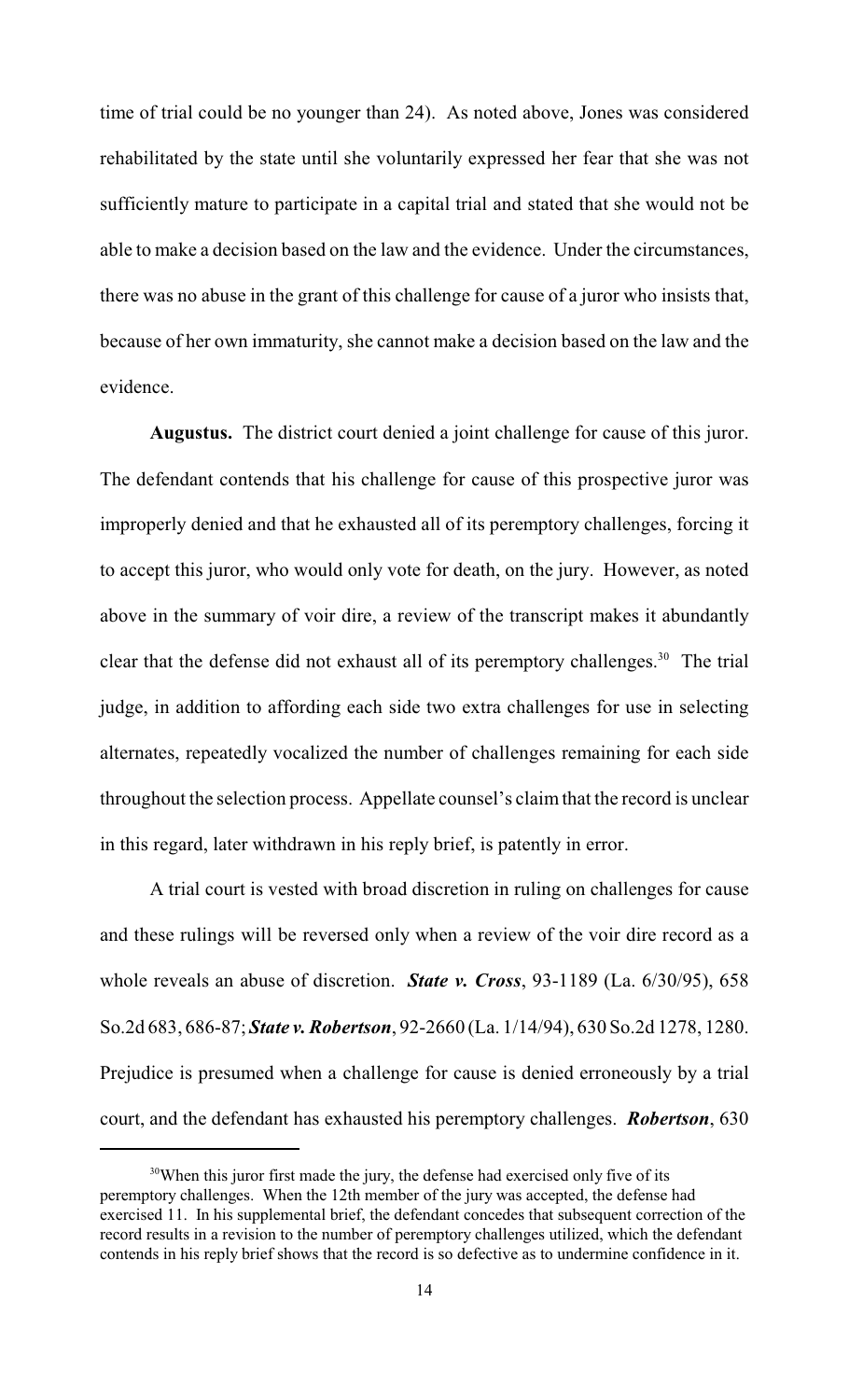So.2d at 1280; *State v. Ross*, 623 So.2d 643, 644 (La. 1993).<sup>31</sup> But when a defendant has failed to exhaust his peremptory challenges, this Court has held that such a failure bars review. *See State v. Mitchell*, 94-2078, (La. 5/21/96), 674 So.2d 250, 254 (juror allegedly would not consider mitigating evidence and would weigh against defendant a failure to testify; this Court "need not reach . . . whether there was an erroneous denial of [a cause] challenge," because defendant struck the juror and had peremptories remaining at the close of jury selection), *cert. denied*, 519 U.S. 1043, 117 S.Ct. 614 (1996); *State v. Koon*, 96-1208 (La. 5/20/97), 704 So.2d 756, 757 (juror held fast to belief in defendant's guilt; Court need not decide whether the challenge for cause was improperly denied, "[b]ecause the defense failed to use all its peremptory challenges . . .").

As noted above, the state exercised 9 and the defense 11 of its peremptory challenges. Regarding this particular juror, following "death qualification" both state and defense joined in challenging this juror for cause. In denying this joint challenge, the trial court described this juror as a weather vane who was easily manipulated by the questions into expressing both pro-death and pro-life leanings. A review of her full testimony shows that this assessment is accurate. She initially indicated that she favored capital punishment in general but could consider both death and life in prison depending on the circumstances of the offense and the evidence presented. However, after defense questioning, she appeared to commit her vote to death. The attorneys approached the bench and the trial court commented that the defense had taken a

<sup>&</sup>lt;sup>31</sup>The rule is different at the federal level. *See United States v. Martinez-Salazar*, 528 U.S. 304, 120 S.Ct. 774, 145 L.Ed.2d 792 (2000)(exhaustion of peremptory challenges does not trigger automatic presumption of prejudice arising from district court's erroneous denial of a cause challenge). However, at the federal level, a defendant may seat the challenged juror and then complain about the trial court's ruling denying the cause challenge on appeal if convicted. *Martinez-Salazar*, 528 U.S. at 315, 120 S.Ct. at 781. In Louisiana, a defendant must use one of his remaining peremptory challenges to excuse the juror or waive any complaint on appeal. *State v. Connolly*, 700 So.2d at 818; *State v. Bourque*, 622 So.2d 198, 229-30 (La. 1993); *State v. Fallon*, 290 So.2d 273, 282 (La. 1974).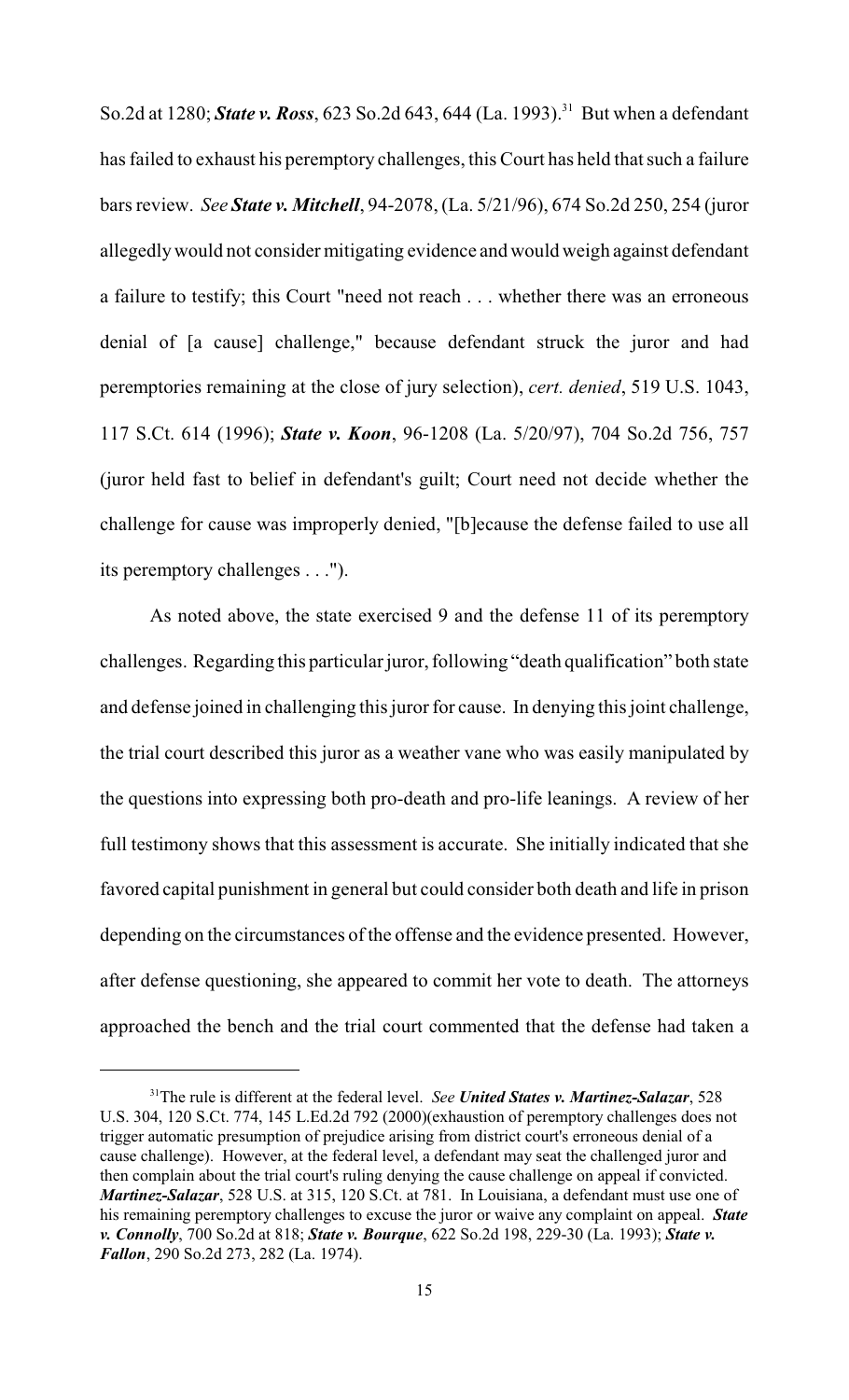prospective juror who would consider both options and, by "piling on enough facts," obtained a commitment from her. The trial judge commented further:

My concern is, is that both, all four of you know how when you keep piling on facts with a witness who's already shown a lean[ing], a predisposition, you can virtually lead that person right to where you want that person to be or not want them to be. But, what have you accomplished? My concern is you've never really accomplished that fact that he's incapable or she's incapable of considering both sides. You've just given them a set of facts which drives them right to where their lean is.

After this hiatus, this prospective juror was asked whether she could consider any penalty other than death for the rape of a child and she indicated that she would also consider a life sentence. Under these circumstances, there appears no abuse of discretion in refusing to excuse this juror for cause, who was apparently perceived as objectionable to each side, when neither exhausted its peremptory challenges. This mode of questioning by defense counsel, however, is exemplary of the type of questioning ultimately restricted by the district court, which defendant contends (as discussed below) unduly restricted his right to conduct a full voir dire of the prospective jurors.

**Asfour.** The defendant contends that his challenge for cause of this prospective juror, who knew someone who had been molested as a child rendering her partial, wasimproperly denied. In fact, Asfour first volunteered during the "death qualification" process that she had not included on her juror questionnaire that she knew someone who was molested at age 12. She was questioned further about this by defense counsel after which she remained committed to considering both life and death. She survived "death qualification" and then approached the court to note that she is a single parent of a six-year-old child whose father is serving in Iraq. The court inquired into her child care arrangements. Following general voir dire, the defendant challenged this prospective juror for cause because she was one of two prospective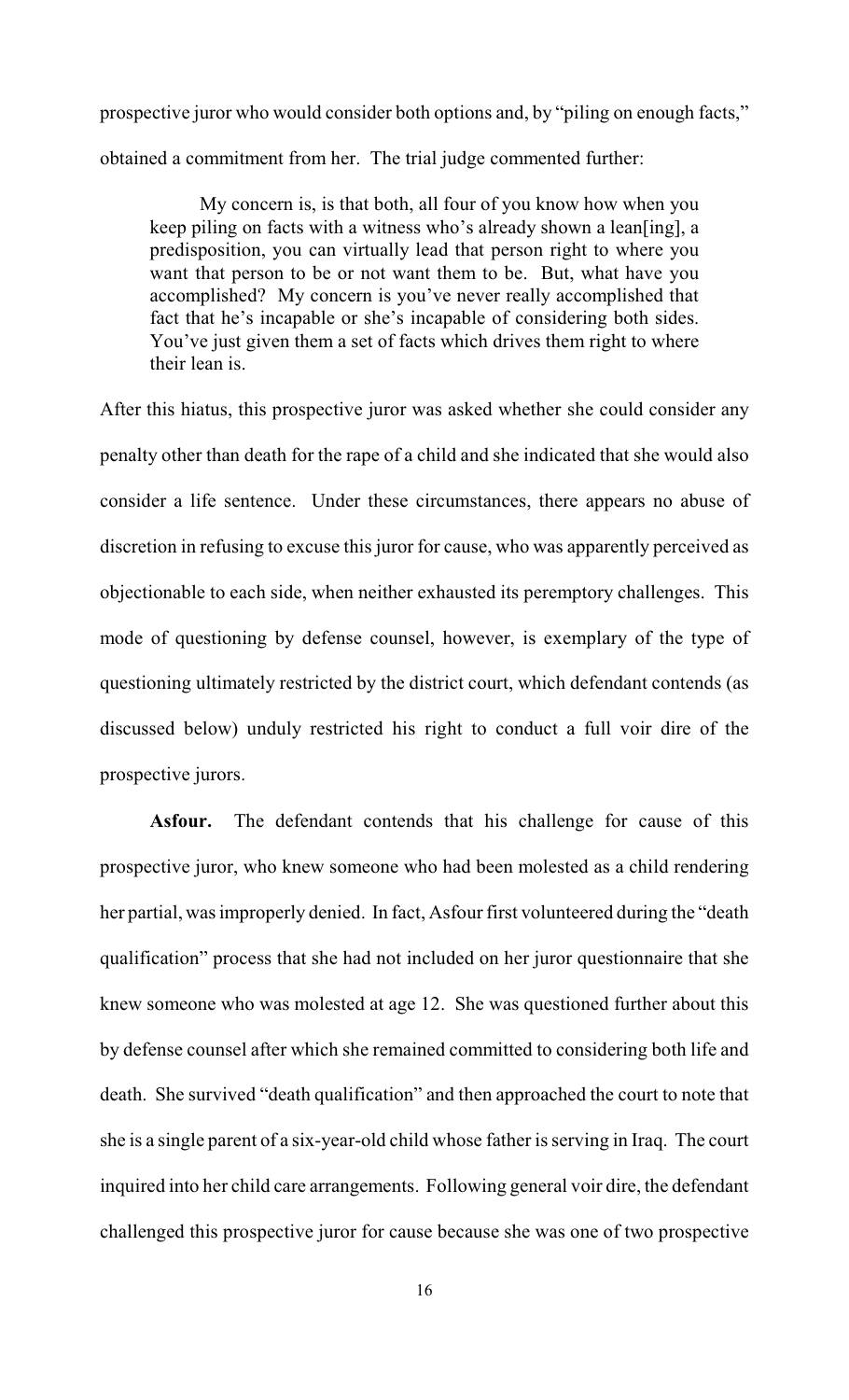jurors who expressed concern that the defendant had access to their personal information on the jury questionnaires. The trial court inquired to determine whether she had formed any opinions about the defendant, and because she had not, denied the challenge. It is only in this context that the defense objected to the denial of its challenge for cause of this prospective juror. Therefore, the argument raised on appeal, that this prospective juror knew a child sex abuse victim and therefore was biased, was not properly preserved for review.

**Butler.** The defendant contends this prospective juror indicated that, although he considered capital punishment a disproportionate penalty for rape, he would consider imposing it under some circumstances. However, the state's challenge for cause of Butler was granted without objection by the defense. Therefore, this issue has not been preserved for review.<sup>32</sup>

**Howell.** The defendant contends that this prospective juror indicated that she could only consider capital punishment for a rape that resulted in the death of the victim. However, the state's challenge for cause of this prospective juror was granted without objection by the defense. Therefore, this issue has not been preserved for review.<sup>33</sup>

**Scheid.** The defendant contends that although the record suggests that defense counsel challenged this prospective juror, it seems more likely that the state would have challenged this prospective juror who would not consider capital punishment if the victim of the offense lived to testify. However, assuming arguendo that appellate counsel's theory is correct and the names of the prosecuting and defense

 $32$ Moreover, Butler made it clear that he would never consider capital punishment in a case of aggravated rape of a child victim but only in an extreme case of serial rape. Therefore, this prospective juror was properly excluded under *Witherspoon*.

<sup>&</sup>lt;sup>33</sup>Moreover, Howell clearly indicated that she absolutely would never vote for capital punishment in the case of the aggravated rape of a child victim. Therefore, she was properly excluded under *Witherspoon*.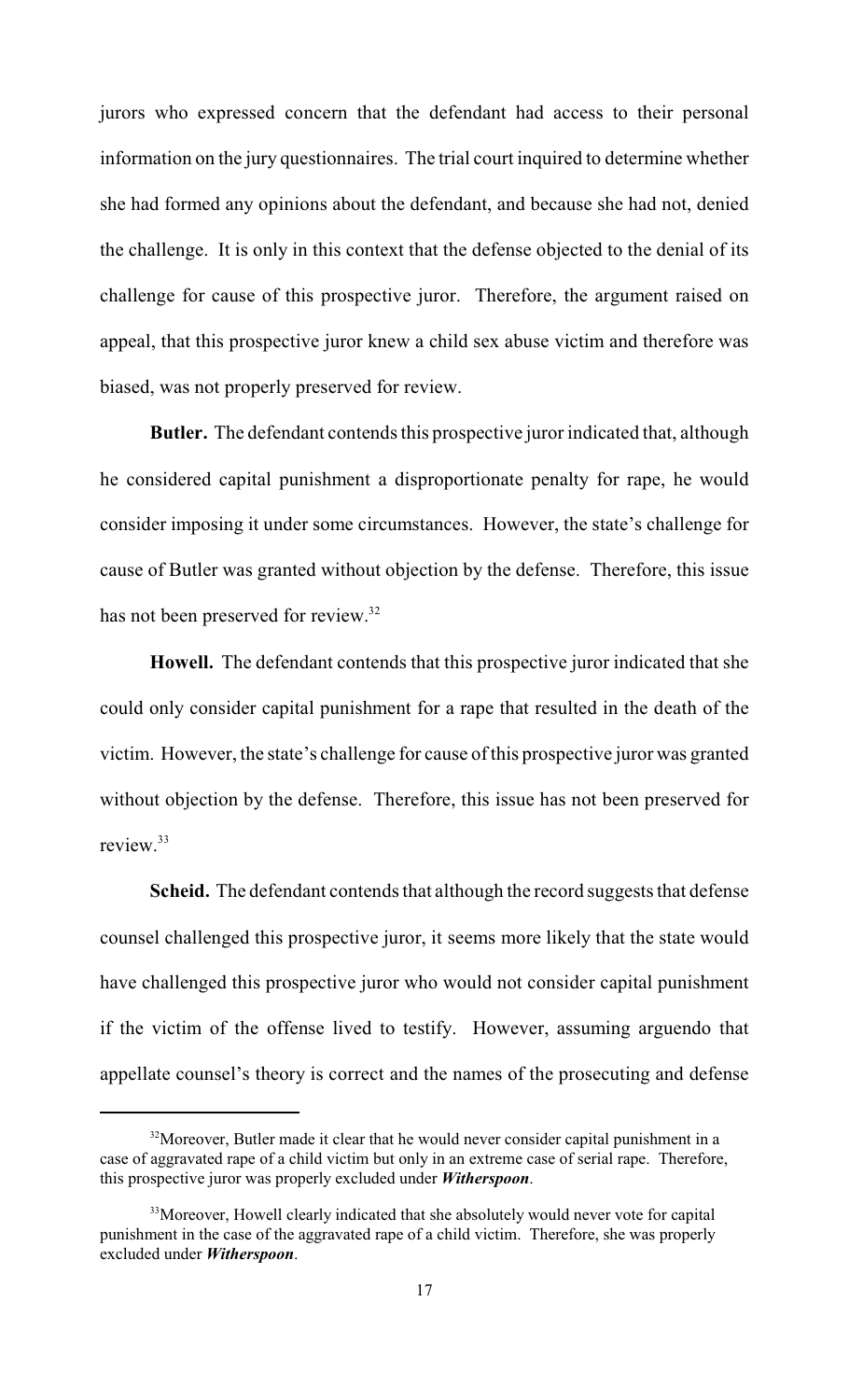attorney were reversed during transcription, then the defense did not object to the challenge for cause of this prospective juror and this issue has not been preserved for review.<sup>34</sup>

**Scope of voir dire.** Finally, the defendant contends the district court improperly restricted the scope of voir dire during the "death qualification" process, which prevented the defense from fully exploring prospective jurors' views on capital punishment.

The transcript of voir dire has been reviewed to see the extent of restrictions placed on defense counsel. In addition to those described above, the transcript shows a limitation was placed on defense during voir dire of prospective juror Finney,  $35$  who indicated some preference for capital punishment in the case of the rape of a 12-yearold. Upon further questioning Finney testified he could consider a life sentence despite his first preference for capital punishment. After this questioning, the defense added an additional hypothetical condition by probing how the juror would respond if he learned that the defendant had raped another girl previously. The court intervened, finding that the defense had sufficiently probed the prospective juror's ability to consider the alternatives. Likewise, a similar scenario occurred during *Witherspoon* questioning on the next day. On both occasions, defense counsel argued that it was necessary to present prospective jurors with the precise factual circumstances of the case to determine whether they would be able to consider both sentencing options under those circumstances. The trial court limited defense counsel

<sup>&</sup>lt;sup>34</sup>Moreover, although Scheid's initial statements were confused, when pressed to imagine a situation in which he would be able to consider capital punishment for an aggravated rape that did not result in homicide, he could only imagine a scenario in which the victim were his own daughter (although he conceded that he would not be able to serve on that jury). *Id.* at p. 2882. He said he would find it extremely difficult to consider capital punishment for a non-homicide rape even when the defendant had been shown to have committed prior rapes. *Id.* Therefore, the *Witherspoon* challenge was clearly properly granted.

 $35$ This prospective juror was ultimately back-struck by the defense.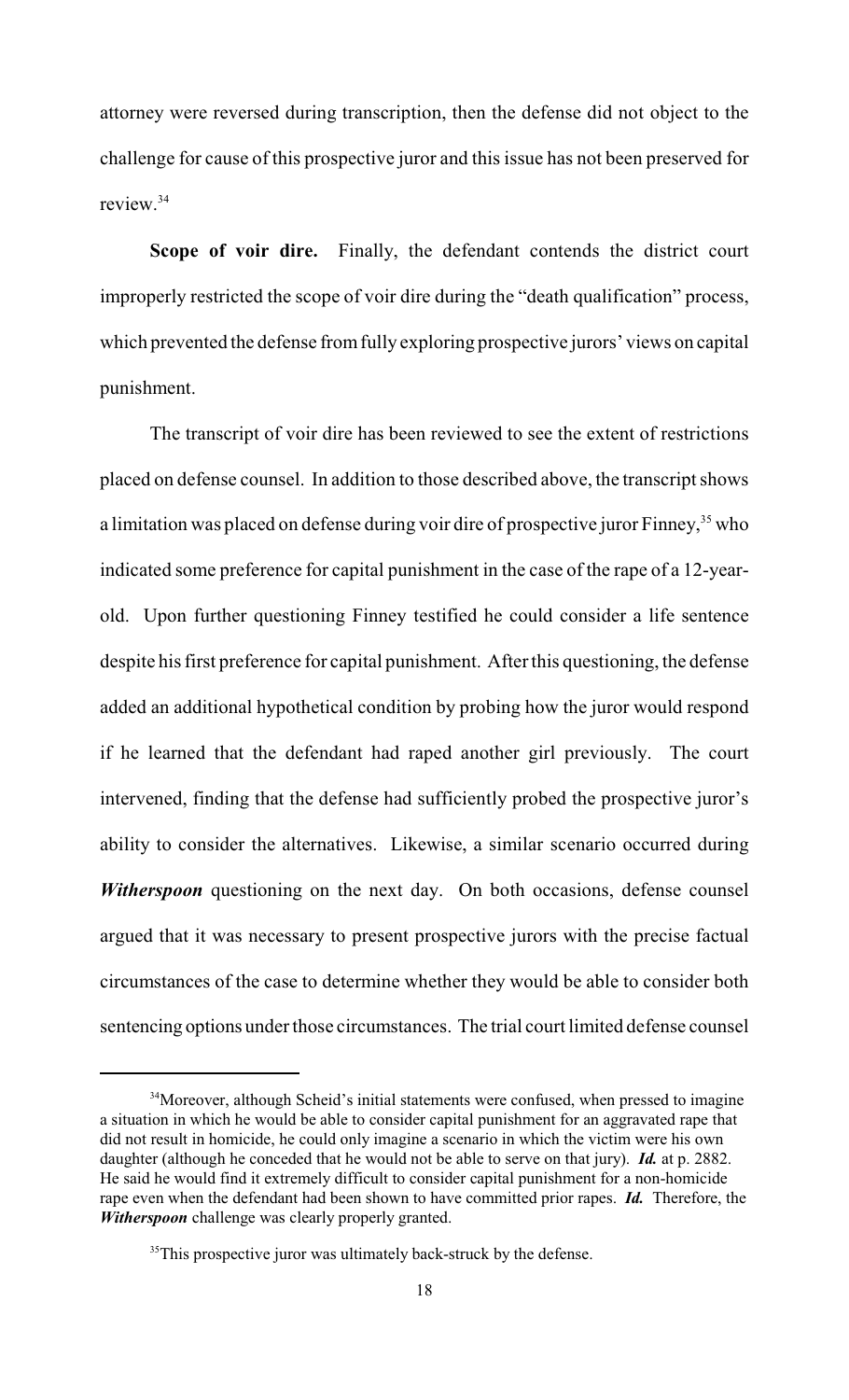a third time during the voir dire of prospective juror Unger.<sup>36</sup> The defense, who wished to continue questioning her about the impact of her grandchildren on her decision-making process, argued that her demeanor showed that she would be substantially impaired from performing her duty as a juror. The trial court, however, considered the questioning repetitive and calculated to end up with a commitment to a verdict.

As a general matter, an accused in a criminal case is constitutionally entitled to a full and complete voir dire examination. La. Const. Art. I, § 17. The purpose of voir dire is to determine the qualifications of prospective jurors by testing their competency and impartiality and to assist counsel in articulating intelligent reasons for exercise of cause and peremptory challenges. *State v. Stacy*, 96-0221(La. 10/15/96), 680 So.2d 1175, 1178; *see also State v. Burton*, 464 So.2d 421, 425 (La. App. 1 Cir.), *writ denied*, 468 So.2d 570 (La. 1985). The scope of voir dire is within the sound discretion of the trial court and its rulings will not be disturbed on appeal absent a clear showing of an abuse of discretion. Review of a trial judge's rulings on voir dire should be accomplished by examination of the whole record to determine whether sufficiently wide latitude was afforded the defendant in examining prospective jurors. *Burton*, *supra*, 464 So.2d at 425.

The record as a whole shows that the trial judge acted with an even hand, spending extensive time attempting to rehabilitate jurors, and conducted voir dire in an equitable manner. The trial judge afforded the defense a full opportunity to conduct its voir dire and only appears to have restricted the defense when its questions became repetitive, badgering, or an attempt to inquire too deeply into the prospective juror's response to the specific facts of the case to be tried. In this regard,

<sup>&</sup>lt;sup>36</sup>This prospective juror was excused by the trial court without objection.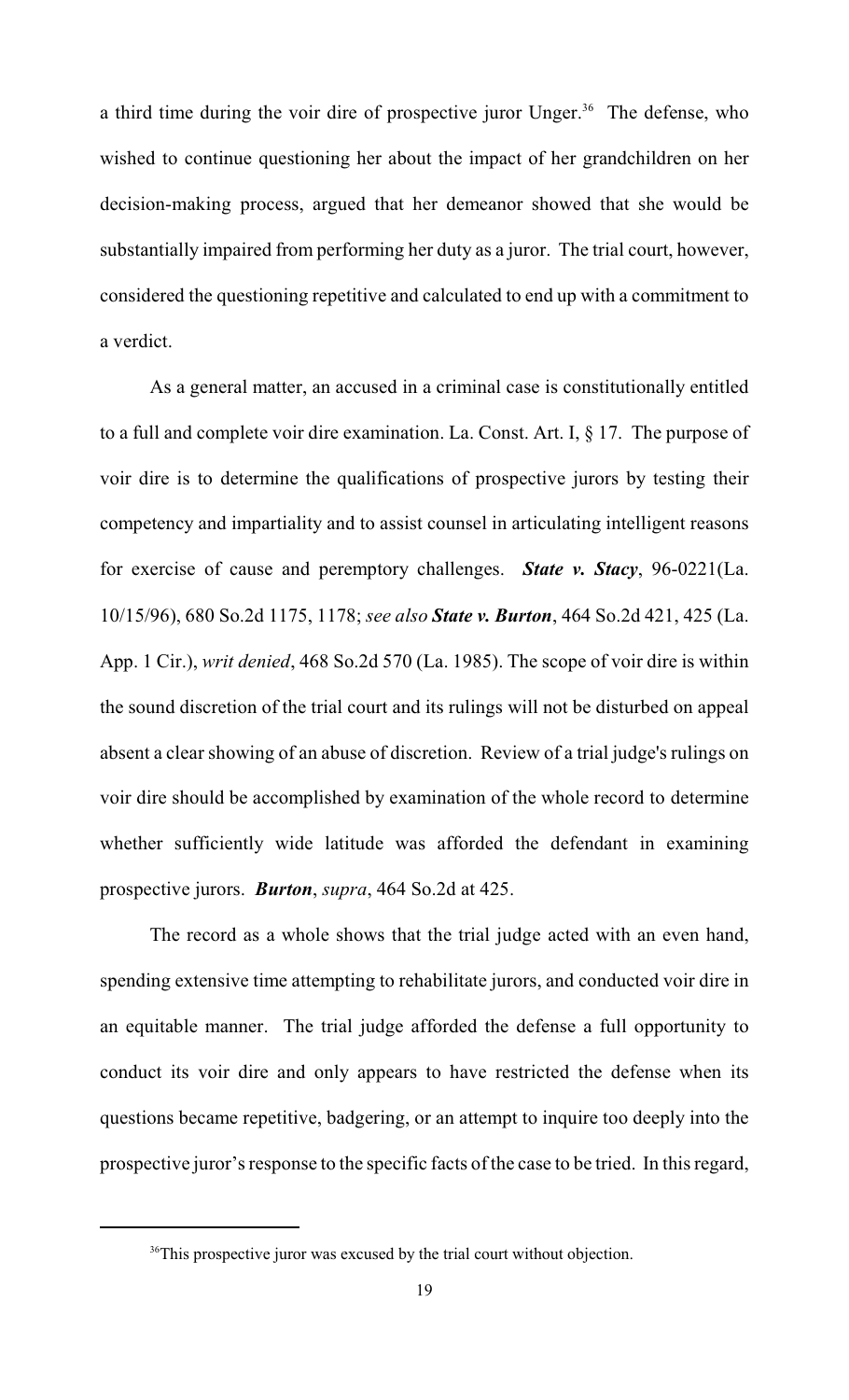a trial judge must adhere to the fine line separating a proper inquiry into the ability of a juror to consider both death and life imprisonment under the particular facts of the case, *see State v. Watson*, 449 So.2d 1321, 1330 (La. 1984) ("If [a prospective juror] knows enough about the case to know that she could not consider the imposition of the death penalty regardless of what evidence might be presented, she must be excused."), and an improper use of hypothetical questions to pry into the juror's opinion concerning evidence that may be offered at trial. *State v. Vaughn*, 431 So.2d 358, 360 (La. 1983); *State v. Square*, 257 La. 743, 244 So.2d 200, 226 (1971); *State v. Smith*, 216 La. 1041, 45 So.2d 617 (1950). The defendant has shown no abuse of the trial judge's discretion.

# **Pre-trial motions**

The defendant contends the trial court erred in denying a defense motion to hold a pre-trial hearing to assess the competency of the victim to testify at trial. The defendant contends the victim's videotaped statement, her testimony at a pre-trial *Prieur* hearing, and her testimony at trial shows that her memory for, and understanding of, the relevant events was extremely limited. Defendant alleges the victim's young age and limited capacity rendered her particularly suggestible and that her recollections were therefore easily tainted by leading questions asked during interviews and the expectations of representatives of the state throughout the investigatory process.

On July 14, 2003, the defendant filed a Motion to Assess Witness' Competency to Testify, seeking a pre-trial hearing for the purpose of assessing L.H.'s competency to testify as a witness at the trial in this matter, claiming that the December 16, 1999, videotaped interview of the victim revealed that her recollection of specific details of the event was impaired.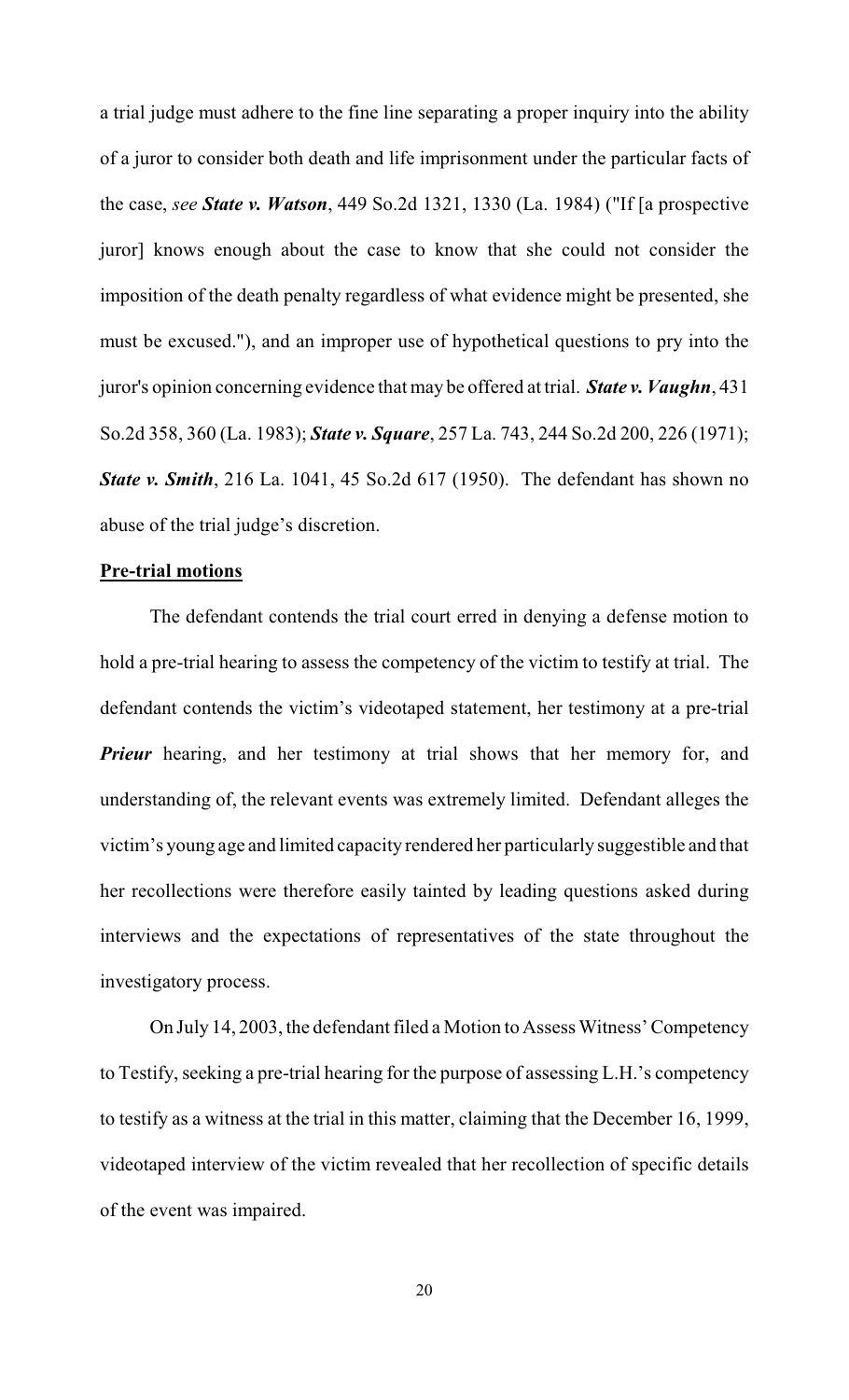On July 17, 2003, the trial court denied the motion, finding that the victim had

previously demonstrated her competency when she testified before the trial court on

April 7, 2000, at a *Prieur* hearing as follows:

Alright. In reviewing the transcript given by L.H. on April 7, year 2000, and in reviewing the applicable law, I'm not inclined to grant the Defendant's Motion. The Defendant in this case asks me to test the competency of L.H. She is thirteen years of age as we speak, if my calculations are correct. She was eight years of age when the rape allegedly occurred, for which Defendant is charged. Your motion asks that the events- argues rather that the events which she is being asked to recall occurred at an age in which her competency to testify surely would have been at issue, and that her reported memory of those events is vague and spotty, casting doubt on her credibility as a witness. And I think that's a quote almost verbatim from your motion.

It is the Court's appreciation that understanding, not age, is the test of whether a person is competent to be sworn as a witness. And that the key determination to be made in determining the competency of a witness is whether - in this case [L.H.] was able to discern the difference between truth and falsehood. In other words, competency is not the same as testing a witness' memory or lack thereof [and] in my judgment is clearly an issue for the jury to decide.

If you're asking me to test whether or not [L.H.] was competent at age eight, I certainly decline to make that determination. Because I don't have and couldn't have the benefit of knowing how she would have responded to questioning five years ago.

I have a transcript. And the transcript made for interesting reading. And I don't mean that in the perjuritive [sic] sense. The young lady was able to state her full name, her date of birth, names of family members, as well as the names of the street and the neighborhood that she lived in previous to the time of the alleged rape for which your client has been charged. And I note and made a list of the following questions put to her by Mr. Armato. Question: "L.H., do you always tell the truth?" Answer: "No." Question: "Mr. Bates asked you whether you knew the difference between what the truth is and what a lie is; do you?" Answer: "Yes." Question: "Why don't you tell us what the truth is and what a lie" is." Answer: "A lie is when somebody believes something and they don't tell what they did to you." Question: "When somebody does something and when they don't tell what they actually did to you?" Answer: "When somebody do something and they don't tell what they actually did." Question: "Allright. They tell something different than what they actually did?" Answer: "Yes." Question: "Okay. What is the truth when somebody does something?" "They tell what they did."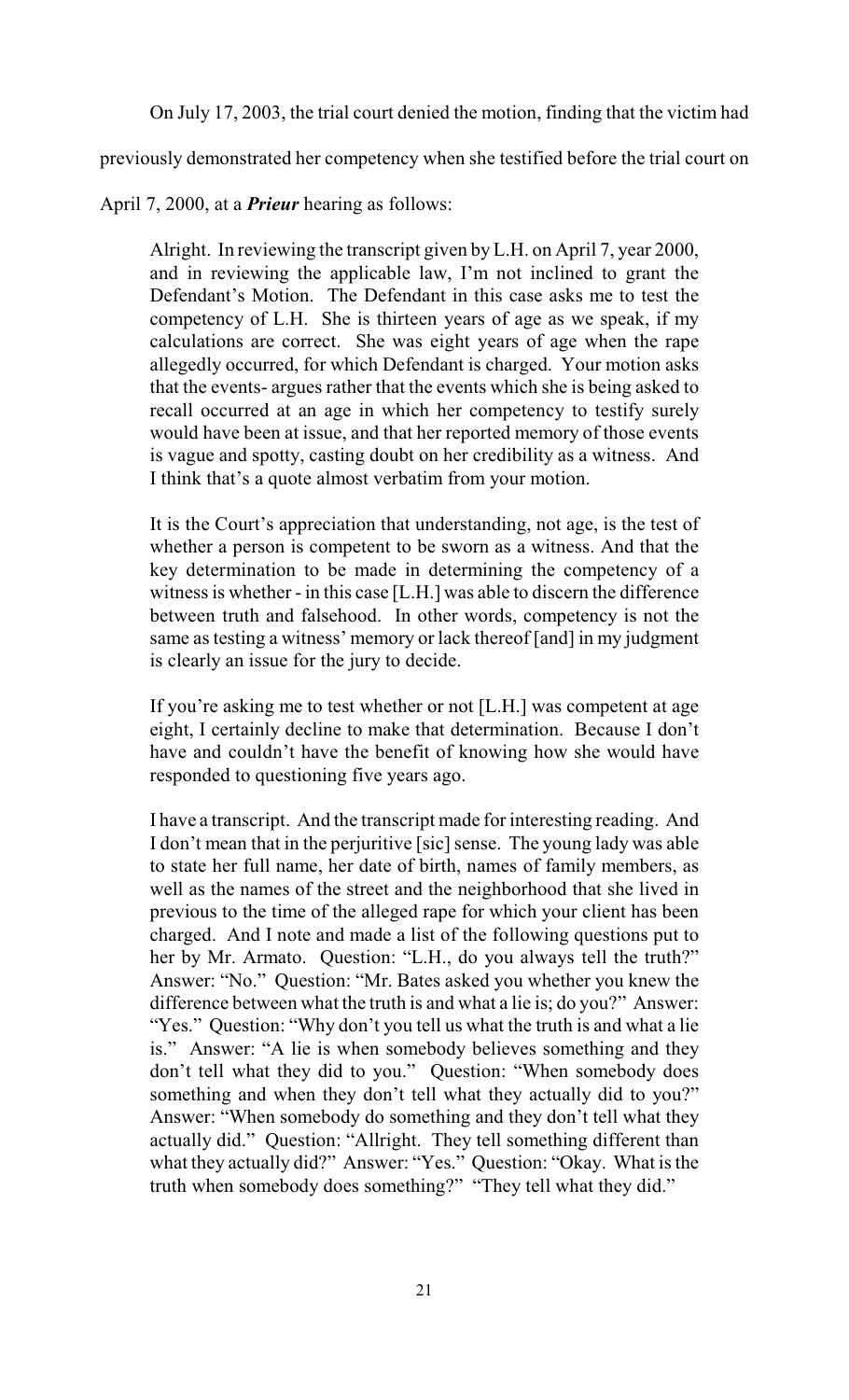I found it also interesting that no one, that is no one from the State nor the Defense, and the Court for that matter, put the issue of competency before the Court at that particular time. We just proceeded right on through testimony, assuming that the young lady was competent to testify.

I think that the Defense established clearly in my mind that she knew the difference between a truth and a falsehood. And what sort of underscored that point in my mind was that she readily admitted that she didn't always tell the truth; of which I'm sure the Defense found interesting. Perhaps not as interesting for the State.

She had a sound understanding of these concepts. Unless you can show me today some circumstances that have manifested themselves between that testimony in April of 2000 and today that would cause me to concern myself about her competency to testify - unless you can do that today, your Motion is denied.

The state argues that the trial judge is vested with great discretion in determining whether a witness is competent to testify and adds further that when the witness testified at the pre-trial hearing, the witness testified competently and the defense did not challenge her competency to testify. The state notes further that for the first time on appeal the defendant is alleging that the witness was incompetent because she was suggestively questioned. Finally, the state contends that the defense waived this issue when it did not object to the admissibility of the videotape.

Every person of proper understanding is competent to be a witness except as otherwise provided by legislation. La. C.E. art. 601. Understanding, and not age, is the test of whether any person shall be sworn as a witness. *State v. Francis*, 337 So.2d 487, 489 (1976). The determination by the trial court that a child is competent to testify as a witness is based not only upon the child's answers to questions testing his understanding, but also upon the child's overall demeanor on the witness stand. *State v. Humphrey*, 412 So.2d 507, 516 (La. 1981). The determination as to whether a child has sufficient understanding to testify is entitled to great weight because the trial court has the advantage of seeing and hearing the witness. *State v. Edwards*, 419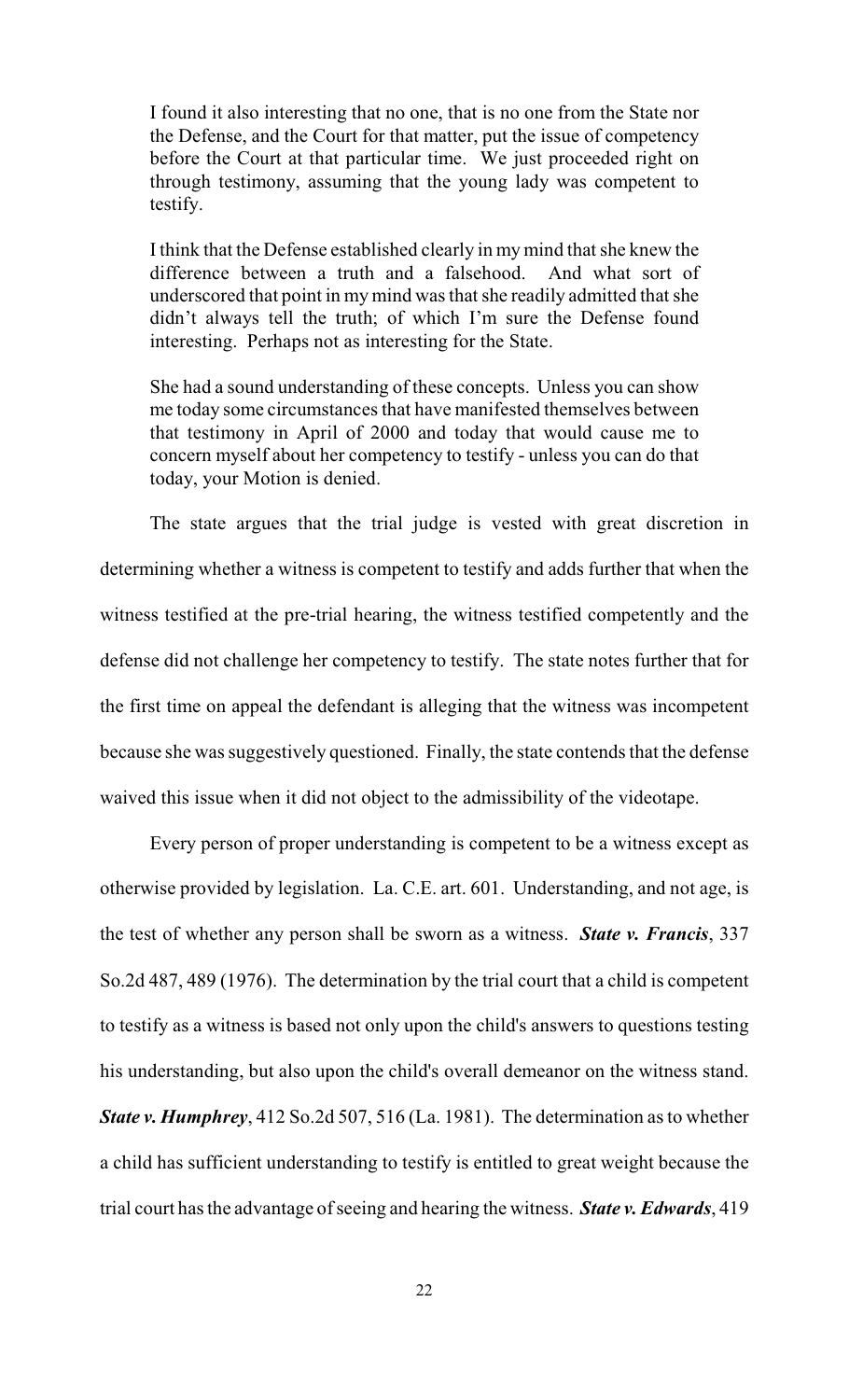So.2d 881, 890 (La. 1982). Therefore, the trial court is vested with broad discretion in determining the competency of child witnesses, and on appeal its ruling is entitled to great weight and will not be disturbed in the absence of manifest error. *State v. Arnaud*, 412 So.2d 1013, 1018 (La. 1982). This Court has upheld the competency determinations of four-year-old witnesses under circumstances which vouched for the reliability of the child's testimony. *Arnaud*, 412 So.2d at 1018; *State v. Noble*, 342 So.2d 170, 172 (La. 1977).

In addition to holding that the trial court decides questions of competence of child witnesses and exercises great discretion in doing so, *see e.g.*, *State v. Foy*, 439 So.2d 433, 435 (La. 1983), Louisiana jurisprudence holds that the same deferential standard which applies to a district judge's determination of competency of a child witness likewise applies to the judge's decision as to the method by which he will determine that competence. The predecessor to Art. 601 required the judge to examine the witness. *See* former R.S. 15:469. However, the code now allows for the judge to make his determination without an examination.

The key determination to be made was whether the child is able to understand the difference between truth and falsehoods. *See State v. Doss*, 522 So.2d 1274, 1279 (La. App. 5 Cir. 1988). The trial judge explicitly made such a determination. The defendant has made no showing that the trial court's decision was manifestly erroneous. La.C.Cr.P. art. 930.2. As the district court ruled on July 17, 2003, in denying the defendant's motion to assess the witness's competency, he had previously observed that the victim was competent when she testified at a *Prieur* hearing on April 2, 2000, and the defense had put forth no evidence that her competency had changed since that time. Further, at trial, the jury observed the victim's inability to recall certain details during cross-examination, as well as the paucity of detail in the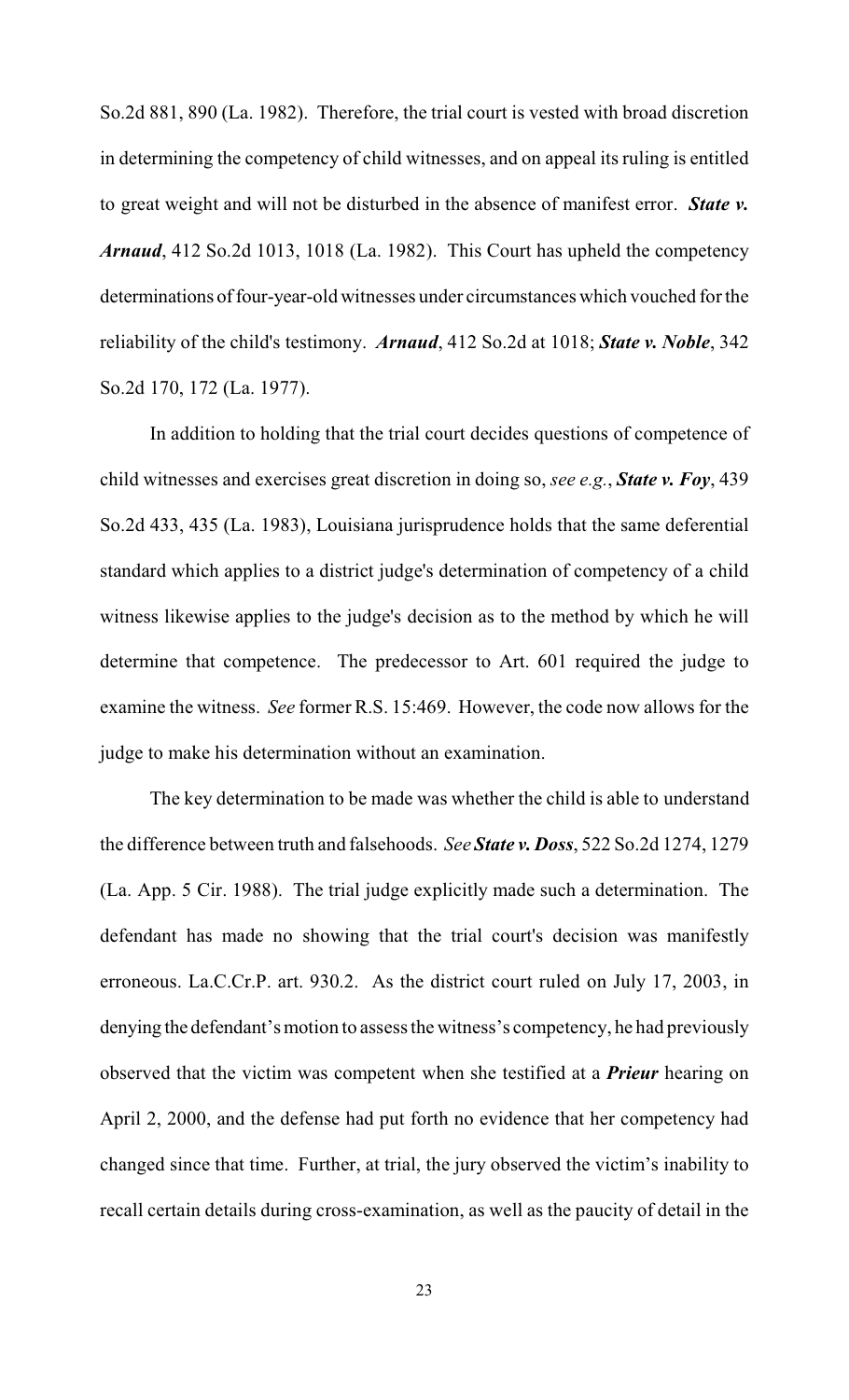videotaped interview in which she accuses the defendant. The trier of fact makes credibility determinations and may, within the bounds of rationality, accept or reject the testimony of any witness; thus, a reviewing court may impinge on the "fact finder's discretion only to the extent necessary to guarantee the fundamental due process of law." *State v. Mussall*, 523 So.2d 1305, 1310 (La. 1988).

Considering the deferential standard which applies to a district judge's determination of competency of a child witness, as well as that applied to a judge's decision as to the method by which he will determine that competence, the defendant's complaints lack merit. In addition, to the extent that the defendant now claims that he should have been allowed the opportunity to test the witness's competency prior to the admission at trial of the December 16, 1999, videotape, the defendant clearly waived that right as he did not request to at that time and instead freely stipulated to the admissibility of the tape. La. C.C.P. art. 841.

#### **Trial**

## **Delayed Disclosure of Exculpatory Evidence**

The defendant complains that the state delayed in disclosing exculpatory evidence. Specifically, the defendant contends the state withheld: (1) test results from the Connecticut crime lab which were unable to identify the source of blood found on the underside of the mattress or mattress pad (which were not discovered by the defense until trial), (2) the videotaped interview of March 7, 1998, in which the victim stated that the defendant did not rape her (which was not disclosed until 1999), and (3) records documenting phone calls placed from the defendant's home on the morning of the rape (which were not provided to the defense until February 1, 2000). The defendant contends that if he had timely received all of this exculpatory evidence, he could have asserted his right to a speedy trial and been tried before the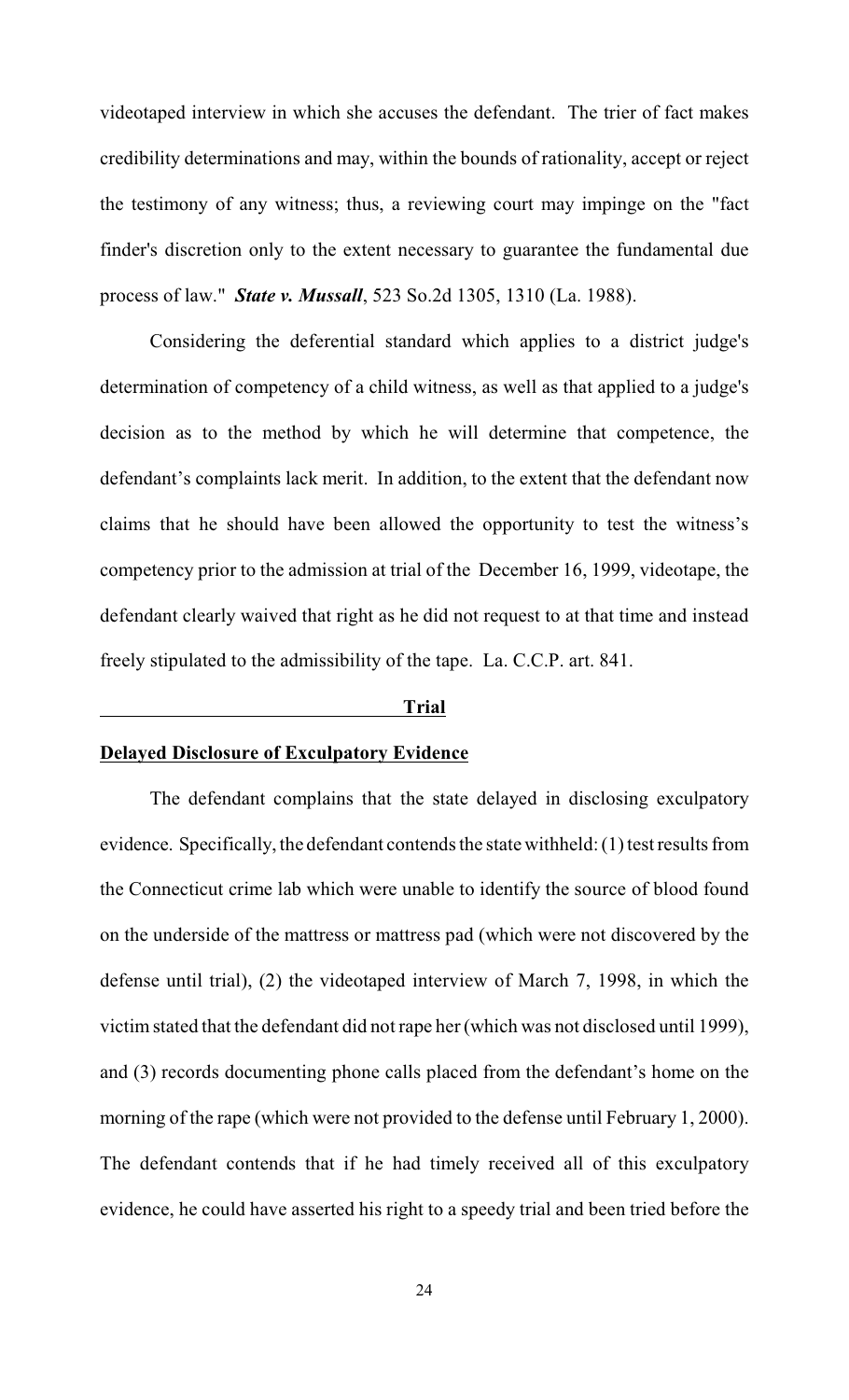production of the victim's 1999 videotaped statement taken by Amalee Gordon when, the defendant contends, the evidence would have been insufficient to support the conviction. Finally, the defendant contends that when the Connecticut report surfaced for the first time during trial, the defense should have been granted a mistrial or given opportunities to pursue more vigorously its theory that the state had deliberately concealed this evidence.

The state responds that the Connecticut lab results were inconclusive and therefore not exculpatory and that the defense did not rely on these results but obtained independent testing that ruled out the victim as the source of blood on the mattress pad. In addition, on February 1, 2000, the defense acknowledged receipt of the 1998 videotaped interview; however, the state alleges that the defense was aware of this interview as early as August 28, 1998. Regardless, the state contends that the defense was not prejudiced by receiving the videotape three years before trial. Likewise, the state alleges that the defense received the phone records three years before trial. Further, the state contends that the fact that the defense opted not to introduce the phone records at trial indicates that this evidence was not deemed exculpatory by the defense.

In *Brady v. Maryland*, 373 U.S. 83, 83 S.Ct. 1194, 10 L.Ed.2d 215 (1963), the Supreme Court held that the suppression by the prosecution of evidence favorable to the accused after receiving a request for it violates a defendant's due process rights where the evidence is material either to guilt or punishment, without regard to the good or bad faith of the prosecution. *Id.*, 373 U.S. at 87, 83 S.Ct. at 1196-97. The *Brady* rule encompasses evidence which impeaches the testimony of a witness when the reliability or credibility of that witness may be determinative of guilt or innocence. *United States v. Bagley*, 473 U.S. 667, 676, 105 S.Ct. 3375, 3380, 87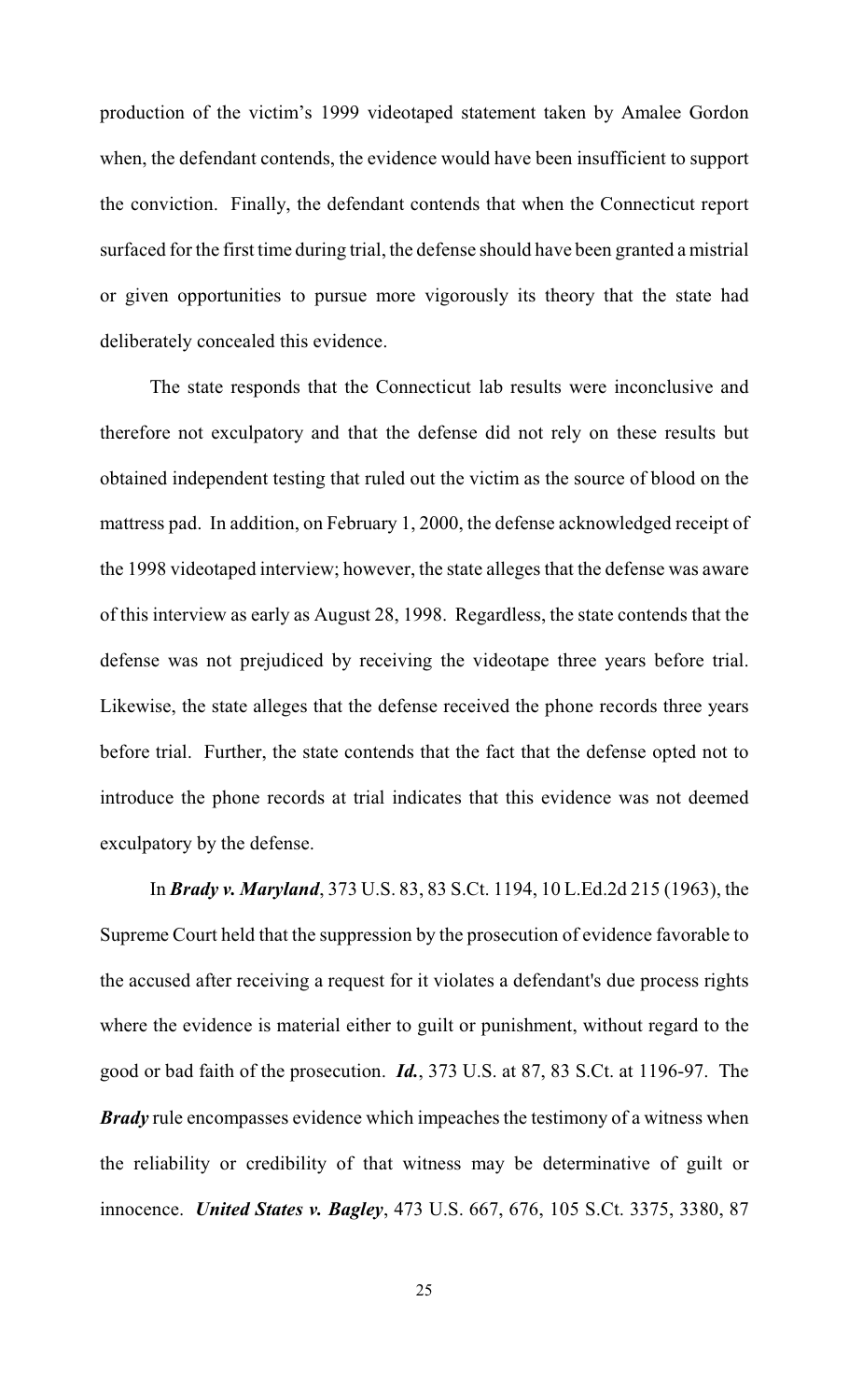L.Ed.2d 481 (1985); *Giglio v. United States*, 405 U.S. 150, 154, 92 S.Ct. 763, 756, 31 L.Ed.2d 104 (1972); *State v. Knapper*, 579 So.2d 956, 959 (La. 1991). Still, *Brady* and its progeny do not establish a general rule of discoverability. A prosecutor does not breach his constitutional duty to disclose favorable evidence "unless the omission is of sufficient significance to result in the denial of the defendant's right to a fair trial." *United States v. Agurs*, 427 U.S. 97, 112, 96 S.Ct 2392, 2400, 49 L.Ed.2d 342 (1976); *State v. Willie*, 410 So.2d 1019, 1030 (La. 1982).

While the Supreme Court has repeatedly emphasized the duty of the prosecution to disclose material exculpatory evidence, *see e.g. Taylor v. Whitley*, 514 U.S. 419, 115 S.Ct. 1555, 131 L.Ed.2d, 490 (1995), it has never involved itself in the timing of such disclosures. In that respect, this Court has noted broadly that "the late disclosure as well as the non-disclosure of exculpatory evidence can so prejudice a defendant that he is deprived of his constitutional right to a fair trial." *State v. Williams*, 448 So.2d 659, 665 (La. 1984). This standard appears elastic enough to sanction a deliberate delay of disclosure to protect witness safety as long as the defendant's opportunity to investigate the evidence and prepare to exploit it is not substantially impaired. *See United States v. Higgs*, 713 F.2d 39, 43-44 (9<sup>th</sup> Cir. 1983) ("That inquiry in turn depends on what information has been requested and how that information will be used by [the defendants]. No denial of due process occurs if Brady material is disclosed to [defendants] in time for its effective use at trial.").

Not every violation of the discovery procedures requires reversal; before the defendant may complain of the violation, he must establish that prejudice resulted. *State v. Hooks*, 421 So.2d 880, 886 (La. 1982); *State v. Strickland*, 398 So.2d 1062, 1067 (La. 1981). When a defendant is lulled into a misapprehension of the strength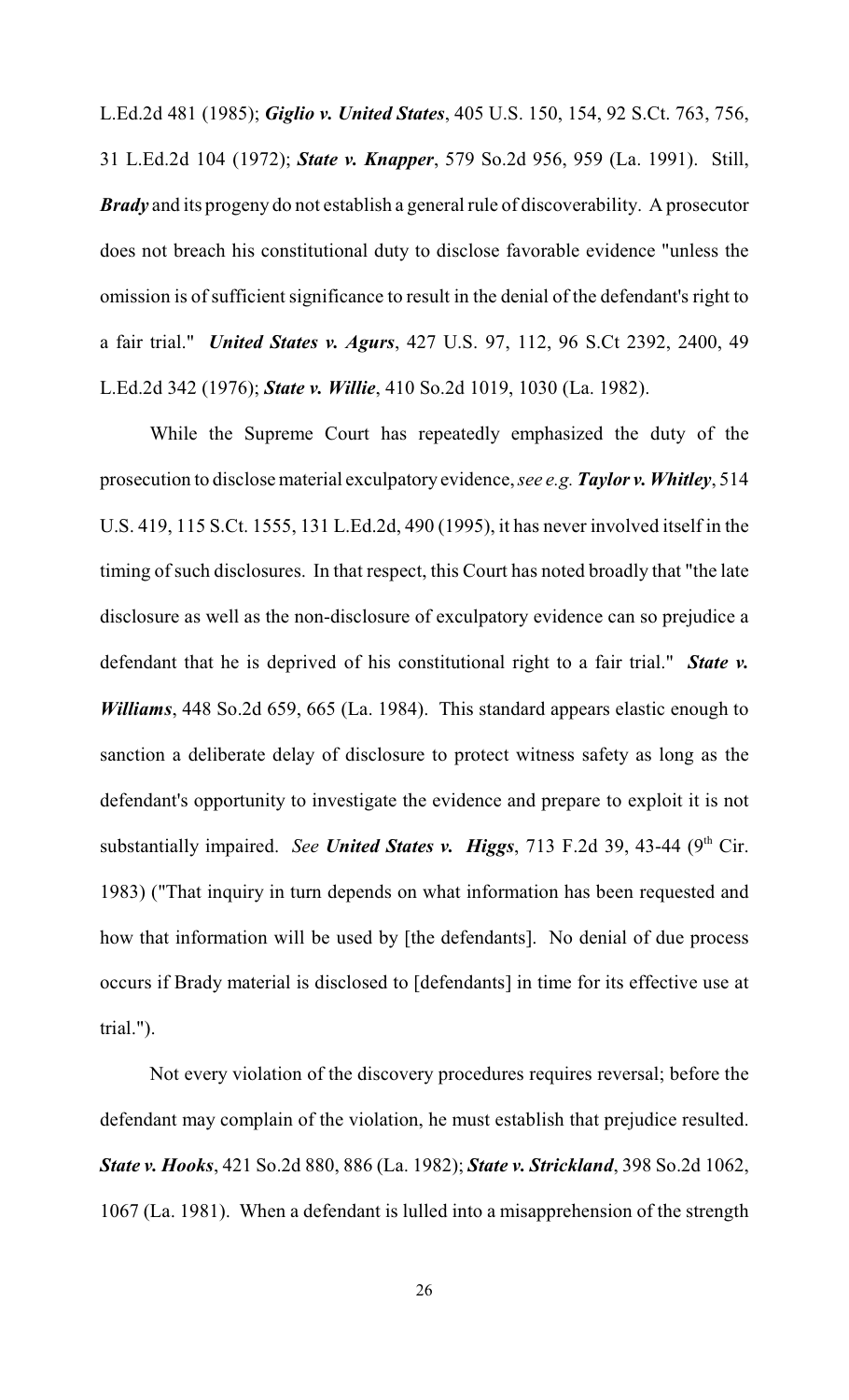of the state's case through the prosecution's failure to disclose timely or fully, and the defendant suffers prejudice when undisclosed evidence is used against him, basic unfairness results which constitutes reversible error. *State v. Mitchell*, 412 So.2d 1042, 1044 (La. 1982); *State v. Davis*, 399 So.2d 1168, 1171 (La. 1981). Regardless, discovery violations generally do not provide grounds forreversal of a conviction and sentence unless they have actually prejudiced the defendant; even a discovery violation involving the state's failure to disclose exculpatory evidence does not require reversal as a matter of the Due Process Clause unless the non-disclosure was so serious that there exists a reasonable probability that the suppressed evidence would have produced a different verdict. *State v. Garrick*, 03-0137 (La. 4/14/04), 870 So.2d 990, 993.

The defendant must show here that the state's untimely disclosure of the Connecticut laboratory report, the victim's statement, and his phone records deprived him of an opportunity to place before the jury all evidence relevant to the credibility of the witness's testimony and thereby "'undermines confidence in the outcome of trial.'" *State v. Walter*, 96-1702 (La. 6/20/97), 695 So.2d 1340 (quoting *Kyles v. Whitley*, 514 U.S.419, 434, 115 S.Ct. 1555, 1566, 131 L..Ed.2d 490 (1995)). The defendant is least able to make such a showing in the case of the laboratory report and the phone records. The Connecticut laboratory report was inconclusive and ultimately of no evidentiary value. Despite this, the district court collected voluminous testimony outside the presence of the jury to determine why the defense had not been timely provided with a copy of the report, but was unable to conclude anything more than that something had clearly gone wrong with the process. Regardless, the defense had the same material tested and was able to rule out the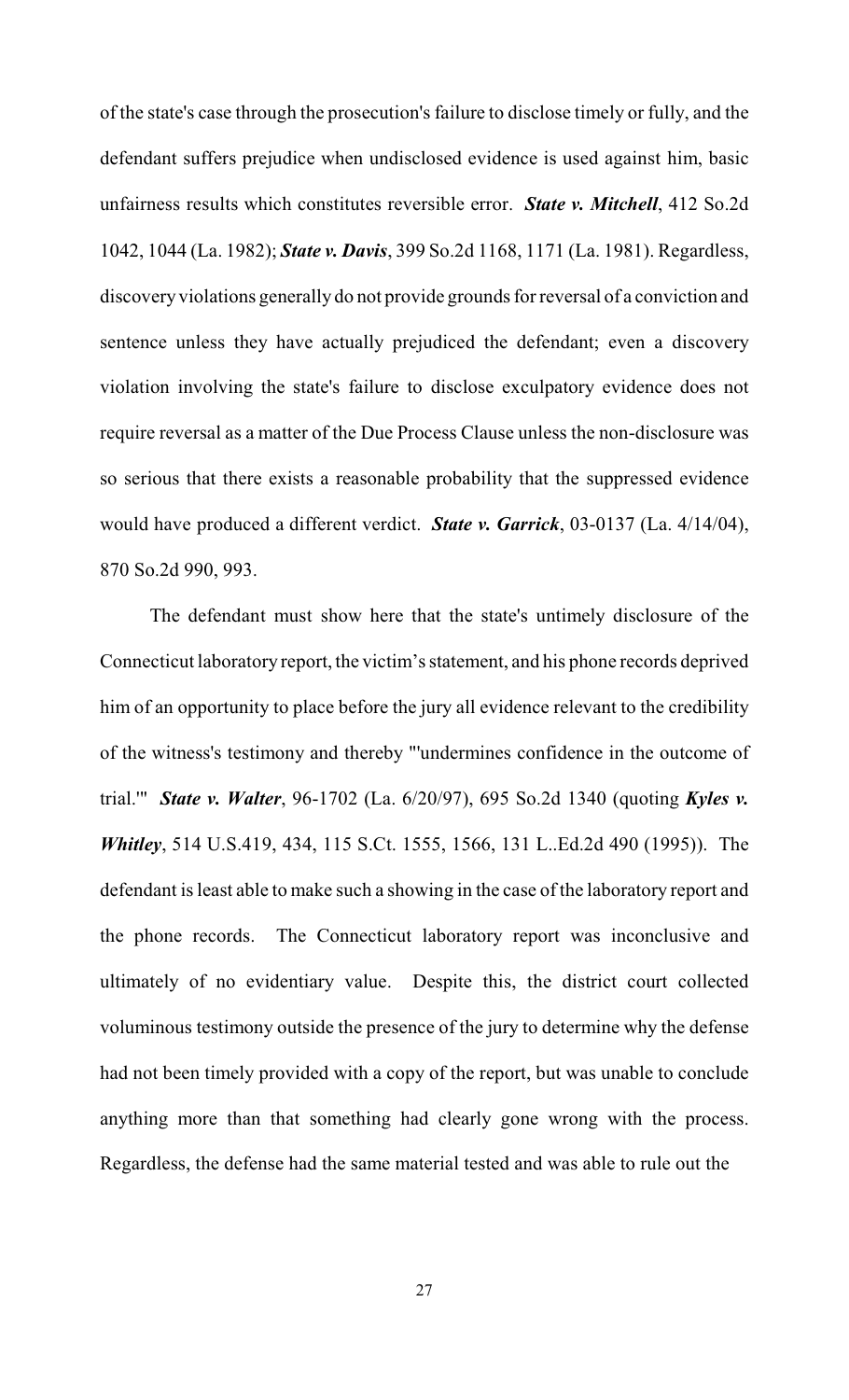victim as the source of the bloodstain, rendering the evidence irrelevant to the instant case.

Regarding the defendant's own phone records, the government is not obligated to furnish the defendant with information he already has or can obtain. *United States v. Newman*, 849 F.2d 156, 161 (5th Cir. 1988)(government is not obligated to furnish defendant with information he already has or can obtain with reasonable diligence); *United States v. Miranne*, 688 F.2d 980, 987 (5th Cir. 1982)("Under *Brady*, the government is not obligated to furnish a defendant with information which he already has."). Accordingly, no *Brady* violation occurred. *See State v. Hobley*, 99-3343, p. 25 n.10 (La. 12/8/99 ), 752 So.2d 771, 786 ("There is no *Brady* violation where a defendant knew or should have known the essential facts permitting him to take advantage of any exculpatory information, or where the evidence is available from another source, because in such cases there is really nothing for the government to disclose.")(quoting *Coe v. Bell*, 161 F.3d 320, 344 (6th Cir. 1998)). It appears that although the defense had the records in time for trial, defense counsel preferred not to introduce them and instead argued during closing that the highly chaotic morning of the rape produced discrepancies between the computer records and memories and that the jury should consider the fallibility of human memory.

Although the videotaped interview conducted by Dr. McDermott was clearly exculpatory and therefore its delayed discovery more troublesome, the defendant fails to show it was prejudiced by receiving the videotaped interview approximately three years before trial. In fact, the defendant made this interview the centerpiece of his case. The defendant's contention on appeal that if he had known about the existence of the videotape earlier, he could have proceeded to trial at an earlier date (in which there allegedly would have been insufficient evidence), requires foreknowledge that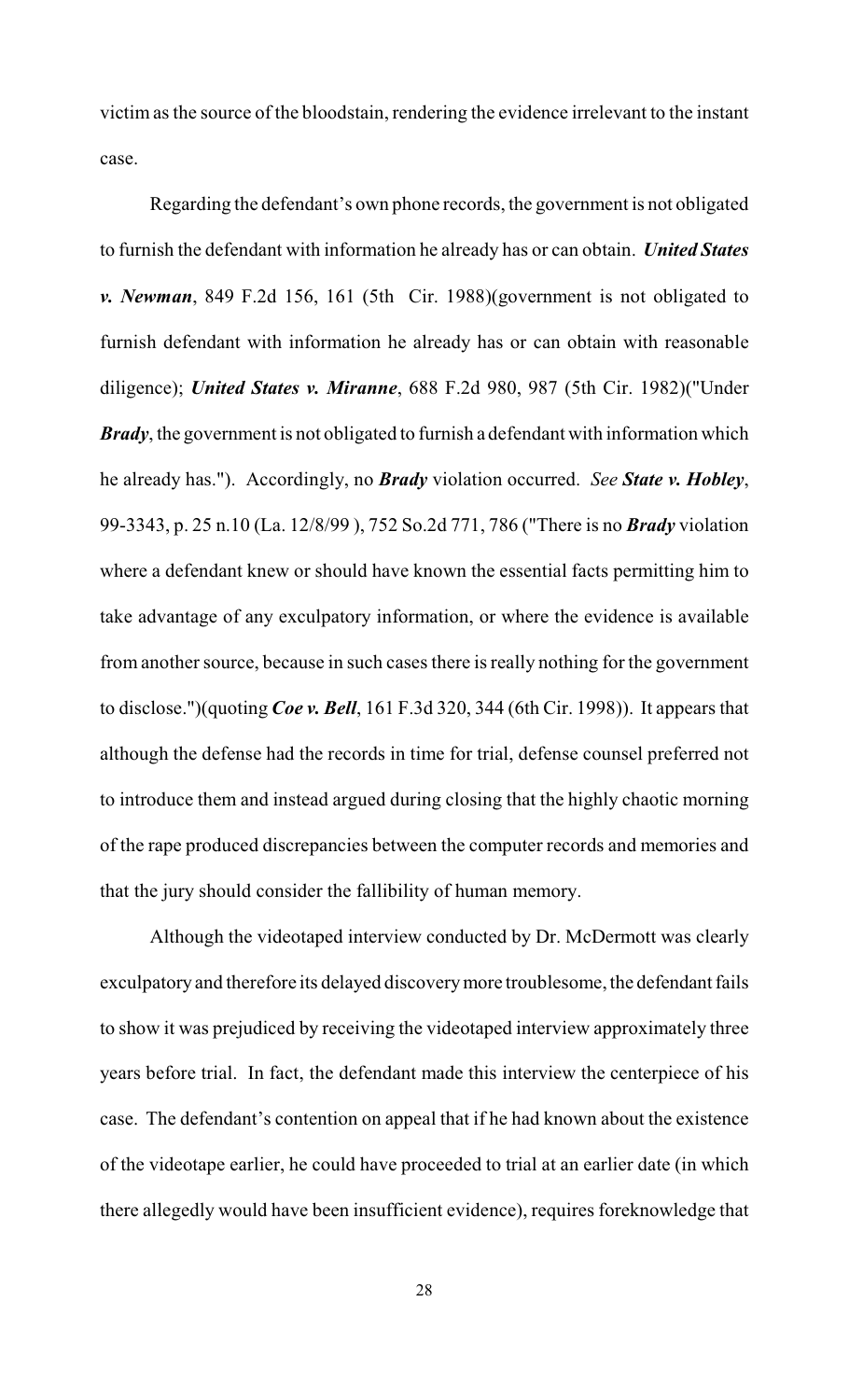the victimwould recant her original statement and later make a statement implicating the defendant, which the defendant could not have anticipated. This argument is wholly speculative.

In all three instances, the defendant has shown no prejudice in the delayed disclosure that resulted in basic unfairness rising to the level of reversible error.

# **Mental Retardation Defense**

 The defendant contends the trial court erred in precluding a defense of mental retardation, based on his failure to cooperate with expert evaluation and the prospective application of legislatively pending La.C.Cr.P. art. 905.5. The defendant disputes that he failed to cooperate sufficiently with the court-appointed experts, alleging that although he resents being considered mentally retarded he cooperated throughout their evaluations.<sup>37</sup> The defendant contends further that the stigma associated with the label of mental retardation renders mentally retarded defendants particularly vulnerable to the risk of being executed in violation of *Atkins*, *infra,* and that the court below should have chosen a less severe remedy than barring the proof of his mental retardation to the jury.

The state responds that jury selection was completed and opening statements made on the same day the enactment of La.C.Cr.P. art. 905.5.1 in 2003 La. Acts 698, became effective: August 15, 2003.<sup>38</sup> In response to the defendant's motion, the district court found the testimony of the defense's expert sufficient to justify the

 $37$ The state responds that a court-appointed expert made three trips to jail to interview the defendant and that the defendant refused to speak with him until the third and never complied with any form of testing.

 $38$ In response to *Atkins*, La. C.Cr.P. art. 905.5.1 provides that no person who is mentally retarded shall be subjected to a sentence of death. The statute further provides that any capital defendant who claims to be mentally retarded must file written notice within the time limits for filing pre-trial motions. La. C.Cr.P. art. 905.5.1((B). In addition, the statute provides that mental retardation is to be tried to the jury during the capital sentencing hearing. La. C.Cr.P. art.  $905.5.1(C)(1)$ . The state contends that this act, containing as it does provisions requiring pre-trial notice, would apply necessarily only to those cases in pre-trial posture at the time of its effective date. Therefore, the state contends that this Court's decision in *Williams* was the governing law.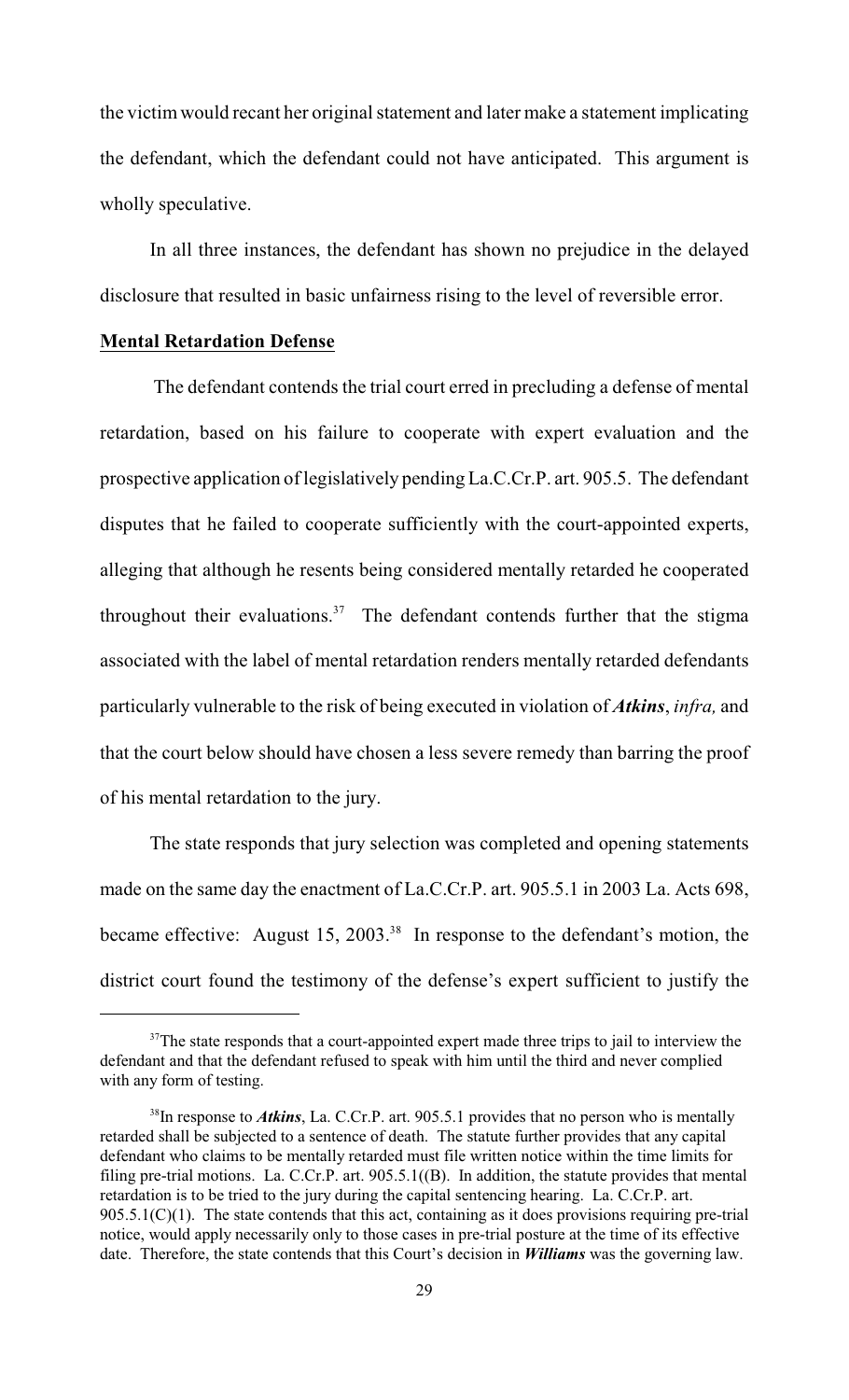appointment of a commission to evaluate the defendant in accordance with this Court's decision in *State v. Williams*, 01-1650 (La. 11/1/02), 831 So. 2d 835. Based on the commission's opinion, the district court found that the defendant failed to show he was mentally retarded by a preponderance of the evidence. The state also implies that the defense opted during the penalty phase to depict the defendant instead as a productive, positive, and functioning member of society rather than trying to place evidence before the jury that would show impairment in defendant's adaptive functioning.

In *Atkins v. Virginia*, 536 U.S. 304, 122 S.Ct. 2242, 153 L.Ed.2d 335 ( 2002), the United States Supreme Court held that execution of mentally retarded persons constitutes an excessive punishment and thus violates the Eighth Amendment. However, the Supreme Court declined to adopt a uniform definition of mental retardation, and instead, left the task of defining mental retardation to the states. *Id.*, 536 U.S. at 317, 122 S.Ct. at 2250. This Court addressed *Atkins* in *State v. Williams*, *supra* at 861, and directed trial courts in post-*Atkins* hearings:

 1) to order a pre-trial evidentiary hearing on the issue of mental retardation when the court has 'reasonable grounds' to believe a defendant is mentally retarded, [La.C.Cr.P.] art. 643; 2) to hold the hearing before a judge, not a jury; 3) to require the defendant to prove by a preponderance of the evidence that he meets the criteria established in Louisiana's statutory definition of mental retardation, LSA-28:381 [defining retardation as "significantly subaverage general intellectual functioning existing concurrently with deficits in adaptive behavior, and manifested during the developmental period"].

In response to both *Atkins* and *Williams*, the legislature enacted 2003 La. Acts 698, which created La.C.Cr.P. art. 905.5.1. The recently enacted article, which took effect on August 15, 2003, provides for a procedure to be used in the event that a defendant raises a claim of mental retardation and requires proof of the allegation of mental retardation by a defendant in a capital case before the jury unless the state and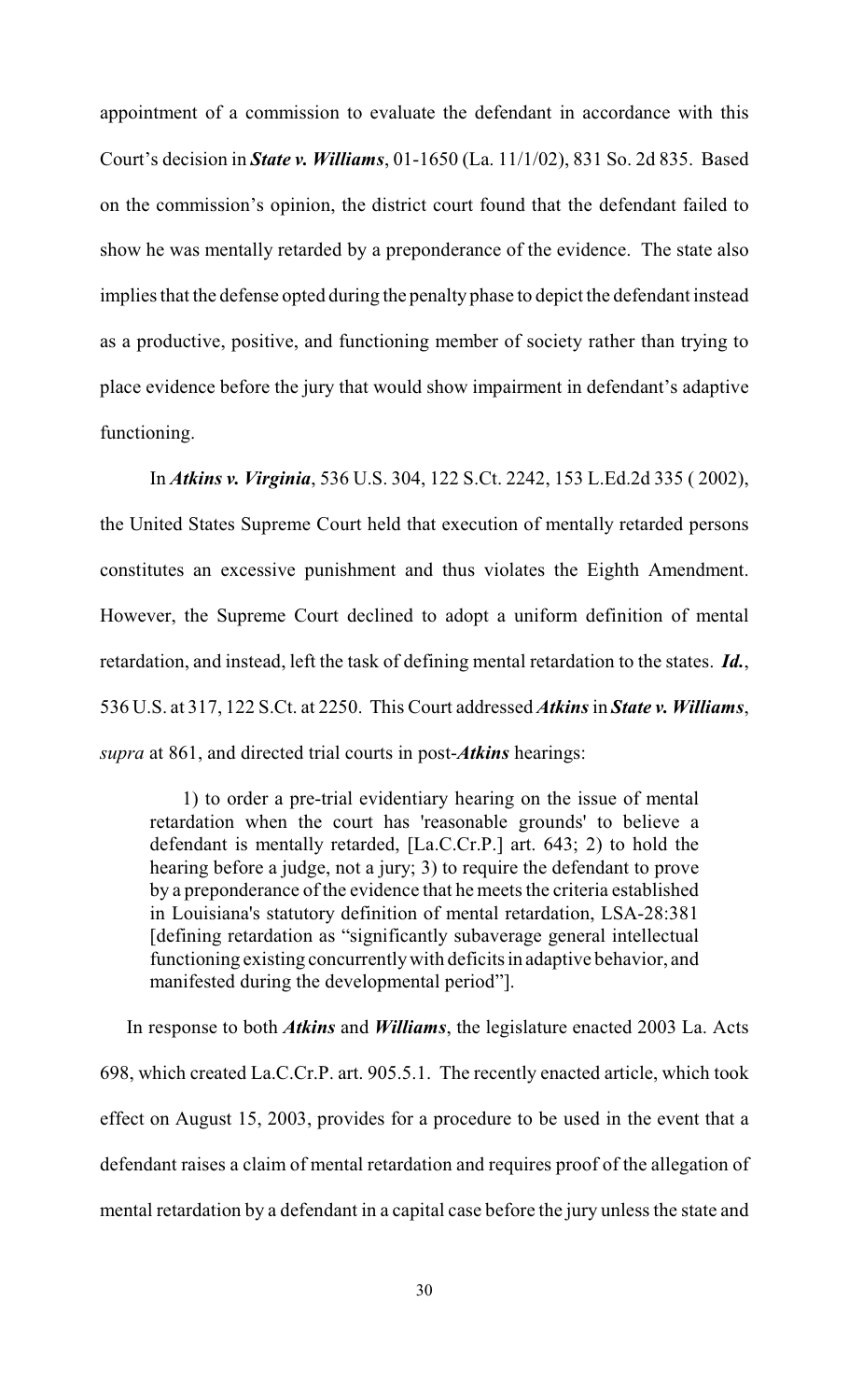defendant agree that the issue is to be tried by the judge. In all likelihood, however, a jury determination of mental retardation is not required for the statute to survive constitutional scrutiny. In fact, in *Williams*, we addressed that very issue and opined:

The Supreme Court would unquestionably look askance at a suggestion that in *Atkins* it had acted as a super legislature imposing on all of the states with capital punishment the requirement that they prove as an aggravating circumstance that the defendant has normal intelligence and adaptive function. *Atkins* explicitly addressed mental retardation as an exemption from capital punishment, not as a fact the absence of which operates "as the functional equivalent of an element of a greater offense."

*Id*., 831 So.2d at 860, n.35 (quoting *Ring v. Arizona*, 536 U.S. 584, 609, 1225 S.Ct.

2428, 2443, 153 L.Ed.2d 556). Moreover, in *Apprendi v. New Jersey*, the Supreme

Court distinguished those findings which would increase punishment and thus

required a jury determination and proof beyond a reasonable doubt and those facts

that reduce punishment, which are not required to be submitted to a jury, stating:

If facts found by a jury support a guilty verdict of murder, the judge is authorized by that jury verdict to sentence the defendant to the maximum sentence provided by the murder statute. If the defendant can escape the statutory maximum, by showing for example, that he is a war veteran, then a judge that finds the fact of veteran status is neither exposing the defendant to a deprivation of liberty greater than that authorized by the verdict according to statute nor is the judge imposing upon the defendant a greater stigma than that accompanying the jury verdict alone.

530 U.S. 466, 490, n. 16, 120 S.Ct. 2348, 2363 (2000). *See also* Tobolowsky, Atkins

Aftermath: Identifying Mentally Retarded Offenders and Excluding Them from

Execution, 30 J. Legis. 77, 208 (2003) ("[I]t does not appear that the Court's holdings

in *Apprendi* and *Ring* require a jury determination regarding the *Atkins* mental

retardation issue.").

In fact, both commentators and appellate courts have expressed serious reservations about jurors deciding the issue of mental retardation at the penalty phase of capital trials. *See* Tobolowsky, *supra*, p. 109 ("[P]lacing the *Atkins* mental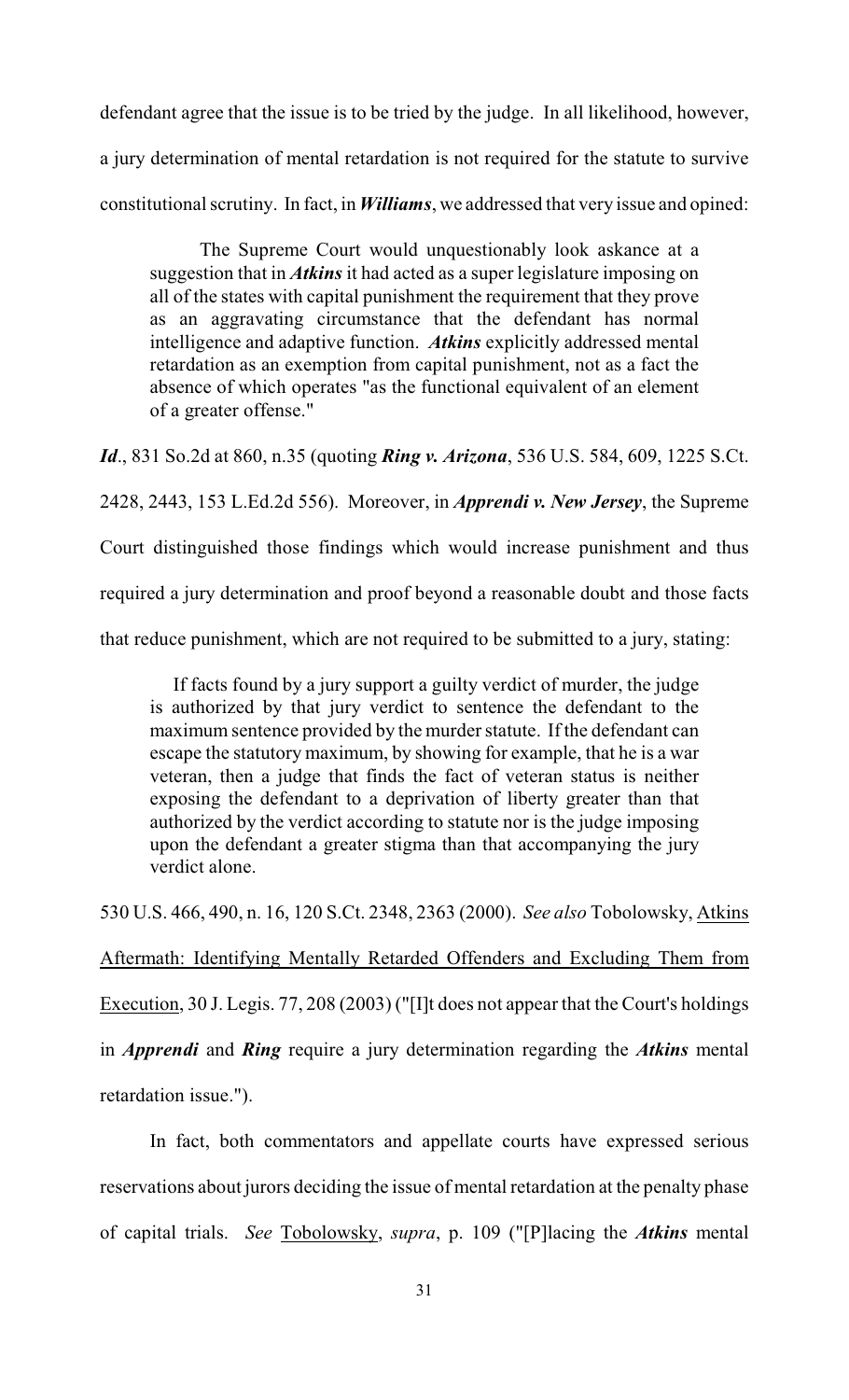retardation determination within the punishment proceeding could be confusing to jurors who might misconstrue it as interrrelated with the culpability issues before them or otherwise to be balanced with or against such issues."); *Murphy v. State*, 54 P.3d 556, 575-77 (Okla.Crim. App. 2002) (Chapel, J. concurring in result) (at penalty phase determination of mental retardation, jurors resolution of issue may be improperly influenced by evidence that "can only improperly appeal to jurors' emotions and passions"). Accordingly, several states actually require the court to make the determination of whether a defendant is mentally retarded before trial. *See* Ariz. Rev. Stat. § 13-703.02; Colo. Rev. Stat. § 18-1.3-1102; Ind. Code Ann. § 35-36-9-1; Ky. Rev. Stat. Ann. § 532.135; S.D. Codified Laws 23-A-27A-26.1 to .7. Twenty-one of the thirty states that have enacted procedures for determining mental retardation for those accused of capital offenses provide for a pre-trial determination by a judge. However, perhaps in an abundance of caution following *Ring*, other jurisdictions with large death row populations have adopted statutory schemes whereby the jury must determine whether a defendant has established that he is mentally retarded and thus ineligible for execution. *See e.g.*, Va. Code Ann. § 19.2- 264.3:1.1(C) ("In any case in which the offense may be punishable by death and is tried before a jury, the issue of mental retardation, if raised by the defendant in accordance with the notice provisions . . . shall be determined by the jury as part of the sentencing proceeding  $\dots$ "); N.C. Gen. Stat. § 15A- 2005(c)(issue of mental retardation shall be submitted to the court pre-trial only with the consent of the state) N.C. Gen. Stat. §15A-2005(e)(court shall submit issue of mental retardation to jury at sentencing).

Emphasis has been placed on discussing the legitimacy of a judicial determination of whether a defendant is mentally retarded and therefore protected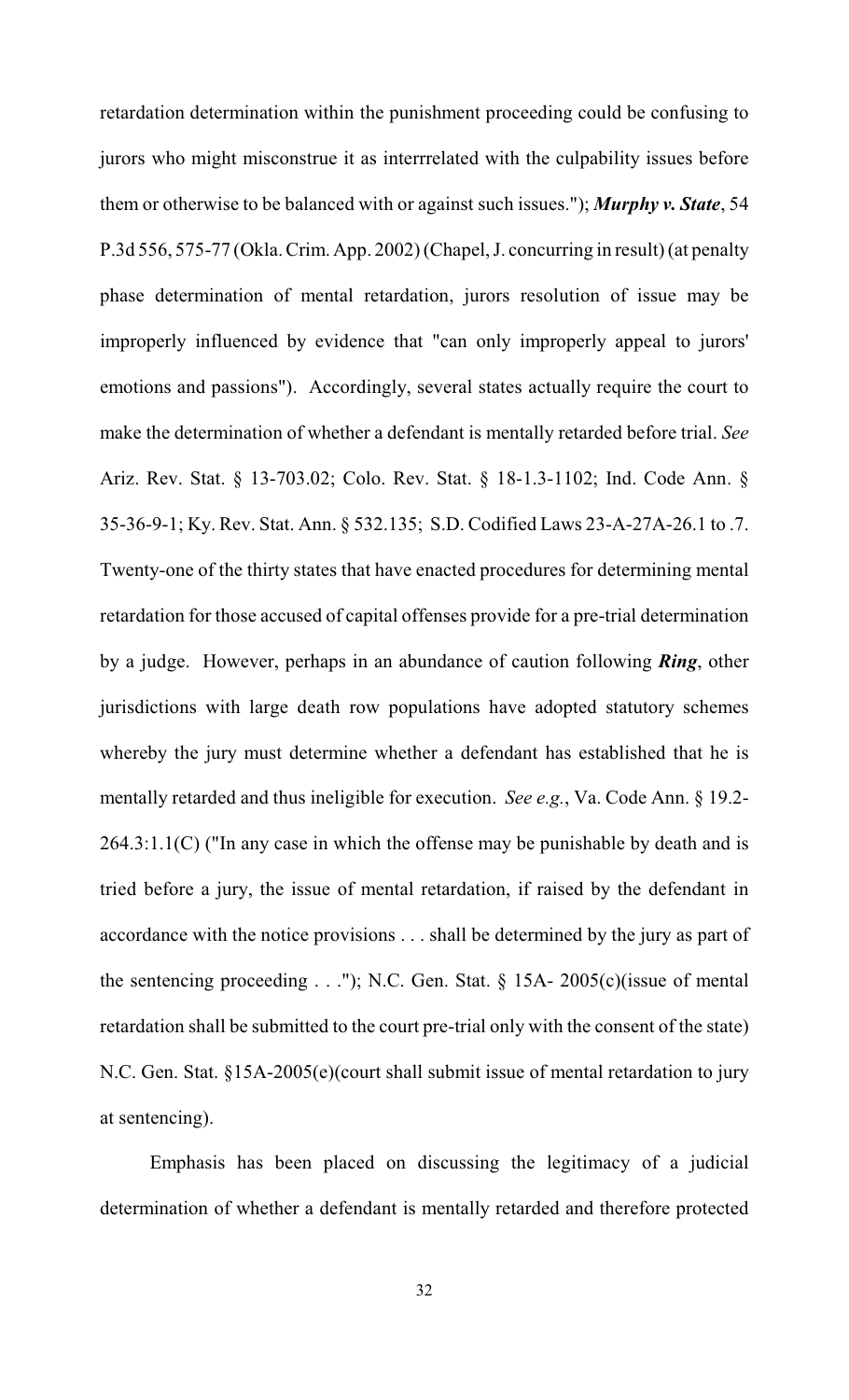from capital punishment by *Atkins,* because that is essentially what occurred in the instant case, despite the efforts of defense counsel to make it appear that the defendant was prevented from litigating this issue. The defense first interjected the question of defendant's mental status in April, 2003, when it filed a motion to stay all proceedings pending action on several bills submitted to the legislature in response to *Atkins*. Counsel had previously submitted to the court ex parte information which they believed supported a finding that defendant is mentally retarded. The trial court denied the motion to stay the proceedings but agreed to hold a hearing on whether reasonable grounds existed for appointing a sanity commission to delve into defendant's mental status. At the hearing conducted on May 1, 2003, Dr. Marc Zimmerman, a psychologist and well-known defense expert on a variety of mental heath topics including mental retardation, *see, e.g.*, *State v. Dunn*, 01-1635 (La. 11/1/02), 831 So.2d 862, 877, testified that on the basis of objective tests administered to defendant in jail, he had determined that defendant has an I.Q. of 70, on the cusp of mild mental retardation. The doctor was inclined to that diagnosis but refrained from giving a firm opinion because he had not had the time to assess whether the defendant suffered from multiple adaptive skills impairment, as suggested by poor school performance and placement in special education, or whether the signs of mental retardation had manifested themselves before defendant was 18 years old. On the basis of Dr. Zimmerman's testimony, the trial court appointed a commission composed of Drs. Hannie and Griffin to examine the defendant and determine whether he is mentally retarded.

The trial court began the hearing conducted on the commission's report, June 27, 2003, by denying a renewed motion by the defense to postpone the matter until after the effective date of the pending *Atkins* legislation. The court further noted that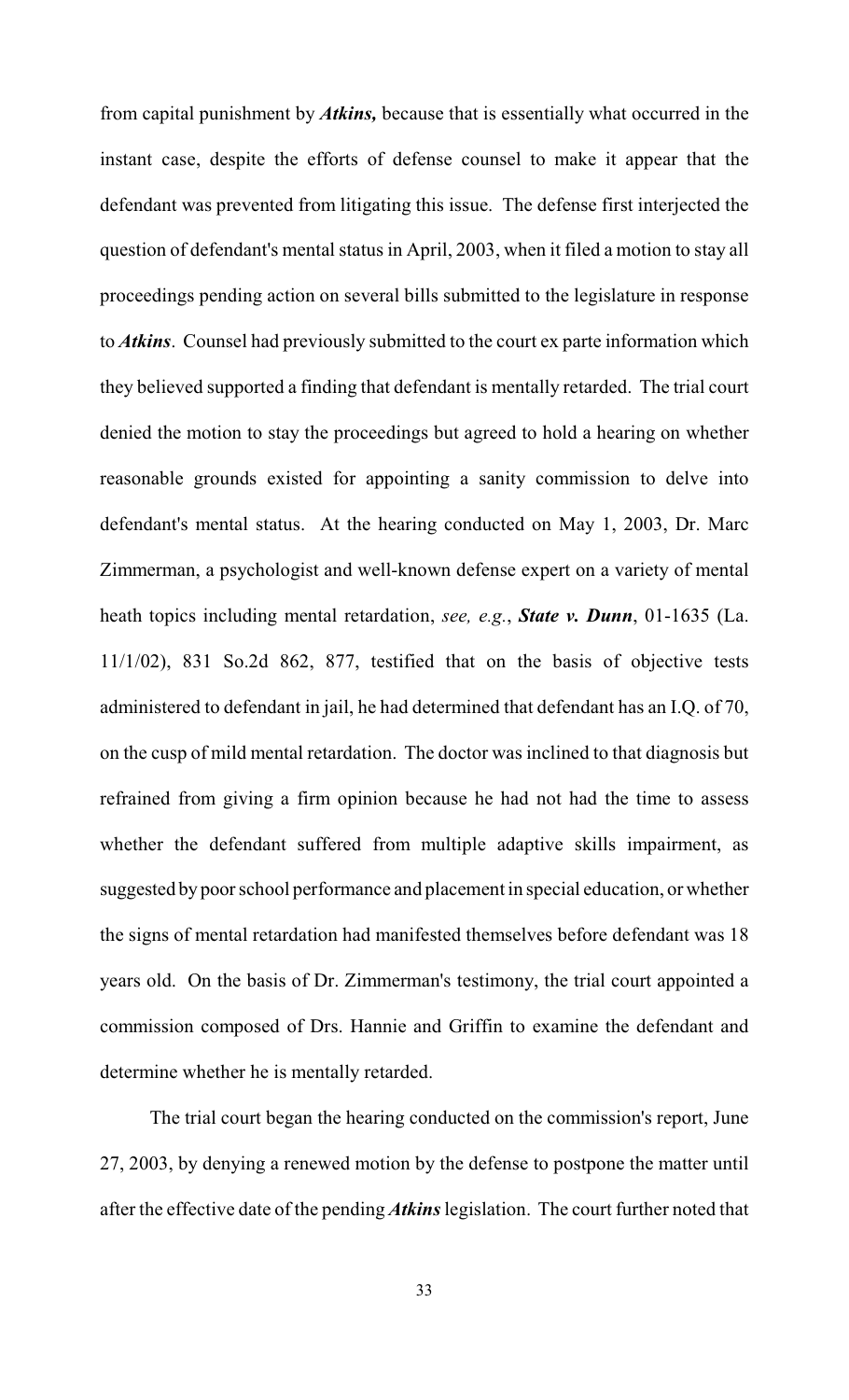it was proceeding by analogywith a sanity commission and first heard testimony from Dr. Thomas Hannie, a clinical psychologist. Dr. Hannie testified that he had made three trips to the jail; on the first two occasions, the defendant refused to speak to him, although on the second trip the doctor had brought counsel with him to smooth the way; however, on the third occasion, May 27, 2003, the defendant agreed to speak with him but flatly refused to take any tests.

Dr. Hannie had found no indicia of mental retardation in the defendant's school records.<sup>39</sup> Dr. Hannie had also reviewed defendant's writing samples, which this expert considered to have been produced at the level of an average high school graduate.<sup>40</sup> According to Dr. Hannie, the defendant was articulate, and able to discuss the consequences of retardation on his potential sentence, but politely refused to take any tests. He was neat, well groomed, and his speech was clear and intelligent, showing no impairment in thought processes. He also writes well and in an organized fashion, according to this expert. Most critically, Dr. Hannie took a life history from defendant which appeared completely inconsistent with a diagnosis of mental retardation. By his own account, the defendant began his employment history at age 17 when he managed a cleaning crew at K-Mart. He then obtained a commercial operator's license and drove trucks throughout the United States, especially to the Eastern seaboard, using a map to find his way. The defendant also worked as a cook in a private school and ran his own catering business for parties and banquets. He had been employed by Job Link and Crossroads at their group homes for the mentally retarded. The defendant had also driven buses and worked his way up to First Mate on a tugboat. In the meanwhile, he had married twice. The defendant played the

<sup>&</sup>lt;sup>39</sup> Instead, this expert attributed that the defendant's school problems to behavior problems.

 $40$ <sup>th</sup> The defendant dropped out of school in junior high but then obtained his GED, although the documentary evidence of GED completion is disputed.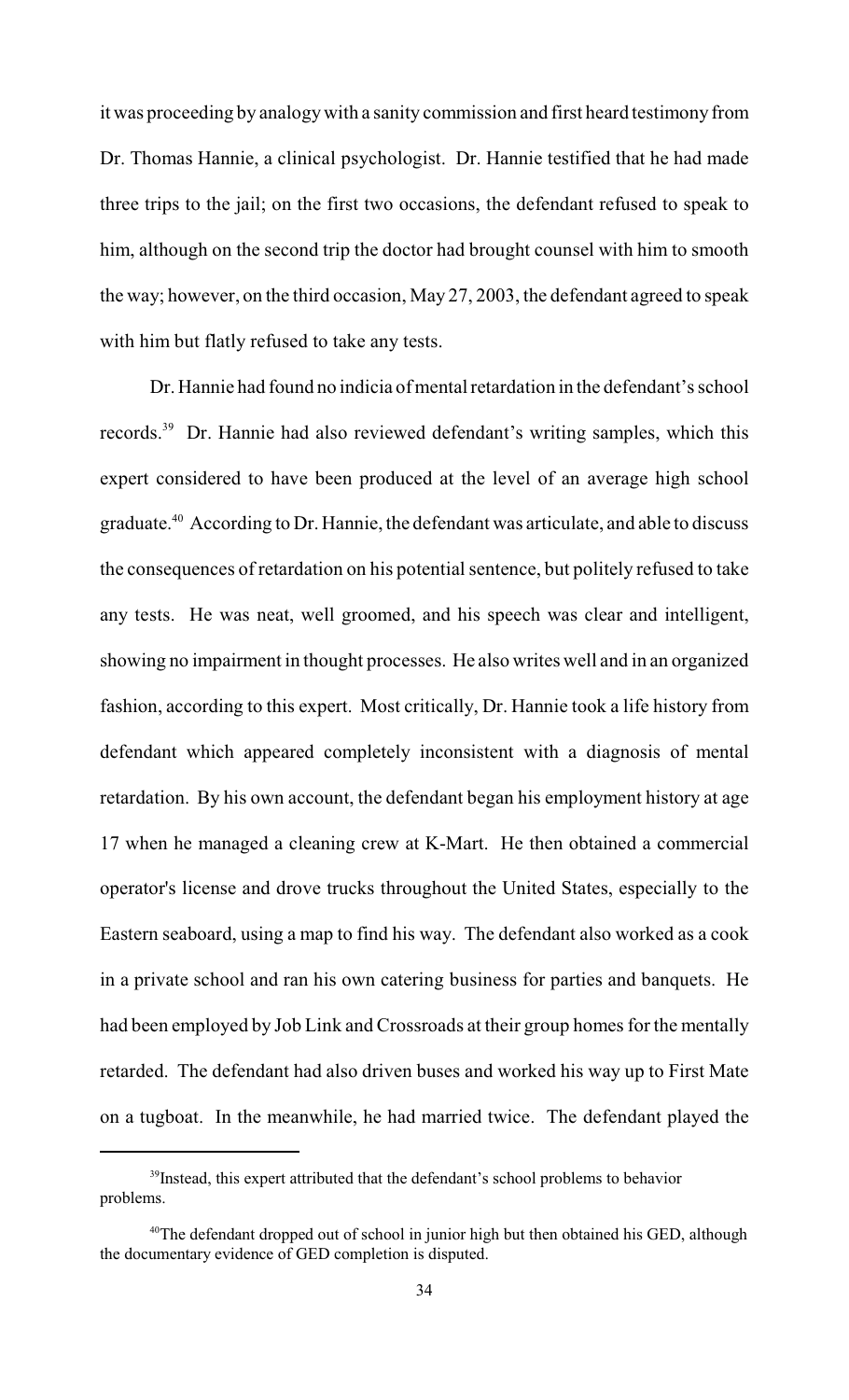piano and taught himself all of the wind instruments. He directed a choir and recorded CDs with them. He had also opened a wholesale grocery business and operated a janitorial service. Following his arrest in the present case, the defendant became a "Podman" or someone with responsibility for an area in jail and the people in it. Dr. Hannie spoke with a Deputy Sullowd at the jail and learned that defendant had handled his responsibilities as a Podman "very well," that he communicated well and took the initiative, that he was helpful to others and that he read so much that he had to box some of the material up and send it home. Deputy Sullowd informed Dr. Hannie that he had dealt with mentally retarded prisoners and that defendant "was on the opposite side of the world . . ."

The defendant resolutely maintained that he was not mentally retarded and after his interview with him and especially after receiving defendant's account of his own social and work history, Dr. Hannie found himself in complete agreement with him. In fact, Dr. Hannie disputed that the defendant's IQ test score of 70 placed him in the category of mild mental retardation as opposed to the "bottom of the borderline range of intelligen[ce]." Projecting the defendant's intelligence solely on the basis of the adaptive skills he had displayed, Dr. Hannie concluded that his IQ score would be 96- 100, well above the cutoff figure for mild mental retardation.

The commission's second member, Dr. Phillip Griffin, also a clinical psychologist, interviewed the defendant on June 4, 2004, after Dr. Hannie. The defendant initially resisted that interview but after Dr. Griffin sent him a message, he relented on the same day. Dr. Griffin's initial impression of defendant agreed with Hannie's. He appeared "neat and well groomed," a little "miffed at having to come talk to another psychologist," but calmed down quickly and appeared "willing to engage in conversation." Dr. Griffin agreed with Hannie that Dr. Zimmerman's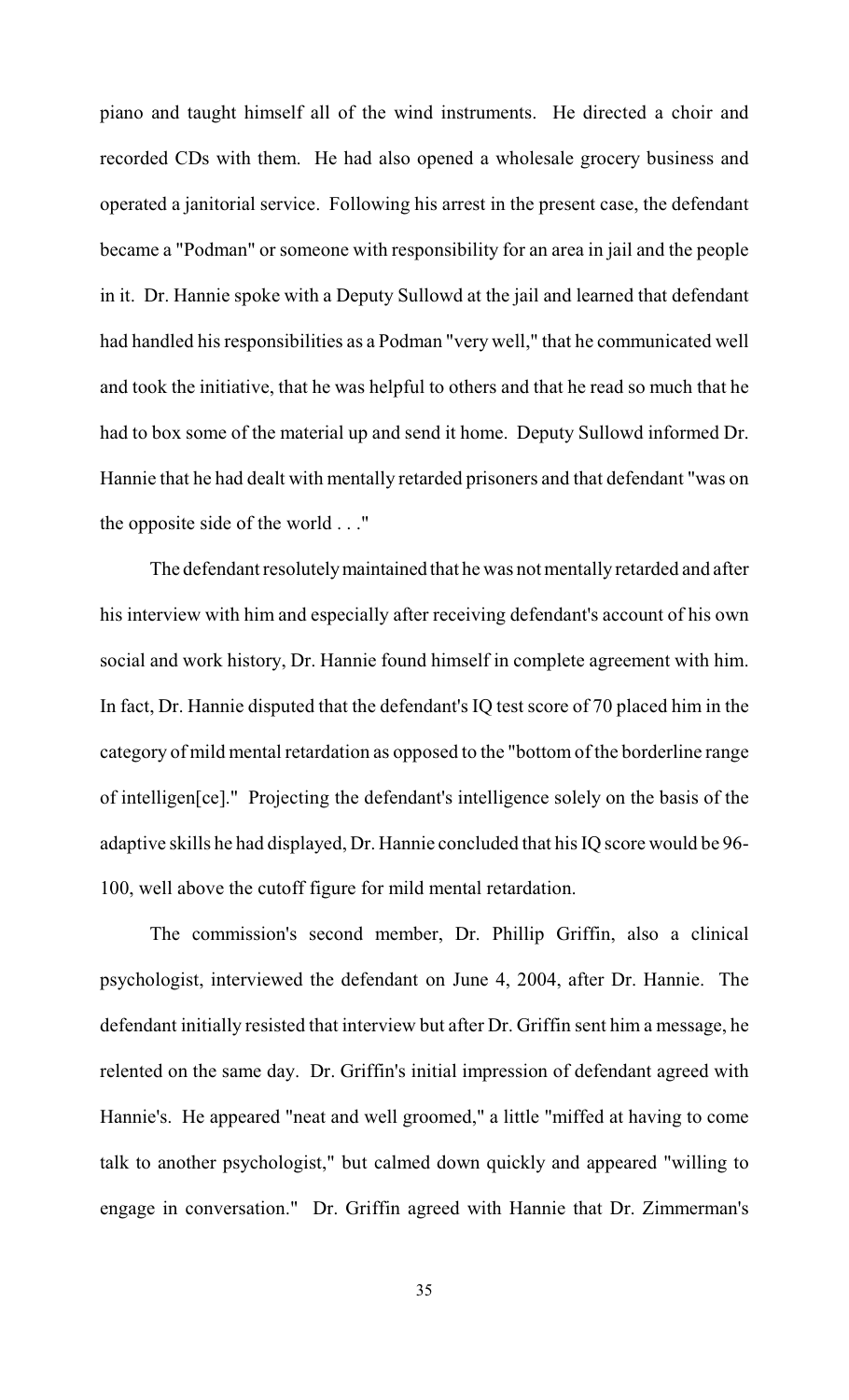measured IQ of 70 placed defendant in the borderline range of intelligence, slightly above mild mental retardation. Dr. Griffin also agreed that defendant particularly resisted any suggestion that he is mentally retarded stating, "[h]e seems to be a proud person," Dr. Griffin testified, and the defendant exhibited that pride by describing his work history in much the same manner as he did to Dr. Hannie. ("In those examples were some of his jobs: driving eighteen wheelers, counseling mentally retarded children, the fact that he's learned to play musical instruments, the fact that he reads law books to try to help his own case."). On the basis of the information provided by defendant, and his own view of the significance of the 70 IQ measured by Dr. Zimmerman, Dr. Griffin agreed with Dr. Hannie that defendant did not exhibit any of the diagnostic criteria of mental retardation.

After hearing the expert testimony, the court found that the defendant did not prove by a preponderance that he was mentally retarded. The court perceived the controlling law at that moment to be *Williams*. Although the court noted that it would have preferred that the defendant had cooperated with additional testing, the court found that clear and convincing evidence established that the defendant suffered no impairment in adaptive functioning. The trial court then made an observation that has brought forth a firestorm of protest in the defendant's brief. Well aware that 2003 La. Acts 698 had passed both houses of the legislature and was awaiting the Governor's signature, and that it would take effect on August 15, 2003, the trial court warned counsel that it would maintain its ruling and not submit the issue of mental retardation to a jury because the defendant had failed to cooperate fully with Drs. Hannie and Griffin, as La.C.Cr.P. art.  $905.5.1(G)^{41}$  would shortly require, and had

 $^{41}$ La. C.Cr.P. art. 905.5.1(G) provides that if the defendant making the claim of mental retardation fails to submit to or fully cooperate with any examination, upon motion of the district attorney, the district court "shall neither conduct a pretrial hearing concerning the issue of mental retardation nor instruct the jury of the prohibition of executing mentally retarded defendants."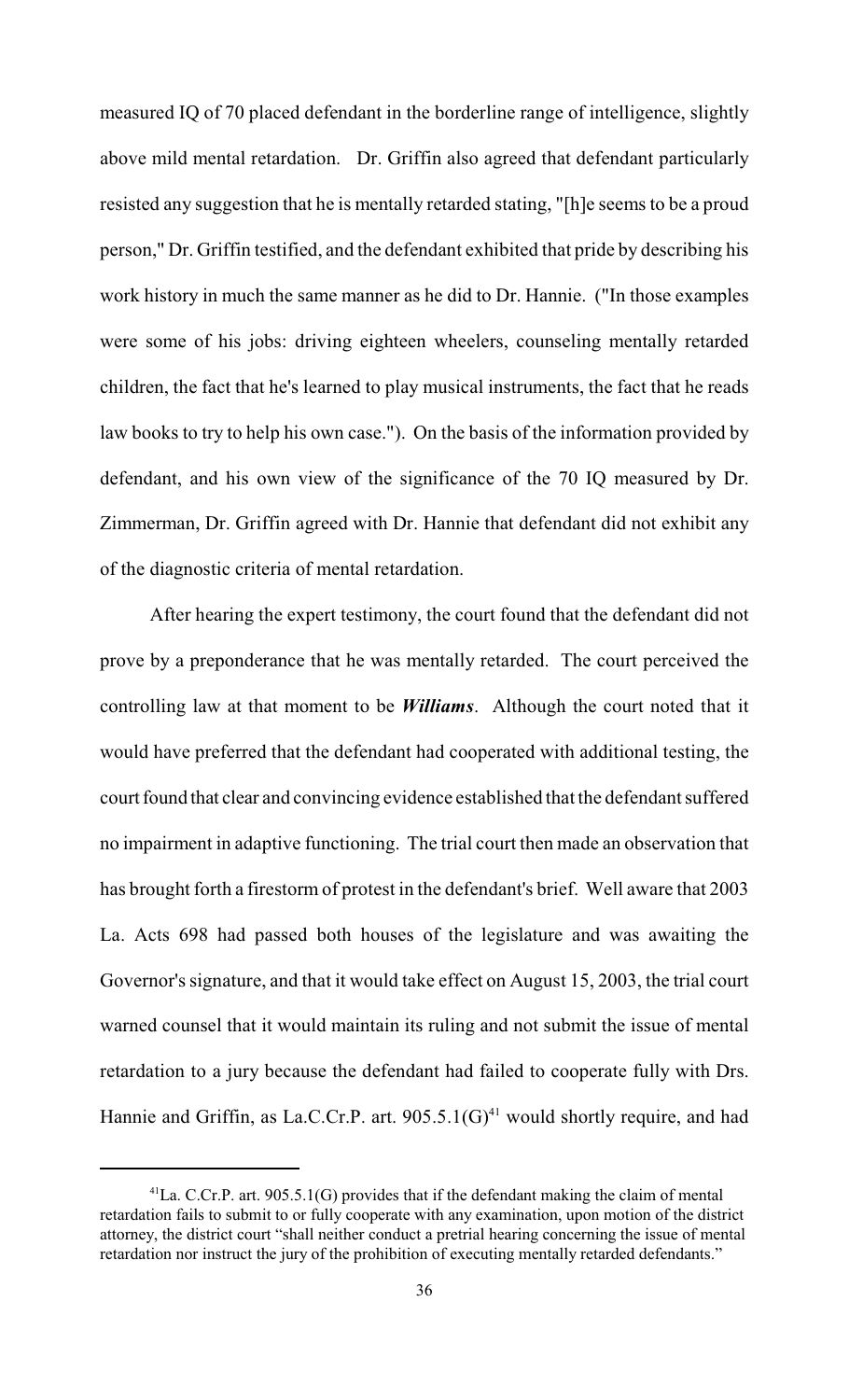thereby lost his right to an instruction to jurors about the exemption of mentally retarded persons from capital punishment.

In a later written judgment, the trial court adhered to this ruling but clarified that the defense would have the opportunity to present, and a jury to consider, any evidence of defendant's alleged mental retardation as a mitigating circumstance. True to its word, the court then granted on July 17, 2003, less than a month before trial, the state's motion to preclude any jury instruction on the exemption of mentally retarded persons from execution. In fact, on August 16, 2003, one day after 2003 La. Acts 698 went into effect, the defense submitted a special requested charge on the exemption for mental retardation. The trial court did not rule on the motion on the record but in any event did not depart from its earlier rulings and did not instruct jurors on the exemption at the close of the penalty phase. During the penalty phase the parties stipulated to Dr. Zimmerman's measured IQ for defendant of 70. However, instead of presenting evidence of mental retardation as a mitigating factor, the defense presented witnesses to give jurors the opposite impression of the defendant as a capable and socially productive person with artistic leanings.

In brief, appellate counsel bitterly complains of the patent unfairness in the trial court's ruling which retroactively applied the rule of preclusion in La.C.Cr.P. art. 905.5.1 although the statute was not in effect at the time the defendant gave the interviews with Drs. Hannie and Griffin. Apart from that basic unfairness, and even apart from the question of whether defendant had in fact been uncooperative, counsel argues that La.C.Cr.P. art. 905.5.1 raises a host of constitutional questions under both the Fifth Amendment, by compelling the defendant to waive his privilege against selfincrimination under compulsion of the preclusion rule in subsection (G), and under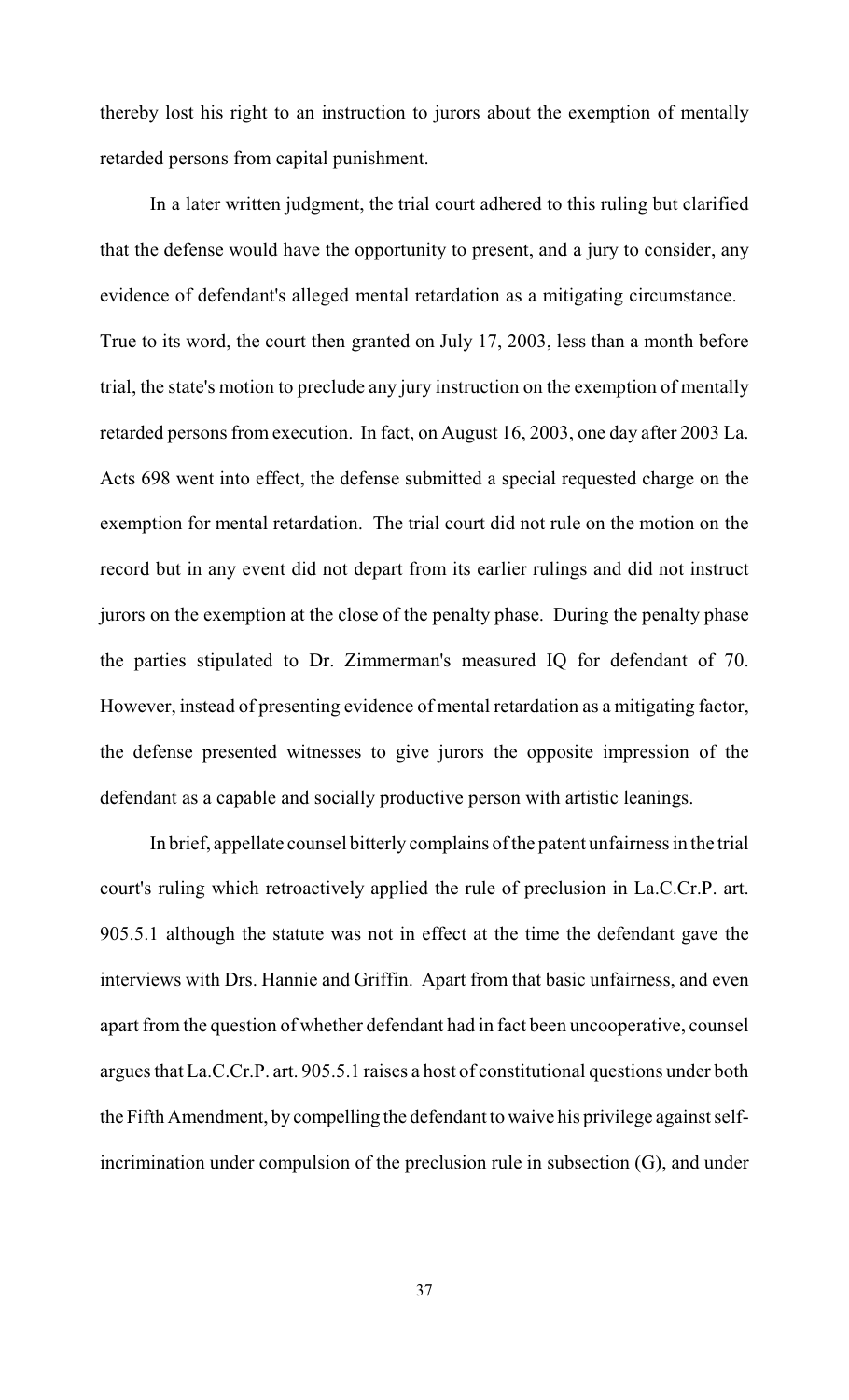the Eighth Amendment, by creating "the unacceptable risk that individuals with mental retardation will be executed . . ."

Under other circumstances, the trial court's determination over defense objection to rule on the reports of Drs. Hannie and Griffin only two months before 2003 La. Acts 698 became effective, yet its willingness to apply the act's provisions against the defendant to preclude any consideration at trial of the *Atkins* exemption, might raise serious questions. However, in the present case, no basic unfairness to the defendant resulted because the record is devoid of any evidence that he is in fact mentally retarded. The trial judge was not necessarily wrong in refusing to delay matters even two months and in ruling on the question of the defendant's mental status. The court was following the procedure set out by this Court in *Williams* as appropriate for resolving the question and, as discussed above, this Court was not alone in deeming the issue one for a judge to decide in a pre-trial context before the Louisiana legislature expressed its own superceding view. Given the testimony of Drs. Hannie and Griffin which fully supported the trial court's primary ruling that the defendant is not mentally retarded, an instruction on the *Atkins* exemption was not pertinent to the case, and the record otherwise forecloses any possibility that the trial court's ruling on the merits induced the defense decision not to present mitigating evidence of defendant's alleged mental retardation for jurors at the sentencing stage. The trial court had expressly left open the opportunity for the defense to make that showing in mitigation, and it appears that counsel instead chose of their own volition a different path by presenting evidence of the defendant's productive role in society before the rape of his stepdaughter and, even, after his arrest, in jail as a "Podman," suggesting in a positive light that the defendant had worked hard and successfully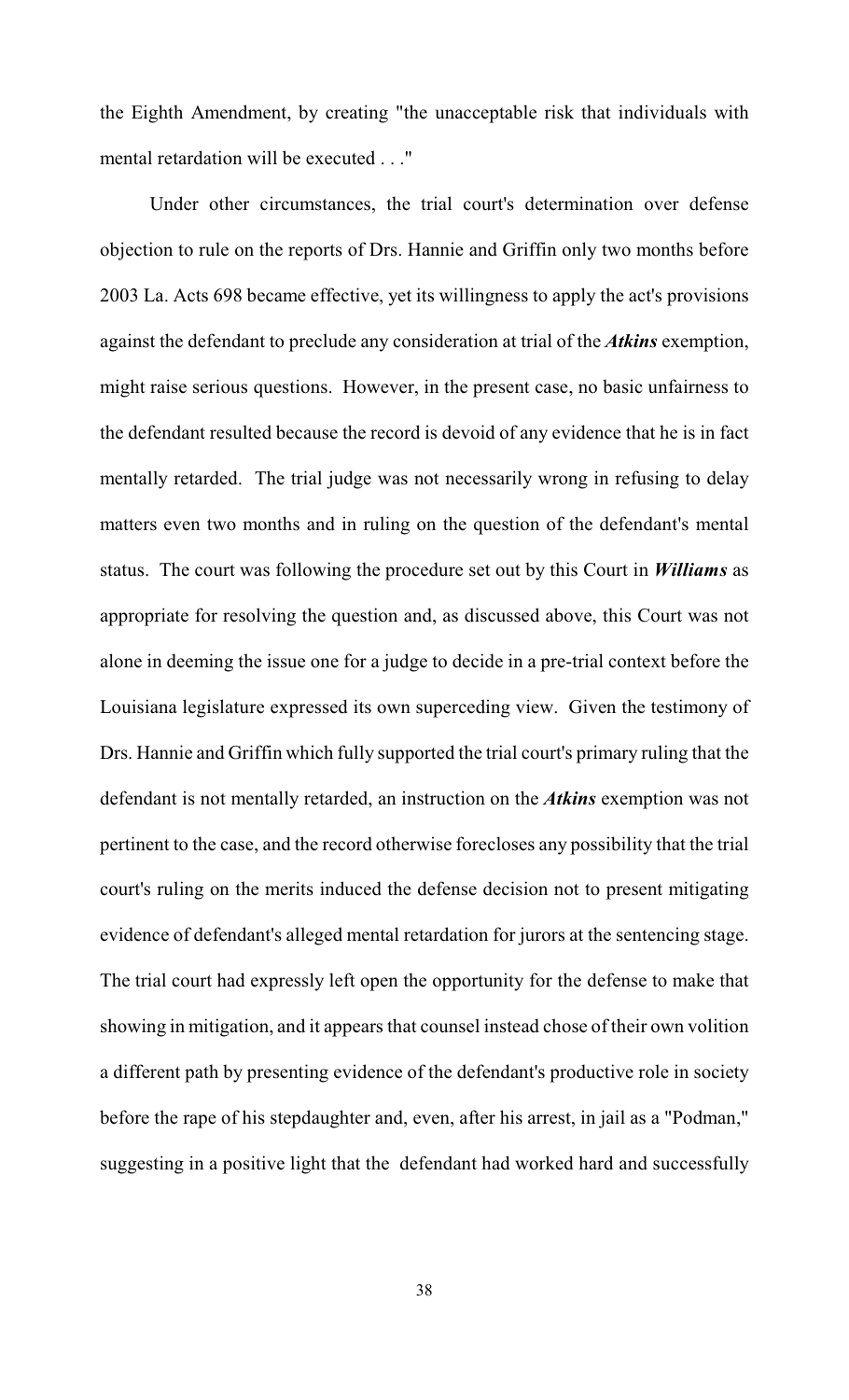to overcome any disadvantage caused by his marginal intelligence as measured by Dr. Zimmerman.

These assignments of error lack merit.

## **Limited Mental Functioning**

The defendant contends the trial court erred in denying his motion to allow guilt phase testimony of limited mental functioning. He contends that this evidence was essential to understand his statements to police and his reactions to the crime perpetrated on his stepdaughter, including the phone calls he made. The state presented witnesses to show that the defendant's reactions were unusual and therefore suspicious. The defendant contends those reactions could be innocently explained in light of his mental limitations.

La.C.Cr.P. art. 651 provides that "[w]hen a defendant is tried upon a plea of `not guilty,' evidence of insanity or mental defect at the time of the offense shall not be admissible." Louisiana does not recognize a defense of "diminished mental capacity" short of legal insanity. *State v. Deboue*, 552 So.2d 355, 366 (La. 1989), *cert. denied*, 498 U.S. 881, 111 S.Ct. 215 (1990); *State v. Nelson*, 459 So.2d 510 (La. 1984); *State v. LeCompte*, 371 So.2d 239 (La. 1978). Legal insanity, in Louisiana, is the inability to distinguish right from wrong with reference to the conduct in question. La. R.S. 14:14.

The defendant's contention that he should have been permitted to explain his behavior by presenting evidence of mental retardation, in addition to amounting to a "diminished mental capacity" defense short of legal insanity, is contrary to the evidence presented by the defense as presented above, which showed that the defendant in fact showed no impairment in daily living skills.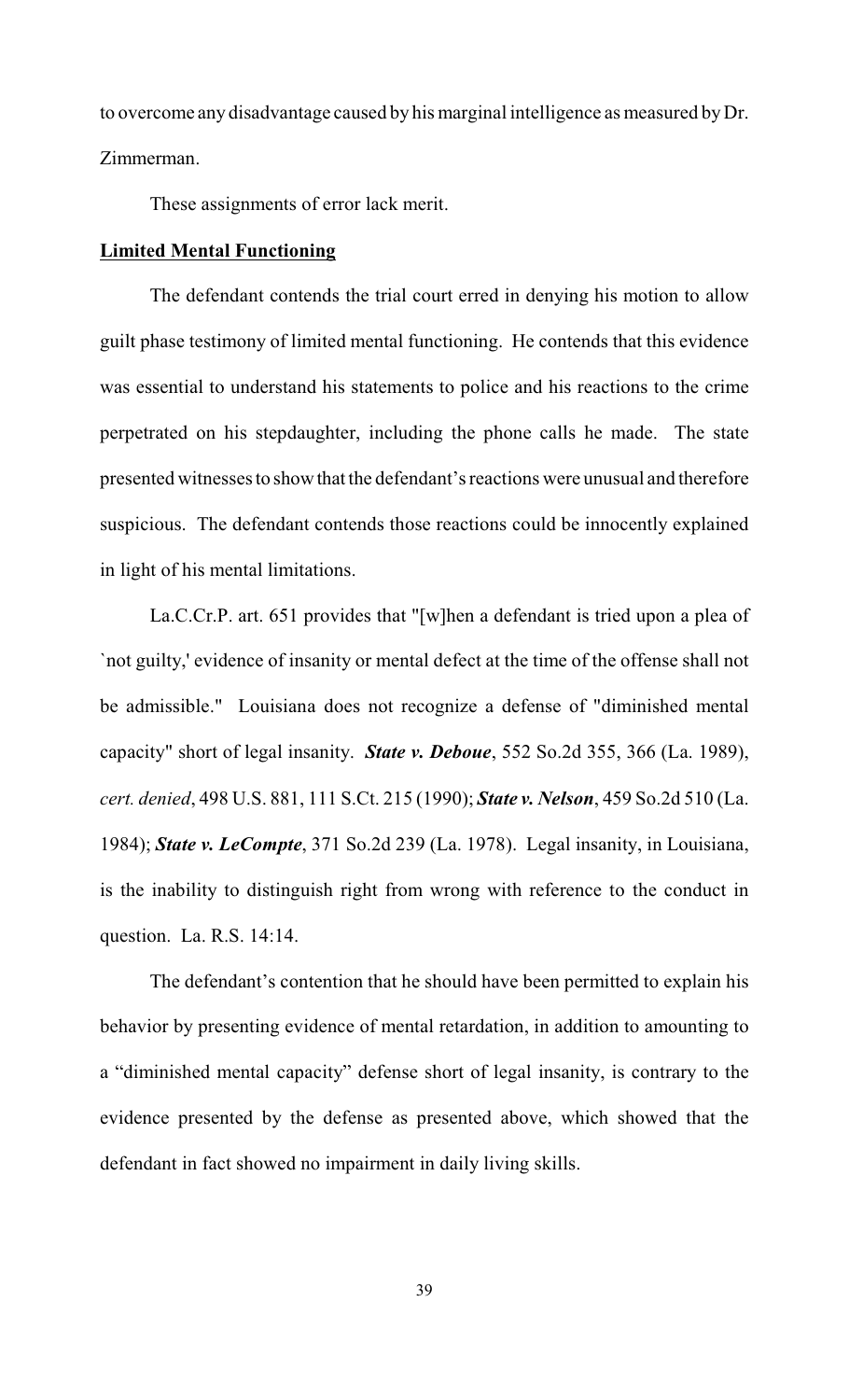#### **Victim's Emotional Display**

The defendant contends the victim's display of emotions on the stand tainted the proceedings and should have resulted in mistrial, particularly in this case in which the district court refused a defense request to instruct the jury to disregard the emotional display and makes its findings solely on the evidence. The defendant notes that the state was able to capitalize on one outburst, which resulted when the prosecuting attorney left the courtroom and the victim waited on the stand for the prosecutor to return, in closing argument.

Assuming arguendo the facts as presented by the defendant, however, La.C.Cr.P. art. 775 states that "a mistrial shall be ordered . . . when prejudicial conduct in or outside the courtroom makes it impossible for the defendant to obtain a fair trial . . ." *See also* La.C.Cr.P. art. 905.1 (adopting trial procedures into penalty phase). A mistrial, however, is a drastic remedy and a trial judge has broad discretion in determining whether conduct is so prejudicial so as to deprive an accused of a fair trial. *State v. Wingo*, 457 So.2d 1159, 1166 (La. 1984). However, as a general proposition unsolicited statements and spontaneous conduct of a witness are usually not grounds for a mistrial. *See State v. Newman*, 283 So.2d 756, 758 (La. 1973).

The record also reflects that there were no verbal outbursts by the victim; rather she was crying and looked upset, the degree to which is disputed. Furthermore, the district court noted that the victim's state was understandable, minimal, and that the jury appeared unaffected by it. In similar cases, more extreme emotional displays have not warranted a mistrial. *See e.g.*, *State v. Hopkins*, 626 So.2d 820, 822-23 (La. App. 2 Cir. 1993) (although the victim's family was upset and cried during closing arguments, the trial judge denied a mistrial and although not immediately, did charge the jury not to be influenced by sympathy, passions, prejudice or public opinion);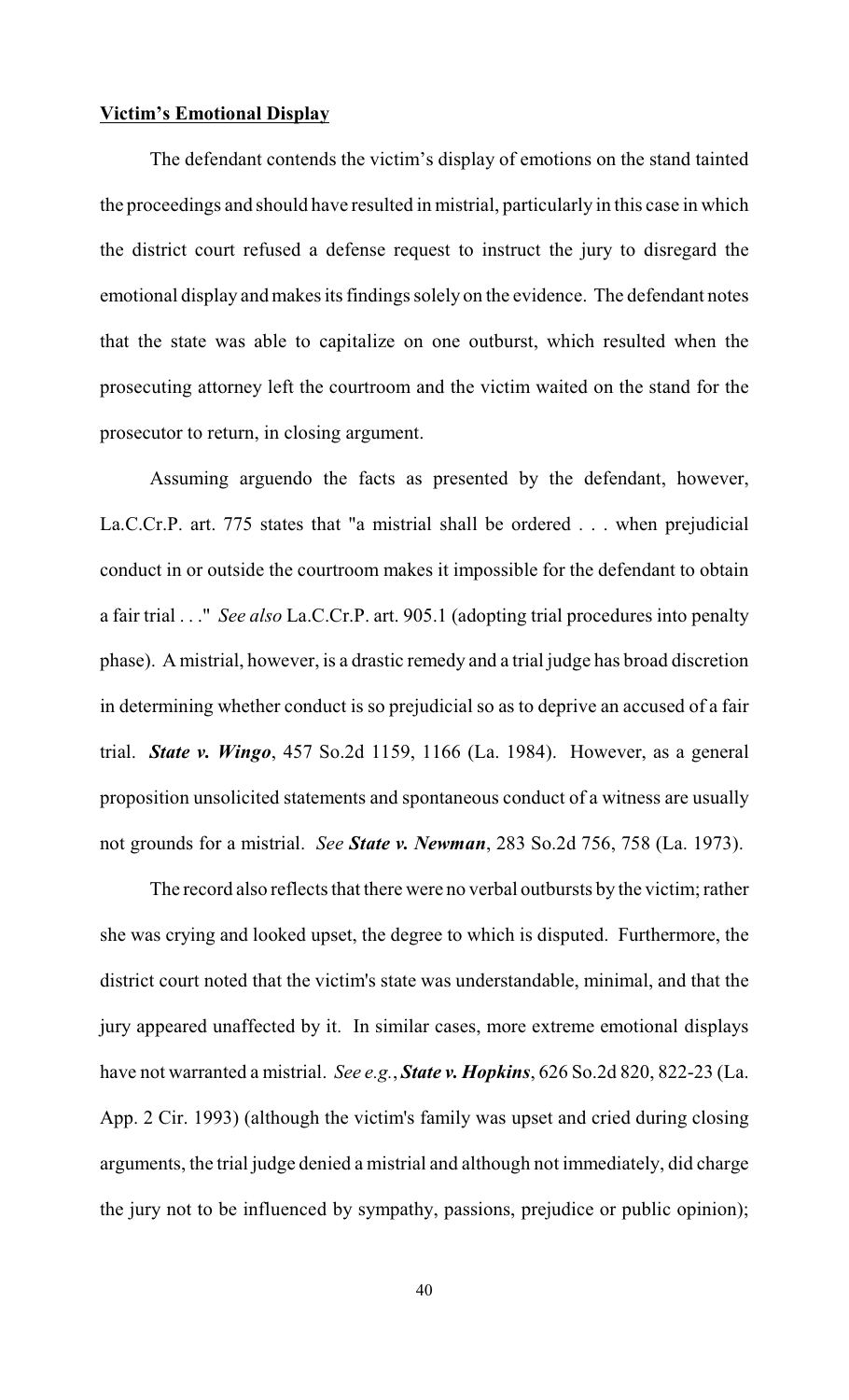*State v. Worthen,* 550 So.2d 399, 401-02 (La. App. 3 Cir. 1989) (appellate court affirmed the denial of a mistrial based on an unprovoked verbal outburst and crying by the victimwhile being cross-examined; the trial judge noted the victim's emotional state was understandable and strongly admonished the jury).

### **Prosecutorial Misconduct**

 The defendant contends the prosecution made several inappropriate comments during closing: (1) asking the jury to convict the defendant to protect the victim and (2) calling the defendant a monster. The defendant also contends the state improperly elicited testimony from the pediatric expert regarding the severity of the victim's injuries (which was not disputed) as a way of bolstering the victim's truthfulness despite the refusal of the trial court to qualify this witness as an expert in delayed reporting by victims of child sexual abuse.

To assist in evaluating these claims, closing arguments in their entirety have been reviewed. First, the state argued that the defendant engaged in suspicious behavior, which included phone calls and attempting to clean the carpets, before reporting the rape. The state noted that no other person saw the person fleeing on a bicycle, as reported by the defendant, despite the proximity of the responding officer and the quick police response. The state argued further that there was no evidence of a rape occurring outside. The state noted that the defendant's description of the perpetrator did not match Devon Oatis. Finally, the state argued that the victim's second videotaped interview resulted from her need finally to tell the truth.

The defense responded that the computer screen at the carpet cleaning service did not match the witness's memory of the call, and asked the jury to consider the fallibility of human memory when considering the phone call evidence. The defense explained the defendant's unusual behavior as resulting from an understandable and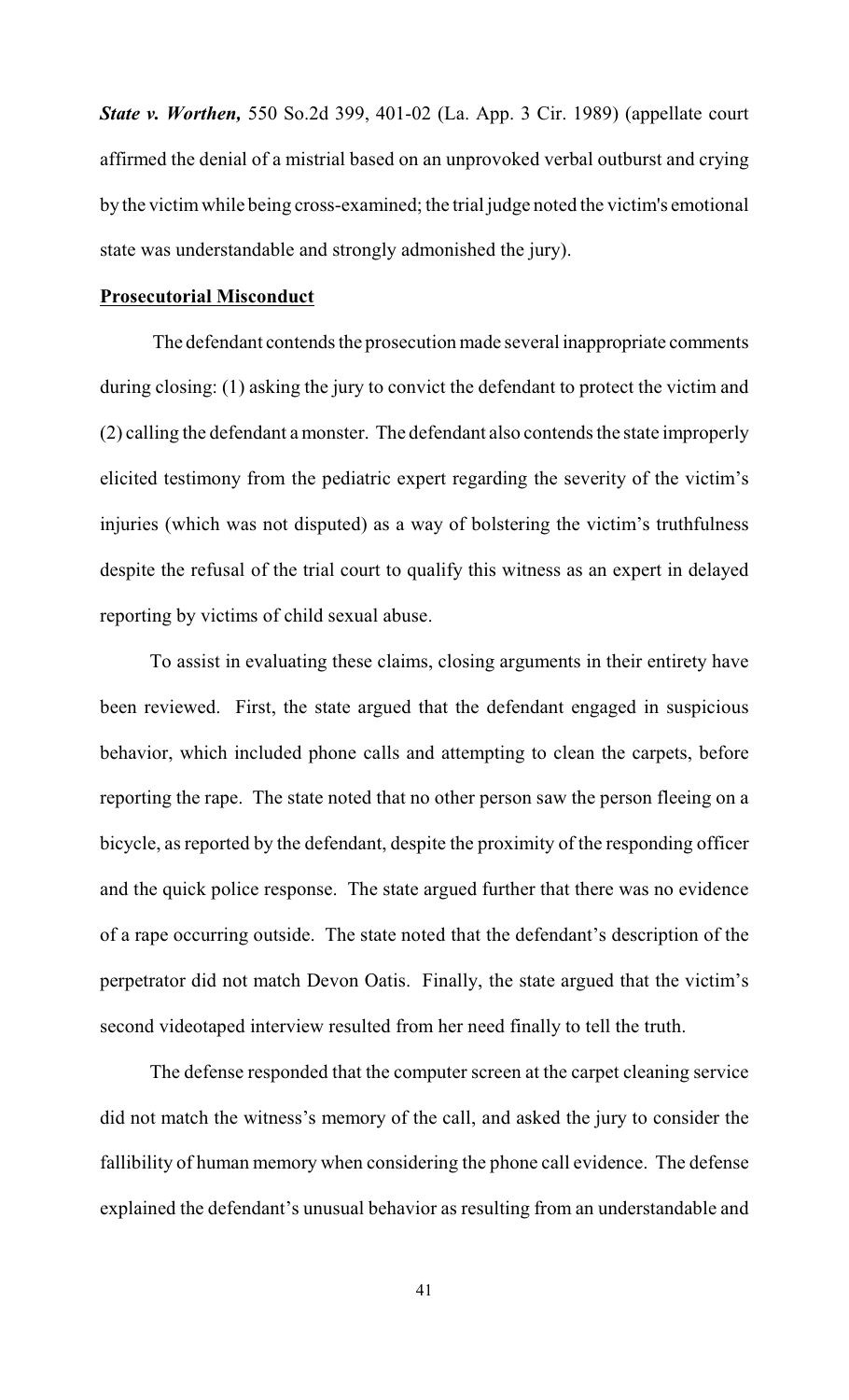natural reluctance to tell persons outside the family that his stepdaughter had just been raped. The defense argued that the victim's first videotaped interview was more detailed and consistent with the evidence, despite the obvious pressure placed upon her by the adults present. The defense noted that the second videotaped interview lacked detail. For example, the cargo blanket, which figured prominently in the crime, was never mentioned in that interview. Therefore, the defense asked the jurors to compare the two statements and determine which was true. The defense added that the mattress pad, relied upon by the state initially in suspecting the defendant, was shown by DNA testing to be irrelevant to the crime. The defense argued that, although the police described Devon Oatis's bicycle as inoperable, a witness testified that she saw him riding it. The defense suggested that it could not be coincidental that Devon Oatis arranged to have his mother pick him up from school the same day as the rape. The defense responded to the state's assertion that the defendant delayed in reporting the rape by arguing that, given the extent of the blood loss, it was not possible that the defendant delayed very long, if at all. The defense finally characterized the case as one based solely on emotion but argued that, when the evidence was examined without emotion, there was simply insufficient proof to establish beyond a reasonable doubt that the defendant raped the victim.

The state argued in rebuttal that the defendant's phone calls the morning of the rape are too unusual to be explained innocently and noted that the discrepancy between the cleaning service's computer and employee's testimony was adequately explained by the witness. The state emphasized that the defendant was always present to interrupt the victim when she was questioned. The state argued that the defendant's identification of Oatis's bicycle was inconsistent. The state claimed that the victim's first videotaped statement of how the crime occurred simply did not make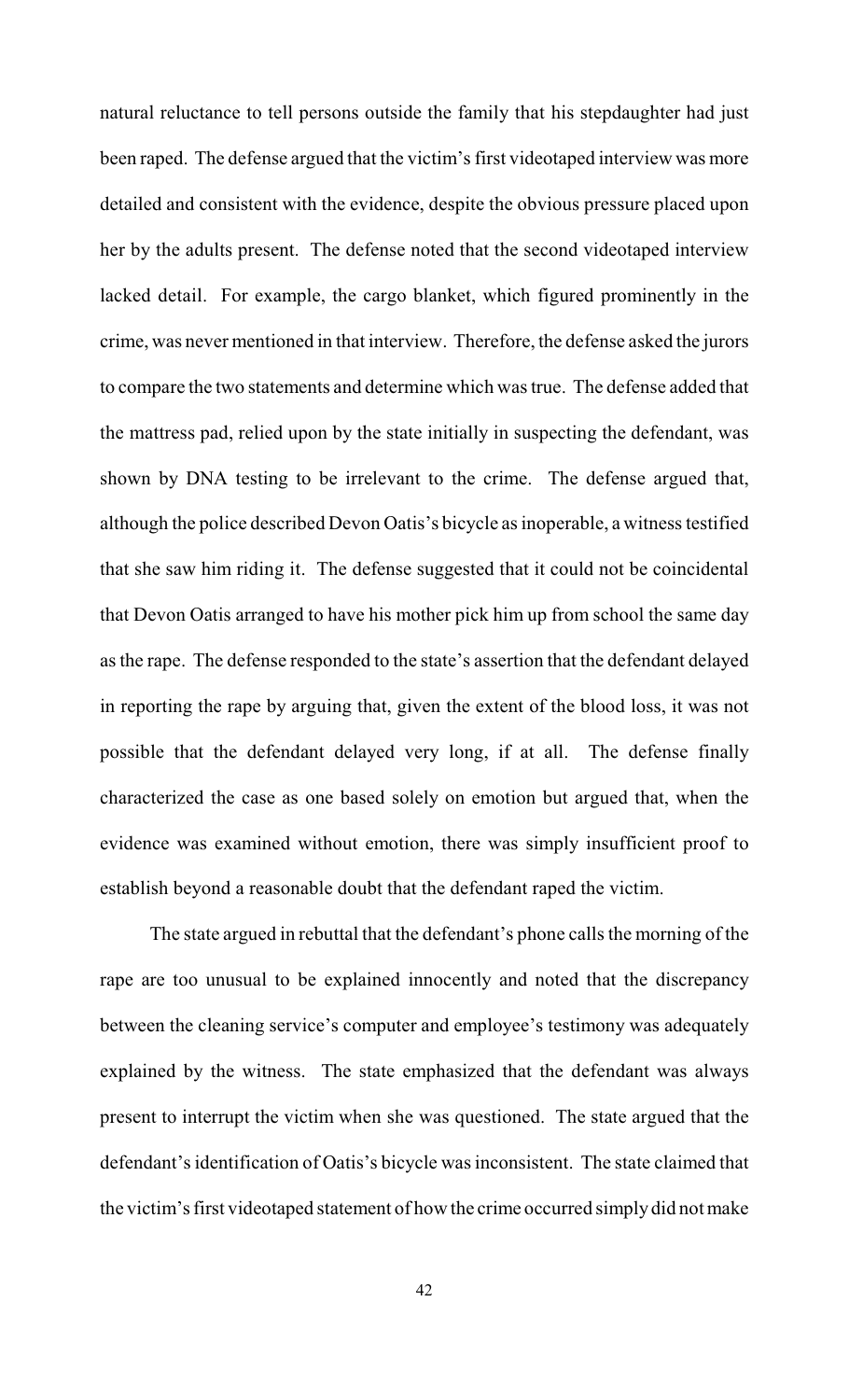sense. The state responded to the defense's claims that the victim was pressured to accuse the defendant by noting that, although C.H.'s custody of her daughter was restored on June 22, 1998, the victim did not accuse the defendant until December 1999. The state closed with the comments found objectionable by the defense:

You saw L.H. in the courtroom; how hard it was for her to come in here. You can only imagine. She's telling you what happened to her. She can't go to her Dad, because he is the monster. Only you can protect her.

Closing arguments in criminal cases should be restricted to the evidence admitted, to the lack of evidence, to conclusions of fact that may be drawn therefrom and to the law applicable to the case. La.C.Cr.P. art. 774. Louisiana jurisprudence on prosecutorial misconduct allows prosecutors considerable latitude in choosing closing argument tactics. The trial judge has broad discretion in controlling the scope of closing argument. *State v. Prestridge*, 399 So.2d 564, 580 (La. 1982). Even if the prosecutor exceeds these bounds, the Court will not reverse a conviction unless "thoroughly convinced" that the argument influenced the jury and contributed to the verdict. *See State v. Martin*, 93-0285 (La. 10/17/95), 645 So.2d 190, 200; *State v. Jarman*, 445 So.2d 1184, 1188 (La. 1984); *State v. Dupre*, 408 So.2d 1229, 1234 (La. 1982).

In the instant case, the bulk of the state's arguments were fair statements of the evidence admitted and the lack of evidence to corroborate the defense's theory of the case. The final statement by the state during closing (quoted above), however, bordered on improper. But as noted above, improper closing argument does not constitute reversible error unless the appellate court is thoroughly convinced that the remarks influenced the jury and contributed to the verdict. The reviewing court must also give credit "to the good sense and fair-mindedness of jurors who have heard the evidence." *State v. Jarman*, *supra* at 1188. Reading the prosecutor's argument as a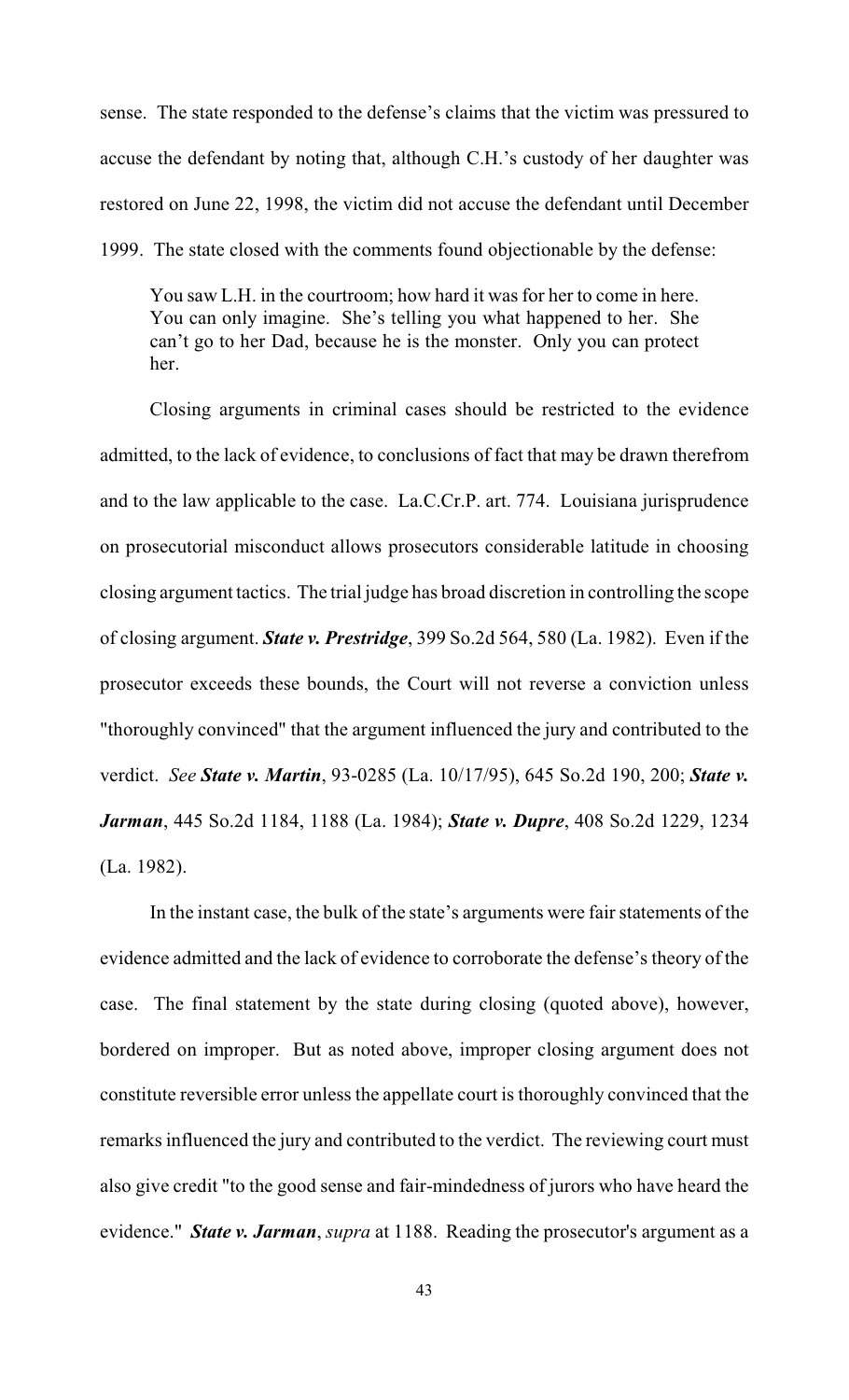whole, and considering the entirety of the record, nothing the defense argues indicates that these remarks so influenced the jury that they contributed to the verdict. Given the traditional breadth accorded the scope of closing arguments by this Court, none of these comments would either individually (or collectively for that matter) merit reversing the defendant's conviction and sentence. *See, e.g.*, *State v. Martin*, 539 So.2d 1235, 1240 (La. 1989)(closing argument referring to "smoke screen" tactics and defense "commie pinkos" held inarticulate but not reversible); *State v. Copeland*, 530 So.2d 526, 545 (La. 1988)(prosecutor's waving a gruesome photo at jury and urging jury to look at it if they become "weak kneed" during deliberations held not improper). This Court has declined to reverse elsewhere when similarly ill-considered epithets were employed. *See State v. Bridgewater*, 00-1529, p. 33 (La. 1/15/02), 823 So.2d 877, 903 ("animal" and "cold-blooded killer on the hunt for prey"); *State v. Martin*, *supra*, 645 So.2d at 200-201 (defendant as "beast" to the victim's "beauty"); *State v. Gray*, 351 So.2d 448, 460 (La. 1977)("animal"). Given that the defendant fails to show any reasonable likelihood that the argument influenced the verdict, this assignment does not warrant relief.

Regarding the defense's complaint that the testimony of the pediatric expert regarding the victim's injuries was an impermissible means of bolstering the credibility of the victim, the trial judge is vested with broad discretion in ruling on the scope of expert testimony. La.C.E. art. 702; *State v. Billiot*, 94-2419 (La. App. 1 Cir. 4/4/96), 672 So.2d 361, 373; *State v. Mays*, 612 So.2d 1040, 1044 (La. App. 3 Cir. 1993), *writ denied*, 619 So.2d 576 (La. 1993). The court did not permit this witness to usurp the jury's ultimate fact-finding role on the question of guilt or innocence.

The state is entitled to the moral force of its evidence, and just as post-mortem photographs of murder victims are admissible to prove corpus delicti, to corroborate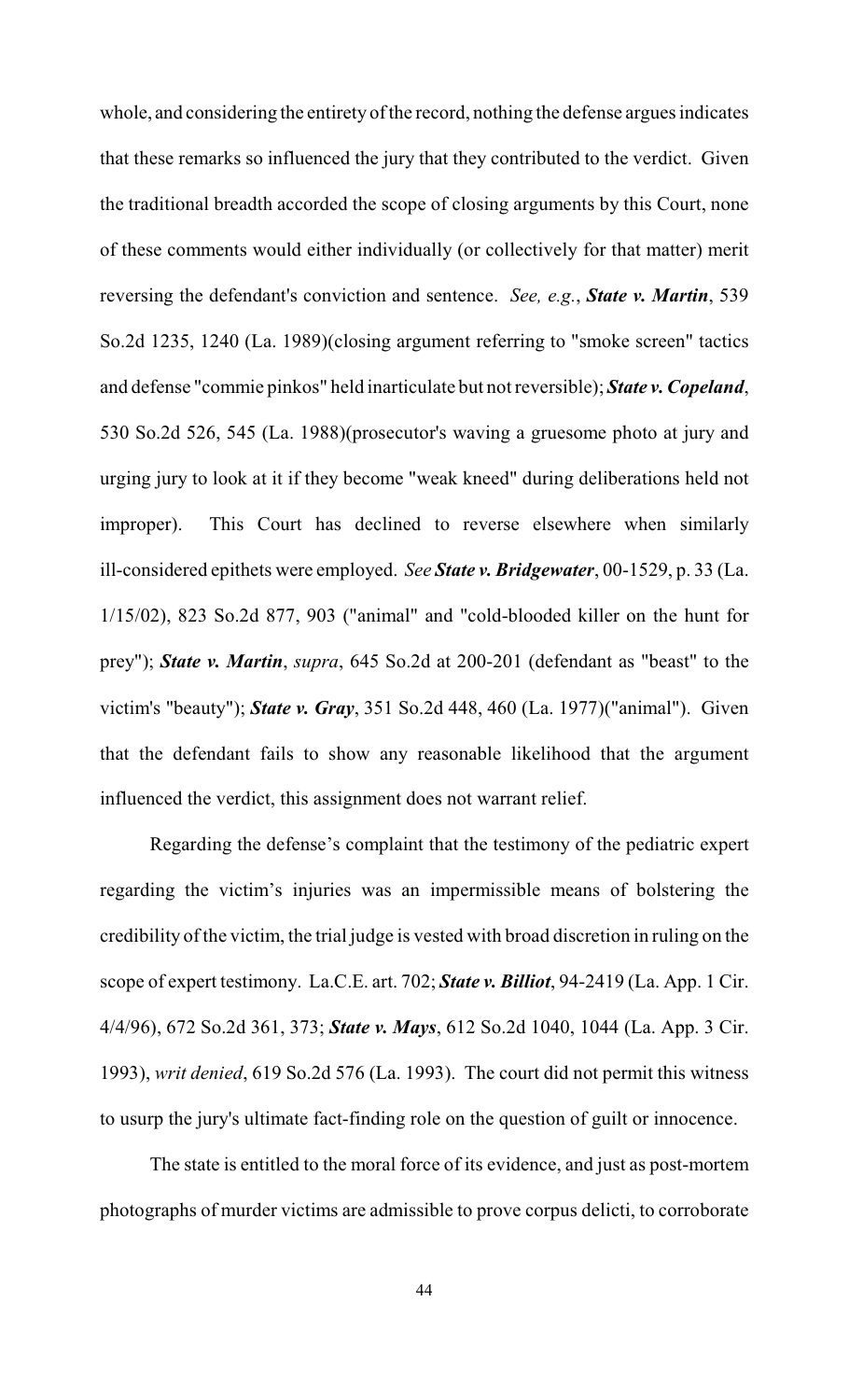other evidence establishing cause of death, as well as location and placement of wounds and to provide positive identification of the victim, as discussed below, this expert's testimony was permissible to establish that a rape had occurred and that it was an exceptionally brutal one. The witness never opined whether the victim would be more likely to accuse her attacker truthfully because of the severity of the injuries. This witness simply testified that it was clear that the victim had been raped and that her injuries were the most severe he had seen during his practice to have resulted from sexual assault.

#### **Gruesome Photographs**

The defendant contends gruesome photographs of the victim were admitted at trial despite the lack of probative value in a case in which the fact of the rape and the extent of the injuries were not disputed. The defendant objects that, although the state was ordered pre-trial to limit the images to the dimension of five-by-seven inches, at trial the state produced larger images.

Under La.C.E. art. 403, relevant evidence "may be excluded if its probative value is substantially outweighed by the danger of unfair prejudice . . ." The cumulative nature of photographic evidence does not render it inadmissible if it corroborates the testimony of witnesses on essential matters. *State v. Lane*, 414 So.2d 1223, 1227 (La. 1982); *State v. Miles*, 402 So.2d 644, 647 (La. 1981). "The trial court has considerable discretion in the admission of photographs [and] its ruling will not be disturbed in the absence of an abuse of that discretion." *State v. Gallow*, 338 So.2d 920, 923 (La. 1976); *see Watson*, 449 So.2d at 1326 (admission of gruesome photographs will not be overturned absent a showing that their prejudicial effect outweighs their probative value).

Photographs are generally admissible if they illustrate any fact, shed any light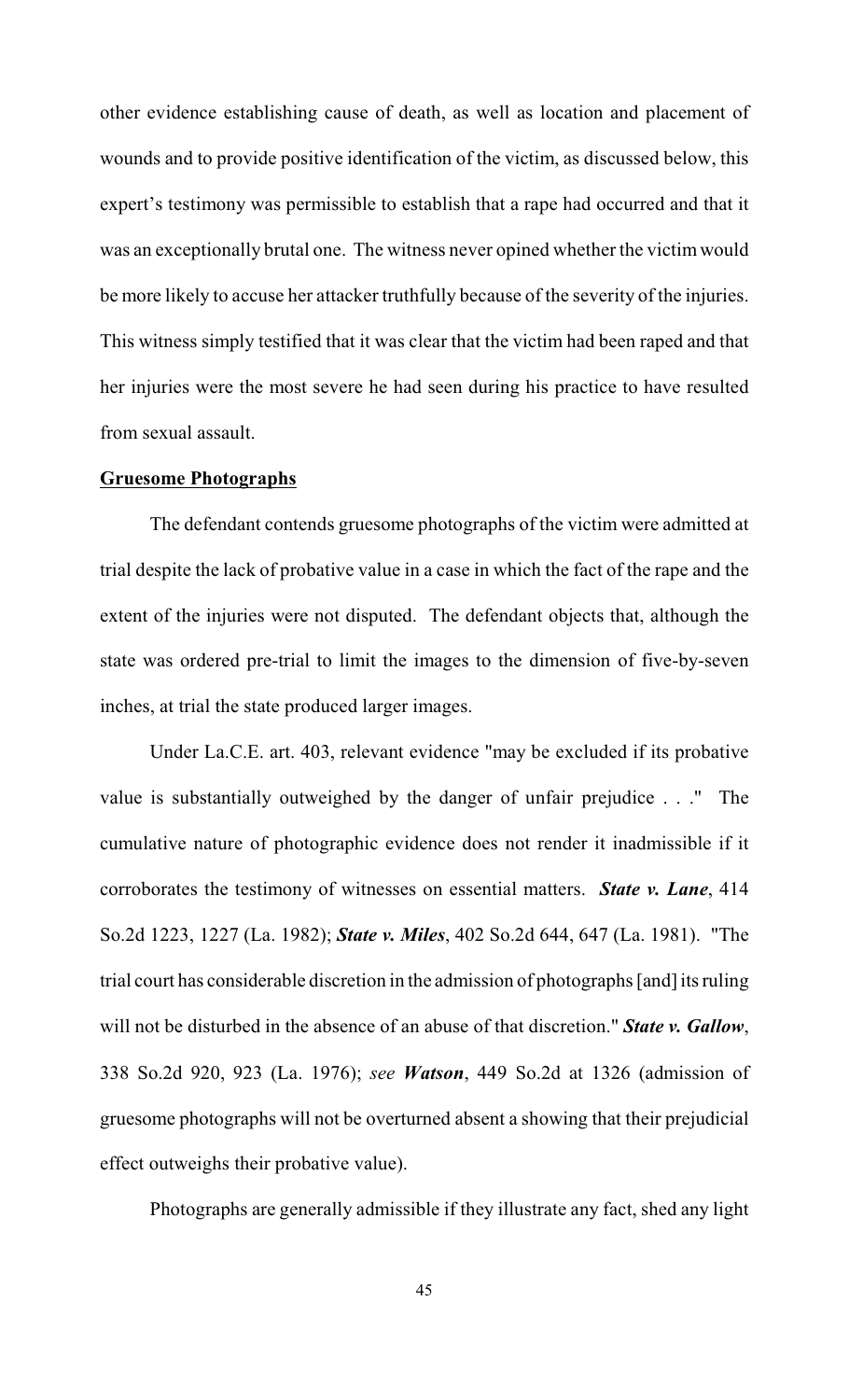upon an issue in the case, or are relevant to describe the person, thing, or place depicted. *State v. Jackson*, 30,473 (La. App. 2 Cir. 5/13/98), 714 So.2d 87, 96, *writ denied*, 98-1778 (La. 12/6/98), 727 So.2d 444. It is well-settled that a trial court's ruling with respect to the admissibility of allegedly gruesome photographs will not be overturned unless it is clear that the prejudicial effect of the evidence outweighs its probative value. *State v. Maxie*, 93-2158 (La. 4/10/95), 653 So.2d 526, 532 n.8 (La. 1995).

Even when the cause of death is not at issue, the state is entitled to the moral force of its evidence and postmortem photographs of murder victims are generally admissible to prove corpus delicti, to corroborate other evidence establishing cause of death, location, placement of wounds, as well as to provide positive identification of the victim. *State v. Letulier*, 97- 1360 (La. 7/8/98), 750 So.2d 784, 794-95; *State v. Robertson*, 97-0177 (La. 3/4/98), 712 So.2d 8, 32; *State v. Koon*, 96-1208 (La. 5/20/97), 704 So.2d 756, 776; *State v. Maxie*, *supra* at 532. Photographic evidence will be admitted unless it is so gruesome as to overwhelm the jurors' reason and lead them to convict the defendant without sufficient evidence, *i.e.*, when the prejudicial effect of the photographs substantially outweighs their probative value. *State v. Broaden*, 99-2124 (La. 2/21/01), 780 So.2d 349, 364 (citing *State v. Martin*, 93-0285 (La. 10/17/94), 645 So.2d 190, 198)); *State v. Perry*, 502 So.2d 543, 558-59 (La. 1986).

The photographs at issue, although depicting serious injuries, are not so gruesome as to be overwhelming. Although they depict more severe injuries than are typically seen in a rape case, they are comparable to the photographs that are routinely deemed admissible in other capital cases, and they are directly relevant to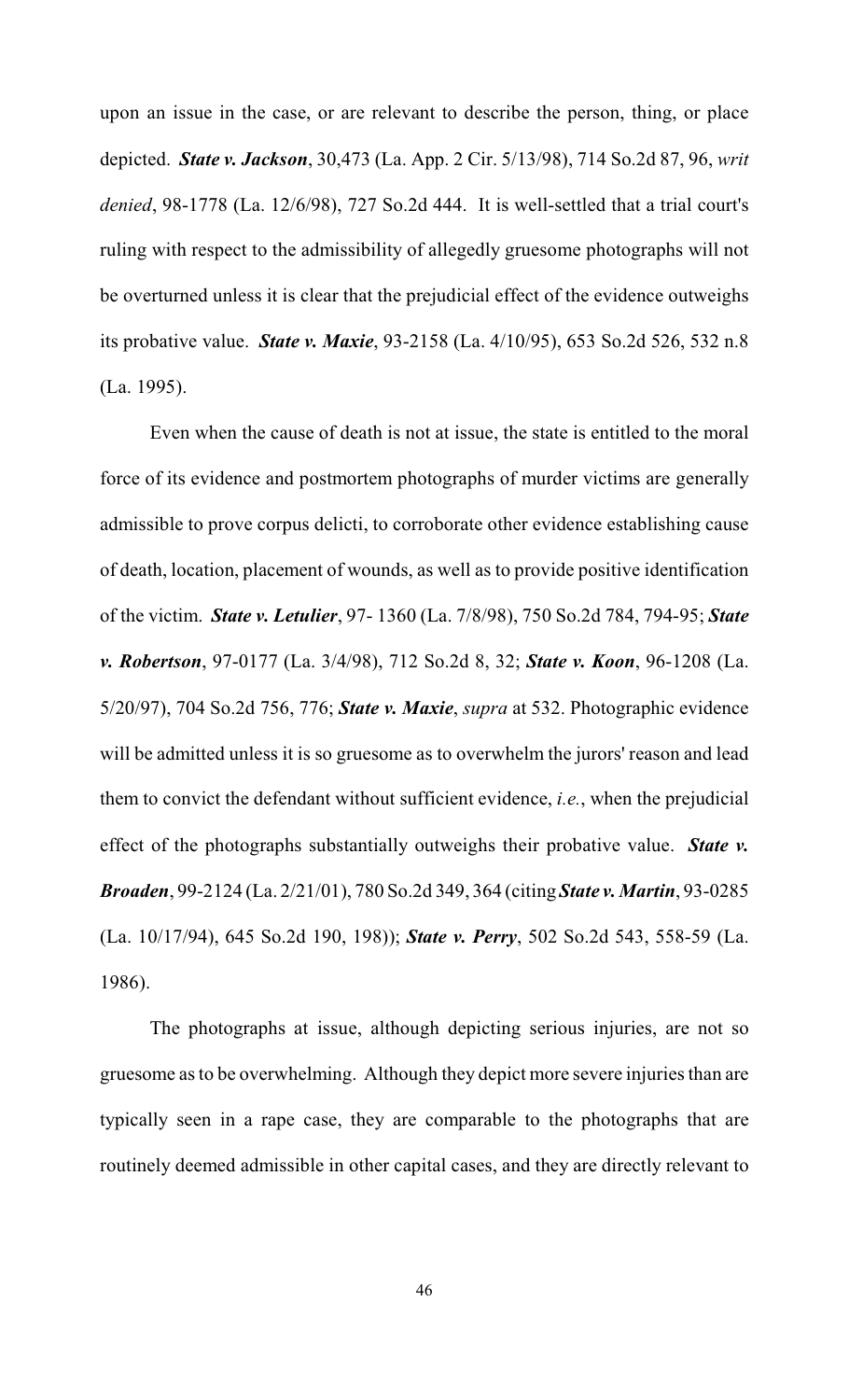prove the extreme brutality of this rape. The defendant shows no abuse of discretion on the part of the trial judge in admitting these photographs.

## **Dr. Lee's Testimony**

The defendant contends Dr. Lee's testimony that the photos of the yard are inconsistent with a struggle occurring there because the grass and soil are undisturbed was "junk" science not admissible under *Daubert*. A challenge to the reliability of the methods used by an expert must be examined through a *Daubert* hearing, which was not requested by the defendant at trial.<sup>42</sup>

The parties stipulated as to this witness's qualifications, *inter alia*, as an expert in criminalistics and crime scene reconstruction, and he was permitted to testify without objection that he examined the victim's clothes for soil or grass trace and found none. Other witnesses also testified they saw no sign of a struggle occurring in this location without objection. The defendant's characterization of this testimony as one based on knowledge of grass breakage rates, is not accurate. The expert simply opined, as did several other witnesses, that the crime scene in the yard did not appear consistent with a rape occurring there, and added that he had examined the

<sup>&</sup>lt;sup>42</sup>As a general matter, under the standards set out in **Daubert v. Merrell Dow** *Pharmaceuticals, Inc.*, 509 U.S. 579, 113 S.Ct 2786, 125 L.Ed.2d 469 (1993), which this Court explicitly adopted in *State v. Foret*, 628 So.2d 1116, 1121 (La. 1993) (Louisiana's La.C.E. art. 702 "virtually identical to its source provision in the Federal Rules of Evidence. . . [Rule] 702"), the trial court is required to perform a "gatekeeping" function to "ensure that any and all scientific testimony or evidence admitted is not only relevant, but reliable." *Daubert*, 509 U.S. at 589, 113 S.Ct. at 2795. In performing this function, a trial court must have considerable leeway in deciding in a particular case how to go about determining whether particular expert testimony is reliable. *Kumho Tire Company, Ltd., v. Carmichael*, 526 U.S. 137, 152, 119 S.Ct. 1167, 1176, 143 L.Ed.2d 238 (1999). While *Daubert* specifically addressed scientific evidence, *Kumho* made clear that the trial court's essential gatekeeping function applies to all expert testimony, including opinion evidence based solely on special training or experience. *Id.*, 526 U.S. at 148-49, 119 S.Ct. at 1174-75. In the end, "the trial judge must determine whether the testimony has 'a reliable basis in the knowledge and experience of [the relevant] discipline.'" *Id.*, 526 U.S. at 149, 119 S.Ct. at 1174 (quoting *Daubert*, 509 U.S., at 592, 113 S.Ct. at 2796.) "Whether *Daubert*'s specific factors are, or are not, reasonable measures of reliability . . . is a matter that . . . the trial judge [has] broad latitude to determine," and a decision to admit or exclude is reviewed on an abuse-of-discretion standard. *Id.,* 526 U.S. at 153, 119 S.Ct. at 1176.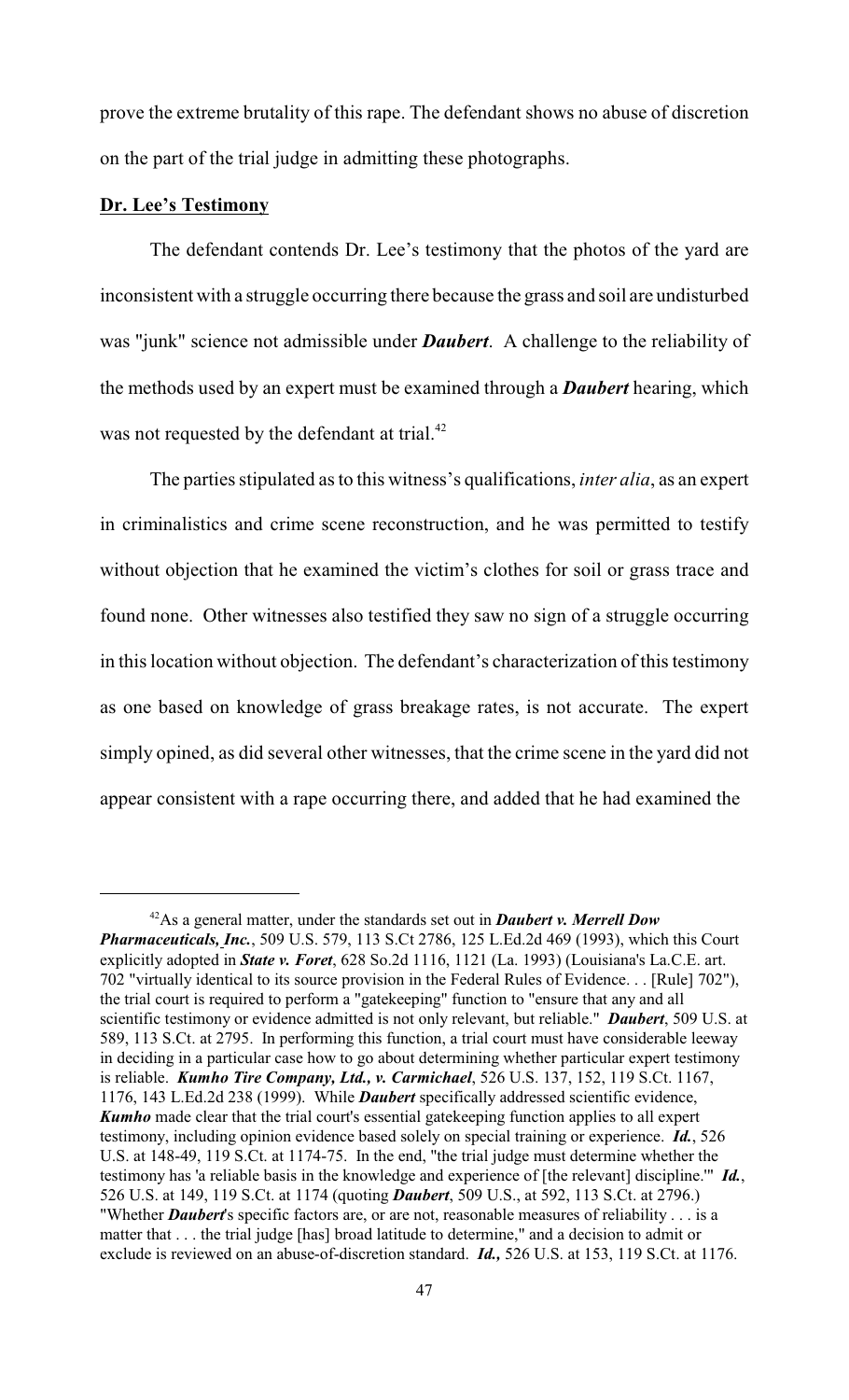victim's clothing and found no evidence of grass stain, soil, or abrasion consistent with being dragged through the yard.

When the state first asked Dr. Lee whether the physical evidence was consistent with the victim's story, the defense objected on the basis that the state was seeking scientific testimony as to whether the victim was telling the truth. The state rephrased, and the expert testified without objection. Because counsel did not object to the claimed error after the question was rephrased, he waived any claim based on it. La.C.Cr.P. art. 841. This assignment of error lacks merit.

### **Sufficiency of the Evidence**

The defendant contends the evidence was insufficient to support the conviction because for every piece of inculpatory evidence there is exculpatory evidence, *e.g.*, in contradictory victim statements in which the defendant is alternatively denied to have been the rapist and then accused.

 Aggravated rape in the instant case is vaginal intercourse, deemed to be without lawful consent, because the victim is under the age of 12 years. R.S.  $14:42(A)(4)$ ; (D)(2). Any penetration, however slight, is sufficient to complete the crime. R.S. 14:41. "In reviewing the sufficiency of the evidence to support a conviction, an appellate court in Louisiana is controlled by the standard enunciated by the United States Supreme Court in *Jackson v. Virginia*, 433 U.S. 307, 99 S.Ct. 2781 (1979). . . . [T]he appellate court must determine that the evidence, viewed in the light most favorable to the prosecution, was sufficient to convince a rational trier of fact that all of the elements of the crime had been proved beyond a reasonable doubt." *State v. Captville*, 448 So.2d 676, 678 (La. 1984). This Court has stated that when a reviewing court evaluates the sufficiency of the evidence under the *Jackson* standard, all of the evidence submitted to the trier of fact should be considered,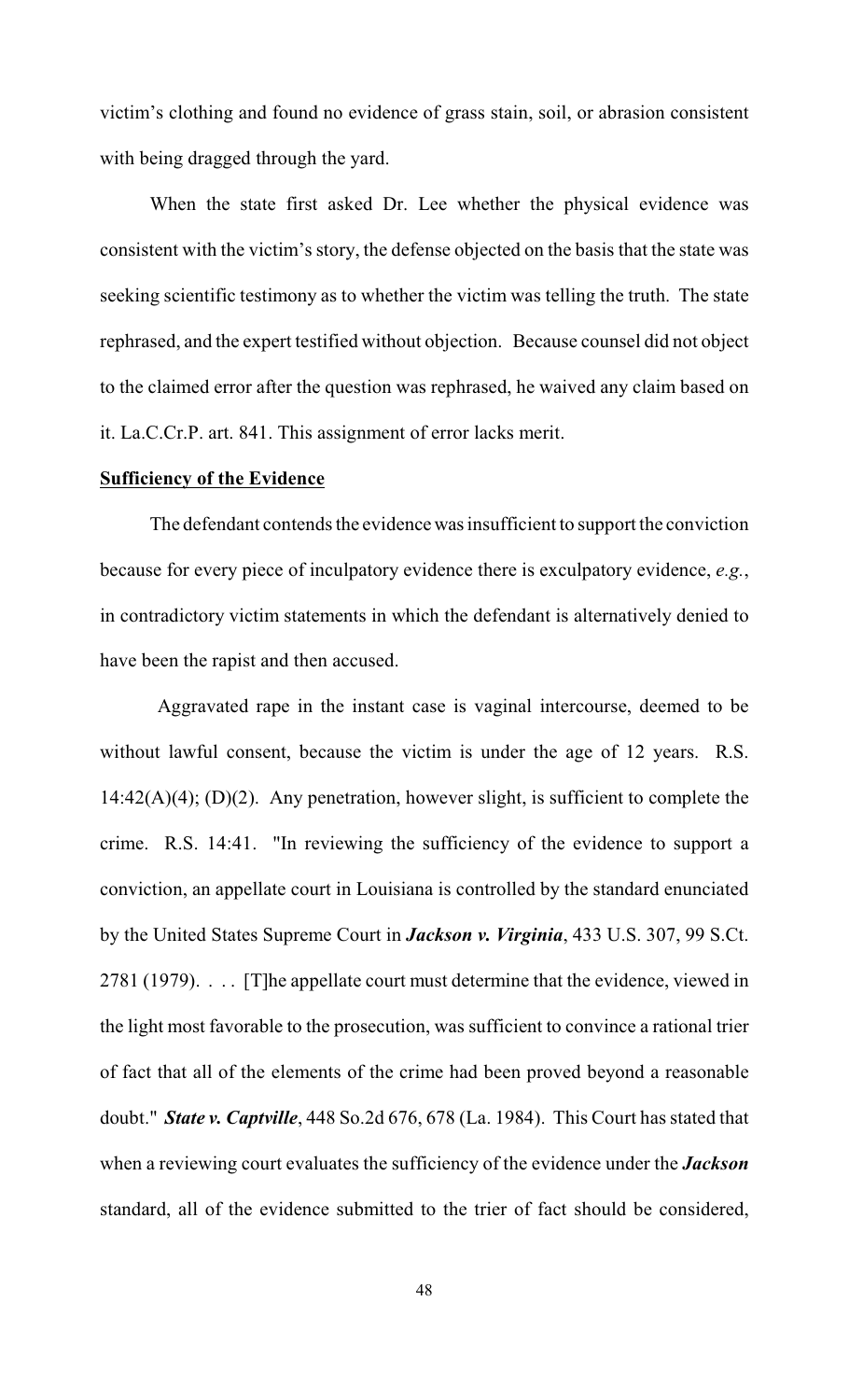including that which was admitted in error. *State v. Martin*, 595 So.2d 592, 597 (La. 1992). The evidence admitted in the instant case was clearly sufficient to establish that the defendant committed an aggravated rape in the form of vaginal penetration upon the victim who was less than 12 years old at the time. The jury was presented with evidence that the defendant waited to call 911 while he attempted to clean up the crime scene and that there was no evidence supporting his version of what happened to his stepdaughter. The jury also were presented with the conflicting victim statements, and obviously chose to believe the victim's testimony that the defendant raped her. This assignment of error lacks merit.

# **Admission of Evidence**

The defendant contends that his allegedly contradictory statements to investigating officers should not have been admitted because several of them were taken without a preceding *Miranda* warning. The defendant also contends that evidence collected after the victim was transported by ambulance from the crime scene should have been suppressed.

*Miranda v. Arizona*, 384 U.S. 436, 444, 86 S.Ct. 1602 (1966), bars government use of any statement, of whatever stripe, stemming from interrogation of a defendant who has been "taken into custody or otherwise deprived of his freedom of action in any significant way," unless warned that he has the right to remain silent, that any statement he does make can be used against him and that he has the right to counsel, retained or appointed. The warnings are a prerequisite to the admission of any statement in the state's case-in-chief, whether confession, alibi, exculpatory assertion or admission, as "[t]he privilege . . . protects the individual from being compelled to incriminate himself in any manner; it does not distinguish degrees of incrimination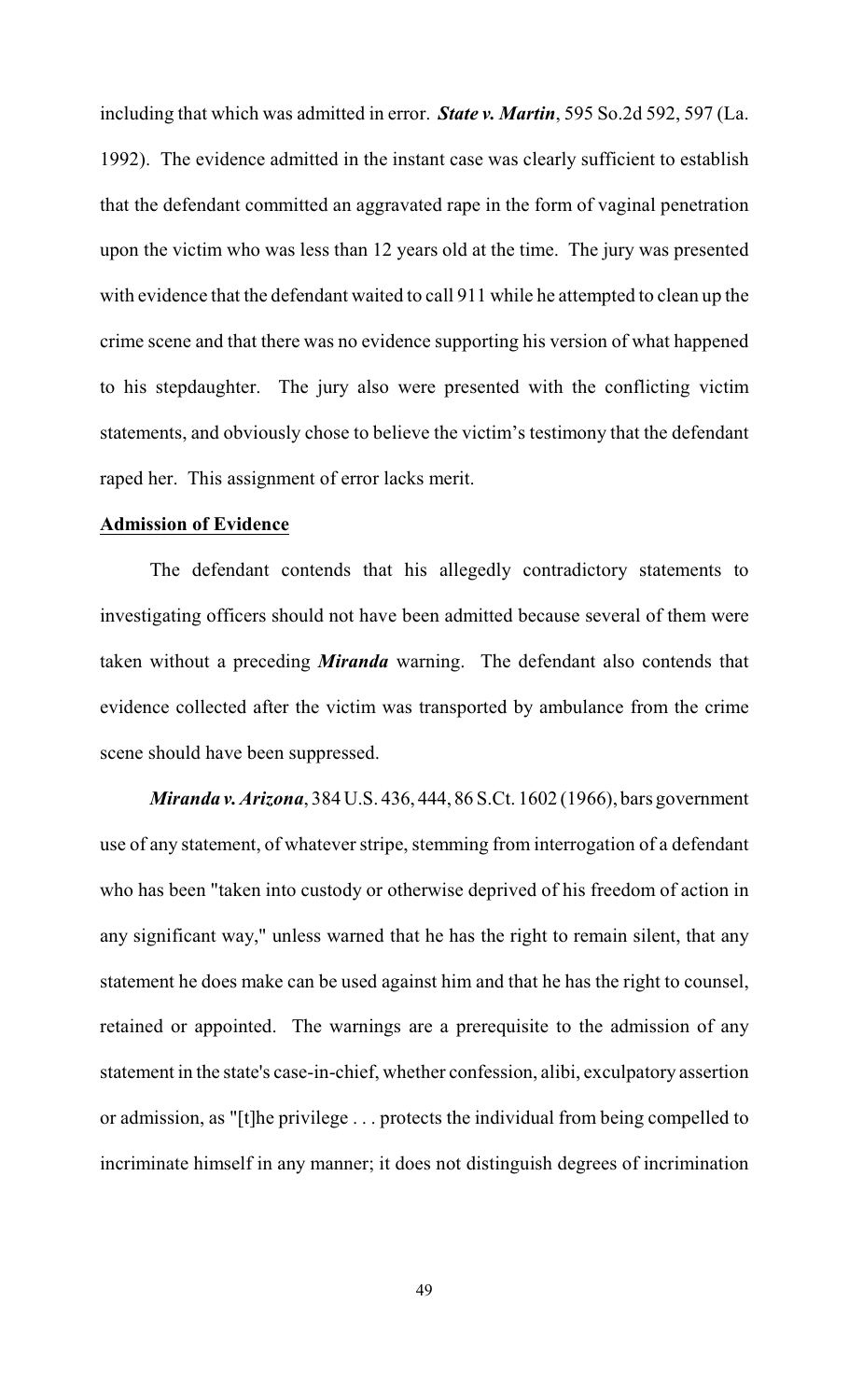. . . [and] . . . no distinction may be drawn between inculpatory statements and statements alleged to be merely 'exculpatory.'" *Id.*, 86 S.Ct. at 1629.

However, the obligation to administer *Miranda* warnings attaches only when a person is questioned by law enforcement after he has been taken "into custody or otherwise deprived of his freedom of action in any significant way." *Id.* Custody is decided by two distinct inquiries: an objective assessment of the circumstances surrounding the interrogation to determine whether there is a formal arrest or restraint on freedom of the degree associated with formal arrest; and, second, an evaluation of how a reasonable person in the position of the interviewee would gauge the breadth of his freedom of action. *Stansbury v. California*, 511 U.S. 322–25, 114 S.Ct. 1526, 1528-30 (1994) (citing *California v. Beheler*, 463 U.S. 1121, 1125, 103 S.Ct. 3517, 3520 (1983)(per curiam), *Oregon v. Mathiason*, 429 U.S. 492, 495, 97 S.Ct. 711, 714 (1977)(per curiam)). *See Thompson v. Keohane, Warden*, 516 U.S. 99, 112-15, 116 S.Ct. 457, 465-466 (1995). No one factor, such as time, place, kind of question, focus of investigation, probable cause for arrest prior to questioning, intent of the officer or belief of the suspect, is dispositive of the question of custody; each case turns on its own facts and is decided under the totality of circumstances. *See, e.g.*, *Stansbury v. California*, *supra*.

As such, *Miranda* warnings are not required when officers conduct preliminary, non-custodial, on-the-scene questioning to determine whether a crime has been committed, unless the accused is subjected to arrest or a significant restraint short of arrest. *State v. Davis*, 448 So.2d 645, 651-652 (La. 1984); *State v. Mitchell*, 437 So.2d 264, 266 (La. 1983); *State v. Thompson*, 399 So.2d 1161, 1165-67 (La. 1981) (dissent at 400 So.2d 1080); *State v. Menne*, 380 So.2d 14, 17 (La.1980); *State v. Hodges*, 349 So.2d 250, 255-57 (La. 1977); *State v. Brown*, 340 So.2d 1306, 1308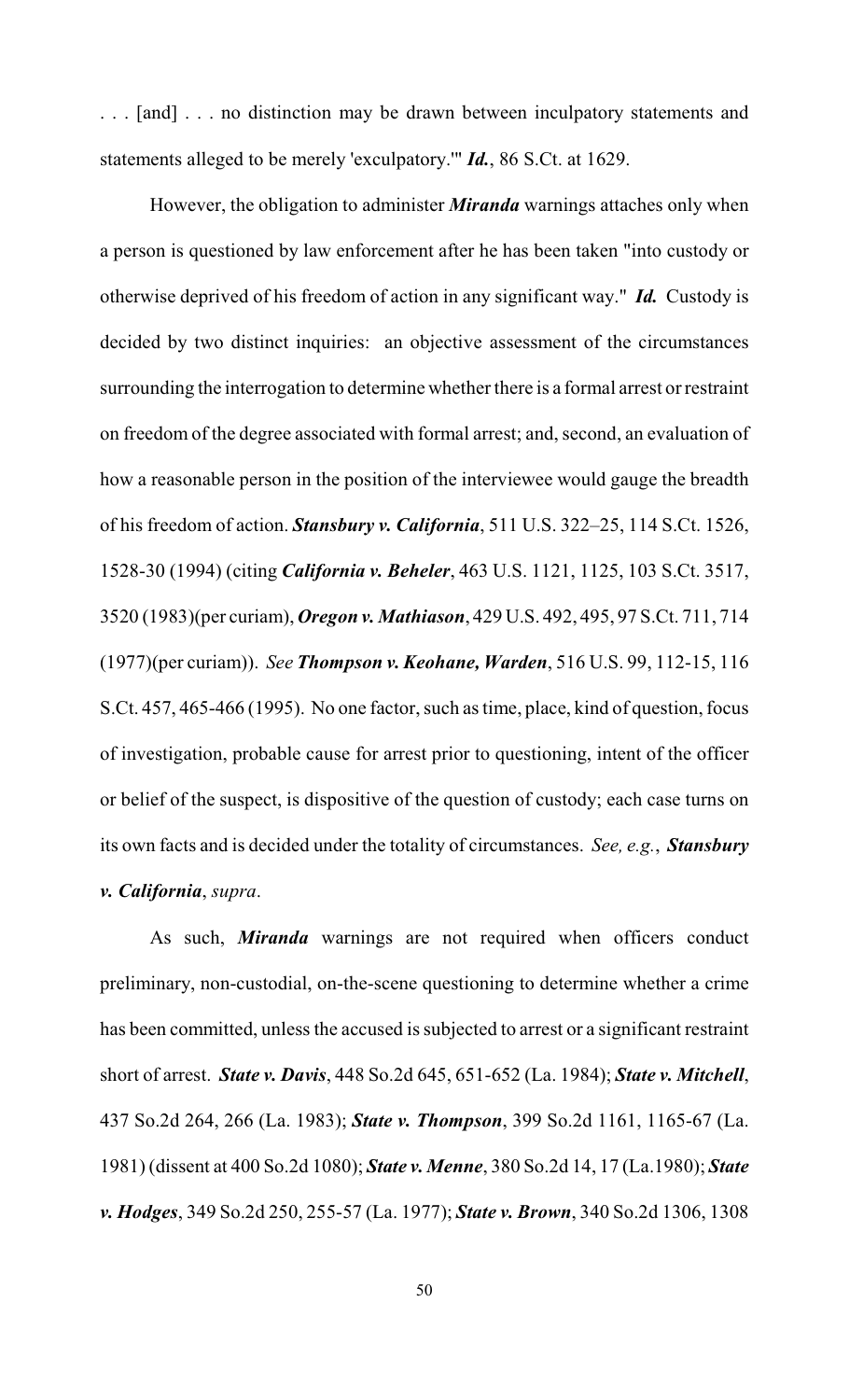(La. 1977); *State v. Watkins*, 526 So.2d 357, 359-360 (La. App. 4 Cir 1988). Thus, an individual's responses to on-the-scene and non-custodial questioning, particularly that carried out in public, are admissible without *Miranda* cautions. *See State v. Davis*, *supra* (Question, "Who shot the deer?" directed to a group of hunters did not point the finger of suspicion at any one person, even though wildlife agent knew that does had been taken and that citizens were holding the culprits, and therefore did not require *Miranda* warnings); *State v. Thompson*, *supra* (question of "how he came by the blood spots on his shirt," asked by officer of man in motel lobby identified as perpetrator of assault and who agreed to talk with the officer, was to learn if crime had occurred and therefore occurred in a pre-custodial setting which did not require *Miranda* warnings); *State v. Mitchell*, *supra* (question asked by an Arkansas deputy after handcuffing a drunken Monroe driver for traffic offenses and noticing dried blood on his neck, "What happened?" did not amount to custodial interrogation for *Miranda* purposes; defendant's reply, "My wife shot me," admissible without *Miranda* under time pressure of finding injured wife).

That general, preliminary questioning is conducted in a private home does not alter the analysis or necessarily transform the situation into custodial interrogation. *Beckwith v. United States*, 424 U.S. 341, 96 S.Ct. 1612 (1976) (rejecting claim that questioning in home by two IRS agents after the investigation had focused on the defendant requires *Miranda* cautions; partial *Miranda* warnings given, however). *See State v. Hodges*, *supra* (officer merely conducted non-custodial preliminary questioning when he responded to a report of shooting, saw a crowd gathered, asked "Who got shot?" and elicited the defendant's response, "My wife"; no custody found); *State v. Anderson*, 332 So.2d 452, 456-457 (La.1976)(Single question, "What happened?" after deputy went to the defendant's home and issued incomplete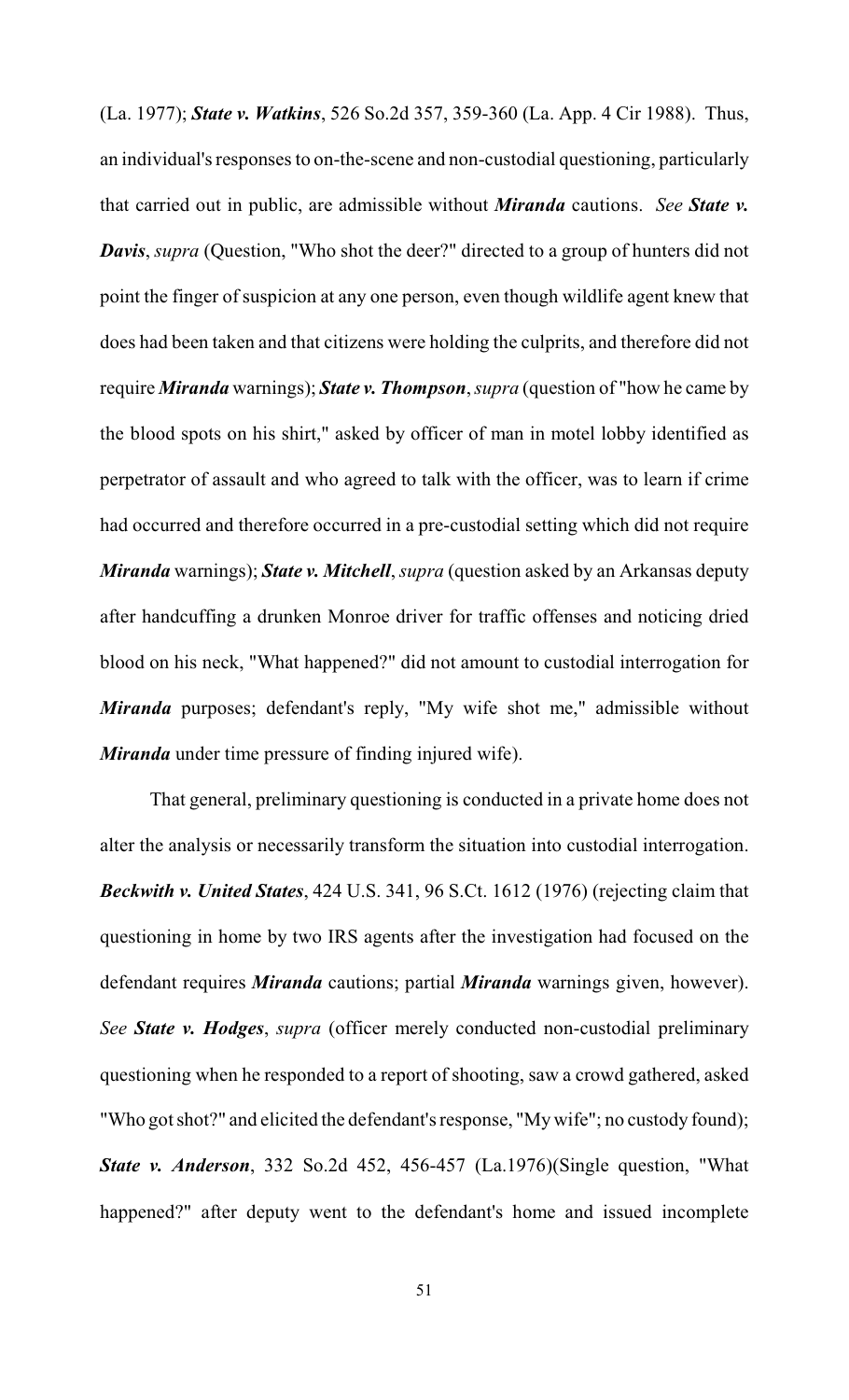*Miranda* warnings, did not require *Miranda* warnings; defendant's replies were admissible on grounds that he was not in custody); *State v. Roach*, 322 So.2d 222, 226- 227 (La.1975) (police, executing a search warrant found marijuana seeds and gleanings, asked occupant which was his bedroom; response held admissible on grounds that no custody or significant detention existed).

The following statements are at issue. Deputy Burgess responded to the reported rape and spoke with the defendant to ascertain what was going on. He obtained a description of the perpetrators, which he conveyed to other officers by radio. This clearly constituted a preliminary, non-custodial, on-the-scene questioning to determine whether a crime has been committed, requiring no *Miranda* warnings. Detective O'Cull later obtained information from the defendant as the caller or complainant in the form of a witness statement. This was a recorded statement taken at the dining room table in the home. The defendant was not a suspect at this time. The fact that this statement was given in the home tends to negate a custodial setting and no *Miranda* warnings were necessary. Detective Bradstreet indicated that the defendant voluntarily accompanied him to the store to assist the officers in identifying the type of bicycle used by the attacker. All the remaining statements followed *Miranda* warnings: Detective Hullihan indicated that he was going over information with the defendant at the Detective Bureau and it was his standard procedure to go through the rights form and *Mirandize* as a precaution; Sergeant Monie said he *Mirandized* the defendant and obtained a voluntarily signed rights waiver form before taking a statement.

The trial judge heard the officers' testimony at the November 12, 1999, hearing on the motion to suppress. There appears no error in the trial judge's determination. The initial statements were clearly preliminary, non-custodial, on-the-scene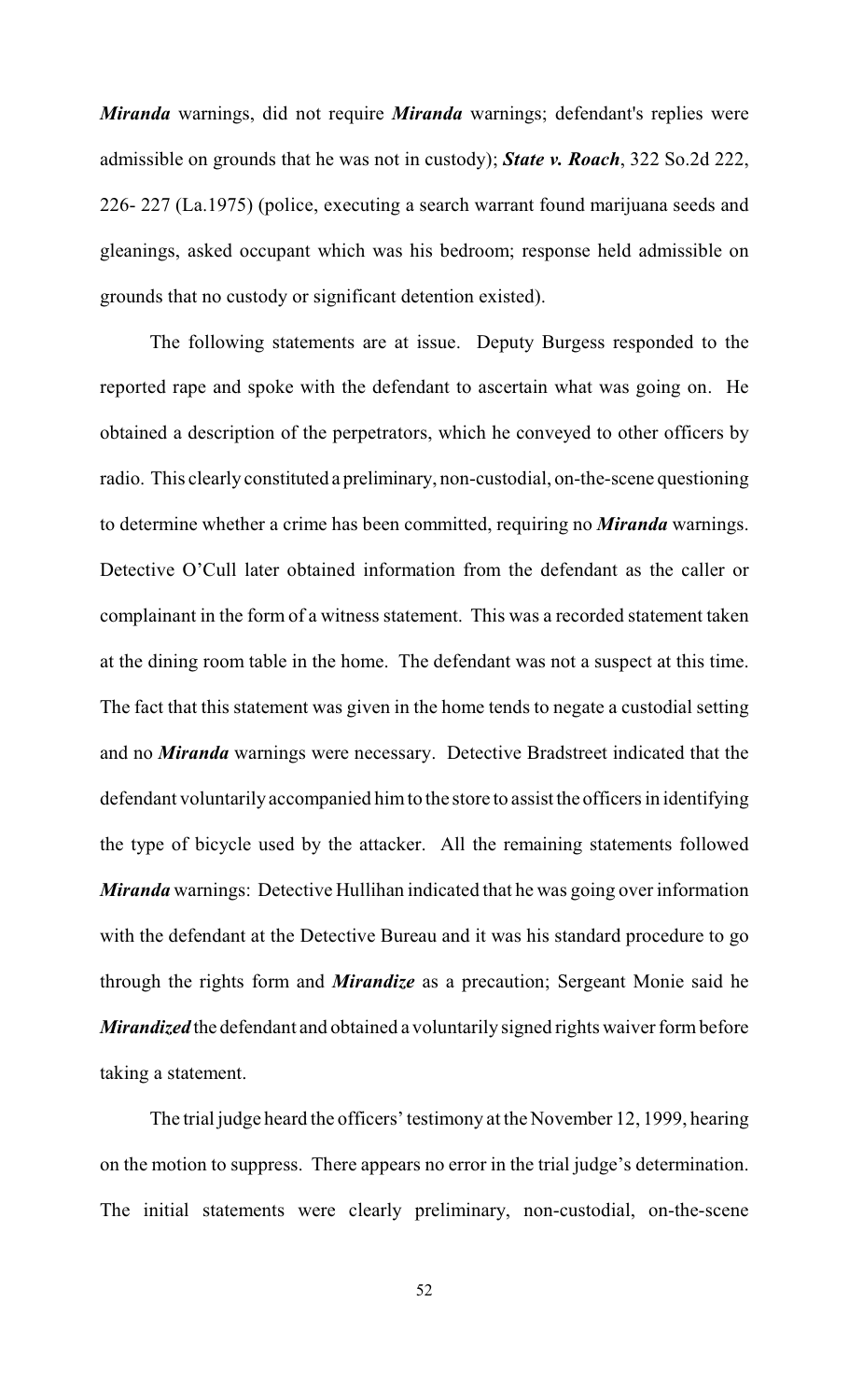statements to police. Thereafter, the defendant was *Mirandized* before being questioned and the trial judge determined that his statements were voluntarily made. *See State v. Vessell*, 450 So.2d 938, 943 (La. 1984)(credibility determinations at motion to suppress hearings lie within the sound discretion of the trial court). Regarding the defendant's contention that evidence was impermissibly seized from the home, the police processed the crime scene after responding to the reported rape. Sergeant Jones testified that they were invited into the home and not asked to leave when the victim was transported to the hospital. When the defendant became a suspect, four separate search warrants were obtained and executed for his body and the home. The trial judge also evaluated this claim at the motion to suppress hearing, and the defendant has shown no abuse of discretion in the denial of his motion to suppress.

#### **Jury instructions**

The defendant contends the jury received several inappropriate jury instructions and that the jury should have been instructed on mitigating circumstances as requested by the defense.

The defense objected to the following instruction, contending that it prohibits jurors from using outside evidence to acquit but does not contain a comparable prohibition against using outside evidence to convict:

You are prohibited by law and your oath from going beyond the evidence to seek for doubts upon which to acquit the defendant, but you must confine yourselves strictly to a dispassionate consideration of the testimony given upon trial. You must not resort to extraneous facts or circumstances in reaching your verdict. That is, you must not go beyond the evidence to find facts or circumstances creating doubts, but you must restrict yourselves to the evidence that you heard on the trial of this case, or the lack of evidence.

However, the jury instructions in toto clearly instruct the jury that the defendant is presumed innocent and his guilt can only be proved beyond a reasonable doubt by the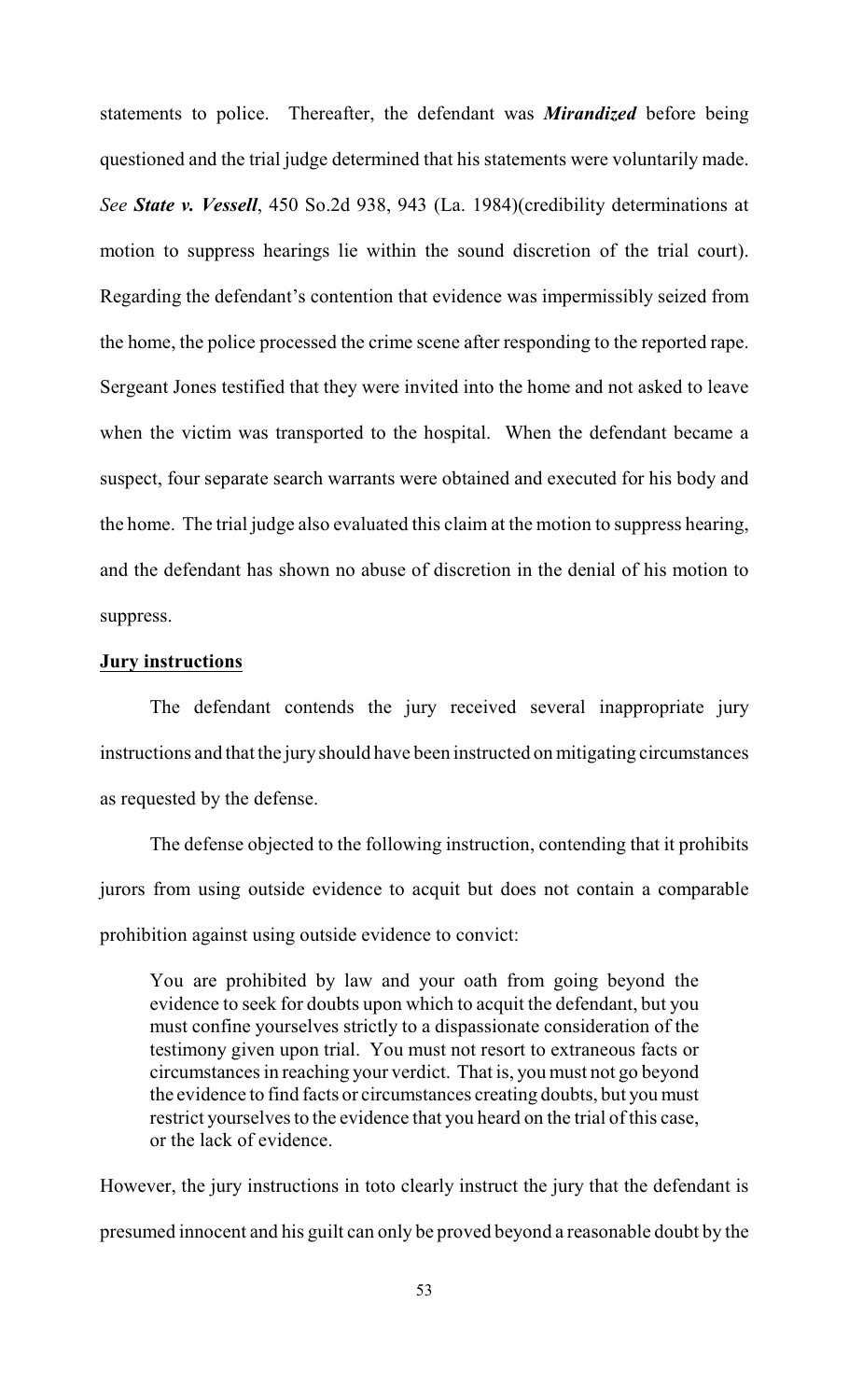evidence, which is defined clearly for the jury as testimony and exhibits and stipulations and to exclude attorney argument and things the judge instructed the jury to ignore. The jury is clearly instructed that "[y]ou are expected to reach a verdict based on the evidence or lack of evidence." This final cautionary note which permitted jurors to find reasonable doubt from the lack of evidence reclaimed the instruction as a whole. *Cf. State v. Mack*, 403 So.2d 6, 10 (La. 1981) (charge confining jury to the evidence presented at trial as a basis for finding reasonable doubt does not comply with La.C.Cr.P. art. 804(A)(2) which requires a trial judge to instruct jurors to give defendant the benefit of "every reasonable doubt arising out of the evidence or out of the lack of evidence in the case."); *see also State v. Rault*, 445 So.2d 1203, 1212 (La. 1984) (trial court may either read Art. 804 to jurors or give a "substantially equivalent" charge.).

The defense also objects to the instructions as a whole contending they give the impression of an elevated reasonable doubt standard throughout, and in particular in stating:

Reasonable doubt is based upon reason and common sense and is present when, after you have carefully considered all of the evidence, you cannot say that you are firmly convinced of the truth of the charge.

The defendant contends this creates an impermissible articulation requirement. However, the reasonable doubt instruction in its entirety is as follows:

A person accused of a crime is presumed by law to be innocent until each element of the crime, necessary to constitute his guilty, is proved beyond a reasonable doubt. Reasonable doubt is based upon reason and common sense and is present when, after you have carefully considered all of the evidence, you cannot say that you are firmly convinced of the truth of the charge. It is the duty of the jury if not convinced of the guilt of a defendant beyond a reasonable doubt, to find him not guilty.

 The defendant argues a reasonable juror could have interpreted the reasonable doubt instruction to allow a finding of guilt based on a degree of proof below that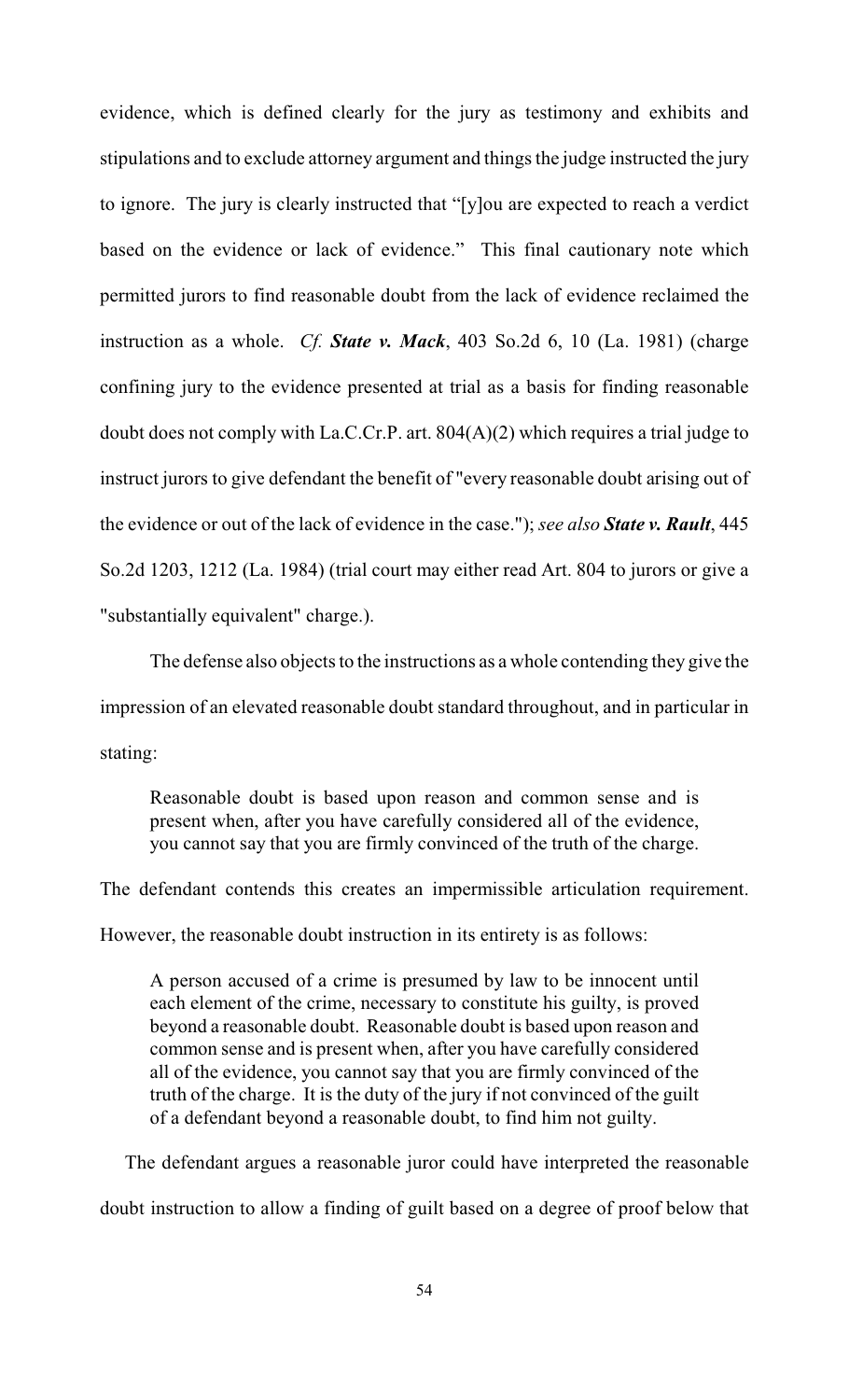required by the due process clause of the Fifth and Fourteenth Amendments. In a criminal charge, the state must establish the guilt of a defendant by proof beyond a reasonable doubt. *State v. Smith*, 91-0749 (La. 5/23/94), 637 So.2d 398, 400 (citing *In re Winship*, 397 U.S. 358, 361 90 S.Ct. 1068, 1071, 25 L.Ed.2d 368 (1970)). The purpose of reviewing a reasonable doubt instruction is to ensure that the trial judge did not overstate the degree of doubt required. *State v. Gamble*, 93-0809 (La. App. 3 Cir. 2/2/94), 631 So.2d 586. A reviewing court is required to consider how reasonable jurors could have understood the charge as a whole. *Id*. at 590 (citing *Cage v. Louisiana*, 498 U.S. 39, 111 S.Ct. 328, 112 L.Ed.2d 339 (1990)).

 The instruction in the present case is not constitutionally deficient. It is not reasonably likely that the instructions provided by the trial court led the jurors to convict based on proof insufficient to meet the *Winship* standard. The trial court did not use words and phrases such as, "moral certainty" or "substantial doubt," like those found in the improper instruction given in *Cage*. The instruction delivered by the trial court is clear and concise in defining the burden of proof. The trial court repeatedly stated the burden of proof upon the state was beyond a reasonable doubt. Furthermore, after the judge instructed the jury on the state's burden, he defined "reasonable doubt." The definition provided was it is "doubt based on reason and common sense." The jury instructions clearly outlined the proper burden of proof and did not include any confusing or misleading language as to affect the degree of doubt required. The defendant's claim, therefore, is without merit.

## **Cumulative Effect of Errors**

The defendant contends the cumulative effect of errors renders the proceedings defective and asks this Court to examine the record of any additional errors that were not briefed.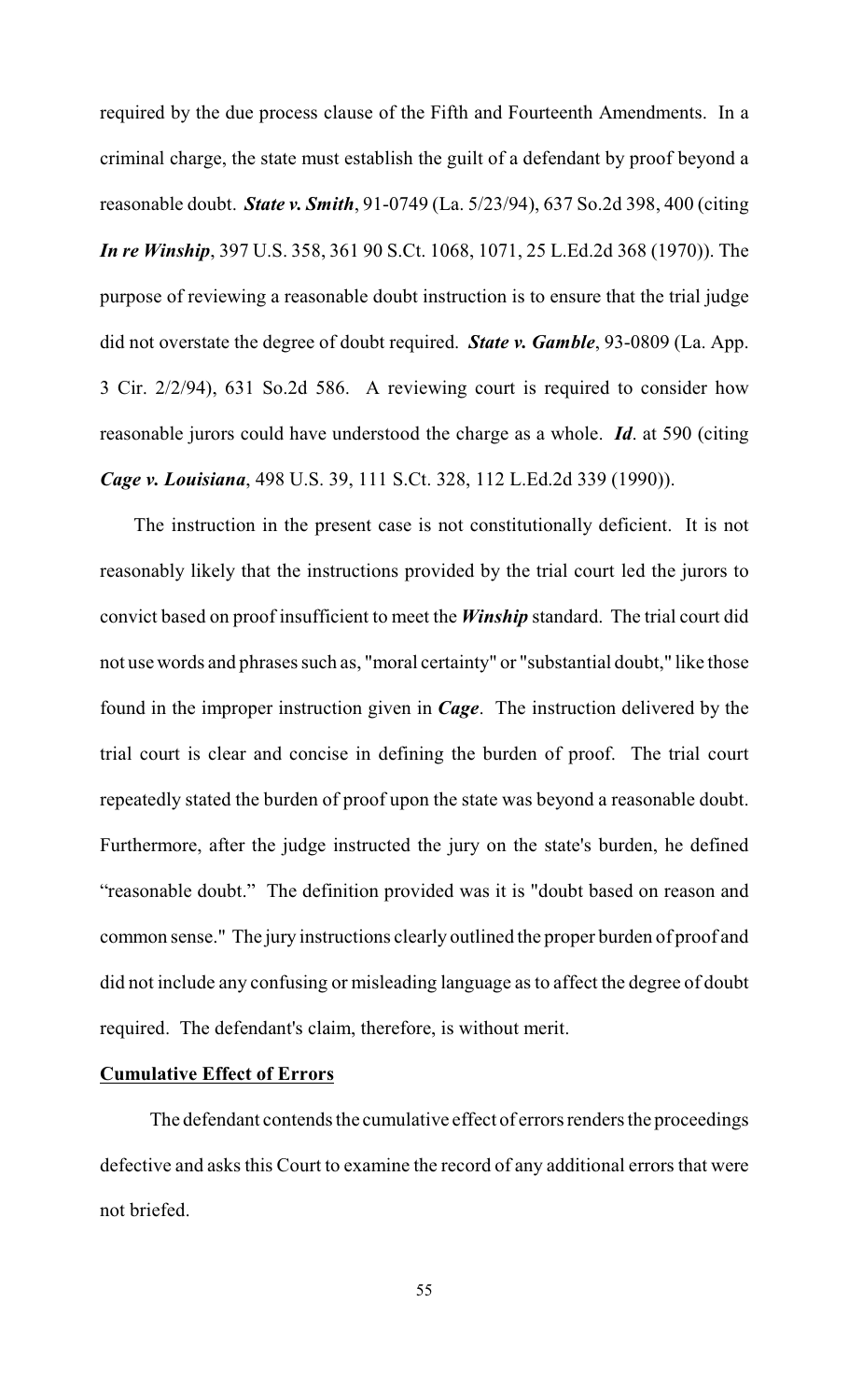The record has been reviewed in toto and the proceedings do not appear defective or globally unfair. Although not briefed by the defendant, in his appellate brief defendant makes a cursory allegation that he received ineffective assistance of counsel, as in context of the admission of the second videotaped victim interview:

Moreover, given the devastating impact of the videotape, to the extent the failure to object constitutes a waiver, it is clear that such a failure would constitute ineffective assistance of counsel.

A claim for ineffective assistance of counsel is properly raised in an application for post-conviction relief. *State v. Burkhalter*, 428 So.2d 449, 456 (La. 1983). Although it is not clear whether by making such a skeletal claim in his appeal brief whether defendant wished to pursue this claim at this time, at oral argument before this Court, defense counsel clearly stated that he was not making a claim for ineffective assistance of counsel at this time. In addition, the defendant has not demonstrated that any claimed errors rendered his trial globally unfair or the verdict generally suspect. *Strickland v. Washington*, 466 U.S. 668, 687, 104 S.Ct. 2052, 2064 (1984).

## **Penalty Phase Errors**

## **Prosecutorial Misconduct**

The defendant contends the state engaged in misconduct by arguing in essence that the victim would like the defendant to be killed. To assist in evaluating the extent of the prosecutorial misconduct, if any, the state's argument from the penalty phase (which is brief) is reproduced below in toto:

I'm going to tell y'all something and then I'm going to sit down.

You want to know what L.H. wants, or what she thinks. You want to know what S.L. was trying to tell you. Why does Patrick Kennedy deserve to die. You want me to tell you why. I'm going to tell you why. Because as Mr. Paciera told you yesterday; an adult, a Stepfather and a Godfather who has custody of the child had the ultimate trust in the world. They give us love and they give us comfort, and they teach us who we are. She deserves, L.H. does, to have a time and place to where he's sentenced to die. She deserves that. She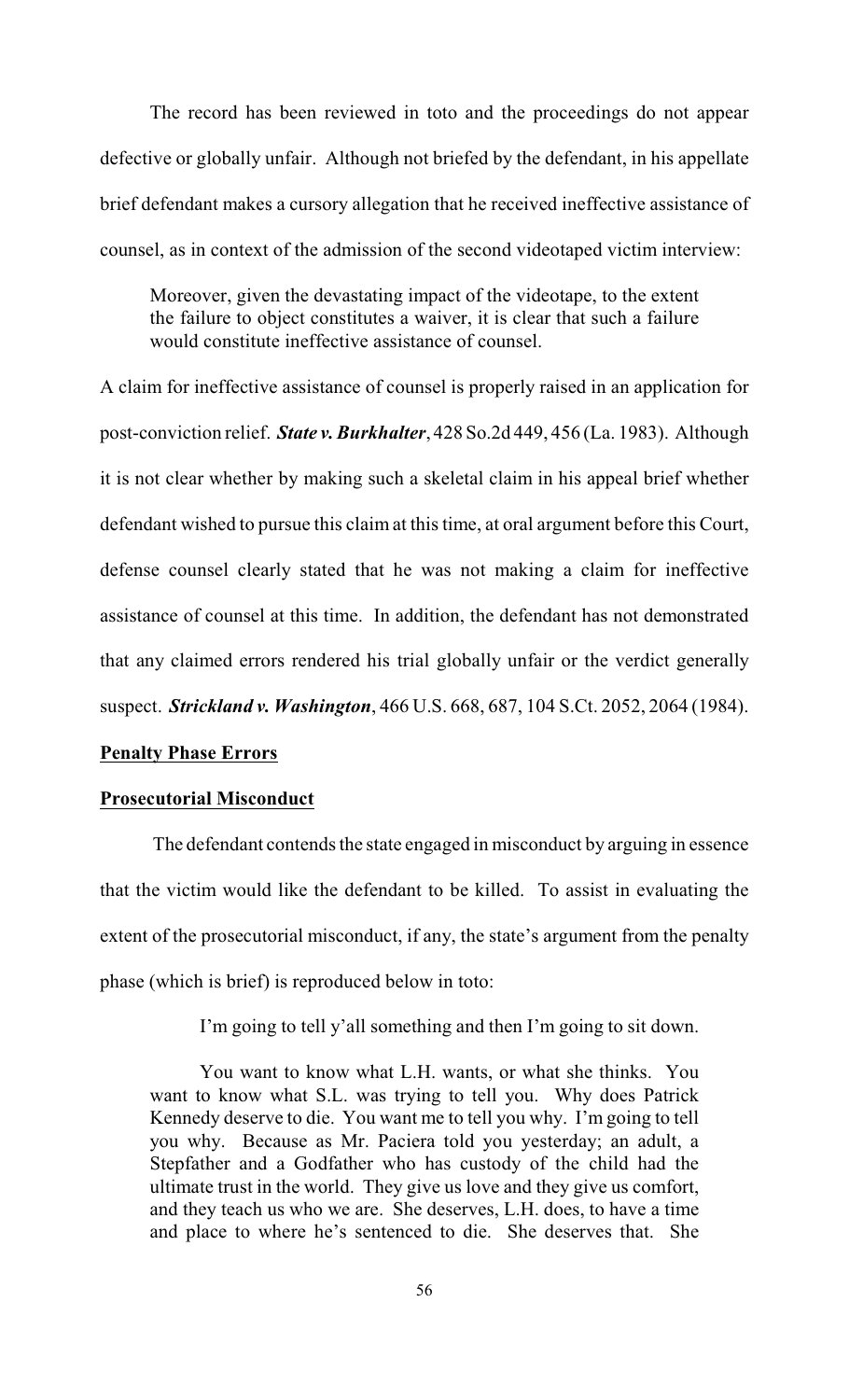deserves that because of what she's been through. Because by doing that ladies and gentlemen, by doing the duty that you said you could do, each and every one of you went through ad nauseum the Voir Dire on capital sentence. And you said that if given the facts, you could impose the death penalty. We've given you those facts.

L.H. is asking you, asking you to set up a time and place when he dies.

At this point, defense counsel objected that this argument amounted to testimony, was

highly prejudicial, was outside of the evidence, and was not appropriate. The state

### continued:

Ladies and gentlemen, as a child - Mr. Paciera is right - it's the same thing. Those of you that have children know that people have nightmares. They want the lights on, don't they. They want you to check under the bed; make sure there is no monster. Make sure there's nothing under the bed, Daddy. Make sure all of these things.

Do your jobs and do what you told me you could do, each and every one of you. Each and every one of you do your jobs. Tell L.H. we're turning out the light. You can go to sleep baby, because we're going to make sure - we're going to make sure that you sleep. We're going to make sure; turn out the light and rest easy.

Do your jobs ladies and gentlemen. The State is asking you to impose the death penalty on Mr. Kennedy, because this is how Mr. Kennedy touched L.H. That's how he touched L.H., and that's how he left her. That's his footprint in the sand. That's his footprint. This is wrong. He is wrong. Give him the death penalty for what he has done.

The scope of proper argument is limited to the evidence admitted, to the lack

of evidence, to conclusions of law either side may draw, and to the law applicable to the case. La.C.Cr.P. art. 774. Generally, a prosecutor may not resort to personal experience or inject personal opinions about the defendant into argument. On the other hand, prosecutors have considerable leeway in making closing arguments and may press upon the jury any view of the case supported by the evidence. *State v. Frost*, 97-1771 (La. 12/1/98), 727 So.2d 417, 432-433. Improper argument will not bring reversal unless this Court is "thoroughly convinced that the jury was influenced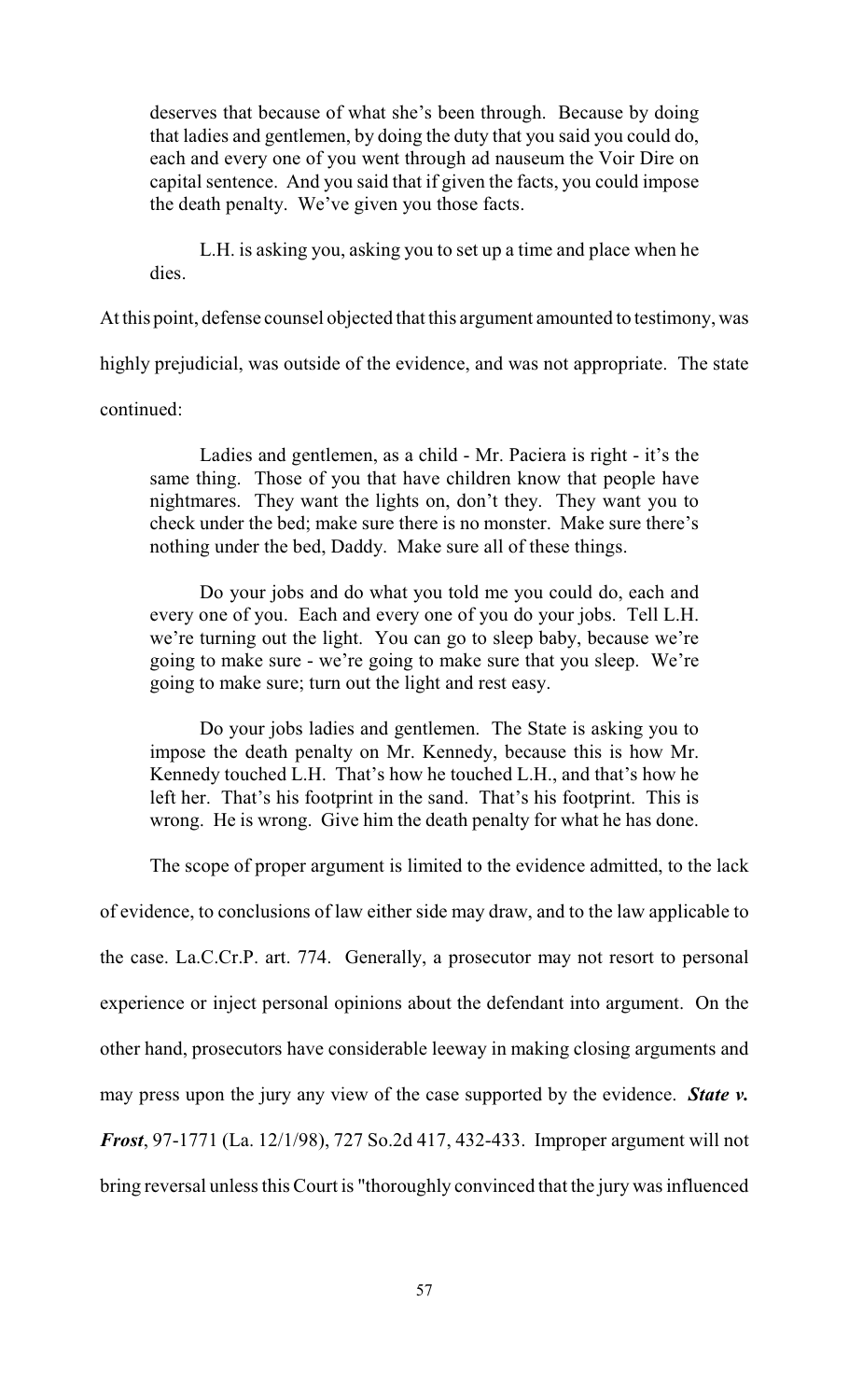by the remarks and that such contributed to the verdict." *State v. Hart*, 96-0697 (La. 3/7/97), 691 So.2d 651, 660 (quoting *State v. Jarman*, *supra* at 1188).

During its closing, the defense argued first as follows:

How will executing himhelp L.H. These are questions I want you to consider. How will it effect her. How would it effect her if she were to learn, which she will, because she will be notified every time there is a decision, every time there is any proceeding in the future regarding a death sentence. How will she handle having to deal with that for many years to come . . . How will L.H. ever be able to get past this until it is final. What would it do to her. Why is it necessary for Patrick Kennedy to be executed.

Thus, the state's arguments would appear a fair attempt to respond to the issues raised by the defense regarding the psychological impact on the victim and her need for finality. Some additional leeway is allowed the prosecutor in making remarks that would ordinarily be inappropriate but are provoked by defense argument. *State v. Thomas*, 572 So.2d 681 (La. App. 1 Cir.1990); *State v. Lockett*, 332 So.2d 443 (La.1976); *State v. Sosa*, 328 So.2d 889 (La.1976).

In any event, as discussed above in the context of the state's arguments during the culpability phase, Louisiana jurisprudence on prosecutorial misconduct allows prosecutors wide latitude in choosing closing argument tactics. Even urging a death verdict on the basis of an "eye-for-an-eye" argument, although criticized, *State v. Monroe*, 397 So.2d 1258, 1271 (La.1981), has been held to be not reversible unless the argument, when reviewed as a whole, urges jurors to "disregard the law as given" by the trial court in its instructions. *Id.* Thus, the state's arguments appear more fairly characterized as claims that the victim has been deeply affected by the crime, that the defendant abused his paternal role and position of trust, and that the victim requires finality. The first two are simply fair characterizations of the evidence and reasonable conclusions of fact. The second, a fair response to the defendant's own closing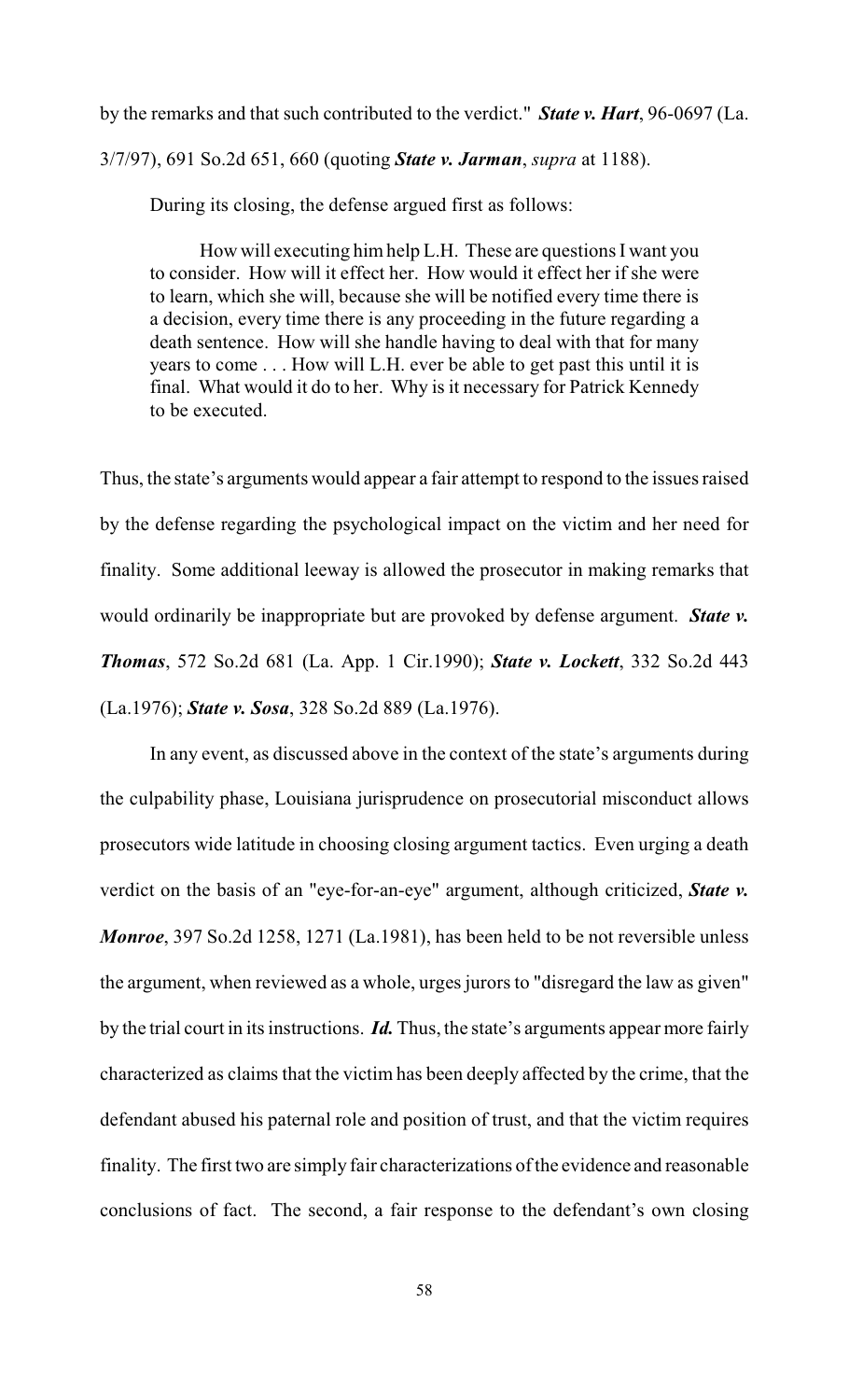argument. The prosecutor's rebuttal is entitled to the same breadth and scope as the defendant's closing. *State v. Williams*, 353 So.2d 1307 (La.1977).

### **Unadjudicated Prior Conduct**

The defendant objects to the presentation of evidence regarding an unadjudicated prior rape of another victim alleged to have been committed by him several years ago upon a different victim, which defendant contends was not proved by clear and convincing evidence. The defendant contends that permissible victim impact testimony does not extend to other victims. The defendant objects that these allegations, in addition to be unadjudicated, were impossible to defend against considering that all relevant documentation had been destroyed. Moreover, the defendant contends the conduct at issue could no longer be prosecuted given the expiration of the limitations period.

In this case, the state gave pre-trial notice of its intent to introduce evidence of this prior unadjudicated criminal conduct during the culpability phase, which was ultimately prohibited by this Court. Although barred from the culpability phase, the state's witness, S. L., testified to the following during the penalty phase. The defendant was married to her cousin and godmother, C.S. S.L. spent the summer with them when she was about eight or nine years old. The defendant sexually abused her three times. The first was inappropriate touching. The last was intercourse. She did not tell anyone about it until two years later. The family pressured her not to pursue legal action. The testimony was brief and is transcribed in four pages.

La.C.Cr.P. art. 905.2 provides that "[t]he sentencing hearing shall focus on the circumstances of the offense, the character and propensities of the offender, and the impact that the death of the victim has had on family members." Rules governing the admission in penalty phase hearings of unrelated and unadjudicated crimes evidence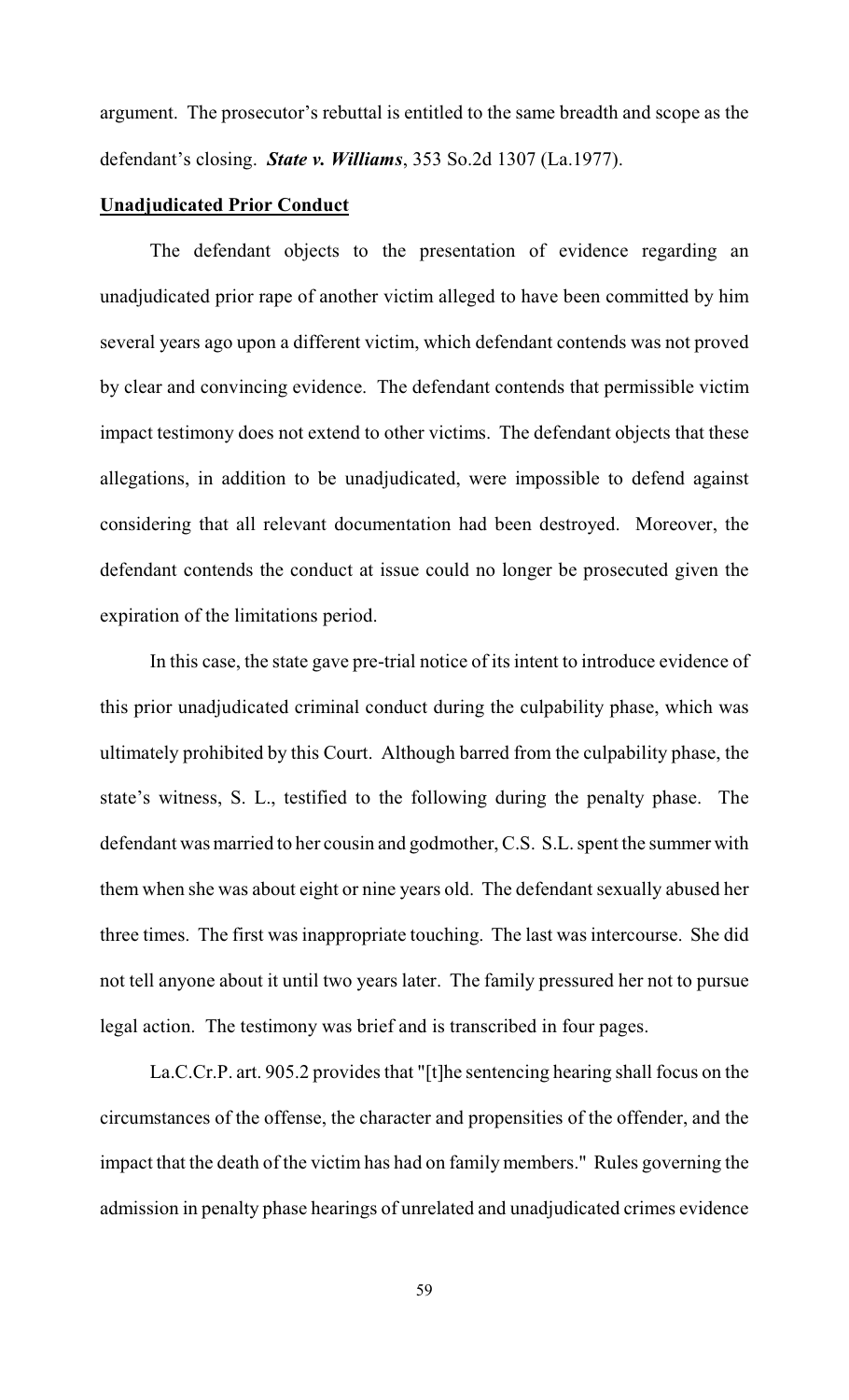to prove the defendant's character and propensities have evolved jurisprudentially. In *State v. Brooks*, 541 So.2d 801 (La. 1989) this Court approved the state's introduction in its case-in-chief in the penalty phase of two unrelated and unadjudicated murders once the trial judge determined that: (1) the evidence of the defendant's commission of the unrelated criminal conduct is clear and convincing; (2) the proffered evidence is otherwise competent and reliable; and (3) the unrelated conduct has relevance and substantial probative value as to the defendant's character and propensities. *Brooks*, 541 So.2d at 814. In *State v. Jackson*, *supra*, the Court granted pre-trial writs to establish limitations on admissibility of unrelated and unadjudicated criminal conduct in capital sentencing hearings. *Jackson* also incorporated the three-pronged test from *Brooks*. *Jackson*, 608 So.2d at 956. There, the Court ruled that the evidence of the unadjudicated criminal conduct must involve violence against the person of the victim for which the period of limitation for instituting prosecution had not run at the time of the indictment of the accused for capital murder. *Jackson*, 608 So.2d at 955. Applying the limitations of *Jackson*, this court in *State v. Bourque*, 622 So.2d 198 (La. 1993) held that evidence of an unrelated and unadjudicated killing, committed one hour before the murder at issue in the capital case being tried, was admissible, since it was relevant evidence of Bourque's character and propensities and fell within *Jackson*'s limitations. However, a majority of the court reversed the death sentence on the basis that the prosecutor "presented a prohibited 'mini-trial' on the issue of the defendant's guilt or innocence of the killing of Jasper Fontenot," the unrelated and unadjudicated conduct. *Id.* at 248.

Thus, the *Bourque* decision limited the amount of admissible evidence that the prosecutor may introduce in the case-in-chief of the penalty phase, holding that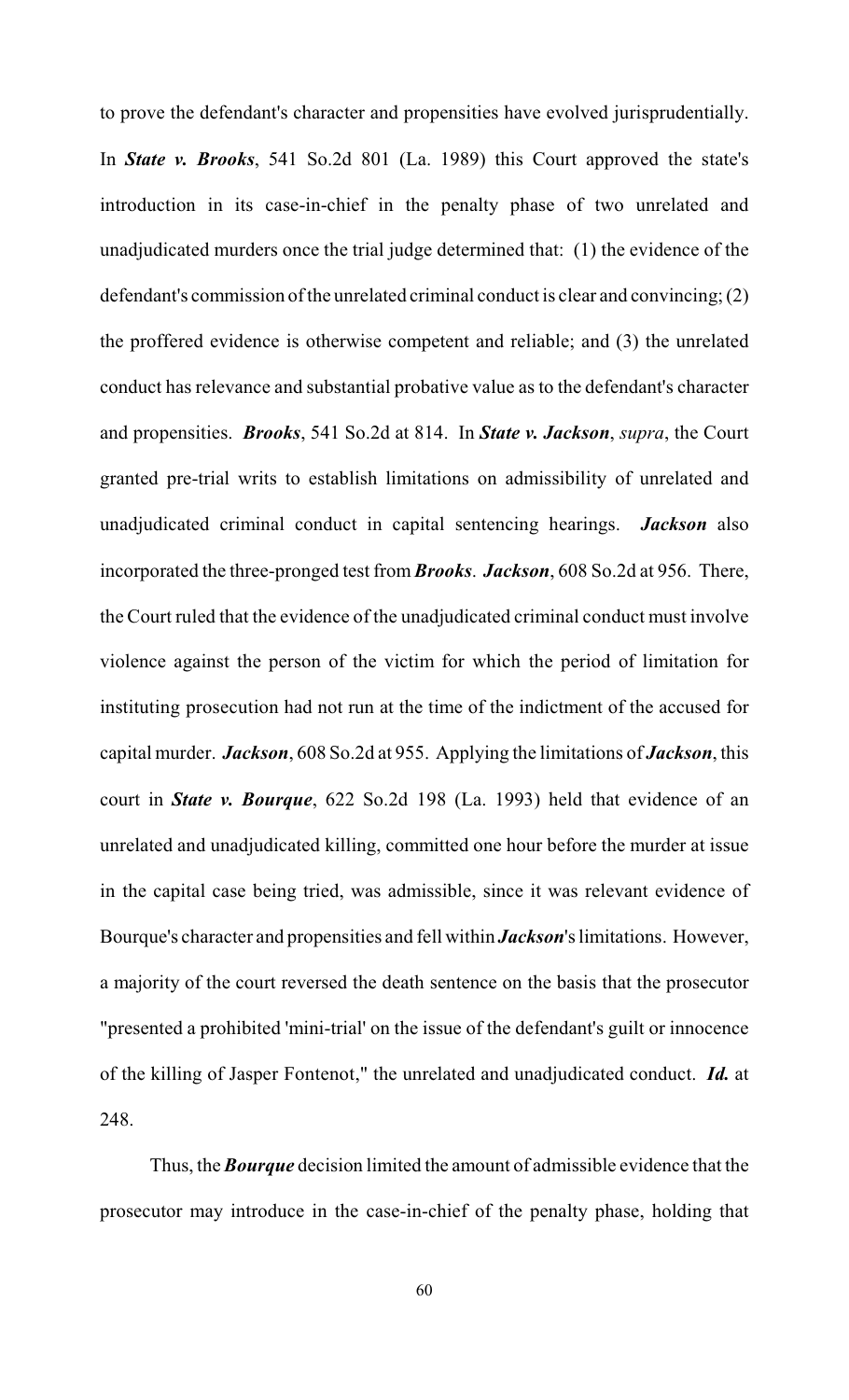anything beyond "minimal evidence" of the unadjudicated criminal conduct impermissibly shifts the focus of the capital sentencing jury from the character and propensities of the defendant to the determination of the guilt or innocence of the defendant with respect to the unadjudicated criminal conduct. However, in *State v. Comeaux*, 93-2729 (La. 7/1/97), 699 So.2d 16, this Court revisited the issue and held that *Bourque*'s further limitation on the amount of admissible evidence, no matter how highly relevant to the defendant's character and propensities, was unnecessary to guarantee due process. The Court noted that the thrust of the *Jackson* decision was not to exclude any evidence that was significantly relevant to the defendant's character and propensities, no matter what the amount of the evidence was, but rather to maintain the jury's focus on their function of deciding the appropriate penalty by eliminating marginally relevant evidence that does not aid the jury in performing this function.

As a result, *Comeaux* provided guidelines to help determine whether character and propensity evidence is admissible at the penalty phase. The court held that evidence which establishes that the defendant, in the recent past, "has engaged in criminal conduct involving violence to the person is highly probative of the defendant's character and propensities." *Id.* "On the other hand, the type of evidence that tends to inject arbitrary factors into a capital sentencing hearing usually is evidence which is of only marginal relevance to the jury's determination of the character and propensities of the defendant." *Id.* 

The State did not inject an arbitrary factor into the penalty phase when it introduced evidence of the unadjudicated rape of S.L. by the defendant when she was a child, when considering the standard set forth in *Comeaux*. The state only introduced one witness, the victim, who testified briefly, and thus, did not present a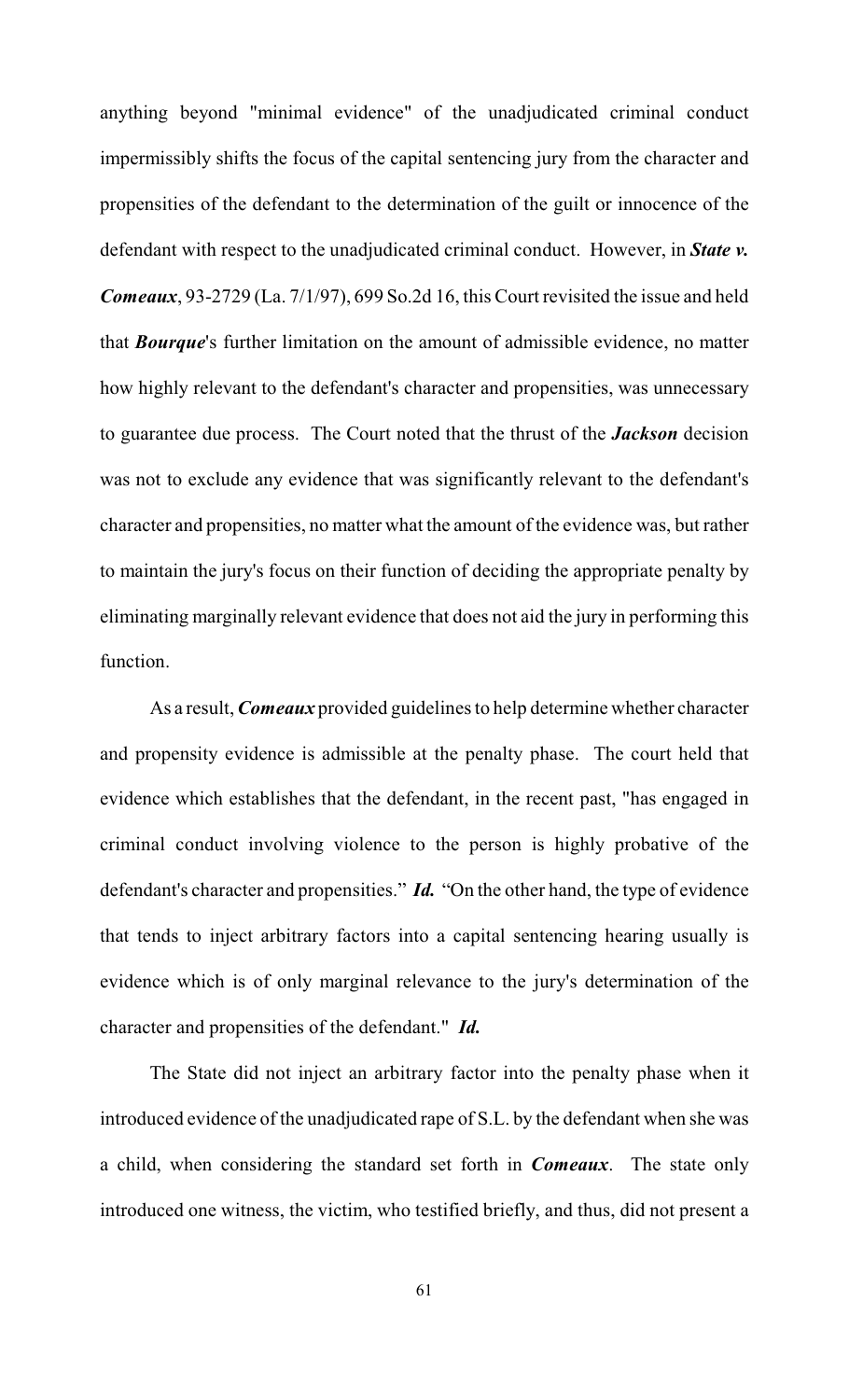"prohibited mini-trial." *See State v. Robertson*, *supra* at 40 (permitting both victims to testify at penalty phase to defendant's previous criminal conduct did not violate *Jackson* limitation allowing either "testimony of the victim or of any eyewitness to the crime"). The evidence presented was highly relevant to defendant's character and propensity to rape children under his supervision.

Nor does it appear that the state was prevented from prosecuting the conduct at issue by a statutory limitations period, as the defendant contends. The parties disagree to some extent on the precise dates of the prior unadjudicated criminal conduct, but both place the events in the vicinity of 1984. At that time, these offenses would constitute aggravated rape of a juvenile and have been punishable by life in prison. The parties agree that the defendant could have been prosecuted for the aggravated rape of S.L. when La.C.Cr.P. art. 571 was amended by 1984 La. Acts, No. 926 § 1 to remove the limitations period for such an offense.

This Court has previously ruled that when a prescriptive period has not yet expired, the state may institute prosecution at any time within the newer prescriptive period. *State v. Adkisson*, 602 So.2d 718 (La. 1992); *State v. Ferrie*, 243 La. 416, 144 So.2d 380 (1962). In *Ferrie*, the bill of information was filed eight months after the original prescriptive period of one year had expired. However, while the original prescriptive period was still running, it was legislatively extended to two years. *Id.*, 243 La. at 419-420. ThisCourt found that the more recent time limit applied, because the original period was extended before it had expired. *Id.*, 243 La. at 427-428. This Court reasoned that the right against prosecution had not vested because the time limit in effect when the alleged offense occurred had not run when the amendment became effective. *Adkisson*, 602 So.2d at 719; *Ferrie*, 243 La. at 425.

This assignment of error lacks merit.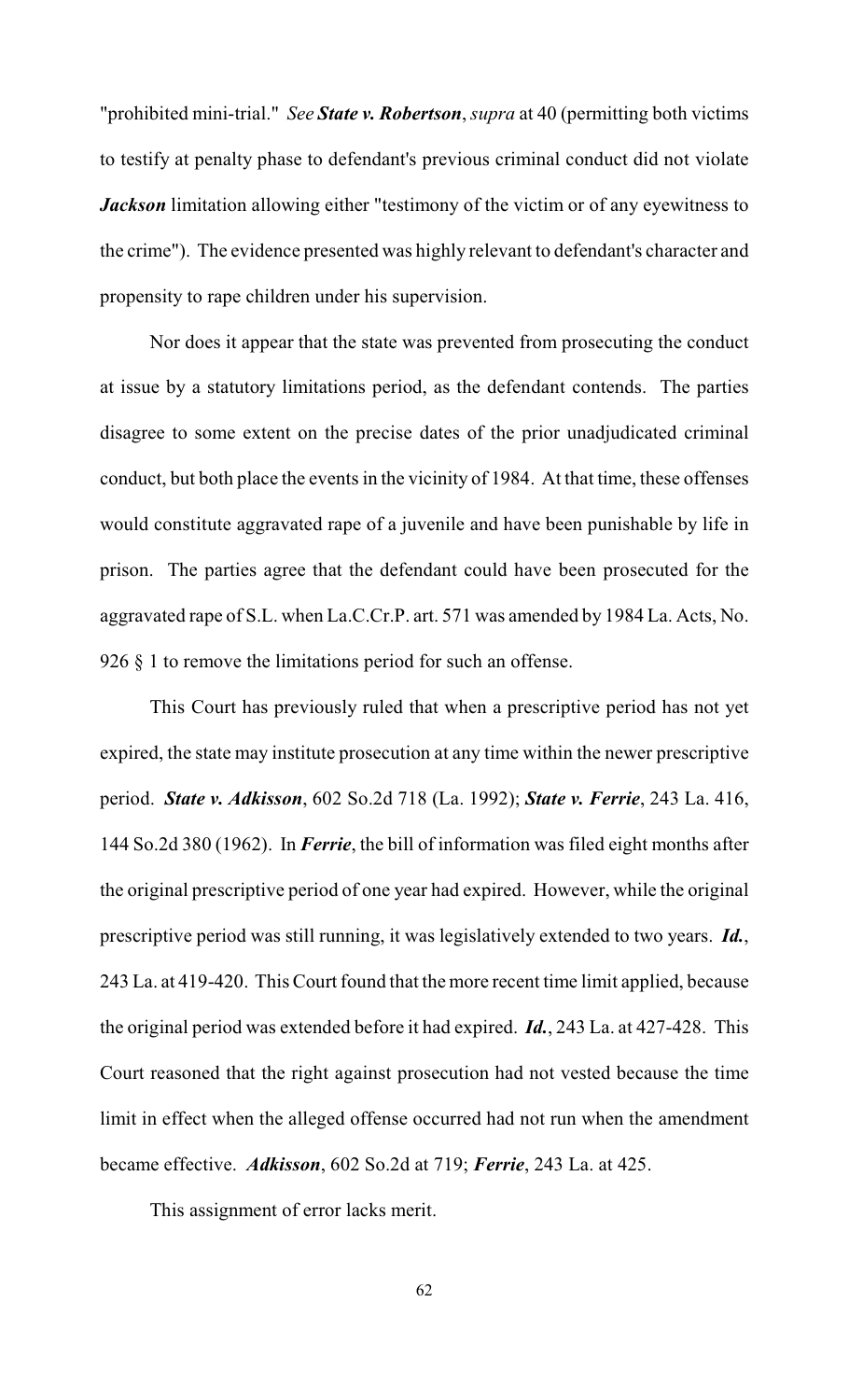# **SUPREME COURT OF LOUISIANA No. 2005-KA-1981 STATE OF LOUISIANA VERSUS PATRICK KENNEDY**

#### **CALOGERO, Chief Justice, dissents and assigns reasons.**

With the possible exception of sui generis crimes against the state involving espionage or treason, the Eighth Amendment precludes capital punishment for any offense that does not involve the death of the victim. Nearly thirty years ago, Coker v. Georgia, 433 U.S. 584, 97 S.Ct. 2861, 53 L.Ed.2d 982 (1977), and its companion decision in Eberheart v. Georgia, 433 U.S. 917, 97 S.Ct. 2994, 53 L.Ed.2d 1104 (1977), made that concept clear by striking down the death penalty for the crimes of rape and kidnapping in cases wherein the victims, although experiencing the "ultimate violation of self" short of death, and sustaining severe injuries, did not die. In the context of a rape of a sixteen-year-old juvenile, Coker, 433 U.S. at 605, 97 S.Ct. at 2872 (Burger, C.J. dissenting) ("After twice raping this 16-year-old victim, [Coker] stripped her, severely beat her with a club, and dragged her into a wooded area where he left her for dead."), the Supreme Court specifically observed that "the death penalty, which 'is unique in its severity and irrevocability,' is an excessive penalty for the rapist who, as such, does not take human life." Coker, 433 U.S. at 598, 97 S.Ct. at 2869 (quoting Gregg v. Georgia, 428 U.S. 153, 187, 96 S.Ct. 2909, 2931, 49 L.Ed.2d 859 (1976)). Although drawing support from an apparent widespread legislative rejection of the death penalty for rape in other state jurisdictions at the time, "in the end" the Supreme Court brought its "own judgment